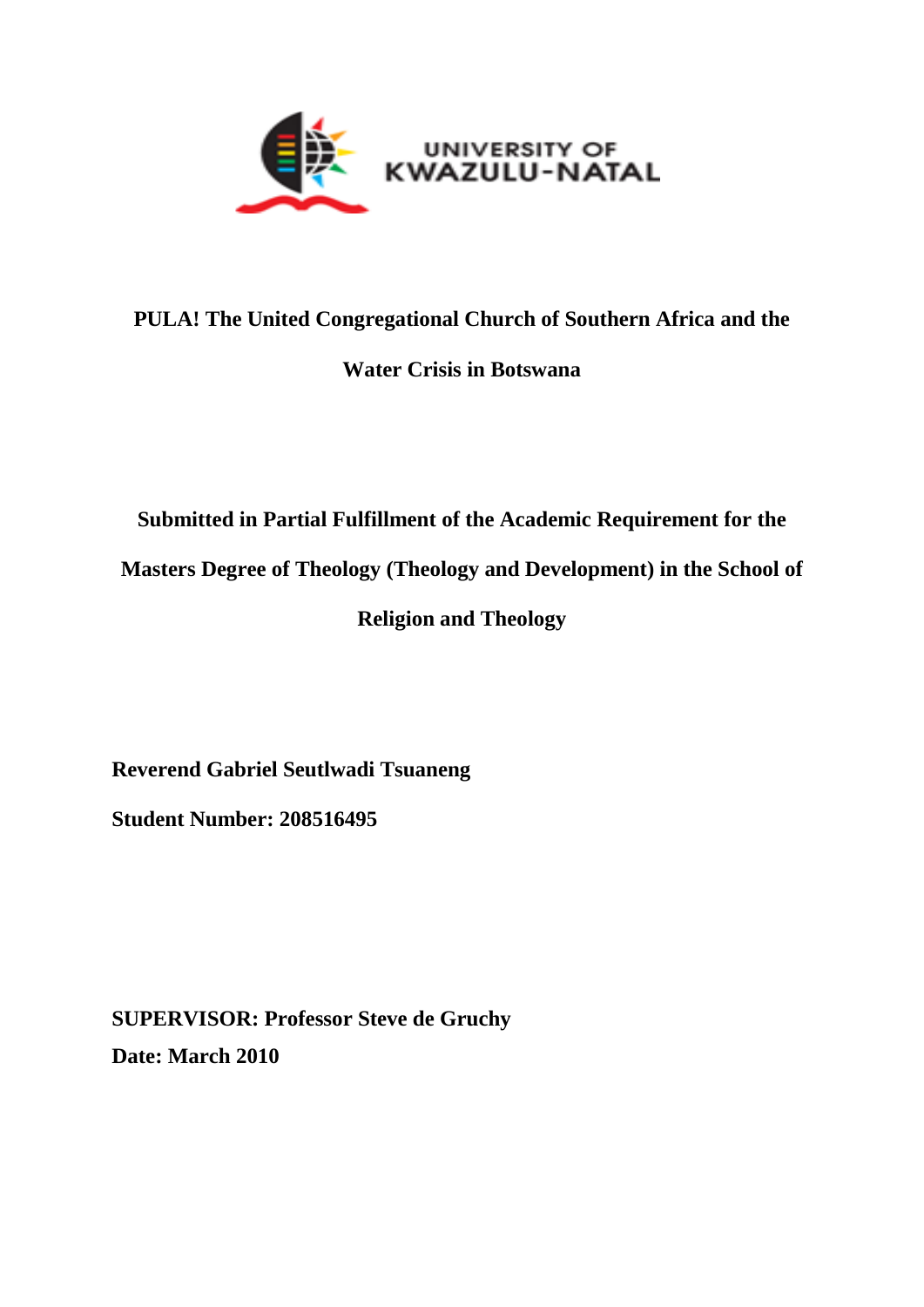## **DECLARATION**

I declare that this dissertation is my own unaided work. All citations, references and borrowed ideas have been duly acknowledged. It is being submitted for the degree of Master of Theology (Theology and Development) in the Faculty of Humanities, Development and Social Science, University of KwaZulu-Natal, Durban, South Africa. None of the present work has been submitted previously for any degree or examination in any other University.

Student Name: Gabriel Seutlwadi Tsuaneng

Student Signature:

Date: March 2010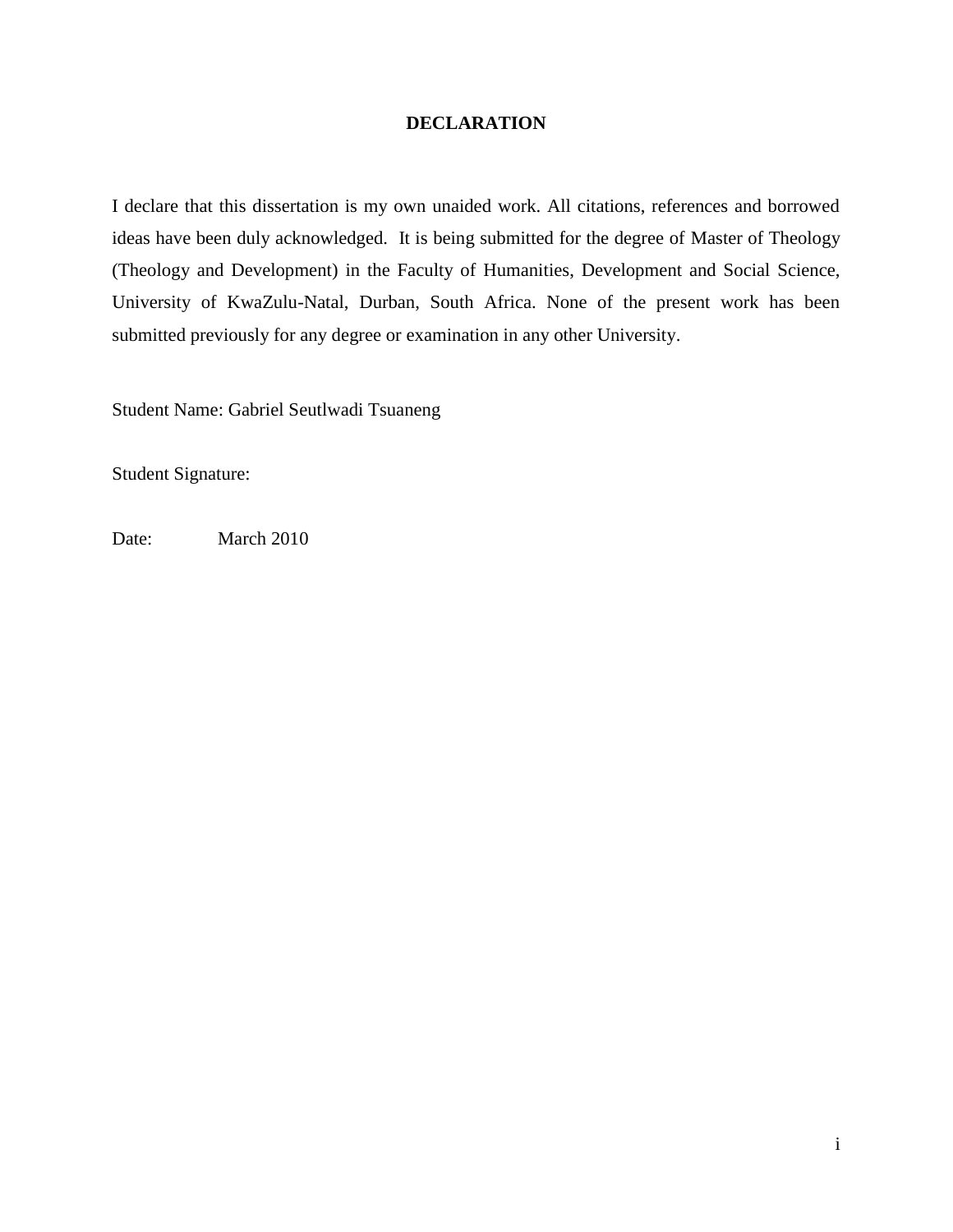#### **ABSTRACT**

This thesis provides a theological reflection on the water crisis situation in Botswana. In order to do this, the study adopts the threefold method of liberation theology being; socio-analytical mediation, hermeneutical mediation and practical mediation. Firstly, in the socio-analytical mediation we address the social context of the water crisis in Botswana. Secondly, the hermeneutical mediation focuses on the faith perspective of the study. Drawing from the social teaching of the United Congregational Church of Southern Africa (UCCSA), this mediation will provide a theological response to the water crisis and the scarcity of rainfall in Botswana. Lastly, through the practical mediation, we move towards formulating the strategies of response on the basis of the experiences of the water crisis discovered through the social analysis and an understanding of the position of God in the situation. Resulting from this process, we will propose the development of the contextual theology of *pula*.

The study conducts an overview of the water crisis both on the global scale and in Botswana. In this area we explore themes ranging from water privatization, safe water and sanitation, urbanization, population growth, damming of rivers to drought. Also, we analysed the impact of water crisis on individuals where we covered themes including; limited accessibility to potable water, delayed social and sustainable development and increase in water tariffs. For a theological response, five key ethical themes were identified during examination of the UCCSA tradition. The five key themes are: human dignity and respect; justice and equality; sound use of earth resources; unity and inclusion; and the value of life.

This thesis propose two kinds of actions being; Firstly, the development of the theology of Pula where we considered themes including; the Oikos and Pula, Water as a Gift from God, Water ethic focusing on Pula among others. Secondly, the thesis proposes practical steps that include among others; the establishment of Environmental Office, Rain Water harvesting as well as recycling and Reusing of water.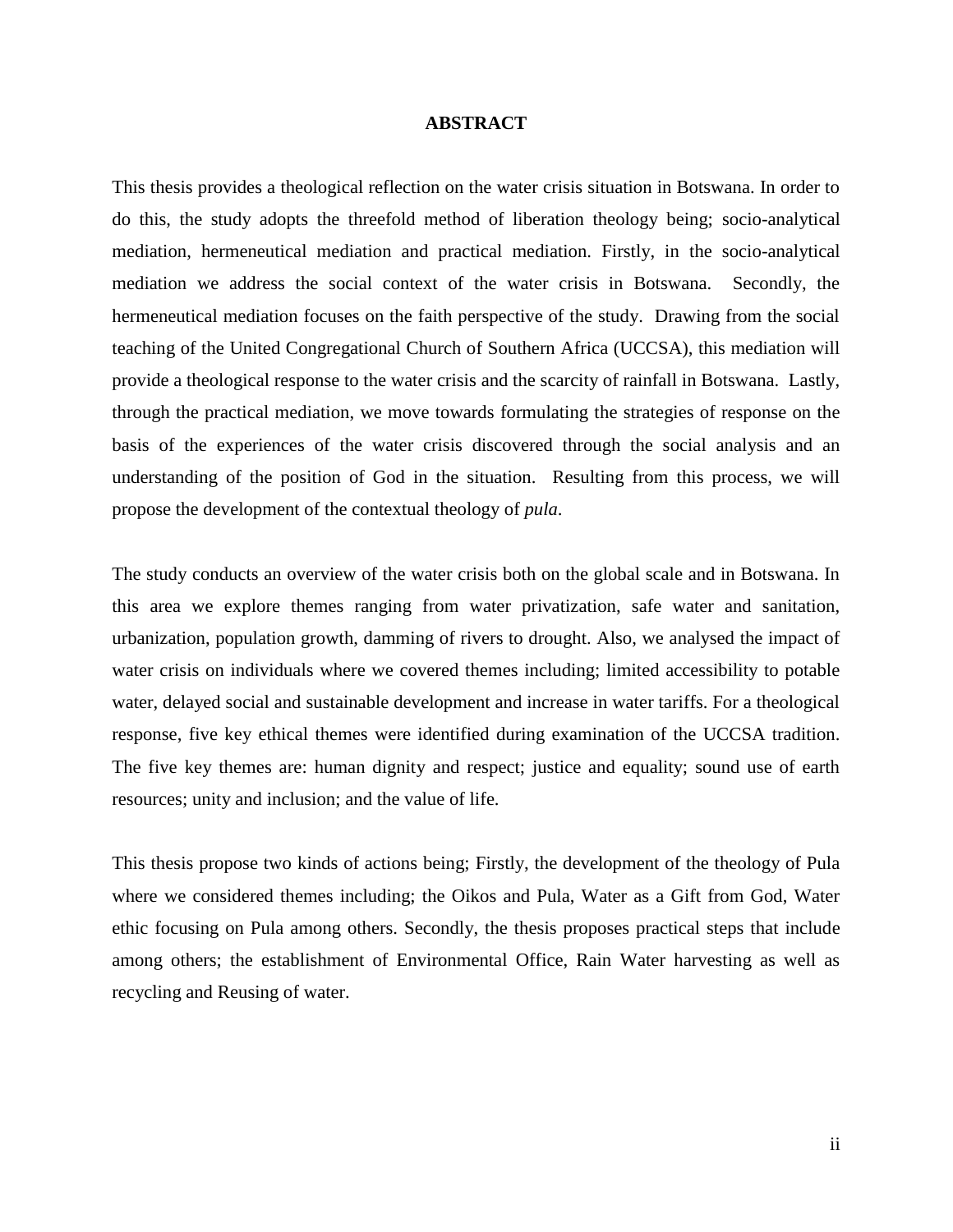# **DEDICATION**

This work is posthumously dedicated to my parents, Seutlwadi and Tsholofelo

Tsuaneng.

My dear wife and friend, Thuto Tsuaneng, a strong woman who persevered to the end.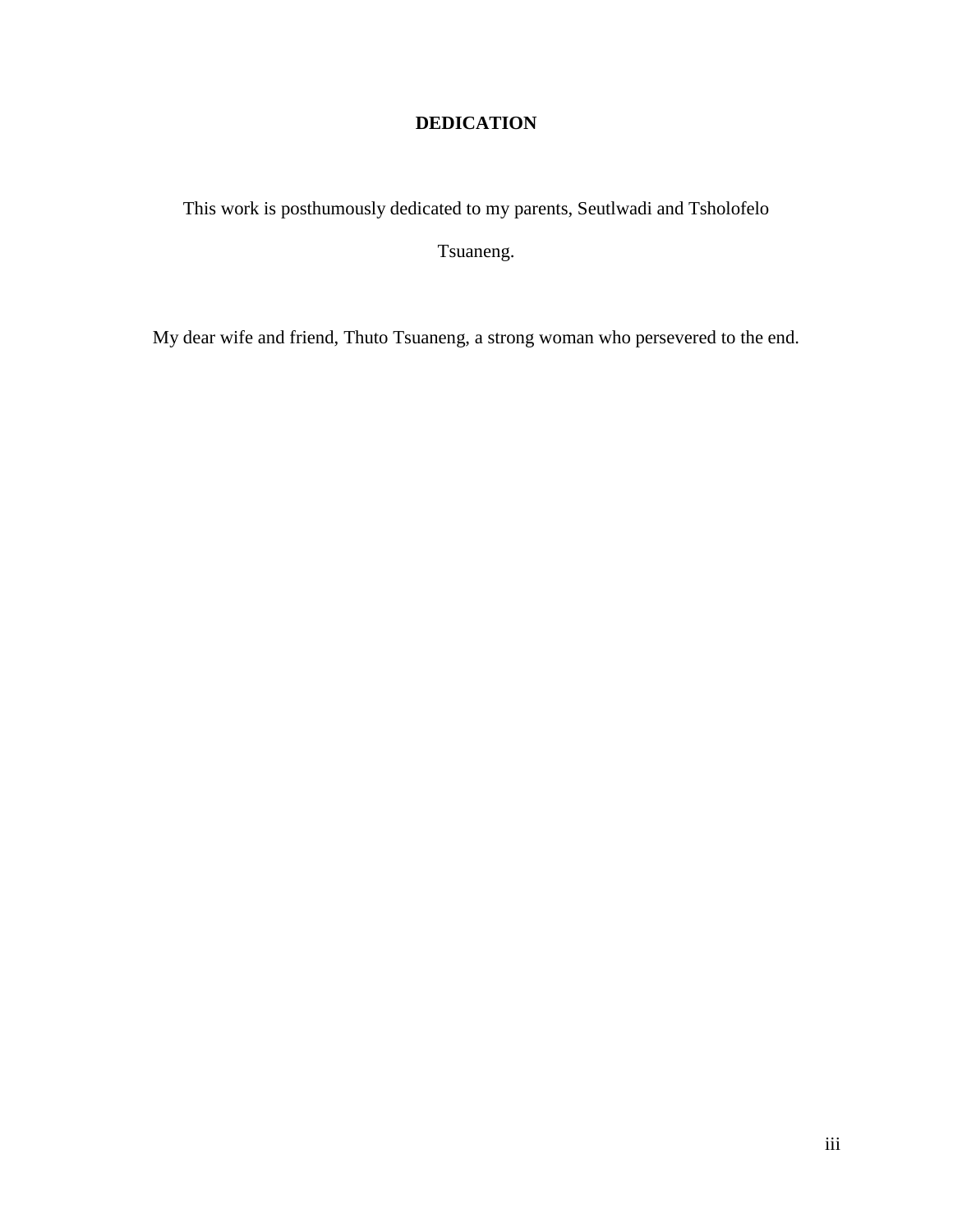#### **ACKNOWLEDGEMENTS**

I am thankful to God for the gift of life, the strength to continue and for the amazing grace that sustained my family. Many have contributed to the success of this study in different ways and I am indebted to them. However, it with utmost humility that I acknowledge the contributions of the following;

I am particularly humbled by the support, motivation and love with which my wife, Thuto surrounded me. I have accomplished my studies because she had faith in me. She has been there for our family through difficult and trying times during my years of studies. Thank you for never breaking down! My toddler children, Abotle and Ogone, son and daughter respectively, were subjected to the strong compromises, yet without a complaint welcomed a different kind of livelihood, what a blessing to have you. I trust that the Lord will reward you with wisdom to grow to be better members of the universal family.

The UCCSA General Secretary, Rev Dr M.P.P Dibeela for recommending the University of KwaZulu Natal (UKZN) to me as among the best institutions for my post ordination studies; indeed it has been. I thank him also for his moral and spiritual support. Furthermore, I am thankful to Rev Dr O.N Kealotswe and Dr E.N Toteng of the Theology and Religious Studies and Environmental Science Departments respectively at the University of Botswana (UB) for their insightful encouragements and sound academic input to this study.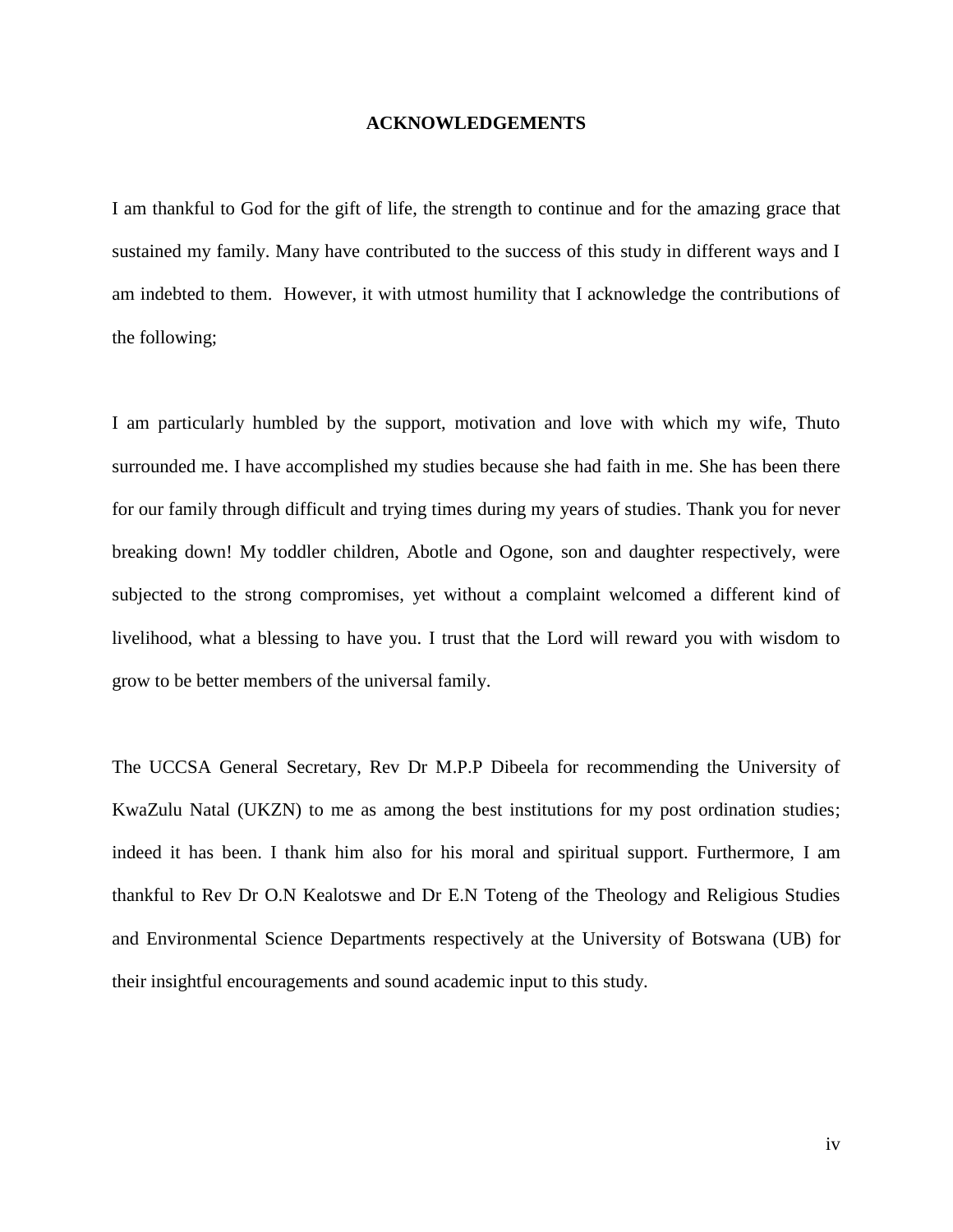Lastly, every time this thesis is read, may it be known and remembered that its successful completion is out of the wise, critical, selfless and dedicated academic guidance and supervision of Professor Steve de Gruchy. I am profusely thankful to Professor De Gruchy who always found space to work with me. Your guidance and sound criticism have discovered a new and academically independent person in me for the value of both the Church and Society. The Lord grants you wisdom, peace and good health.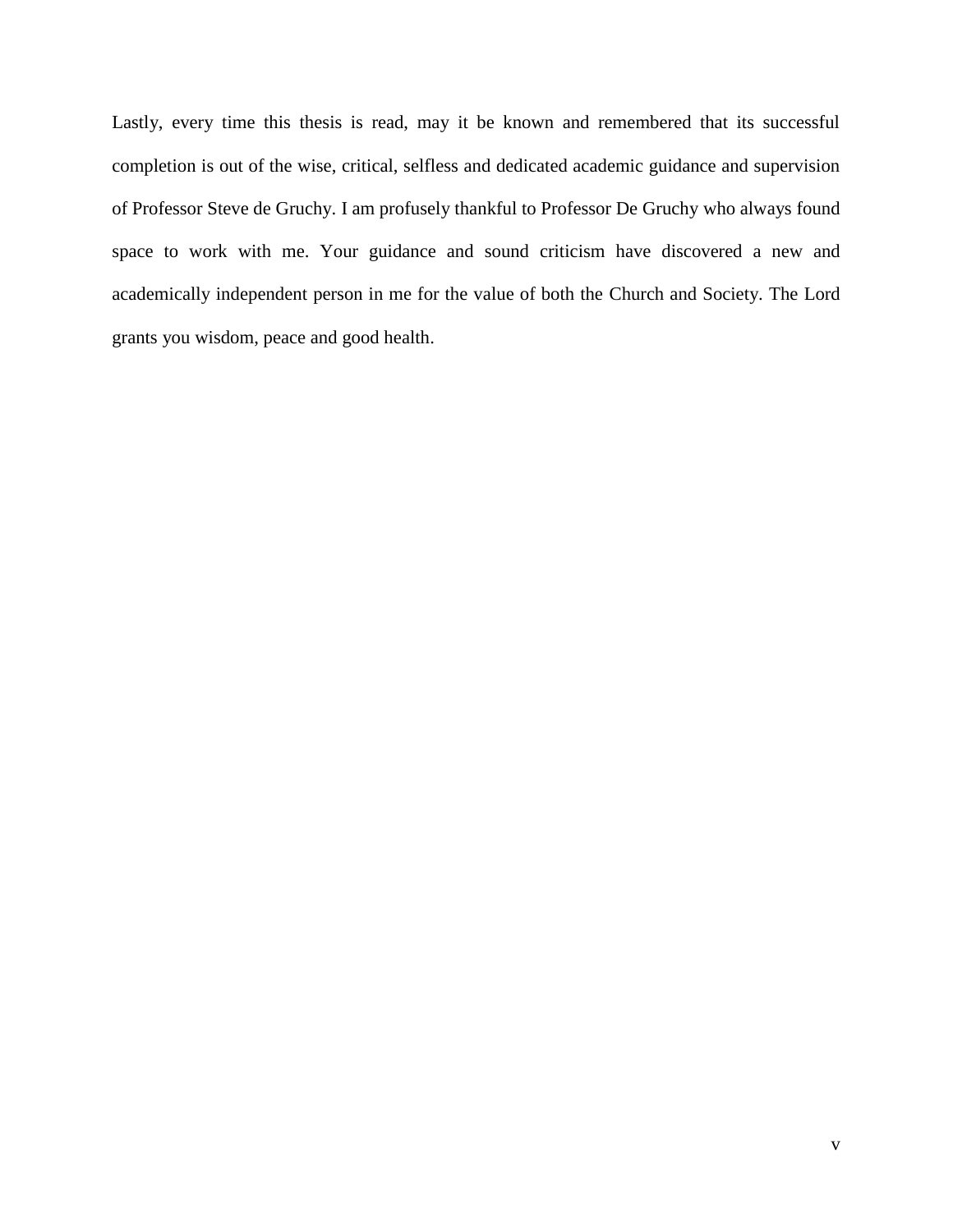# **ABBREVIATIONS**

| UNCEDUnited Nations Conference on Environment and Development |
|---------------------------------------------------------------|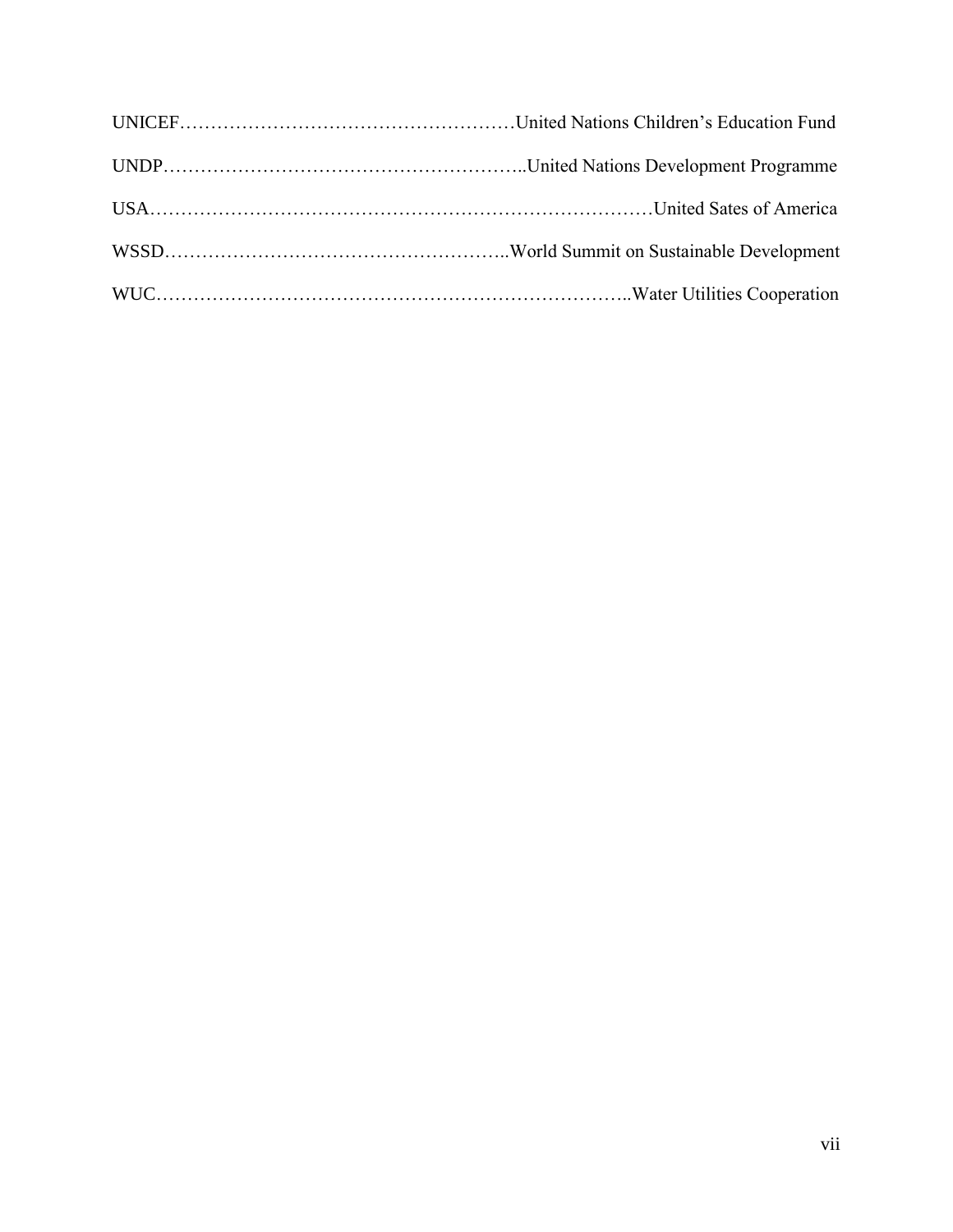# **TABLE OF CONTENTS**

# **CHAPTER ONE: Setting the Scene**

# **CHAPTER TWO: Overview of the Global Water Crisis**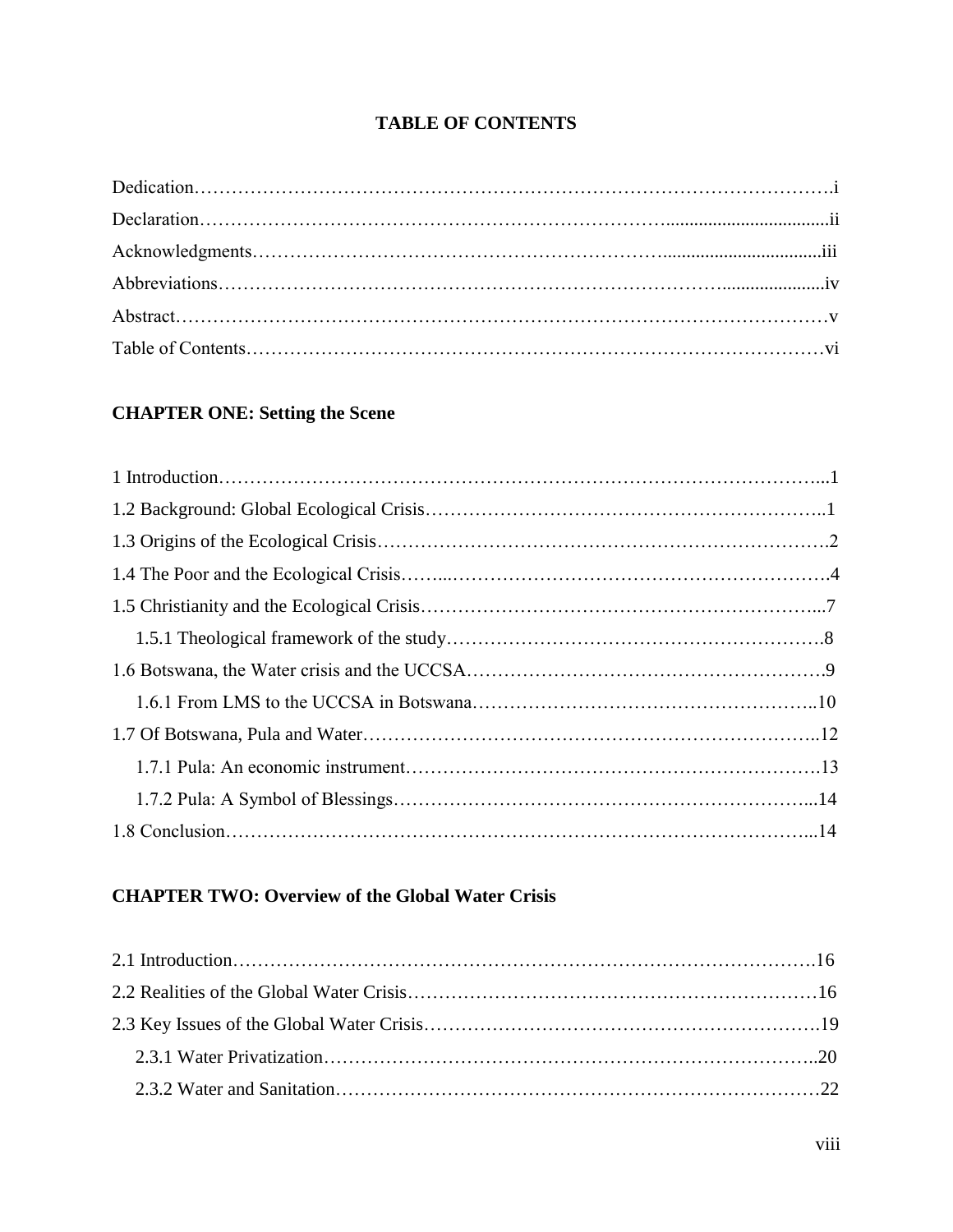# **CHAPTER THREE: The Water Crisis in Botswana: The Situation and Impact**

| 3.4.2.2 The role of State water supply institutions during drought in Botswana36 |  |
|----------------------------------------------------------------------------------|--|
|                                                                                  |  |
|                                                                                  |  |
|                                                                                  |  |
|                                                                                  |  |
|                                                                                  |  |
|                                                                                  |  |

# **CHAPTER FOUR: The UCCSA Social Teaching**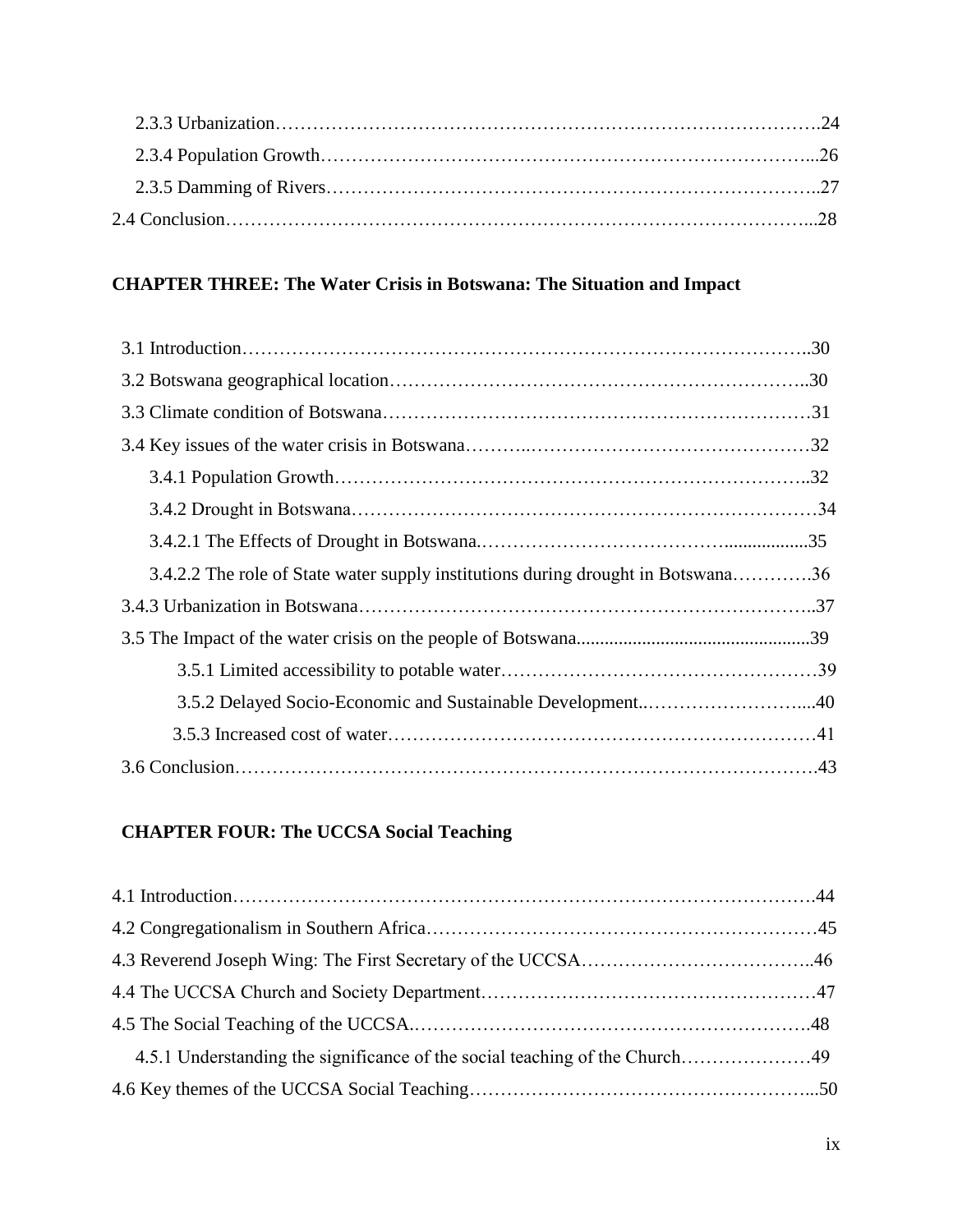# **CHAPTER FIVE: Response to the water crisis in Botswana**

| 5.3 How the UCCSA Botswana can practically live the ethic of water in the context of |  |
|--------------------------------------------------------------------------------------|--|
|                                                                                      |  |
|                                                                                      |  |
|                                                                                      |  |
|                                                                                      |  |
|                                                                                      |  |
|                                                                                      |  |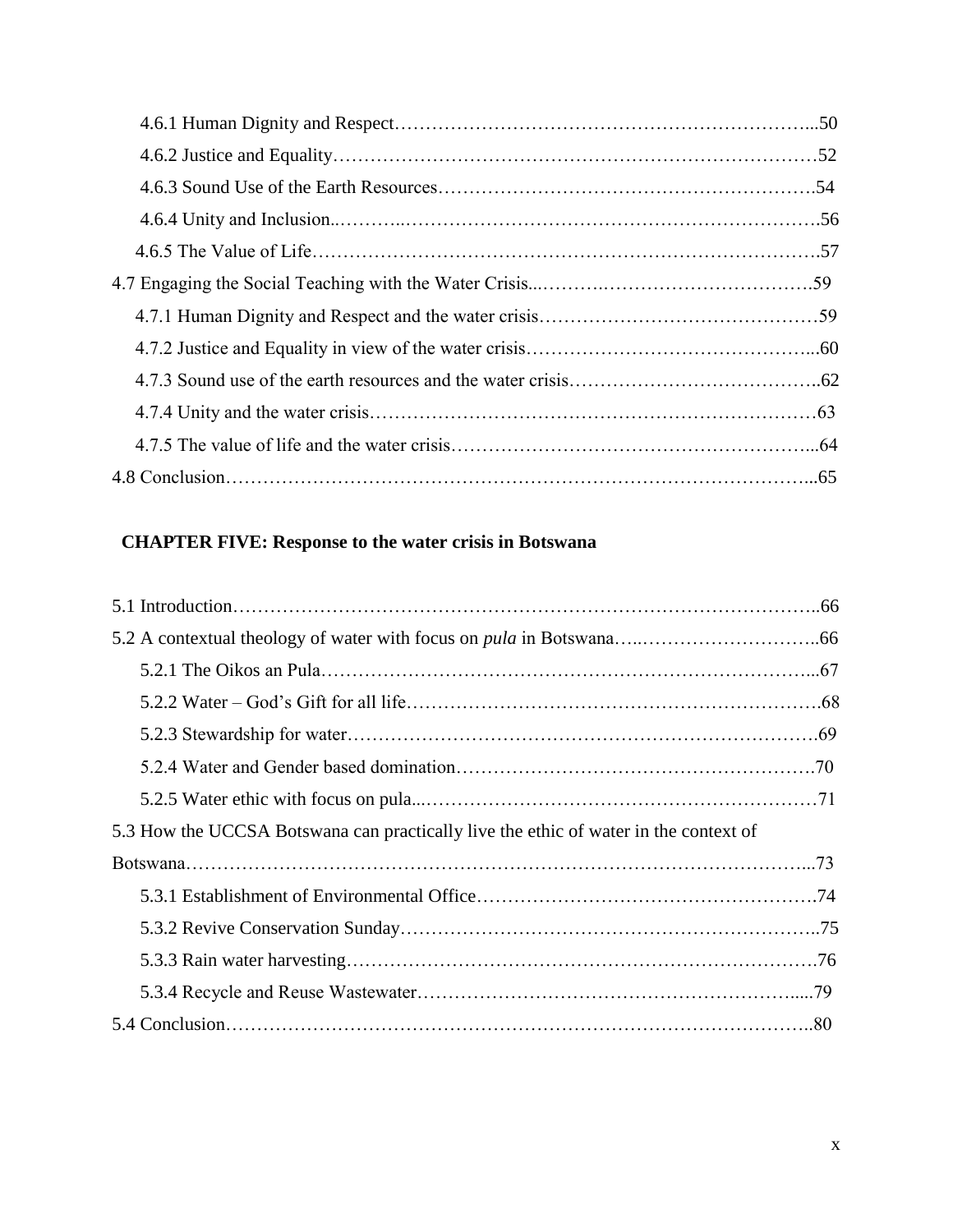# **CHAPTER SIX: Conclusion**

|--|--|--|--|--|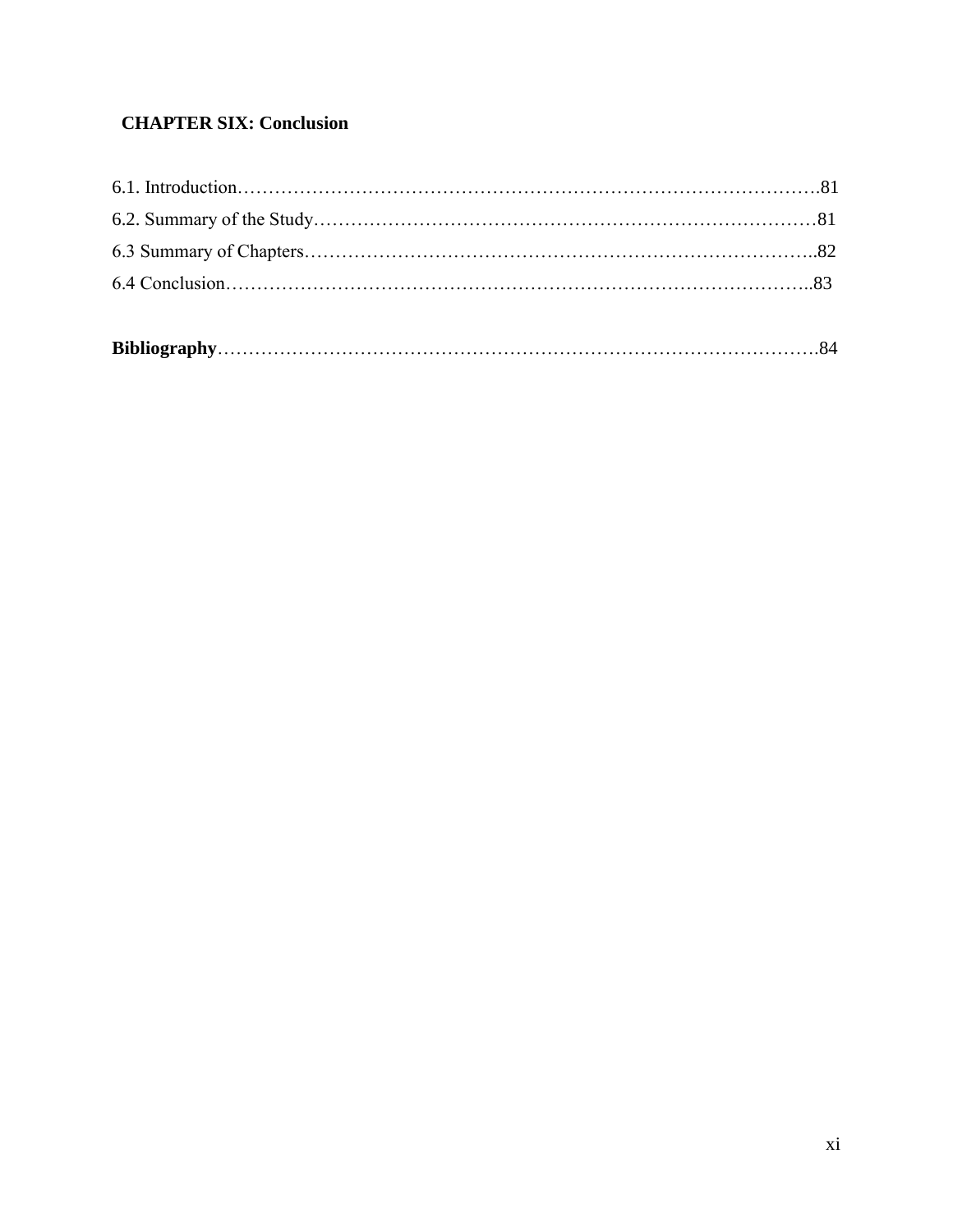#### **Chapter 1:**

#### **Setting the Scene**

## **1.1 Introduction**

 $\overline{a}$ 

This study focuses on the water crisis in Botswana, a land-locked southern African country that is, however, rich in mineral resources such as diamonds, copper and nickel. In this context, rain is highly cherished as it provides the gift of water for the sustenance of life in Botswana. Despite the scarcity and high evaporation rates, rain continues to form an integral part of the societal and national life of Botswana. The Setswana word for rain is *Pula*, and as we shall see it has an important role in the economic, political and cultural life of Botswana. For this reason we have sought to reflect theologically on the theme of Pula in the face of the ecological crisis facing the globe and Botswana, and particularly the crisis around water.

#### **1.2 Background: The Global Ecological Crisis**

We are rudely awakened by the thought that we are at the brink of a total annihilation of our world. Fast depletion of our natural resources and the massive pollution of air, water and land have caused this threatening situation. While all are affected by the *ecological crisis,*  the life of the poor and marginalized are further impoverished by it. Shortages of…water add peculiar burdens to life…A conscious and judicious rejection of extravagant and wasteful use of natural resources should be a priority for all.<sup>1</sup>

In order to address the matter before us, it is crucial to seek to understand the key terms that will form a major part of the research. The origin of the word "ecology" reminds us of the historic relationship between the environmental crisis and the planet earth. Ecology originates from the Greek word *'Oikos-logos'* where the root word "*Oikos'* means home and *'logos'* means study. Therefore, ecology means "the study of the conditions and relations that make up the house (habitat) of each person and ...organism in nature' and the way they relate with their environment.<sup>2</sup> Ecology appreciates and acknowledges the inter relationships of all living things and the

<sup>1</sup> Chandran, JR, 1994. "Ecology: A Theological Response" in Nehring, A, *Ecology: A Theological Response,* Madras: Gurukul Lutheran Theological College, pg. 8.

<sup>2</sup> Boff, L, 1995. *Ecology and Liberation: A New Paradigm,* New York: Orbis Books, pg. 9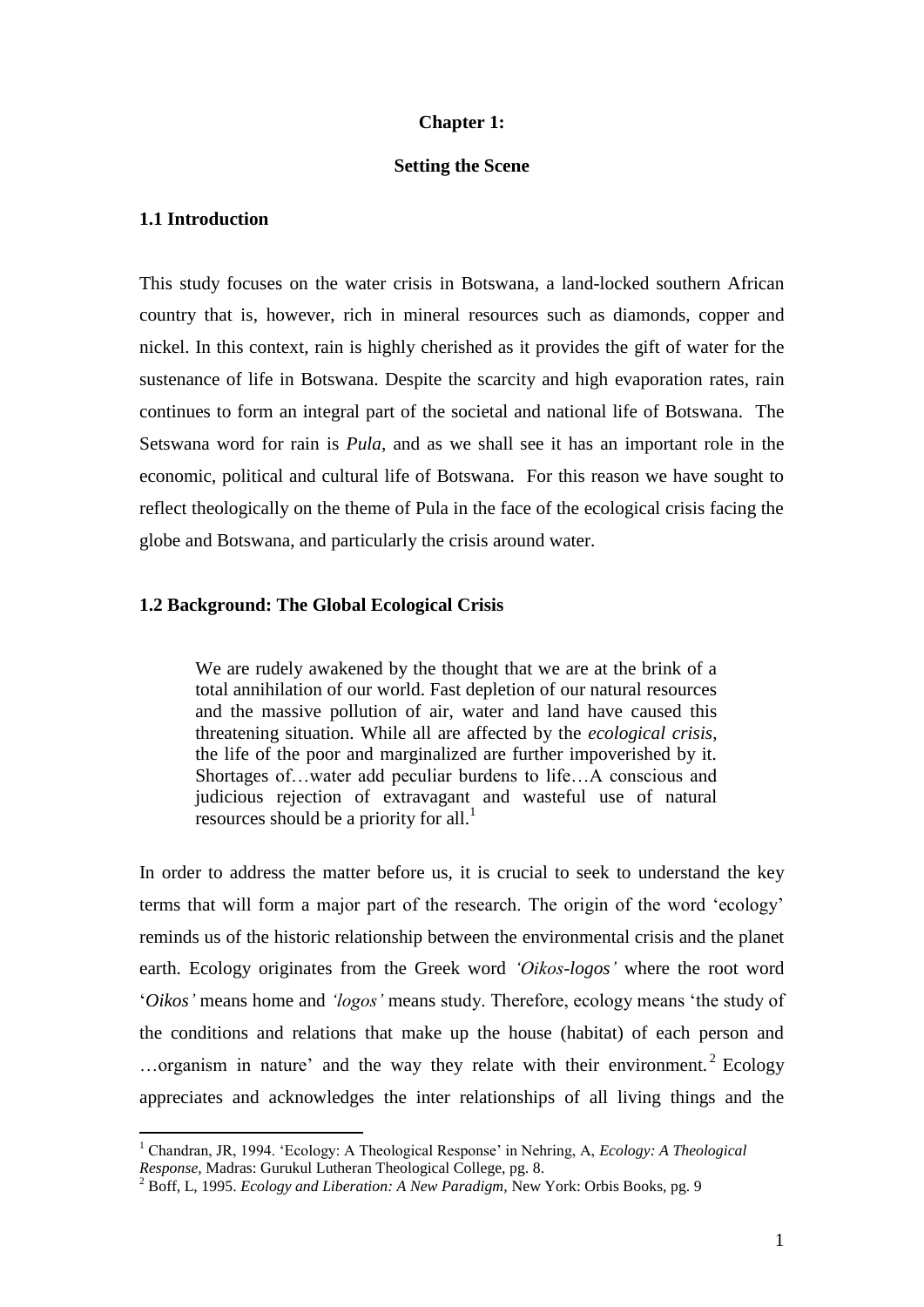environment that sustains their lives while focusing on the past, the present and future of all lives, human and non-human. Thinking about ecology calls for the adoption of an inter-disciplinary understanding of nature in order to avoid "a simplistic, fixed and fundamentalist view of things'.<sup>3</sup>

Naturally, there is a harmonious relationship and unity within the ecosystem. However, there is a continuous disruption of this harmony and unity imposed on the ecosystem by humanity. This disruption of nature, presents the environment with the main challenge of sustainability and renewal of natural resources. According to Kellman, Gifford Pinchot, one of the first American environmentalists, argued that although we can use forests, lands, streams and the grazing lands for economic benefits, warning should be sounded that "we need to be careful not to use the resources too quickly that they will eventually be depleted.<sup>4</sup> Although crucial, his warning has not been taken too seriously and as a result, the earth"s ecosystem is rapidly deteriorating.

## **1.3. Origins of the Ecological Crisis**

Kellman, argues that the origin of environmental concerns in the USA dates to before the turn of the twentieth century when people were reacting to "what from the 1880s into this century people saw as settlement and people moved westward."<sup>5</sup> He argues that people in the West of the USA saw major environmental insensitivity where forests were clear-cut for timber and the land was left bare, grazing land was being over grazed by livestock and left naked and there were growing disputes over scarce water resources. This insensitivity toward the environment led to the conception of "sustainable yields" in forest management. Pinchot articulated that "one should not cut down forest lands at a greater rate than they regenerate themselves by the natural process."<sup>6</sup> Pinchot's notion was stimulated by the human desire for economic wealth

<sup>3</sup> Boff, L, *Ecology and Liberation: A New Paradigm.* pg. 10.

<sup>4</sup> Kellman, S, 1993. "Moral Domains, Economic Instrumentalism, and the Roots of Environmental Values" in Gillroy, JM (ed.), *Environmental Risks, Environmental Values, and Political Choices: Beyond Efficiency Trade-offs in Public Policy Analysis,* San Francisco: Westview Press, pg. 35.

<sup>&</sup>lt;sup>5</sup> Kellman, S, 'Moral Domains, Economic Instrumentalism, and the Roots of Environmental Values',  $pg. 35.$ 

<sup>6</sup> Kellman, S, "Moral Domains, Economic Instrumentalism, and the Roots of Environmental Values", pg. 36.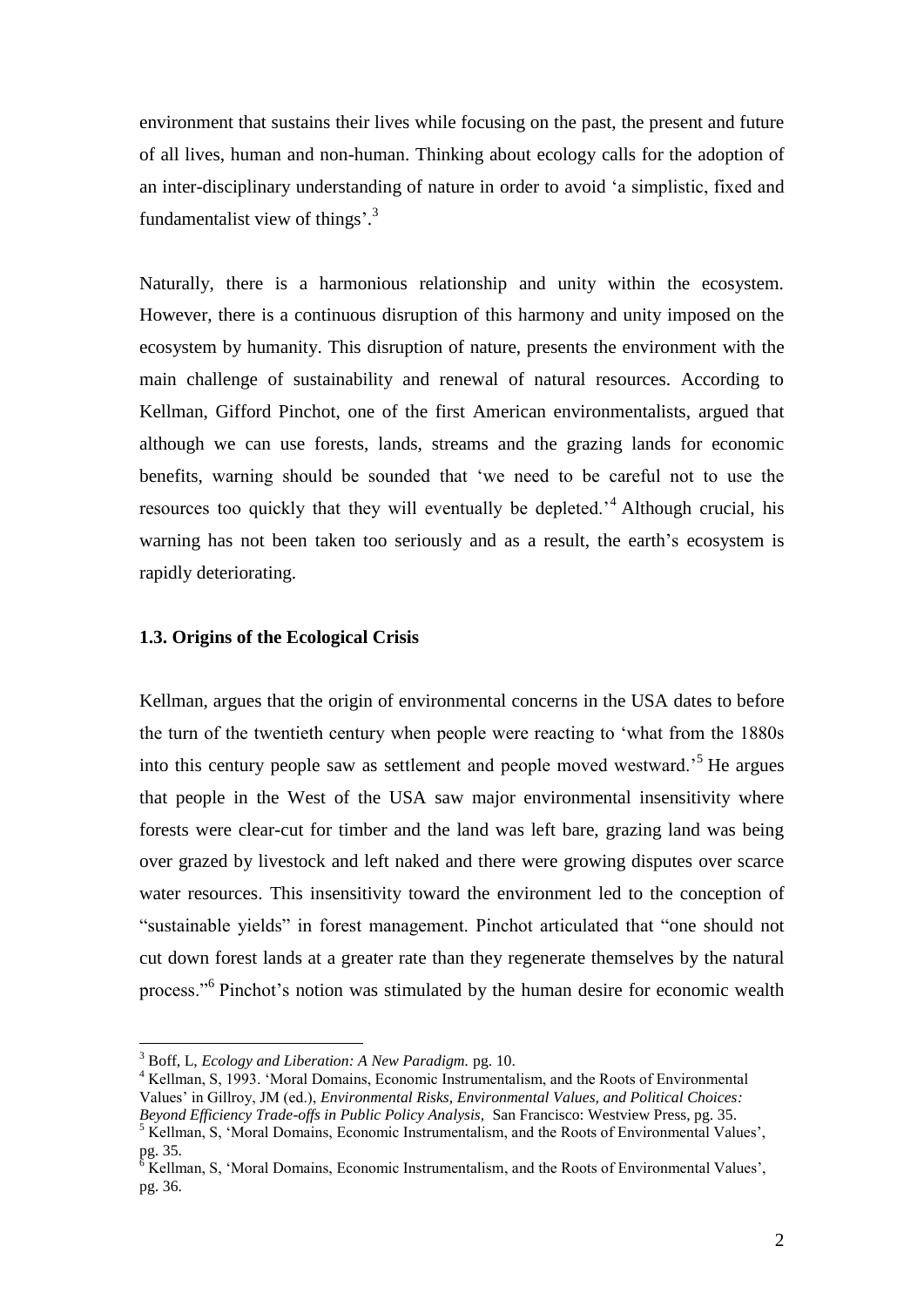and development without consideration for the environment as the basis of such wealth and improved lifestyles. In other words, humanity has failed to realise the interconnectedness of the economy with the environment.

In an address to the South African Council of Churches (SACC) Triennial National Conference on the theme "Theological Reflections on Economy and the Environment," Steve de Gruchy linked the origin of the environmental crisis to the time of the industrial revolution in the eighteenth and nineteenth centuries. In this address de Gruchy argues that "ecology" and "economics" are closely linked together. In substantiating his argument, he provides an interpretation of the key words, "ecology" and "economy" as originating from the same Greek word. We have seen that ecology comes from *oikos-logos*. Economy also originates from the Greek word *oikos*. It is composed of two Greek words, *oikos* meaning "house" or "home" and *nomos* meaning the rules of the home. From this understanding, de Gruchy argues that "Ecology and economy are thus intimately concerned about the earth, about the way human beings...make use of the bounty of the earth.<sup>7</sup> De Gruchy argues that for millennia people in diverse times and places worked to construct their economic life in positive relationship to ecology. This changed during the Industrial Revolution in Europe in the eighteenth and nineteenth centuries. He contends that;

The period known as the Enlightenment gave rise to modern science, and modern science became fascinated by nature, the laws of nature and the ability to control and utilize them for human benefit…Our current ecological crises...all seem to stem from this period in history.<sup>8</sup>

The human drivers of the economic change brought on by the Industrial Revolution failed to perceive the intimate relationship between economy and ecology. This failure could be viewed as a deliberate policy, going by the argument by de Gruchy that "the whole point of Industrial Revolution was to take our home, the earth…with new forms of power, pummel it into shape as commodities to serve the market for such goods."<sup>9</sup>

<sup>7</sup> de Gruchy, S. 2007. *'Theological Reflections on Economics and Environment,'* An address to the South African Council of Churches Triennial National Conference , pg 2.

<sup>8</sup> de Gruchy, S, *'Theological Reflections on Economics and Environment.'* pg 2.

<sup>9</sup> de Gruchy, S, *'Theological Reflections on Economics and Environment.'* pg 3.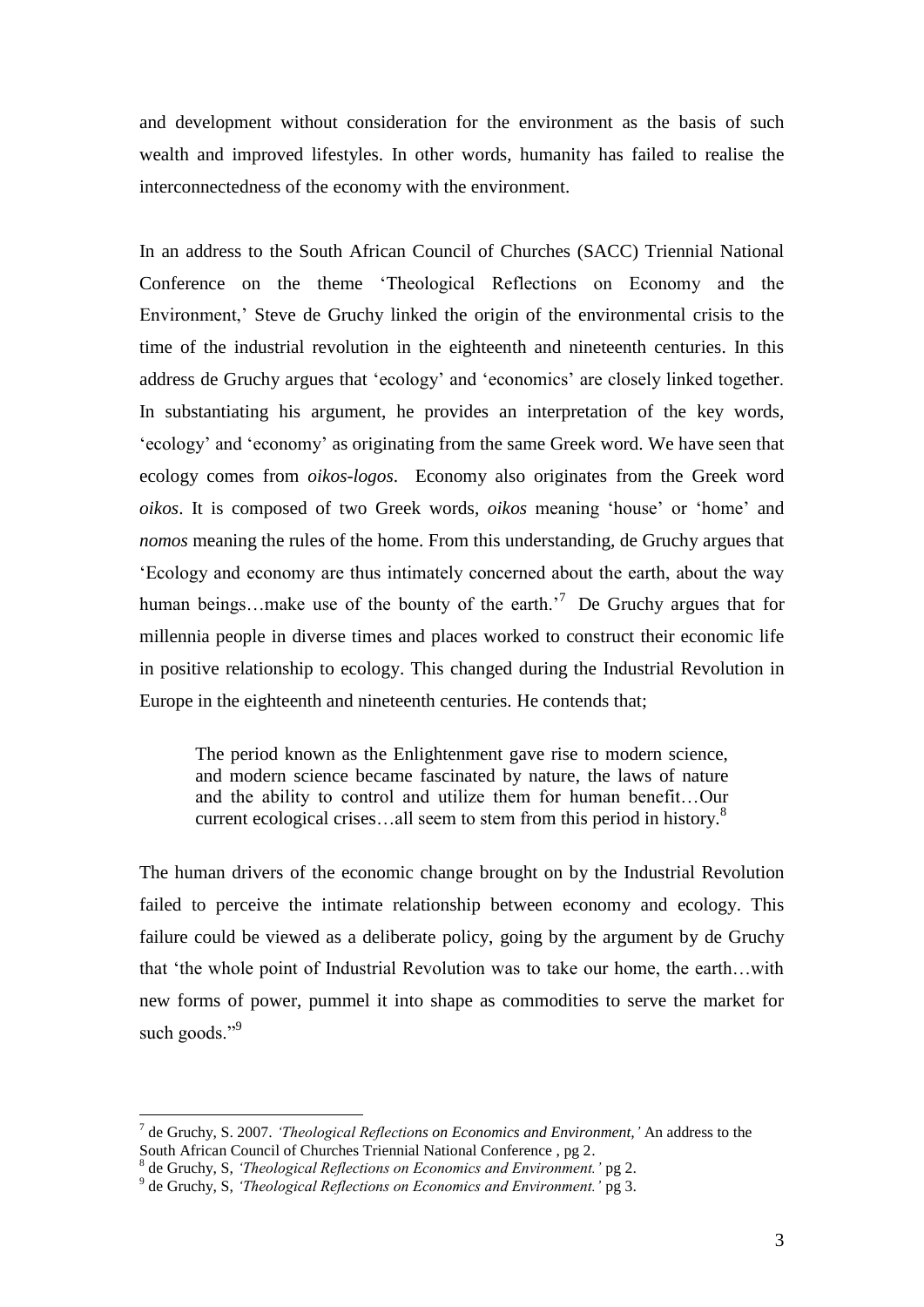The twentieth century saw a rise of environmental movements especially in the United States of America, (USA). By 1970 in the USA, environmentalist began to show a great concern over the way the environment was being exploited by human beings. At the time, there were no perceived environmental movements. Gaylord Nelson consulted with Denis Hayes "to organise the first nationally celebrated Earth Day."<sup>10</sup> From this consultation, the first *Earth Day* was celebrated in 1970. At the time, people were not conscious of the earth, the occasion by Nelson and Hayes 'awakened US environmental consciousness to population growth, overuse of resources, pollution and degradation of the environment.<sup> $11$ </sup> Since then the earth consciousness spread throughout the world and societies such as the Sierra Club and the National Wildlife Federation were formed in order to carry forward the agenda of the Earth. By 1971, individuals, different world religions and groups such as musicians were engaged in popularizing the global environmental concerns. The global growth of the environmental movement pointed to growth in the environmental awareness and consciousness among nations. It is estimated that in 1990 "20 million people in 141 nations demonstrated to increase public awareness of the importance of individual effort under the theme 'Think Globally, Act Locally!'<sup>12</sup> The outpouring of global popular sentiment at the most recent climate change meetings in Copenhagen indicates the growing public engagement in the issue.

The environmental movement has enabled us to see that the changes in our human way of life often impact on the way of life and nature of the non-human aspects of creation. The current environmental crisis testifies to the fact that environmental awareness can best be achieved as a collective response by nations and individuals in an effort toward saving the environment from total destruction.

## **1.4 The Poor and the Ecological Crisis**

 $\overline{a}$ 

There was a point in time when poor or developing countries, sometimes called the countries of the South, felt that they had nothing to do with the global ecological crisis. For them, they could only be concerned with coming up with structures and

<sup>10</sup> Raven, PH and Berg, LR, 2005. *Environment (5th Edition),* Hermitage Publishing Services: USA, pg. 26.

<sup>11</sup> Raven, PH and Berg, LR, *Environment (5th Edition),* pg. 26.

<sup>12</sup> Raven, PH and Berg, LR, *Environment (5th Edition),* pg. 27.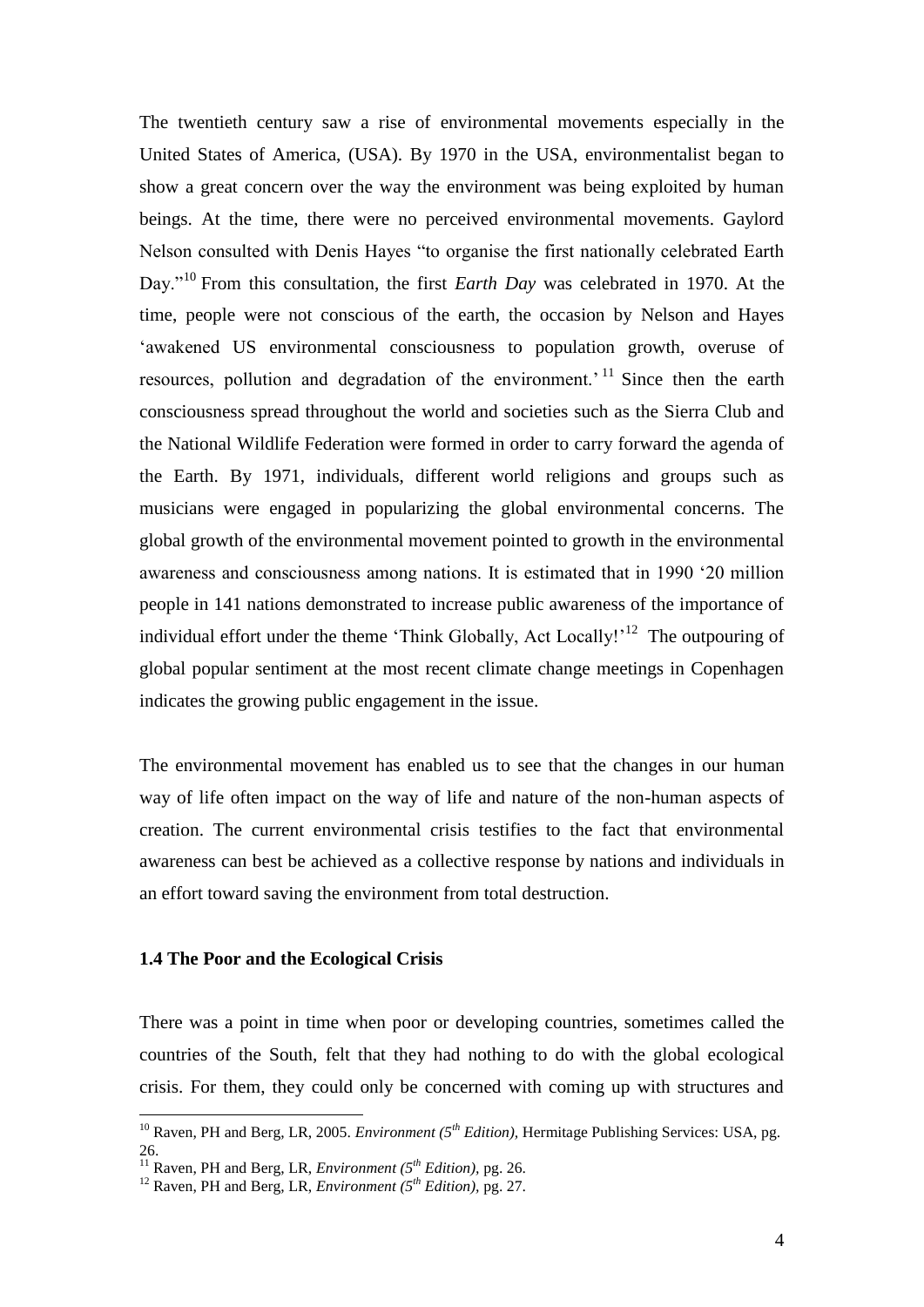mechanisms that would help them to escape from the poverty trap. KC Abraham points to this perception,

There was a time when the poor countries thought that the ecological crisis is not a problem for us…The environmental issue was the luxury of the industrialised countries. Social action groups and people"s movements in the Third World countries thus showed relative indifference to the problem of ecology. Today we realise how urgent this issue is for the whole world…The threat is to the whole of life in general. The life of the planet is endangered. The ecological crisis raises the problem of survival itself.<sup>13</sup>

Naturally, the issues that surround the ecological crisis are neither restricted by boarders nor the distance separating nations. In this regard when one country, one continent or subcontinent suffers from an ecological setback there is tremendous pressure placed on the others. This is indicative of how the world has shifted from dependence to inter-dependence. In illustrating this point of inter-dependence, Riccardo Petrella links the West with the Asian financial crisis. He argues that it is an illusion for West Europe and North America to have hoped that they would not suffer the effects of South–East Asian financial and economic crisis. Likewise he contends that "it is an illusion to believe that the deforestation of the subtropical countries and the land degradation affecting Asia and Africa will continue to bear local consequences.'<sup>14</sup>

In different ways, ecological resources contribute towards the societal economic system. Some features are renewable while others are non renewable and for both, there is need for cautious consumption and guarding against depletion. The economy of any country depends largely on the products of the ecological process such as agriculture and the industry. Through human needs, these products are converted from ecological material into economical inputs. In view of this interrelationship between ecological output and the human desire for economic progress, there is a need to introduce the concept of "carrying capacity" in order to deal with sustainability. Carrying capacity refers to the population that a given ecology can support. In order for this to be possible there are two primary factors that influence the carrying

<sup>&</sup>lt;sup>13</sup>Abram, KC, 1994. 'A Theological Response to the Ecological Crisis' in DG, Hallman, (ed.), *Ecotheology: Voices From The South And North,* 1994. Geneva: WCC publications, pg. 65.

<sup>&</sup>lt;sup>14</sup> Petrella, R, 2001. *The Water Manifesto: Arguments for a World Water Contract*, London: ZED. BOOKS, pg. 3.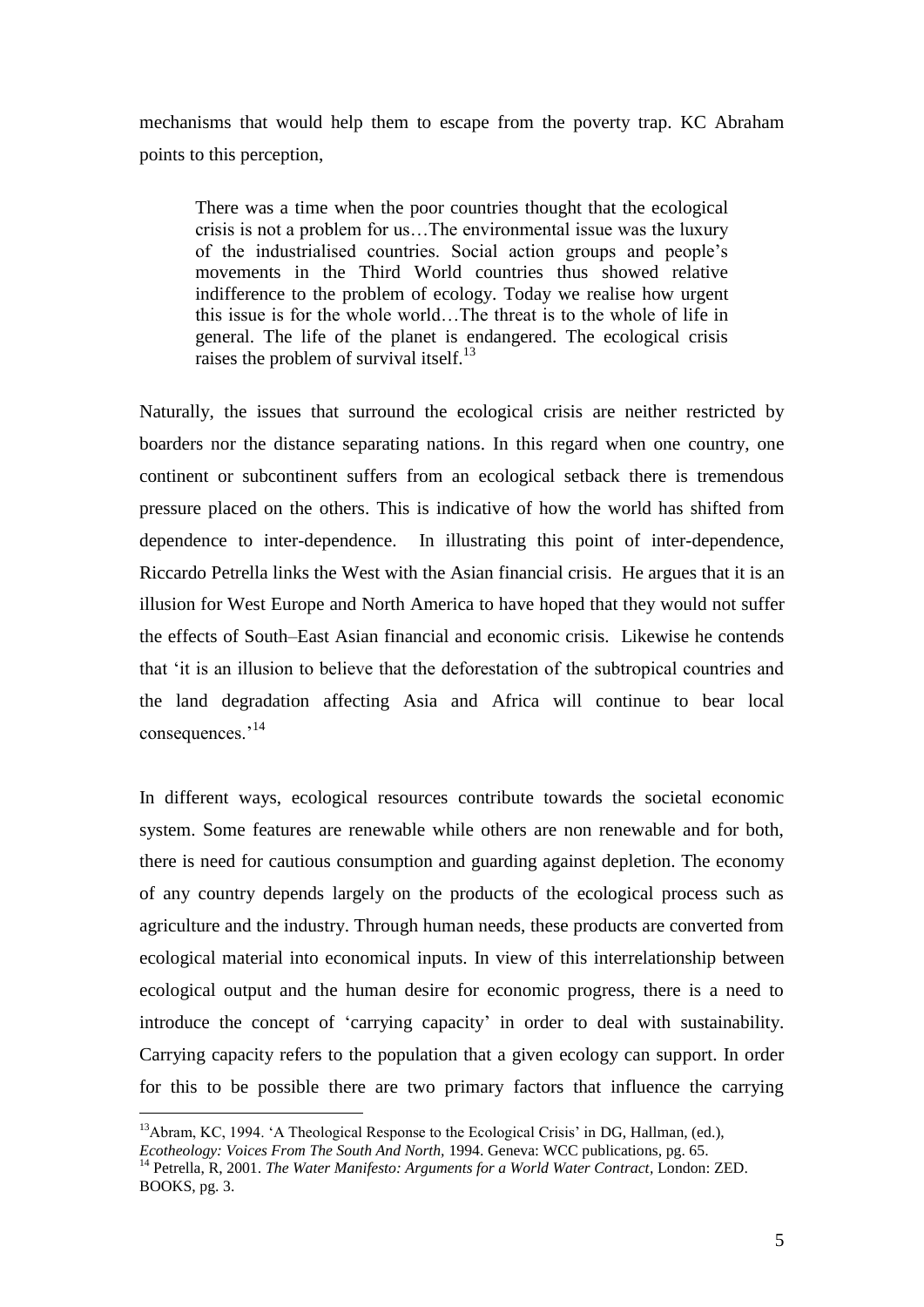capacity, namely; the potential of the environment to yield natural resources and the level of population within the given environment. Since the economic needs for humanity are in coexistence with the environmental yield it is therefore reasonable to call for the sound use and comprehensive management of the ecological supply.<sup>15</sup>

Abraham has argued that "the negative impact of people on the environment is recognised to be the product of three factors: the total population, the amount of resources consumed by each person, and the environmental destruction caused by each person."<sup>16</sup> Population growth comes with the increase in resource demands such as water and as a result, the natural resources are strained leaving the environment very fragile. Industrial pollution is among the major threats that place the environment under critical crisis. For example, an effort to address the growing human demands for food leads to the overuse of chemical fertilizers in agricultural activities. Meanwhile, the continued overuse of the chemicals weakens soil fertility and damages its independent ability to yield good crop harvests. The end result becomes poverty as the ploughing fields are turned barren and infertile. The rivers have suffered from this use of chemicals, as waters are rendered inhabitable for life thereby killing in large numbers fish species. Abraham rightly argues that, "the decisions about the kind of goods to be produced and the type of technology to be used are influenced by the demands of the consumerist economy whose controlling logic of growth is greed, and not need.<sup>'17</sup>

From this perspective then, the ecological crisis is inseparable from the concerns of ecological justice. As David Field has pointed out, "the continued large scale degradation and exploitation of the earth threatens to fundamentally alter the complex inter-relationships of the biosphere and humanity...<sup>18</sup> In this regard, those who seek justice in the land ought to find ways of speaking for the environment. The ecosystem and natural resources are bountifully providing for the sustenance of life on earth.

<sup>&</sup>lt;sup>15</sup> This argument is drawn from Elisha Nelson Toteng of the Department of Environmental Science at the University of Botswana.

<sup>&</sup>lt;sup>16</sup> Abram, KC, 'A Theological Response to the Ecological Crisis', pg. 67.

<sup>&</sup>lt;sup>17</sup> Abram, KC, 'A Theological Response to the Ecological Crisis', pg. 67.

<sup>&</sup>lt;sup>18</sup> Field, D, 'Confessing Christ in the Context of Ecological Degradation' *The Journal of Theology for Southern Africa,* July 1997, Volume 98, pg. 32.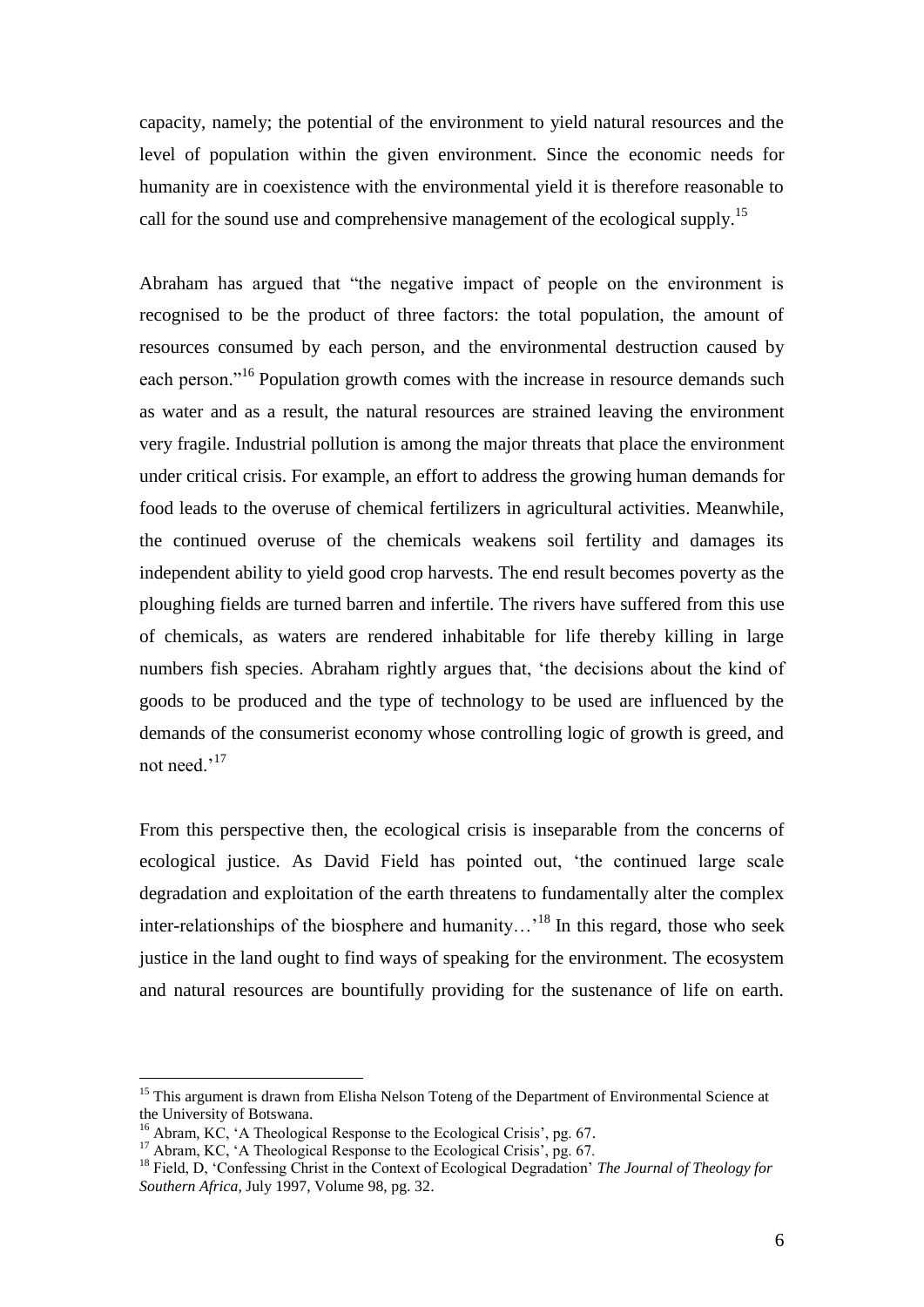David Hallman argued that "the creation of sustainable livelihoods will not happen without our commitment to justice as a fundamental spiritual value...<sup>19</sup>

## **1.5 Christianity and the Ecological crisis**

 $\overline{a}$ 

While we accept the ecological crisis as an issue of ecological justice we would also like to show that further, it has theological implications attached to it. This recognition, that the ecological crisis is also a theological issue, persuades us to realise that there is a relationship between God and ecology hence there is no area of the ecological sphere to which Christians should show a lack of concern. For the purpose of this study, we hold the view that the relation between theology and the ecological crisis will assist us to address the question that seeks to understand what the Christian faith has to do with the issues of the ecology. In order to respond to this question, we will consider some key theological themes that link this crisis with God. In this way we will be better placed in our understanding of the "Christian response to the urgent need for transformation demanded by the rapidly changing nature of our world.<sup>20</sup>

Rosemary Radford Ruether articulated that "the Church"s mission of redemption of the world cannot be divorced from… the healing of the wounds of nature wrought by an exploitative human industrial system.<sup> $21$ </sup> This argument is grounded in the fact that as humanity seeks ways to improve their way of economic living, they exploit the earth thus leaving it wounded. M. I. Wallace argued that 'as Jesus' death on the cross brought death and loss into the Godself, so the Spirit's suffering from persistent environmental trauma engenders chronic agony in the Godhead…This trauma deeply grieves the Spirit who pleads with God"s people to nurture and protect the fragile bioregions we all share.<sup> $22$ </sup>

<sup>&</sup>lt;sup>19</sup>Hallman, DG, 2000. *Spiritual Values For Earth Community*, Switzerland: WCC Publication, pg. 73 <sup>20</sup> MacNichol, SN, 1996. 'Reclaiming, Revisioning, Recreating in Theo-Ecological Discourse' in *Theology of Earth Community: A Field Guide,* New York: Orbis Books, pg. 68.

<sup>&</sup>lt;sup>21</sup> Radford Ruether, Rosemary, 2000. 'Conclusion: Eco-Justice at the Centre of the Church's Mission' in Hessel, DT and Radford Ruether, R, (eds.), *Christianity and Ecology: Seeking the Well-Being of Earth and Humans,* Massachusetts: Cambridge, pg. 603.

<sup>&</sup>lt;sup>22</sup> Wallace, MI, 2000. 'The Wounded Spirit as the Basis for Hope in an Age of Radical Ecology' in Hessel, DT and Radford Ruether, R, (eds.), *Christianity and Ecology: Seeking the Wellbeing of Earth and Humans,* Massachusetts: Harvard University Press, pg. 61.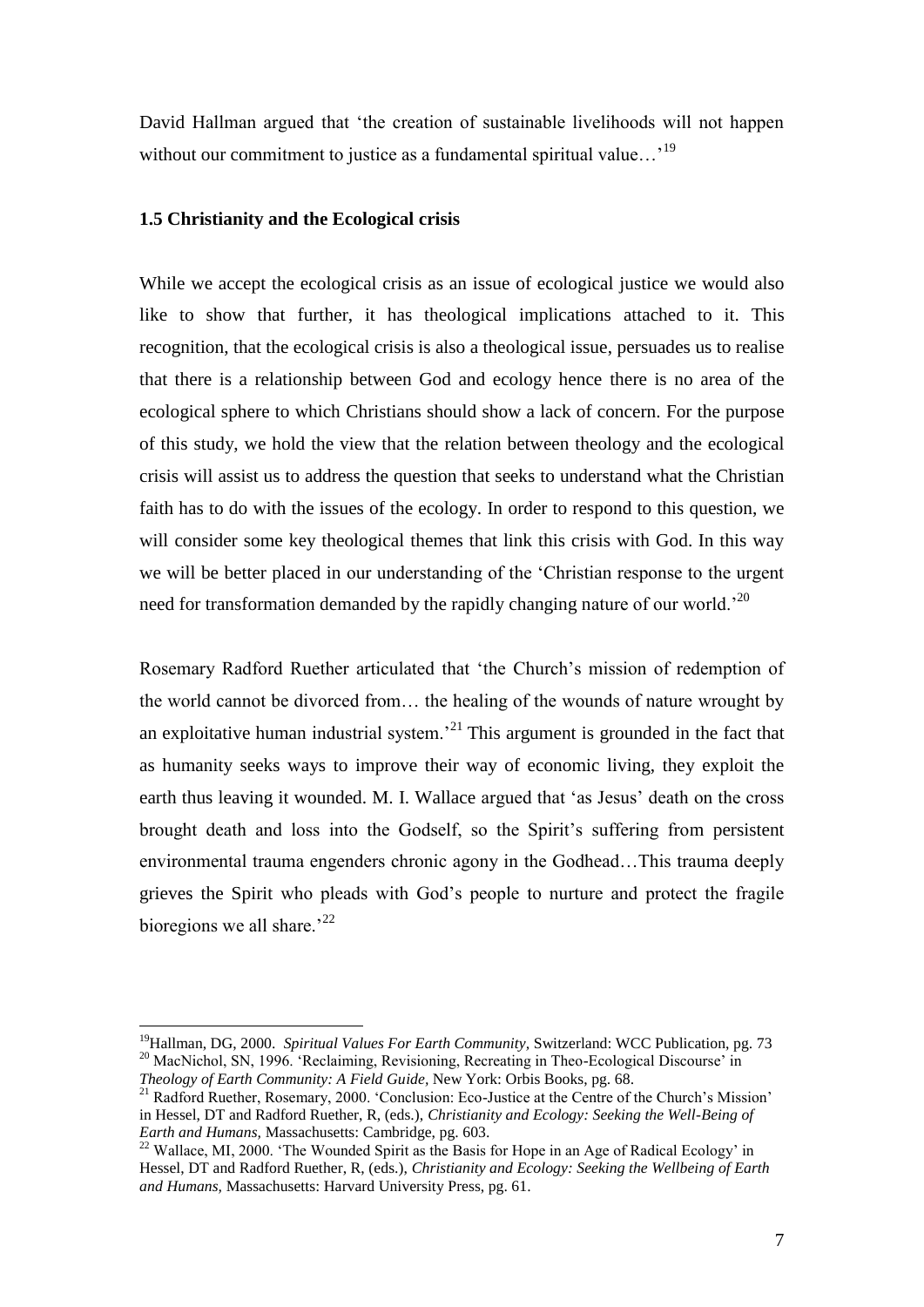According to Genesis 1:31, after creation, God saw everything that God had made and "behold it was good." After the creation of the universe, God created humanity and gave human beings the privilege to care for the entire creation. However, the last few centuries encountered an era marred with anthropocentricism that "meant a neglect of nature and…millions of oppressed human beings.<sup>23</sup> The endangering of the environment by a few economically able countries and individuals entails endangering of the majority of the human population, the poor. For this reason, humanity should turn to the Earth in reverence and caring for it in every possible way; recognising that God is with us and the whole creation. Although being heavily exploited, creation is the work of God that stands in our time as the "new poor" of our contemporary society. As Sallie McFague puts it, "human beings are in a covenantal relationship with God to protect nature.<sup>24</sup> She continues to argue that 'human salvation or well being and nature's health are intrinsically connected.<sup>25</sup>

## **1.5.1. Theological framework of the study**

 $\overline{a}$ 

We will use the work of the Brazilian Liberation Theologians; Leonardo and Clodovis Boff, as the framework of this study. They speak of three steps: socio-analytical mediation, hermeneutical mediation and practical mediation. These three steps, referred to as 'mediations' are coherently laid out in order to assist us to holistically undertake the theological work in an inter-disciplinary environment. Firstly, socioanalytical mediation calls us to address the social context of the crisis, in this case, the water crisis in Botswana. We will conduct the social analysis of the water crisis in Botswana with deeper focus on how it impacts on the lives of the individuals and their socio-economic environment.

We will then move on to the second mediation whose focus is centred on answering the question "Why should the water crisis be a matter of theological concern for the UCCSA in Botswana?" We will be addressing this question from the faith perspective, drawing from the social teaching of the United Congregational Church of

<sup>&</sup>lt;sup>23</sup> McFague, S, 2000. 'An Ecological Christology: Does Christianity Have It?' in Hessel, DT and Radford Ruether, R, (eds.), *Christianity and Ecology: Seeking the Well-Being of Earth and Humans,*  Massachusetts: Cambridge, pg. 29.

 $^{24}$  McFague, S, 2000. 'An Ecological Christology: Does Christianity Have It?' pg. 30.

<sup>&</sup>lt;sup>25</sup> McFague, S, 2000. 'An Ecological Christology: Does Christianity Have It?' pg. 32.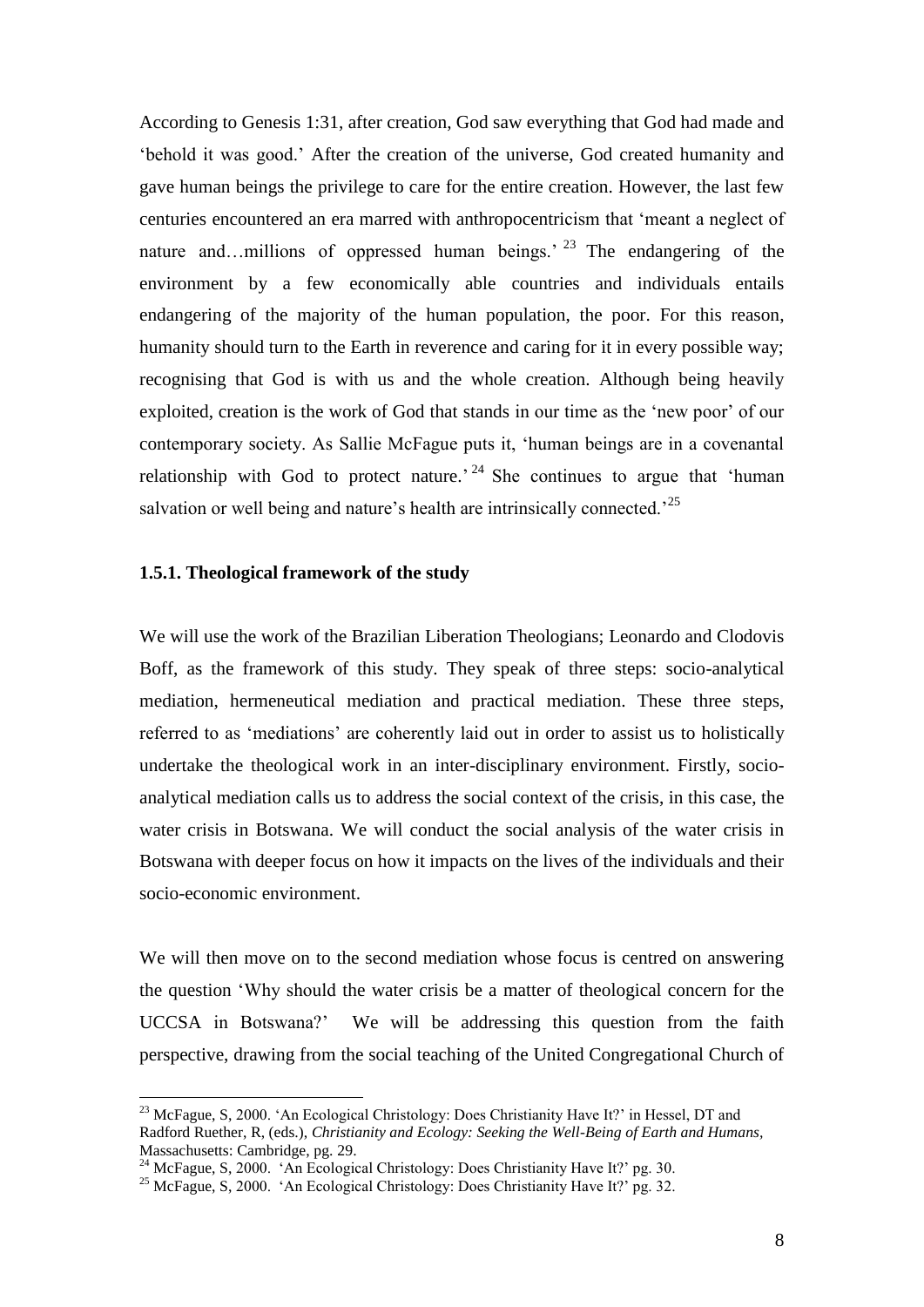Southern Africa (UCCSA) which is a major church tradition in Botswana. Lastly, we find that strength of liberation theology lies in its desire for action, and with the "practical mediation". According to the Boffs "faith challenges human reason but in the Third World it tackles the problem of poverty, now seen as the results oppression."<sup>26</sup> The work that has already been done in the preceding mediations must lead us to the formulation of the strategies of response by asking the question "what the faith perspective brings to bear on the experience.<sup>27</sup> Given the experience of the water crisis as discovered through the social analysis and an understanding of God in the situation, we will then propose contextual theology of *pula* and practical steps for action for both the church and the society in Botswana. This is emphasised by de Gruchy in his argument that, "the whole process of engaging social science with theological reflection is to put faith into action.<sup>28</sup>

### **1.6 Botswana, the water crisis and the UCCSA**

Having provided a broad overview of the ecological crisis facing the earth, and the importance of this issue for the church, as well as the theological method we shall use to approach the issue, I want to turn now to the specific focus of this dissertation, namely the water crisis in Botswana and the response of the United Congregational Church of Southern Africa (UCCSA). Chapter two will indicate the extent of the global water crisis as a key aspect of the global ecological crisis. As a citizen of Botswana I am worried of the growing scarcity of water in my own country. Although Botswana has so far managed to maintain a reputable political system that is rated as a model of democracy in the sub-continent as well as progress in the area of economic growth, it is however, faced with an enormous water crisis. As we shall see in chapter three this water crisis in the country affects both human and non-human lives. The most notable are the poor, women, children and especially girl children, and farmers (both subsistent arable and livestock farmers). Under these circumstances, the government often rolls out drought relief programmes that aim to alleviate the drought impact on the poor.

<sup>26</sup> Boff, L and C, *Introducing Liberation Theology,* pg. 9.

<sup>27</sup> Holland, J and Peter Henriot, SJ, 1980. *Social Analysis: Linking Faith and Justice,* New York: Dove Communication, pg. 229.

<sup>28</sup> de Gruchy, S, 2009. *Reflections on the methodology of Vital Theology,* UKZN: Pietermaritzburg.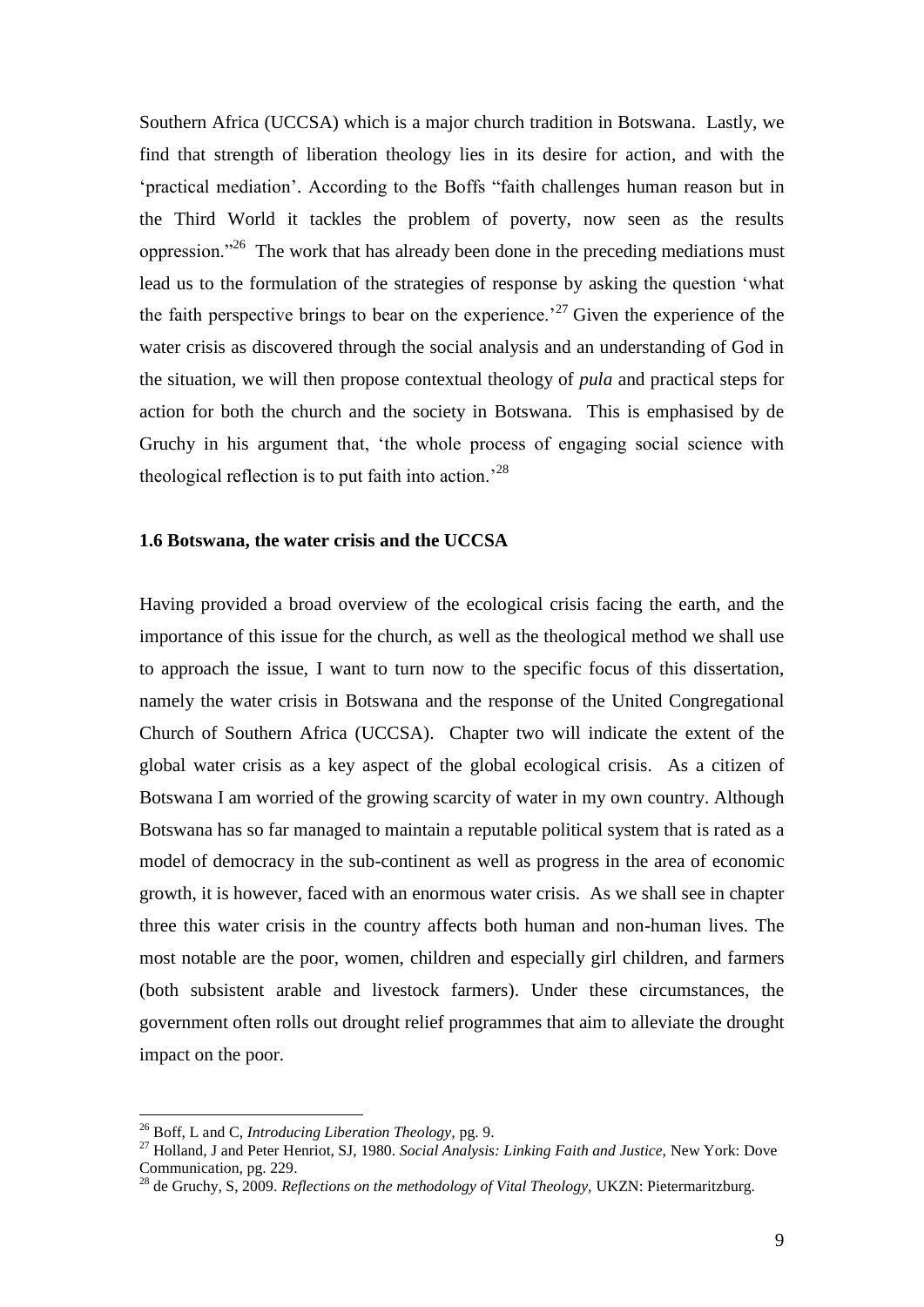In this context the church is only seen when it arrives to offer 'hand-outs' as temporary relief strategies. Ignatius Swart argues that this approach by the church is "little more than a temporary alleviation of the symptoms…and should therefore not be confused with development assistance."<sup>29</sup> For this reason, I felt persuaded to conduct this study as way to establish ways through which the church (and in my case, the UCCSA Botswana) could dialogue broadly with institutions and policies of development with regard to the broader sphere of water and its related issues.

#### **1.6.1. From LMS to the UCCSA in Botswana**

 $\overline{a}$ 

The UCCSA is the heir to the London Missionary Society in Botswana, the missionary organisation which was instrumental in evangelising Batswana and which for almost a century had a near monopoly in the country. The Botswana Synod of the UCCSA was constituted on the 24 August 1980. <sup>30</sup> In many different ways, the UCCSA-Botswana has been strongly integrated into the history, culture and contemporary social life of the nation, and has an important role in contributing to public life.<sup>31</sup>

In pre-independence days the LMS lived harmoniously among the chiefdoms, into which Botswana had developed. The chiefdom affairs were controlled by a council of senior men of the tribe above whom the Chief was the final authority.<sup>32</sup> Okullu argued

<sup>&</sup>lt;sup>29</sup> Swart, I, 2006. *The Church and the Development Debate: Perspective on the Fourth Generation Approach,* Stellenbosch: Sun Press, pg. 99

<sup>&</sup>lt;sup>30</sup> At this conference Mr Kgolo Felix Mokobi and Meshack Samuel Serema were inducted as the first Synod Secretary and Chairman respectively. The church was growing into almost in every area of Botswana. Given the distance of one area from another, with meagre financial resources, the Synod was then divided into North and South Regional Councils. Later, it was conceived that "the two regions were still too ponderous' hence 'they were split further to form five regions.' Christianity is currently the prevailing belief system in Botswana, with the largest numbers of Christians belonging to the United Congregational Church of Southern Africa.

This was evidenced by the socio-political role that its clergy played at various levels of the State. Among the Ministers of the LMS who were involved with the socio-political landscape in Botswana were Rev Dr Alfred Merriweather, Rev Derek Jones, Rev Brian Bailey and Rev Albert Lock. Rev Dr Alfred Merriweather came to Botswana in 1944 from the United Free Church of Scotland (UFCS) and settled among the Bakwena. He worked at Scottish Livingstone Memorial Hospital (SLMH) as the Superintendant Missionary Doctor. Later he was nominated to be a member of the Legislative Council of the Bechuanaland and subsequently became its first Speaker in 1962. In 1965 he became the Speaker of the Botswana National Assembly. Further, the LMS was visible in the socio-political well being of Botswana with the appointments of missionaries Revs Derek Jones and Brian Bailey as the first mayors of Gaborone and Francistown respectively.

One of the last LMS missionaries to Botswana, Reverend Derek Jones, argued that Robert Moffat of the LMS arrived in 1824 among the Bangwaketse of Chief Makaba, the warrior. Although initially not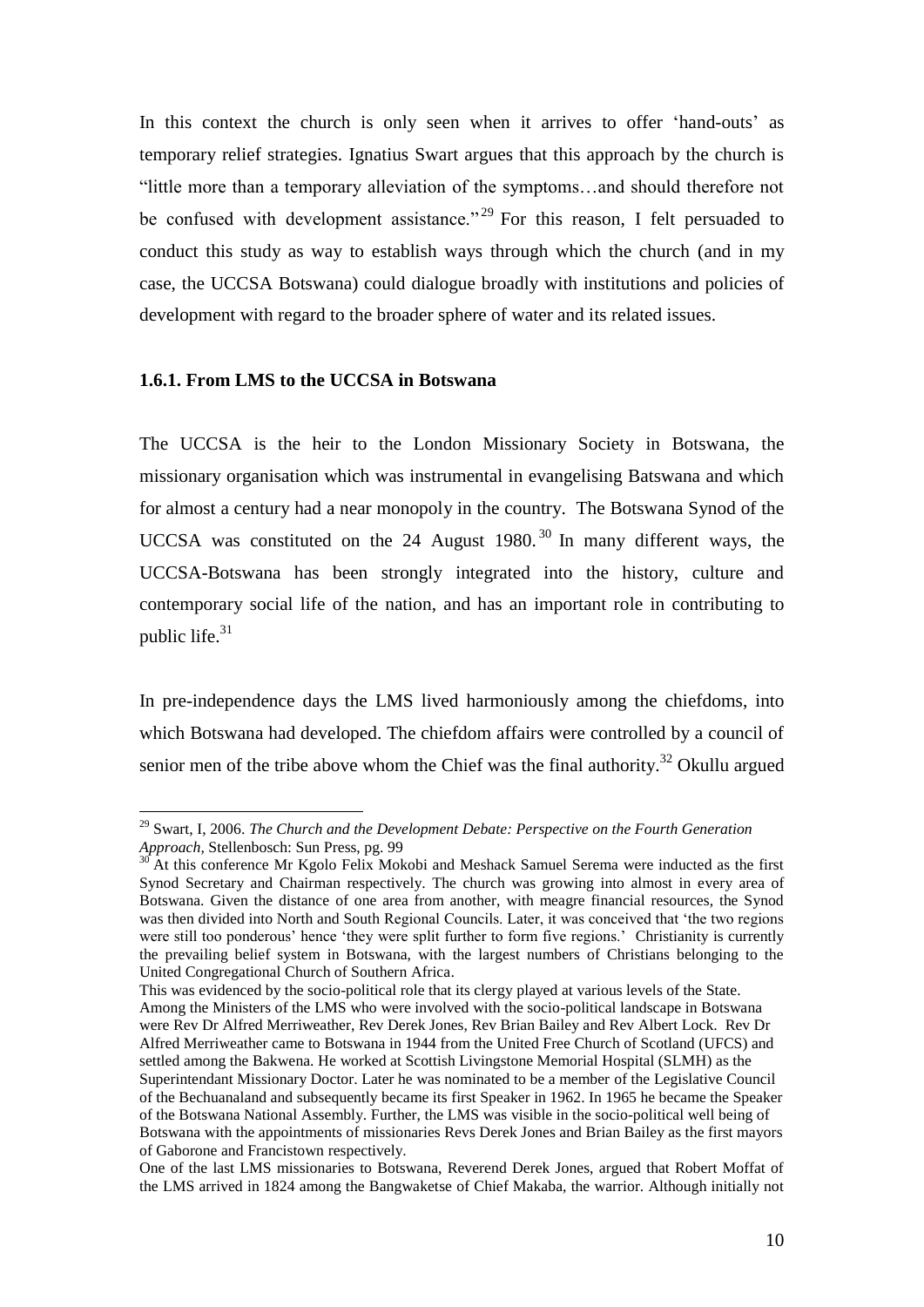that "during that period, to be a good citizen was to be a good churchman, or perhaps the other way around.<sup>33</sup> The LMS established the church in Botswana along the tribal territories among the Bangwaketse, Bakwena, Bangwato and Batawana, the largest tribes of Botswana. These tribes accepted the LMS as a tribal Church.<sup>34</sup> Amanze recalls that Richard Sales argued that "the missionaries identified themselves with certain ethnic groups and concentrated their efforts...in converting the tribal chief. Consequently, their subjects followed suit and gradually Christian communities begun to grow...<sup>35</sup> Musa Dube argued that as the oldest mainline church in Botswana, the UCCSA has "enjoyed the position of being a State church during the colonial times for a long time before other churches were allowed to start work in Botswana.'<sup>36</sup>

This arrangement contributed positively to the growth of the UCCSA in the urban areas of Botswana. Dr O. N Kealotswe in his unpublished paper entitled "Ethnicity and the Church in Botswana" observed that "Christians in towns and cities…go to churches which are associated to their areas of tribal and ethnic origin. Thus any UCCSA in a town or city will be dominated by the Bangwato, Bakwena, Bangwaketse, Batawana and Bakalanga.<sup>37</sup> Through the work of the LMS, many citizens were Christianized so much that even though Botswana is a secular State, the Christian faith plays a pivotal role in the society a feature mostly noticeable where

warmly welcomed, Moffat was able to gain audience with the tribal council and from there "the Gospel first touched the people of the country now known as Botswana.<sup>32</sup> His visit marked the beginning of the first missionary body to arrive in Botswana and the beginning of church. David Livingstone followed in 1847 and befriended Kgosi Sechele of Bakwena who subsequently allowed him to settle among the Bakwena in the western part of Kolobeng. Reverend Derek Jones arrived in Botswana in 1954 as one of the last LMS missionaries. He has served both the church and the society in different capacities. For example, he managed the publication department of the Botswana Book Centre from 1960 to 1997. In 1976 he became the manager of Botswana Book Centre until 1993. Jones, retired in 1999 from full time service and still lives in Botswana.

<sup>&</sup>lt;sup>33</sup> Okullu, J.H, 1978. 'Church-State Relations: The African Situation' in WCC, *Church and State: Opening a New Ecumenical Discussions,* Geneva: WCC, pg. 79.

<sup>&</sup>lt;sup>34</sup> The *Dikgosi* (Chiefs) of Bangwaketse - Kgosi Bathoen, Bakwena – Kgosi Sebele, and Bangwato – Kgosi Kgama, are the trio that successfully went to Britain to seek for the independence of the Bechuanaland Protectorate in 1966. They are hailed in the country as national heroes.

<sup>&</sup>lt;sup>35</sup> Amanze, JN, 2007. 'From Denominational Pluralism to Church Unity' in Nkomazana, F, and Lanner, L, (eds.), *Aspects of the History of the Church in Botswana*, Pietermaritzburg: Cluster Publication, pg. 15.

<sup>&</sup>lt;sup>36</sup> Dube, M.W, 2007. "God Never Opened the Bible to Me": Women Church Leaders in Botswana' in Nkomazana, F, and Lanner, L, (eds.), *Aspects of the History of the Church in Botswana*, Pietermaritzburg: Cluster Publication, pg. 214.

<sup>&</sup>lt;sup>37</sup> Amanze, JN, 'From Denominational Pluralism to Church Unity', pg. 20.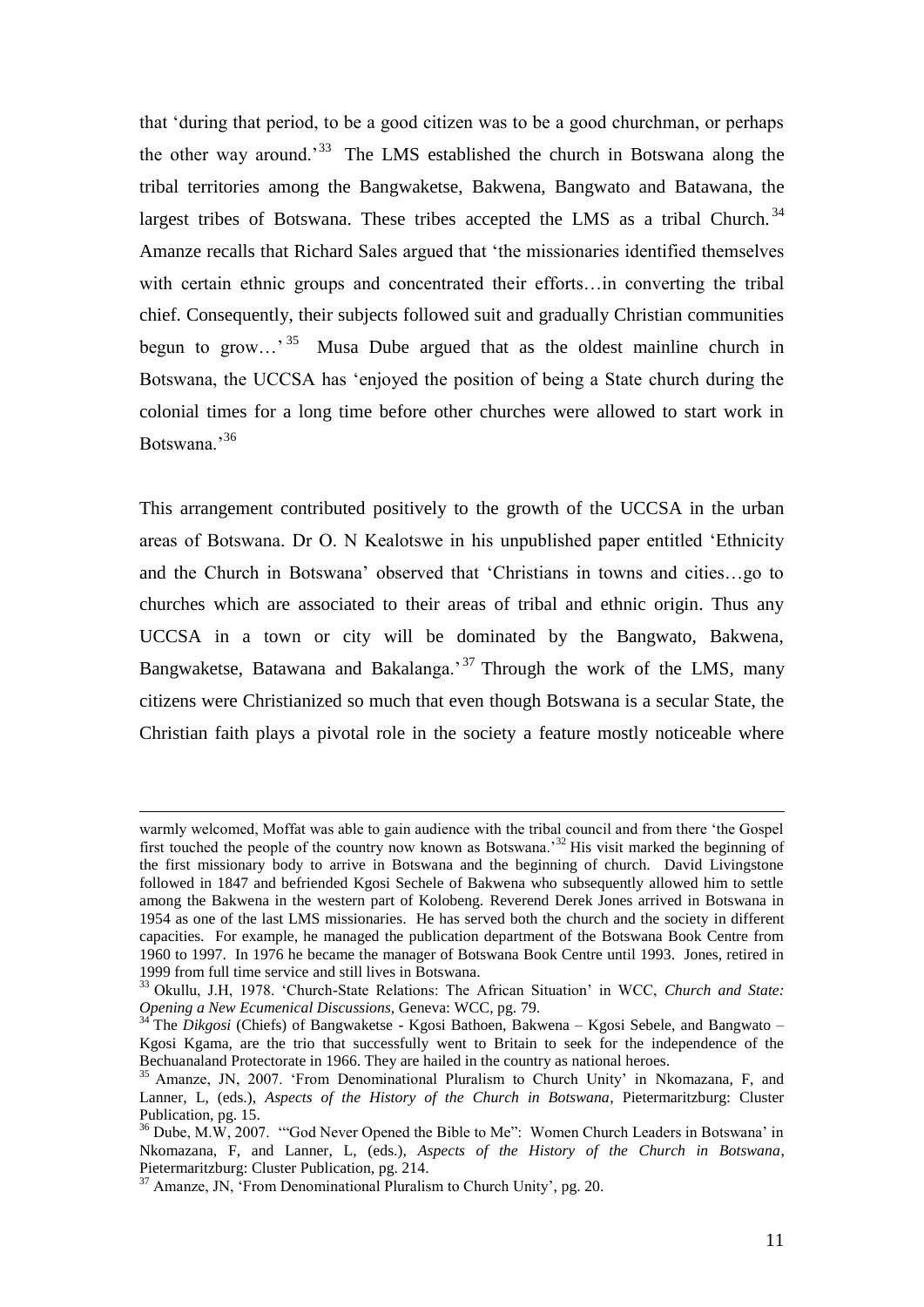almost every national and government functions begin with prayer by a church Minster.

Over the years the UCCSA has spoken on public issues especially regarding the policy of separate development in South Africa. The UCCSA Church and Society reports ranging from 1974 until 1994 are a valuable resource from which we draw how the church debated and engaged with social issues. These reports lay our ground for a theological engagement with the contemporary social issues. Chapter four of this thesis seeks to identify and use these resources to also deal with the ecological crisis. Noticeably, the UCCSA in Botswana has been slow if not inactively involved both locally and nationally in ecological issues, and this needs to change.

## **1.7 Of Batswana, Pula and Water<sup>38</sup>**

 $\overline{a}$ 

In developing this theological response to the water crisis, I am interested in building a theology of *Pula*. *Pula* literally means rain in Setswana. It is an important word that recognises the importance of rain, or water, for the people of Botswana. Much of Botswana is a desert, and the people of the country are constantly aware of the importance of water.

The Batswana are grounded in the hope of rain that will redeem the country and all lives, both human and non-human. This hope is for rain and plentiful water is entrenched in the national symbols such as the national flag and the coat of arms. In his book, *Very Foolish or Very Brave: Memoirs of an African Democrat*, Sir Ketumile Masire, the former President of Botswana argues that the path to the making of Botswana as a state was one filled with challenges. He recalls the time they wanted to come up with national symbols that would be used to present Botswana both to her own citizens and to the world. "When it came to the choice of the national symbols…the flag was a design with…the black colour…the two narrower white stripes. The blue stripes on top and at the bottom represented the sky and the rain

<sup>&</sup>lt;sup>38</sup> Please note the importance of the prefix in Setswana. Botswana is the country; Batswana are the people (sing. Motswana), and Setswana is the language.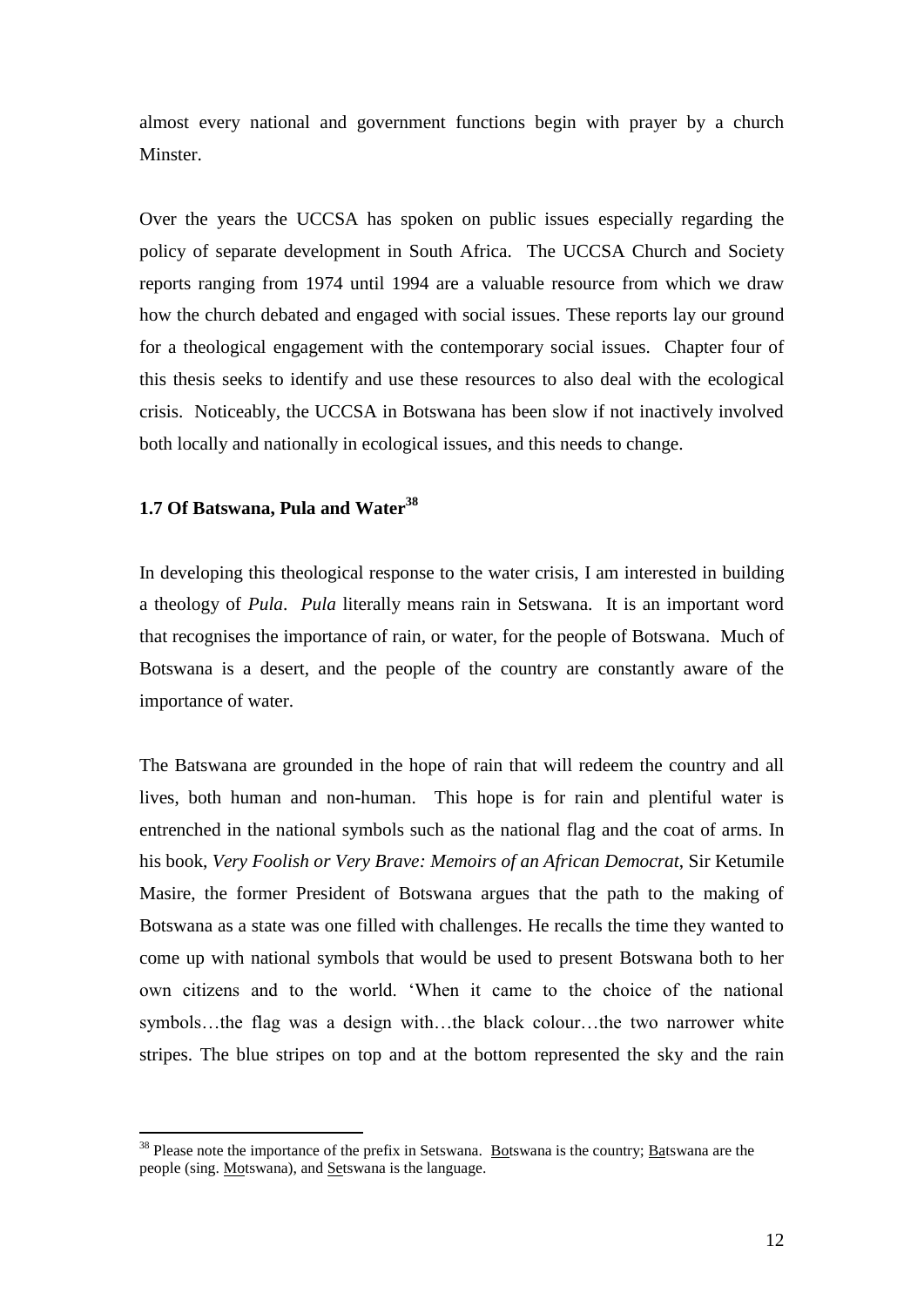representing our national motto, *Pula!'<sup>39</sup>* In the national flag, the colour blue at the top and bottom are dedicated symbols of hope that it will rain and there shall be enough water and peace in the country will flourish. On the other hand, *Pula* is the national slogan that pronounces peace at the end of every national gathering and is shouted at the end of the singing of the national anthem. In this regard, for Batswana, rain is the lifeblood of the country since it brings life to the environment, animals, livestock, and agriculture, and humankind. Furthermore, "Pula" is the only word engraved in the Botswana coat of arms. The national coat of arms is itself consisting of symbols that boosts the economic sector being trade (the three wheels), crop and livestock farming (heads of sorghum and a cow) as well as tourism (two zebras and ivory).

The presentation of the national symbols such as the coat of arms and the national flag rightly articulate the meaning of *pula* for the citizenry. Pula has two other meanings to Batswana, namely an economic instrument and a symbol of blessing – both deeply connected to the meaning of rain in a water-stressed country.

### **1.7.1. Pula: An economic instrument**

 $\overline{a}$ 

Before Botswana attained political independence from Great Britain in 1966, the country used the South African Rand as the legal currency. This arrangement continued until after ten years of independence of Botswana when in August 1976 a new currency was introduced in Botswana. The new currency was named *Pula*, a reminder to the nation of the value of rain in a dry country of Botswana. The naming of the currency was a national project. According to the former president of the Republic of Botswana Sir Ketumile Masire, "when it came to the naming of the currency in 1976, we put it to the nation… Pula (rain) was an easy choice and the decimal coins were thebe (shield) although a proposal was made that the coins be called marothodi (drops of rain).<sup>40</sup>

<sup>39</sup> Masire, QJK, 2006. *Very Brave or Very Foolish: Memoirs of an African Democrat,* Gaborone: Macmillan, pg. 81.

<sup>40</sup> Masire, QJK, *Very Brave or Very Foolish: Memoirs of an African Democrat,* pg. 81.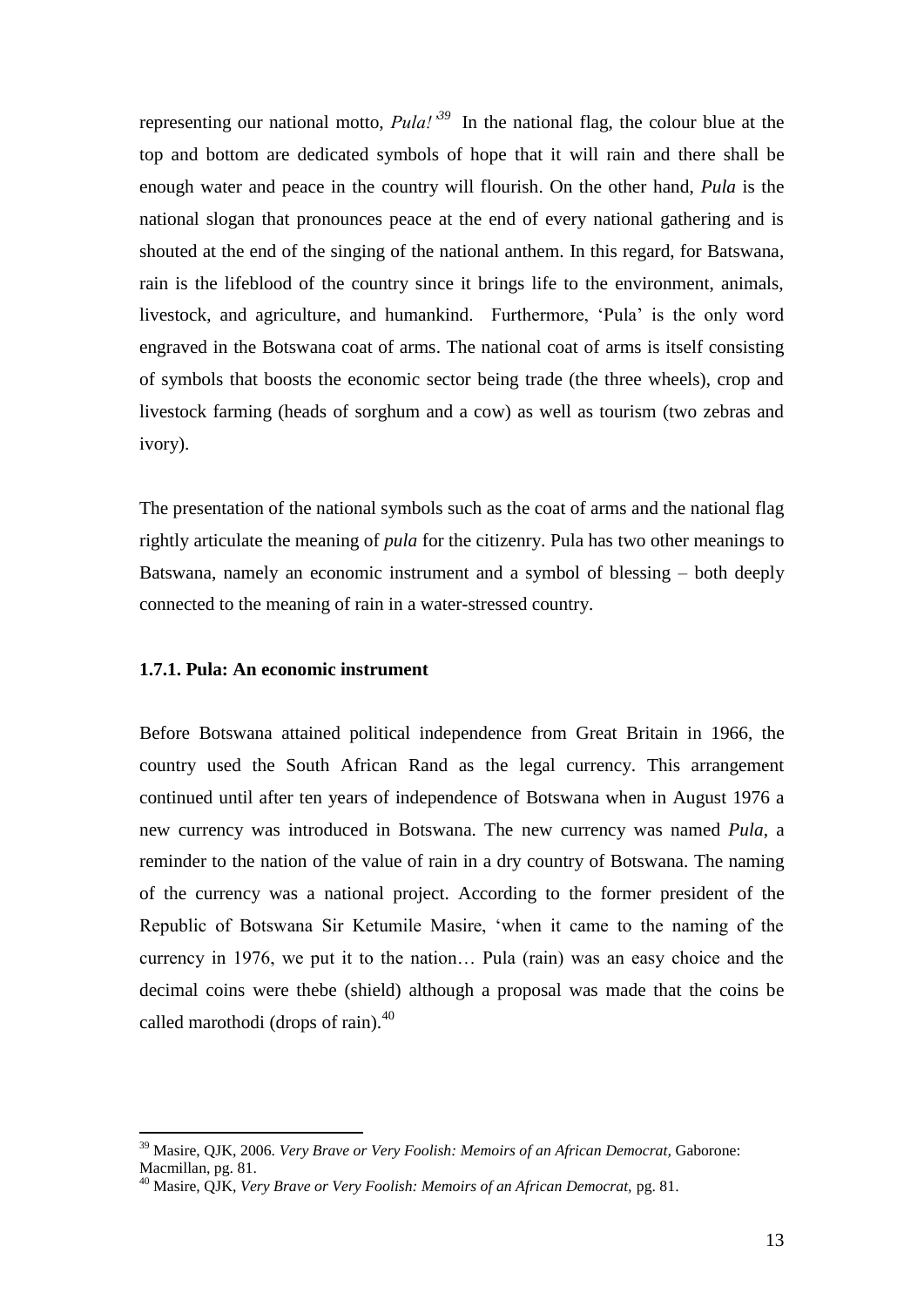Given the dominance of South Africa at the time in the regional politics and her economic strength, the government of South Africa was not impressed with Botswana having her own currency. According to former president Masire, following the establishment and introduction of the *pula* "there were a number of stories in the South African press about what a mistake we had made and that soon *pula*… would decline in value.<sup>41</sup> However, Botswana maintained the vision of having her own currency that grew to be among the strongest both regionally and continentally. The links between ecology and economy are clearly indicated by calling the currency 'pula'. The economic value of pula is encountered after good rain seasons when farmers return from the fields with good harvest. They sell their agricultural produce in order to gain financial capital as well as economic power; in this way pula (rain) provides farmers with the pula (monetary) power.

#### **1.7.2. Pula: A Symbol of Blessings**

 $\overline{a}$ 

Generally, for Batswana, Pula is not only about the economic progress of oneself or the country. Coming from a poor national background, Batswana appreciate that the primary need for the environment, individuals and the society is well-being. This desire for well-being is evidenced in the way *pula* is used as a sign of blessing. As the national salute slogan, it is used to depict prosperity, peace, good harvest and good health. Nationally, the use of *pula* in Botswana significantly highlights its meaning, its value and contributions to Batswana and their ecosystem.

Since rain is a scarce resource in Botswana, rainy seasons are often times to look forward to. At birth children can be named after rain as a sign of blessing. For example a girl child may be named *Motlalepula* (The one who comes with rain) and a boy child may be named *Modirapula* (The rainmaker). Similarly, some streets and institutions such as schools are named after rain for instance, *Marua-pula* (The rain owners) Secondary School.

A traditional village system teaches its children to jump in jubilation as they welcome the first rains shouting and singing, "*pula nkgodisa, ke tla gola leng'* (rain, rain, come

<sup>41</sup> Masire, QJK, *Very Brave or Very Foolish: Memoirs of an African Democrat,* pg. 254.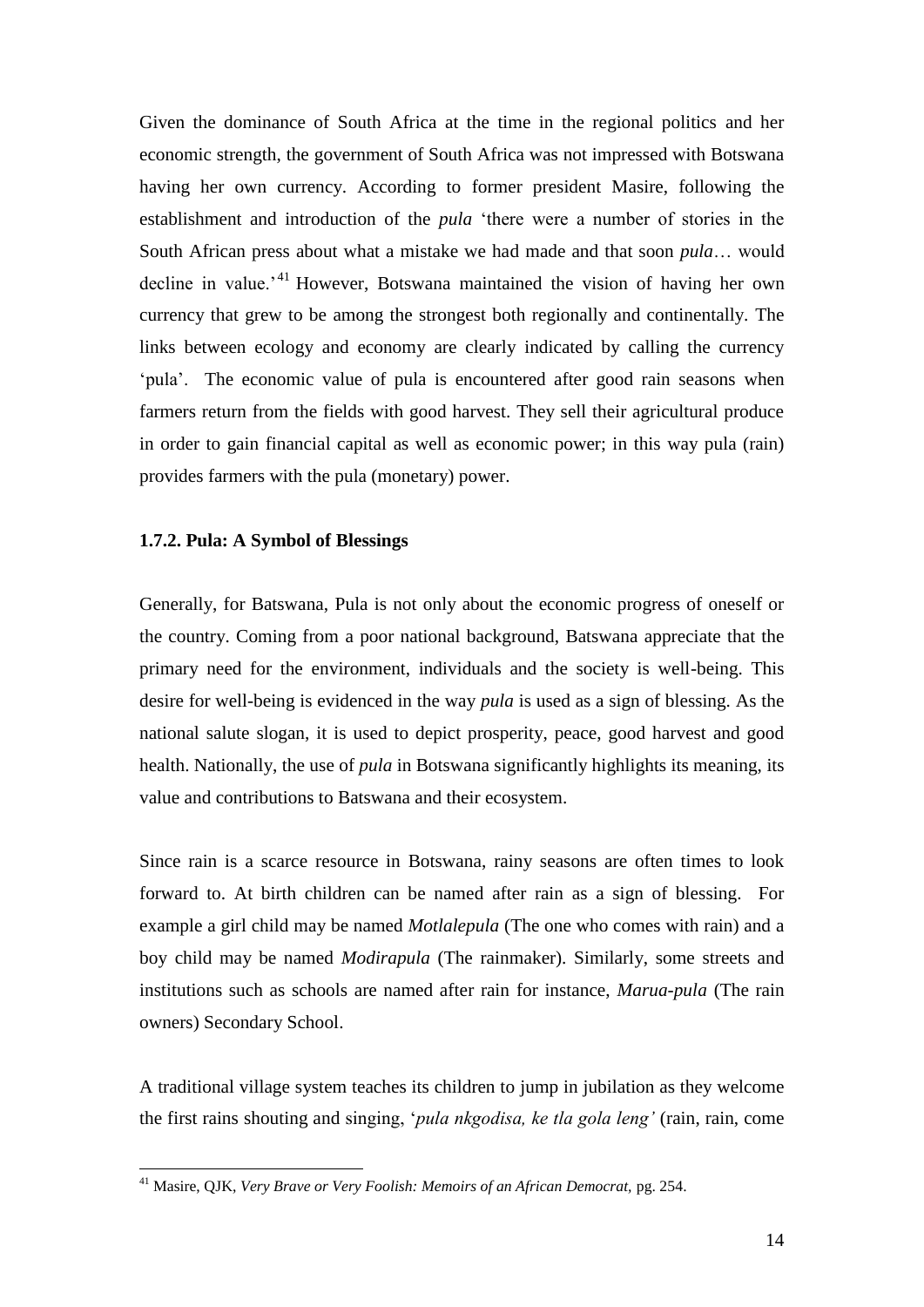and make me grow up! Rain, I want to grow up!). It was believed that in this way, the gods will pity the children and allow the rain to fall for a prolonged period so that enough water could be collected for farm needs and domestic consumption. In this way health will be restored to the environment, livestock and humanity while the farms blossom with healthy crops for a good crop harvest.

## **1.8 Conclusion**

In this chapter I have briefly introduced the ecological crisis and why it is important for Christians to respond. I have noted the three-fold theological methodology I shall use, following the ideas of the Boff"s. I have then introduced the focus of the research, namely the water crisis in Botswana and the response of the UCCSA. Finally I have suggested that there are local cultural resources found in the term *pula*, which can be used to both identify the importance of water in Botswana and to construct a theological response to the crisis.

In the next two chapters we will undertake our "socio-analytical mediation" as we examine the extent of the water crisis both globally (chapter two) and in Botswana (chapter three). This will pave the way for an adequate analysis of the social teaching of the church (chapter four) as our hermeneutical mediation, and for both the theological and practical responses in chapter five (the practical mediation).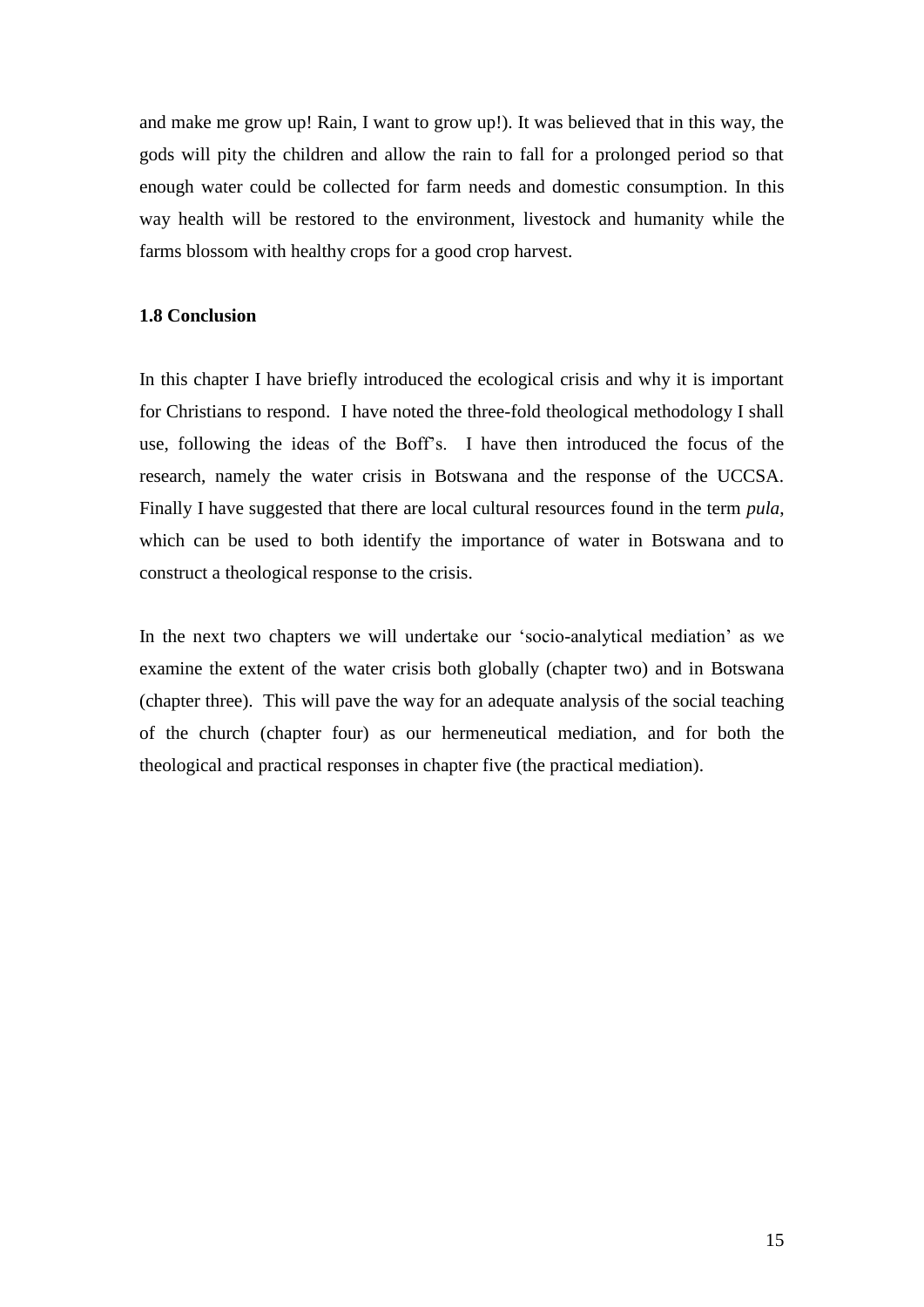# **Chapter Two Overview of the Global Water Crisis**

A new way of doing theology lies in "understanding the world *prior* to speaking theologically about it.<sup> $42$ </sup> We therefore need to undertake our socio-analytical mediation as a first step toward theological engagement.

#### **2.1 Introduction**

 $\overline{a}$ 

Global developments such as desertification, population growth, urbanization, and various economic activities continue to make water a seriously scarce resource. The previous chapter mentioned the global environmental crisis from a broader perspective. In this chapter we will focus on the global water crisis and discuss some key global water crisis issues such as water privatization, urbanization, population growth, water and sanitation as well as damming of the rivers.

## **2.2 Realities of the Global Water Crisis**

The understanding of the water crisis may vary from one situation to the other depending on the context of water demands. The Botswana Government defines water scarcity as when the available water resources are "unable to fully meet the total demand of domestic, productive and agricultural use, including the environmental water needs...<sup>43</sup> Broadening this definition to the global understanding, "water is recognized as the most fundamental and indispensable of all natural resources and it is clear that neither social and economic development, nor environmental diversity can be sustained without water."<sup>44</sup> Simply put, water is a finite and a non renewable resource on which all life depends. With the massive wealth of volumes of water available on the planet earth, it remains complex how then, there is such a major global water crisis so much that nations are set to go to war over the resource.

<sup>&</sup>lt;sup>42</sup> De Gruchy, S, 2009. 'Kerina as Both Citizen and Christian: Teaching Pastors Why the Gospel Needs the Law in our Public Life" in *Journal of Constructive Theology: Gender, Theology and Religion in Africa,* 2008/2009, (Double Volume), 14, (2), 15, (1), 125 – 138, pg. 130.

 $43<sup>43</sup>$  Botswana Government, Department of Environmental Affairs, July 2006. Water Accounts Botswana (1992 – 2003), Gaborone: Government Publishing, page 11<br>
<sup>44</sup> Achitecture: Contract Publishing, page 11

<sup>&</sup>lt;sup>4</sup> Ashton PJ, May 2002. 'Avoiding Conflicts over Africa's Water Resources' in Ambio, *JSTOR*, *Volume 31, No. 3,* Sweden: Allen Press. Pg. 237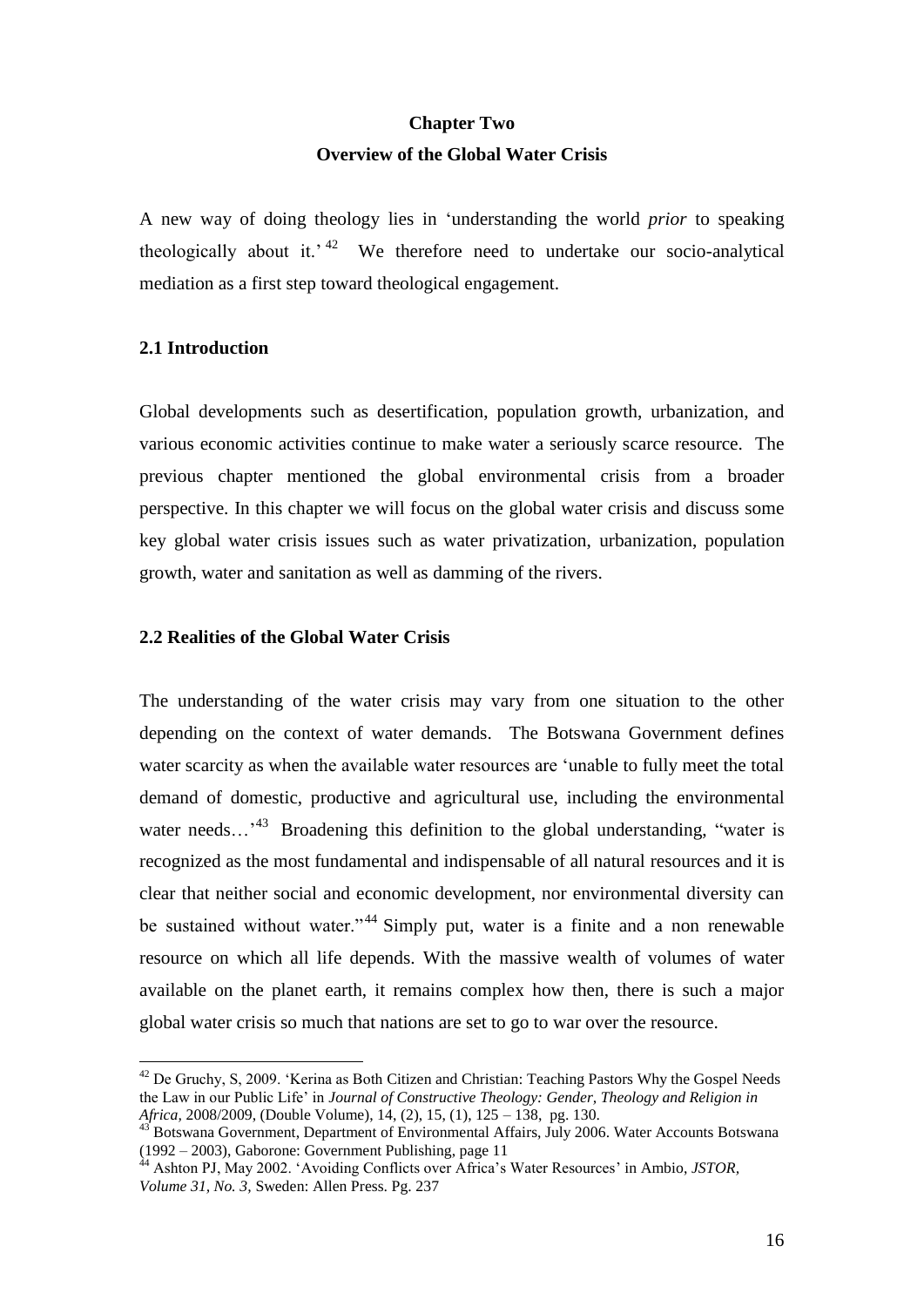The total volume of water on earth is estimated to be 1,360 million cubic kilometres enough to cover the globe to the height of 2.7 kilometres when spread evenly. Ironically, in the world of so much plenty there is a scarcity. According to Sterling and Vintinner, 70 percent of the planet earth is covered with water.<sup>45</sup> However, 97 percent of this water is sea water, 2 percent is locked in ice caps and glaciers and a large proportion of the remaining 1 percent lies too far underground to exploit."<sup>46</sup>

Further, there is unevenness in the distribution of freshwater resources all adding up to an explanation of the current global and regional water crisis. According to Postel, in their quest for better living standards and economic gain, modern day society has come to view water only as a resource that is there for the taking, rather than a living system that drives the workings of a natural world we depend on.<sup>47</sup> The use of water for one purpose decreases the water available for other demands. Such variances in water management and distribution have often threatened social and international security, peace and stability. This position is articulated by Postel where she argues that "population pressures and rising demands press against the limits of supplies, international frictions over water are intensifying.<sup>48</sup> Socio-economic water crises cannot be separated from the developments experienced as a result of industrialization. Here, we recall the argument by de Gruchy that the drivers of the "remarkable change in human economy and society, not only failed to see the relationship between ecology and economy, but delighted in the divorce.<sup>49</sup>

The global water crisis is often exacerbated by the human demand for freshwater which has risen sevenfold in the last century compared with the world population that has increased three-fold during the same period. This is an alarming indication that water demands grow at a higher rate than the population growth. Basically, this means, "supplies per person, a broad indicator of water security, drop as population

<sup>45</sup> Sterling, E, and Vintinner, E, "How Much is Left? An Overview of the Crisis," in Lohan, T*, Water Consciousness: How We All Have to Change to Protect our Most Critical Resource,* 2008. San Francisco: AlterNet Books, pg. 15

<sup>46</sup> Postel, S, 1992. *The Last Oasis: Facing Water Scarcity,* Earthscan Publication: London, pg. 27

<sup>47</sup> Postel, S. *The Last Oasis: Facing Water Scarcity,* pg. 19

<sup>48</sup> Postel, S. *The Last Oasis: Facing Water Scarcity,* pg. 73

<sup>49</sup> de Gruchy, S, *'Theological Reflections on Economics and Environment.'* pg 3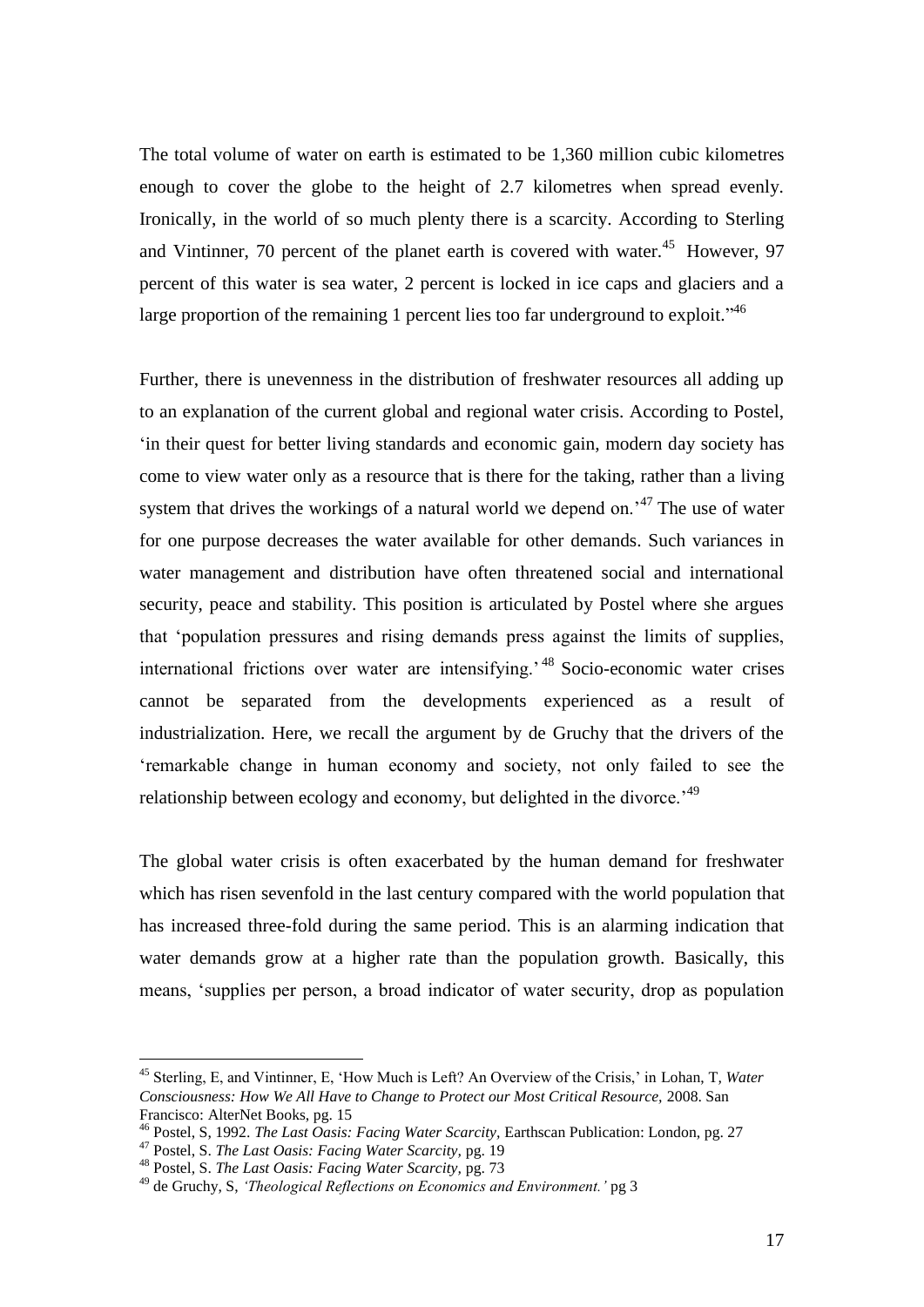grows.<sup>50</sup> In any given country, when the population growth surpasses the level that can be sustained comfortably by available water resources, then such a country is faced with serious water crisis. As a matter of urgency, there is a need to harmonise the human water needs 'with those of a healthy environment.<sup>51</sup> Given that more than 99% of the world"s water is not available for both human use and the life of most terrestrial organisms, it therefore implies that the condition of water crisis requires new ways of using and managing the already critical available resources. Most of the water is locked up in the glaciers and ice caps. As a result, less than one percent of the world's water is usable by the world population of 6.5 billion people. With this little percentage for such a huge number of people it is not surprising that water conflicts are endemic.

For this reason, the call to formulate a global working water management policy is fundamental and overdue. F.A. Hassan argues that presently, 2.3 billion people live under water stressed conditions and if this state of affairs is not curbed, then by 2025, half of the projected global population, 3.5 billion people, will be affected by this situation.<sup>52</sup> To reverse this situation, if it will be possible, it seems there is a lot that would have to be done. For example, there are great variances in the use and availability of water per household. The 2006 *Human Development Report* of the United Nations recommends the minimum threshold of 20 litres per family in the developing countries yet an average family in Europe uses 165 litres compared to Canada where an average family will use 350 litres.

The poor, especially women and children in the Third-World countries, are the ones who often experience the effects of the water crisis more than the rest of the population. Thus, the 2006 *Human Development Report* (HDR) maintains that "deprivation in access to water is a silent crisis experienced by the poor…Some 1.1 billion people in the developing world do not have access to a minimal amount of clean water.<sup>53</sup> This means that although the minimum threshold of water per daily use per person is twenty litres, as according to the HDR, most of the 1.1 billion people

<sup>50</sup> Postel, S. *The Last Oasis: Facing Water Scarcity,* pg. 28

<sup>51</sup> Postel, S, *The Last Oasis: Facing Water Scarcity,* pg. 19

<sup>52</sup> Hassan, FA, 2004. *Water and Ethics: A Historical Perspective,* United Nations Educational, Scientific and Curriculum Organization: Paris, pg. 10

<sup>53</sup> UN 2006 Human Development Report, 2006. *Beyond Scarcity: Power, Poverty and the Global Water Crisis,* New York: Palgrave Macmillan, pgs. 1 and 5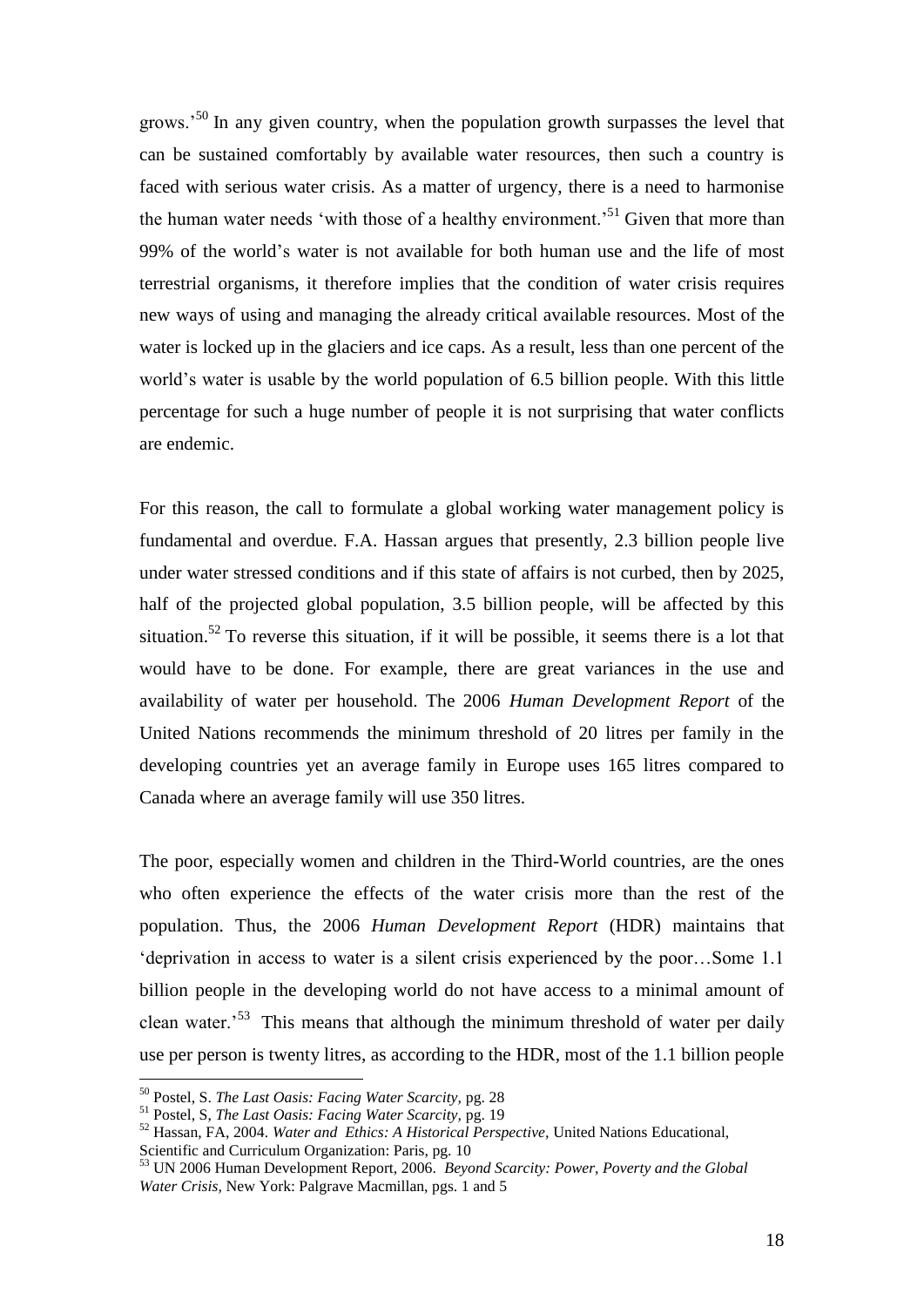who have no access to safe and clean water only use 5 litres a day per person. Comparatively, this is an equivalent of one tenth of the average daily amount used to flush toilets in the developed countries.<sup>54</sup> Our societies continue to experience the disparities and suffer from depleting water resources due to population growth, urbanization, industrialization and global warming. According to P.J. Ashton the water crisis is accountable for inhuman conditions in poorer countries. He argues that, "this situation is particularly acute in the more arid regions of the world where water scarcity and associated increases in water pollution…are linked closely to the prevalence of poverty, hunger and disease.<sup>55</sup>

Today, the continued pollution of underground and surface water sources not only exacerbates the water crisis but also reduces the efforts of overcoming the crisis in the near future. It seems obvious that achieving improved water conservation mechanisms and water use patterns will not be an "easy walk". In order to attain a balanced use of water, the policies, laws and institutions related to water resource management and structures should strive towards achieving the three basic tenets of water efficiency; water equity; and ecological integrity.

#### **2.3 Key Issues of the Global Water Crisis**

The water crisis affects all the spheres of human life in different ways since humanity has diverse ways of livelihoods. UN-HABITAT correctly notes that people have access to water in different forms and from different resources. However, there is a need to know "whether the water supplies are safe, sufficient for their needs, regular (available 24 hours a day and throughout the year), convenient (piped to their homes or close by), and available at a price they can afford.<sup>56</sup> Where this question is answered to the contrary, it will add up to show the state of the water crisis that humanity has to deal with. The key role of water in the socio-economic development of both the poor and non poor countries is immeasurable. It is therefore understandable that where there is a crisis of water general development and

<sup>&</sup>lt;sup>54</sup> 2006 HDR, pg. 5

<sup>&</sup>lt;sup>55</sup> Ashton PJ, 'Avoiding Conflicts over Africa's Water Resources', pg. 237

<sup>56</sup> UN-HABITAT, 2003. *Water and Sanitation in the World's Cities: Local Action fr Global Goals,* London: Earthscan, pg. 2.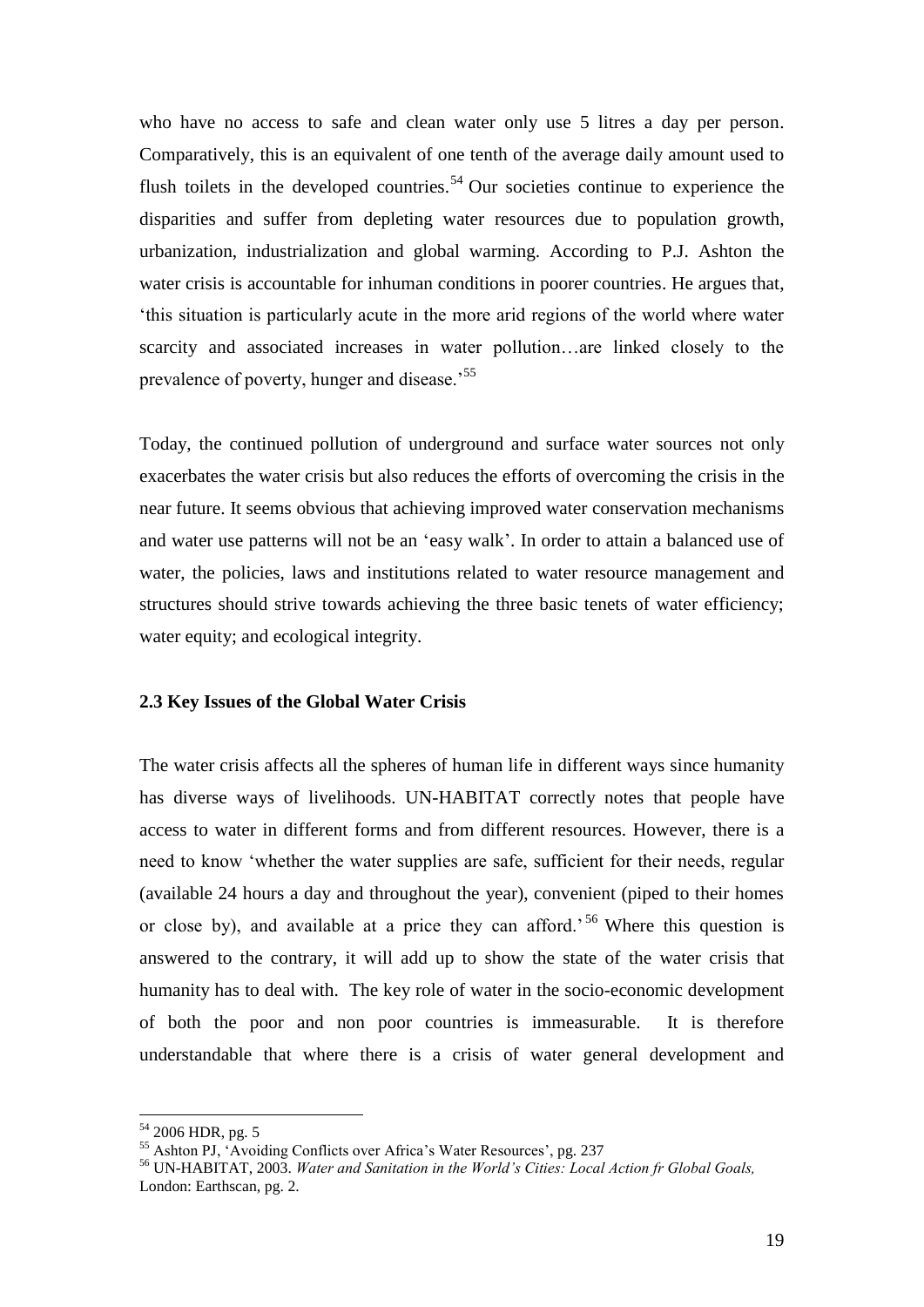livelihoods are severely affected. For this reason, this section of the thesis will focus on key issues of the global water crisis.

## **2.3.1 Water Privatization**

 $\overline{a}$ 

Water privatization came about as the recognition of the need for clean drinking water in the cities of the United States of America led to the formation of the private water companies. These companies were "set up with shares to provide infrastructural investments.<sup>57</sup> At the close of the eighteenth century a Bill was passed in Britain to license one of the first private water companies, *Weymouth*, to supply water to very populous towns since they were "not properly supplied with freshwater…and should have a constant supply.<sup>58</sup> Since the eighteenth century, there has been a growth of private water companies enclosing water resources and where the water resources were enclosed by local authorities, private water companies often work towards taking over through the support of the present day governments.

Generally, privatization occurs when the state sells its assets to a private company along with the maintenance, planning and operational responsibilities that these assets entails.<sup>59</sup> In the United Kingdom this model of privatization was first practised under Margaret Thatcher in the late 1980s and was formerly known as Divestiture. Under Divestiture, the state is only left with monitoring and regulatory oversight authority. However, this model has since been abandoned, especially where water privatization is concerned. Most countries and some private companies prefer to privatize their waters using a public-private partnerships (PPP) model. Under this model of privatization, there is no transfer of state assets or where infrastructure and equipment was transferred, it is then transferred back into public ownership after a given period of time. The focus in this model is on the transfer of managerial and operational functions of the company. According to Mac Donald and Ruiters "this

<sup>&</sup>lt;sup>57</sup> Strang, V, 2005. 'Taking the Waters: Cosmology, Gender, and Material Culture in the Appropriation of Water Resource" in Coles, A, and Wallace T (eds.), *Gender, Water and Development*, Berg: New York, pg. 29.

<sup>&</sup>lt;sup>58</sup> Strang, V, 2005. 'Taking the Waters: Cosmology, Gender, and Material Culture in the Appropriation of Water Resource" pg. 31.

<sup>&</sup>lt;sup>59</sup> McDonald, DA, and Ruiters, G, 2005. 'Theorizing Water Privatization in Southern Africa' in McDonald, A and Ruiters, G, (eds.) *The Age of Commodity: Water Privatization in Southern Africa*, United Kingdom: Earth-scan, pg 14.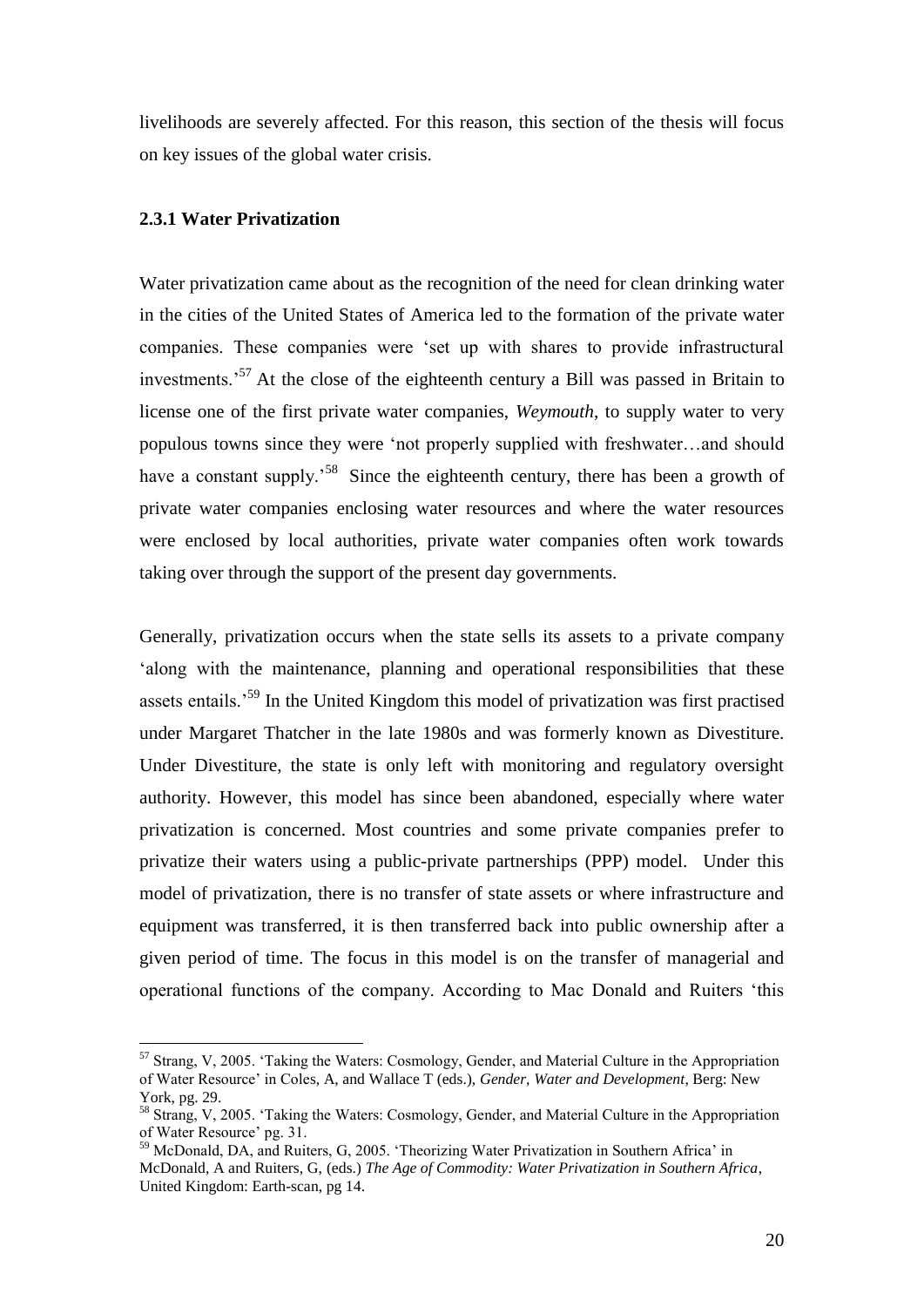model is used across the world by leading water and construction firms such as Suez and Vivendi who operate this way in over 12,000 towns and cities.<sup>'60</sup>

Water privatization is a growing market issue in which communities that have freshwater resources in their care may lose them to profit-seeking institutions. Already, most of these communities have helplessly watched as their water resources were taken away from them in the interest of profit making. This scenario has provided ground for McDonald"s argument that privatization must be seen as a social intensification of capitalism and a shift in state-society relationship. <sup>61</sup> The state withdrawal from the public responsibility of ensuring safe and clean water for its citizenry empowers private enterprise to take over the management and distribution of water mostly in urban areas. As a result, water is being bottled as a privatization privilege for the powerful with little or no benefits to the poor who through the process are subjected to high water tariffs. Evidently, "water is on the world agenda as an economic good, a commodity that can be *owned* by the rich and powerful and distributed by the highest bidder."<sup>62</sup>

The debates over water services privatization are highly intensive. Advocates for the neo-liberal policies contend that privatization is a result of the state"s failure to offer quality service to the public. They hold the view that "state officials are rent seeking, inefficient, unaccountable, inflexible and unimaginative.<sup> $53$ </sup> Therefore, they promote privatization as offering a more efficient and improved service with better quality and results. However, these arguments are counteracted by NGOs, civil rights movements and some members of the public who are concerned with the welfare of the poor and seek to advance the pro-poor approach to development. They argue that under privatization, the general public has often suffered poor service delivery despite the arguments advanced in favour of privatization as being more efficient than the private sector. The private sector aims for good financial returns from their investments and therefore the increase of water charges that leaves the majority of individuals and families without safe and clean water is not necessarily their concern. Interestingly, at the initial stages, some private water companies have promised that they will at some

<sup>60</sup> McDonald, DA, and Ruiters, G (eds.), 2005. Page 14

<sup>61</sup> McDonald, DA, and Ruiters, G (eds.), 2005. Page 13

<sup>62</sup> Global Economic Justice, Volume 4, Number 3. November 2005

 $63$  McDonald, DA, and Ruiters, G (eds.), 2005. Page 30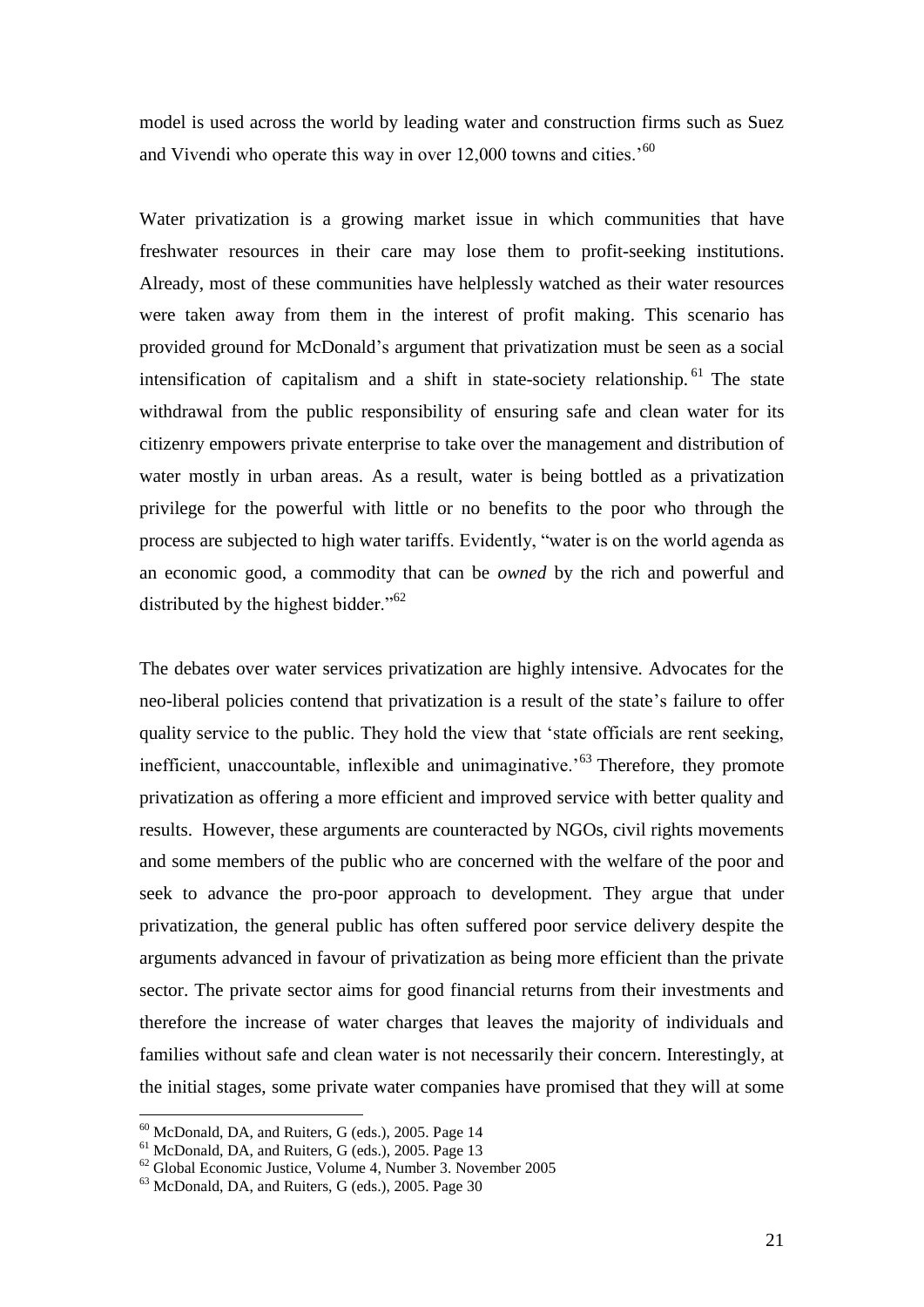stage give everyone access to clean and safe drinking water. Regretfully, for example, in Zimbabwe, according to Canadian Catholic Organization for Development and Peace (CCOD), Biwater "eventually withdrew from a water privatization scheme because the local population could not pay the rates the company wanted in order to earn its desired profit.' In addition, CCOD continues to show that public ownership can excel as in the case of Botswana where "publicly managed water system reached 303,000 people in 1998, a tenfold increase from  $1970.^{64}$ 

#### **2.3.2 Safe Water and Sanitation**

"Clean water and sanitation are…fundamental to what people can do or become. Access to water is not just a fundamental human right…it also gives substance to the other human rights and is a condition for attaining wider human development goals.<sup>55</sup> In the world whose population is 6.5 billion, it is regrettable that 1.1 billion people in developing world lack access to clean and safe water while 2.6 billion do not have access to sanitation. Water accessibility and sanitation is fundamental for the health of all individuals. It is crucial that all individuals have access to water and sanitation. This is because no person can exist without water nor live without excreting human waste, which usually finds its way back into the water system. This brings in the primary question of "whether the water supplies are safe, sufficient for human needs, regular, convenient, and available at a price they can afford.<sup>56</sup> On the one hand, is the question of daily disposal of used water and human waste. Hence, in a similar way as in water availability, UN-HABITAT raises awareness that "the issue is not whether they have provision for sanitation but whether they have a quality of provision that is convenient for all household members (including women and children), affordable, and eliminates their contact with human excreta and other wastewater...<sup>67</sup>

The inadequate provision of water and sanitation in the world especially in Latin America, Asia and Africa has immensely contributed to experiences of poverty, the high infant mortality rate and illnesses that subject individuals to early deaths. Today,

<sup>&</sup>lt;sup>64</sup> Canadian Catholic Organization for Development and Peace, Fall 2003, Toronto:

<sup>65</sup> 2006 HDR, pg. 27.

<sup>66</sup> UN-HABITAT, 2003. *Water and Sanitation in the World's Cities: Local Action for Global Goals,* London: Earthscan, pg. 2.

<sup>67</sup> UN-HABITAT, *Water and Sanitation in the World's Cities: Local Action for Global Goals,* pg. 2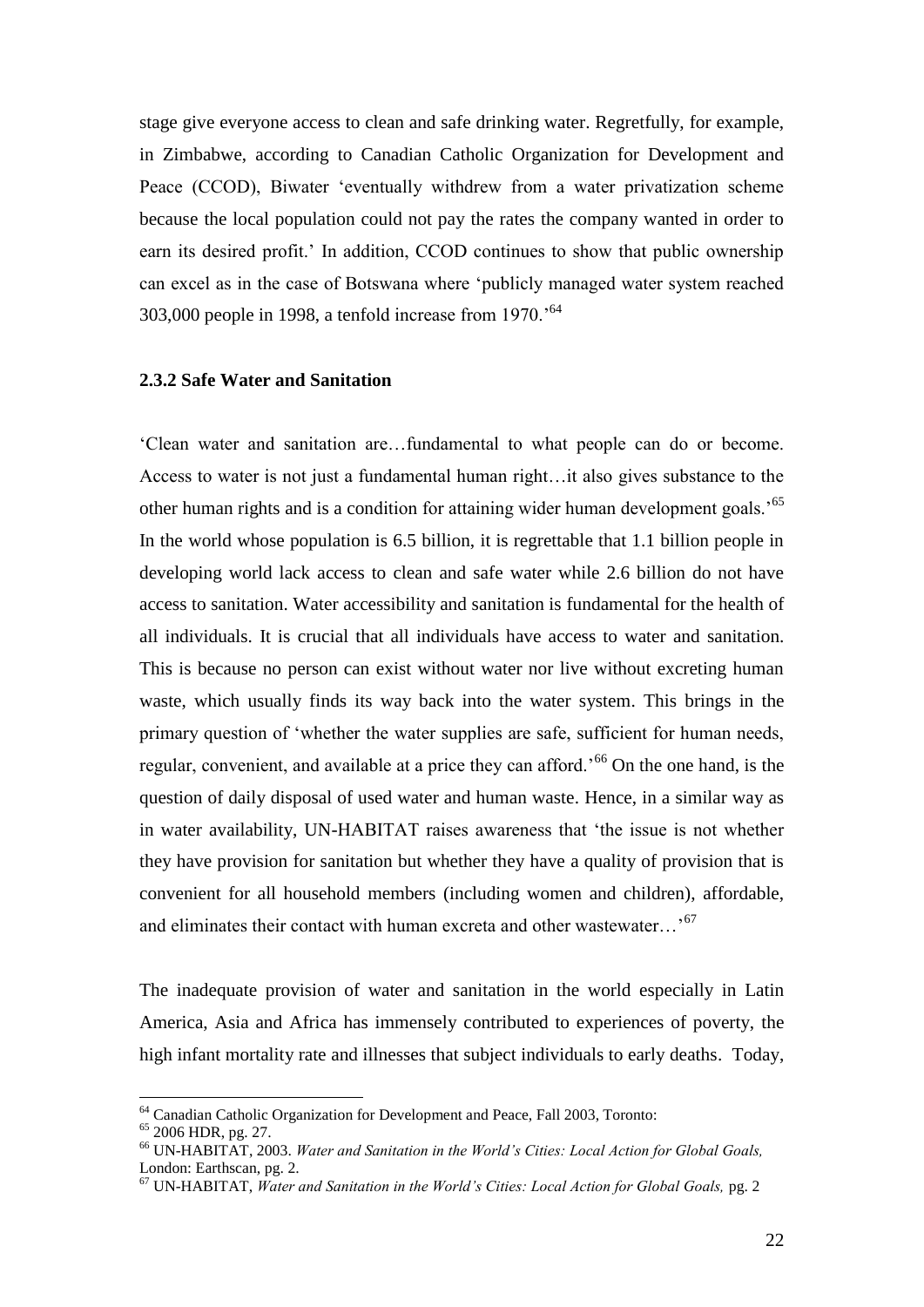it is estimated that "at least 2.5 billion people in the world lack proper sewage, access to clean water and sanitation.<sup>68</sup> The UN 2006 HDR stated that "the Millennium Development Goals provide a benchmark for measuring progress towards the human right to water. That is why halving the proportion of the world population without sustainable access to safe drinking water and basic sanitation  $-$  Goal 7; target 10 is a key target in its own right."<sup>69</sup> Although the goal does not specifically make mention of sanitation, water supply projects will subsequently have to deal with the collection of wastewater its treatment and its disposal.

This omission was redressed by the World Summit on Sustainable Development (WSSD) held Johannesburg between late August and early September 2002 where the need for an additional target on sanitation was upheld, namely, "to halve, by 2015, the proportion of people who do not have access to basic sanitation." Lack of basic sanitation is a major cause of other social ills such as a high infant mortality rate and diverse illnesses such as cholera that entraps individuals into poverty. According to the Global Water Supply and Sanitation Assessment 2000 Report "access to safe water and to sanitary means of excreta disposal are universal needs and, indeed, basic human rights. They are essential elements of human development and poverty alleviation and constitute an indispensable component of primary health care."<sup>70</sup>

A closer study of the 2000 Water and Sanitation Report reveals that there is evidence that the current situation of water and sanitation can be changed if people were to be provided with adequate sanitation service, safe and clean water as well as hygiene education which '... represents an effective health intervention.<sup>71</sup> Inadequate clean water and improper sanitation are not only issues of public sanitation but are also issues of economic growth and industrial productivity. That is, short term solutions to the water and sanitation crisis, coupled with relief measures for individuals who lead their lives where there is inadequate sanitation and insufficient access to safe and clean drinking water will, with the course of time, prove to be financially unsustainable.

<sup>68</sup> Lohan, T, "We All Live Downstream" in Lohan, T *Water Consciousness: How we all have to Change to Protect our Most Critical Resource,* 2008. San Francisco: AlterNet Books, pg. 8

<sup>69</sup> 2006 HDR, pg. 4.

 $70$  Global Water Supply and Sanitation Report 2000, pg. v

 $71$  Global Water Supply and Sanitation Report 2000, pg. v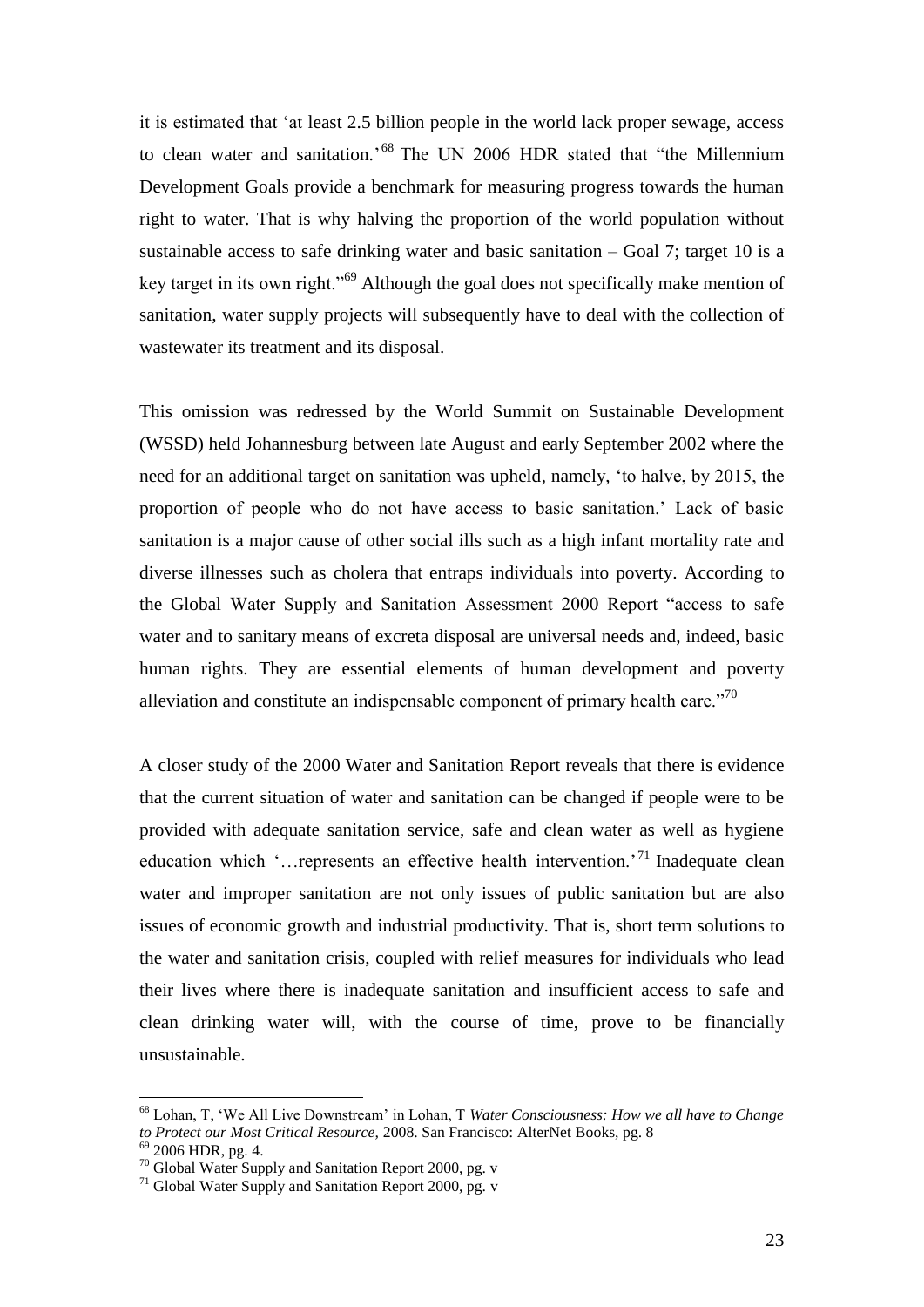As a result of exposure to illnesses, such conditions of living will render individuals to be unproductive with low work output while only a few children will be able to be enrolled in schools. The UNDP 2006 HDR has maintained that "clean water and sanitation are among the powerful drivers of human development through extending opportunity, enhancing dignity and helping create a virtuous cycle of improving health...<sup>72</sup> In this regard, access to water supply and sanitation is a fundamental need and a human right that every nation and institution should advocate for its own people.

#### **2.3.3 Urbanization**

Urbanization is a process where there is the movement of people from the rural areas to the urban areas with the purpose of settling for various reasons such as economic, social and political. It can be further understood as the process where the rural areas are being transformed into being urban areas. Seokwang in his unpublished thesis entitled "The Impact of Urban Expansion and Population Growth on Productivity of Forestlands: Rustenburg Local Municipality', argues that the process of urban expansion can occur by physical concentration of the population and economic activities in cities or towns.<sup>73</sup> There is no international agreement on what number of people defines "urban", and the understanding of "urban" varies from one context to the other. Many countries base their definition of "urban" on several factors including population size, social factors, economic factors and population density. Historically, human society had a predominately rural lifestyle. For example, "when Europeans first settled in North America, the majority of the population consisted of farmers in rural areas. Today, approximately 25 percent of the people in the United States live in rural areas and seventy five percent  $\dots$  in cities.<sup>74</sup> The trend where the population growth in the cities is higher than in the rural areas due to urbanization is common in most countries.

 $72$  2006 Human Development Report, pg. 5

<sup>73</sup> Seokwang, M, 2007. *The Impact of Urban Expansion and Population Growth on Productivity of* 

*Forestlands: Rustenburg Local Municipality*, University of Pietermaritzburg: KwaZulu Natal, pg. 16.

<sup>74</sup> Raven, PH and Berg, LR, *Environment (5th Edition),* pg. 212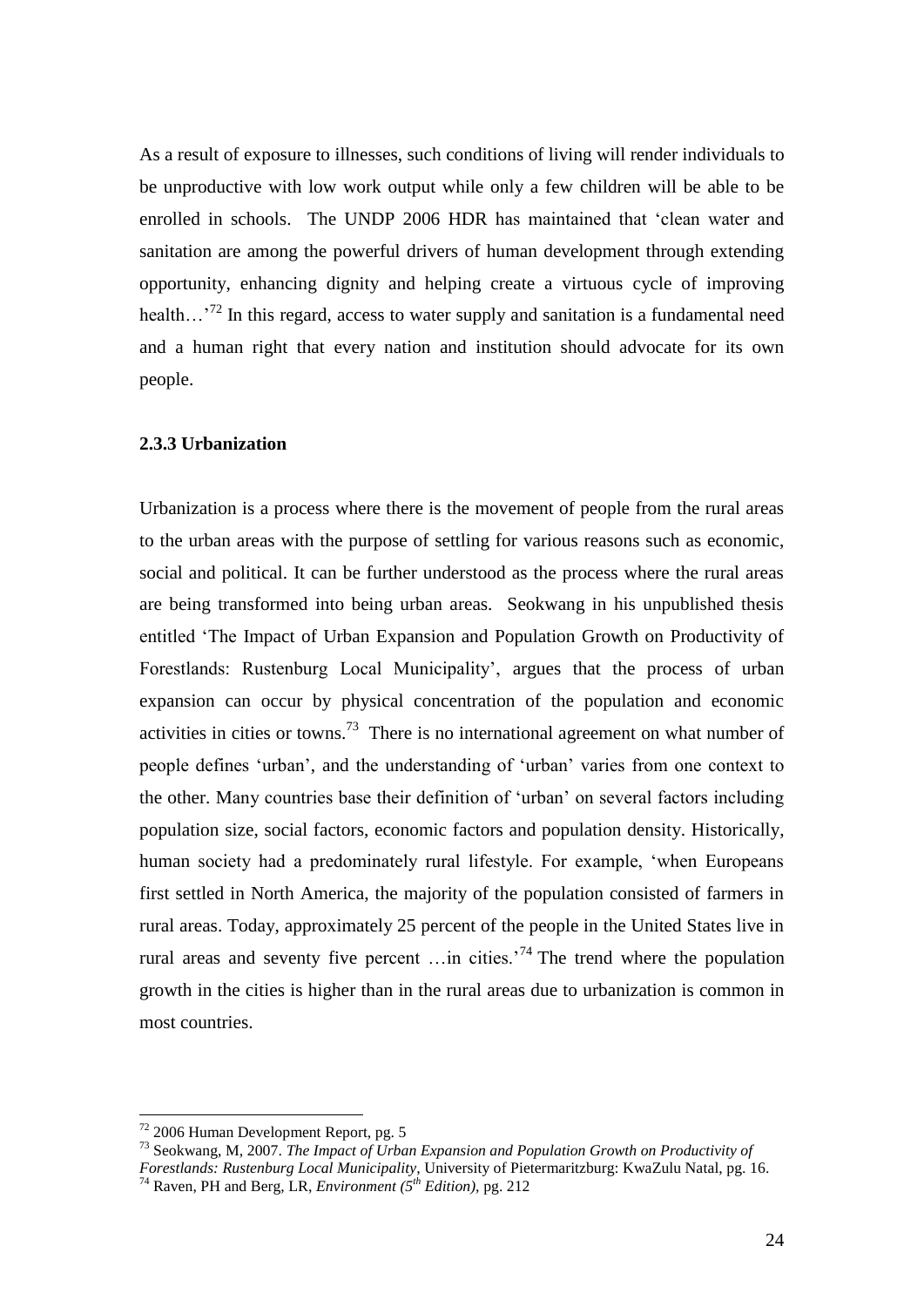Biswas holds the view that "the provision of clean drinking water, sanitation and storm water disposal has become a major challenge for the urban centres of the developing world…In 2000, 47.2 % of the global population was urban and is increasing steadily.<sup>75</sup> Since the Industrial Revolution, the provision of clean and safe water as well as water and sanitation has become a critical issue for the urban areas. However, by the first half of the twentieth century, the problem had greatly improved for the developed countries especially given their financial ability while for the developing countries the problem had worsened as a result of population growth and rapid urbanization. This meant that most people in urban areas of the developing countries did not have access to basic services such as water. The rural livelihoods that were predominantly based on farming begun to suffer as people moved into urban areas abandoning agricultural resources. Commerce and industry slowly took over from farming as the main source of living, and further imposed stress on urban water resources.

The United Nations projects that by 2030, half of the world"s population will be living in the urban areas. This projection shows that there will be more pressure on the already depressed water resources. Today, Dar-Es-Salaam, the capital city of Tanzania, is one of the fastest growing cities in Africa urbanizing at a rate of 8 percent per annum.<sup>76</sup> The water infrastructure of Dar-Es-Salaam, constructed in the 1950s, recently had its water pipes extended. However, the growing city population rendered the distribution system incapable of serving the city population. In Bangalore, India the city population of 6.5 million people needs approximately 900 million litres a day yet it is threatened by common water shortages. Rapid urbanization around Bangalore "has destroyed many wetlands areas (of the 51 lakes in the city in 1973, only 17 remained in 2007).<sup>77</sup> A joint report of World Health Organization (WHO) and United Nations Children"s Education Fund (UNICEF) in 2000 revealed that during the year 2000, there were 2845 million people globally, living in the cities. Of this number, 173 million lived without access to clean and safe water.<sup>78</sup>

<sup>75</sup> Biswas, AK, "Water Management for Major Urban Centres" in *Water Resources Development* Volume 22, No. 2: Routledge: Mexico, June 2006. page 183

<sup>76</sup> Society for International Development, December 2008, "Urbanization and Water" in *Development: Water for People, Issue 51, No. 1,* pg. 2.

<sup>77</sup> Society for International Development, pg. 5

<sup>78</sup> WHO and UNICEF, 2000. *Global Water Supply and Sanitation Assessment Report,* Geneva: WHO and UNICEF Collaborative Council, pg. 80.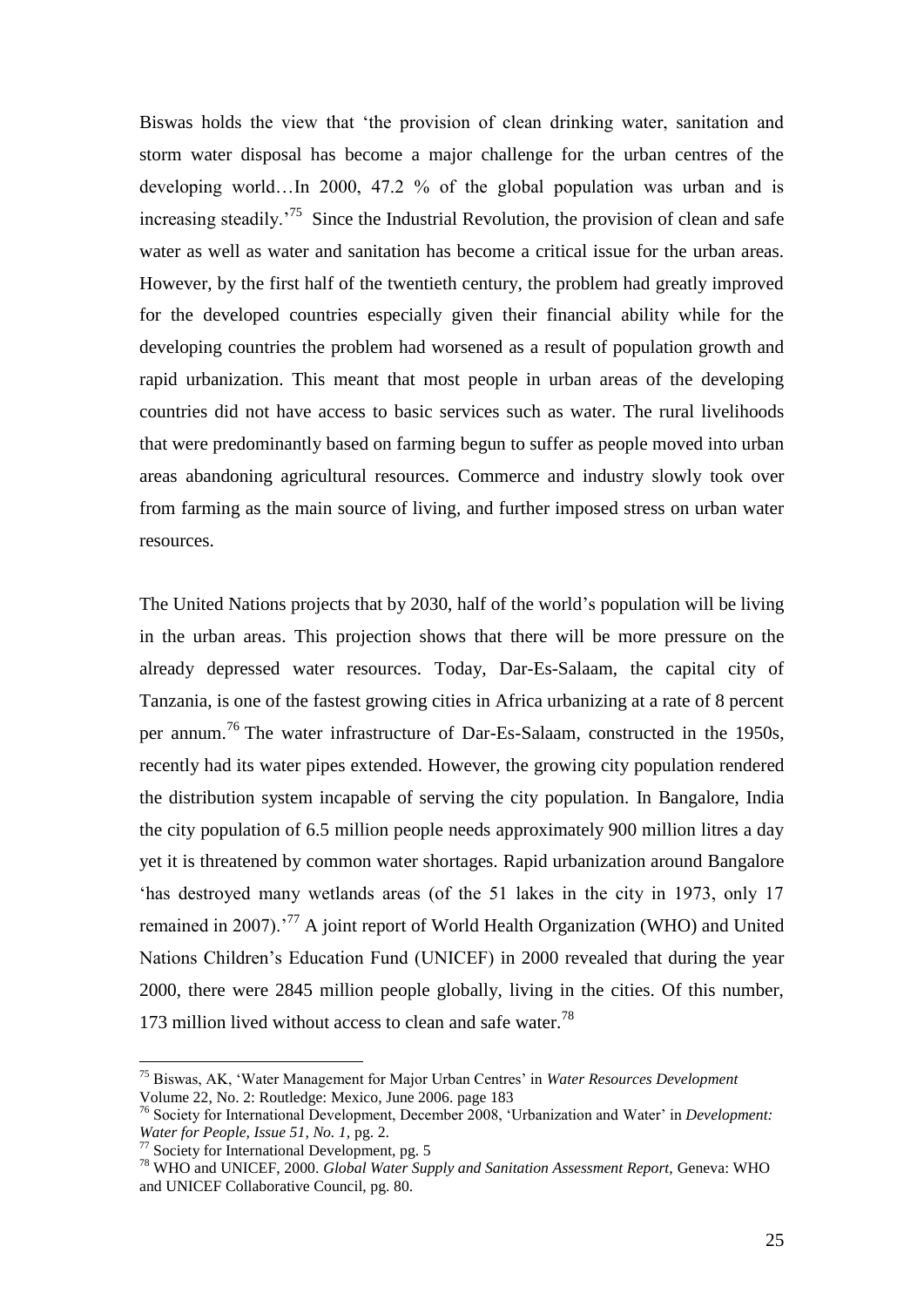## **2.3.4 Population Growth**

Population growth is a key factor in the contemporary water crisis. The population growth widens the disparities between the water-rich countries and water-scarce countries. For example, Sterling and Vintinner have argued that each person needs "a minimum of about 13 gallons per person per day to maintain an adequate quality life…yet in Kenya an average person uses only 3 gallons of water per person per day while in the United Kingdom residents use around 30 gallons per person per day."<sup>79</sup>

Lohan contended that the global "demand for water is doubling every 20 years, outpacing population growth twice as fast." <sup>80</sup> The continuous global population growth causes the water table to fall even deeper as there is manipulation to extract more groundwater. According to Lohan the current statistics indicate that the demand for fresh water will exceed the global supply by over 50 percent in less than twenty years. The role of water in life is evident and cannot be substituted. Therefore, the global population growth is challenged by the global water demands to supply and sustain human life and the entire ecosystem. As the world population continues to grow the global water crisis becomes more threatening. In Asia the population growth overwhelms the available safe and clean water supplies. For example, in India where "20 percent of the world"s population has access to 4 percent of the world"s freshwater, 8,000 villages have no local water.<sup>81</sup> To this position, Raven and Berg add, "The water supply in Indian cities…is so severely depleted that water is rationed from a public tap. $^{82}$ 

While the global population growth overwhelms the already strained water resources, it also 'affects humans by limiting the amount of food they can grow.'<sup>83</sup> There will be more people with less crop production to meet their demand. As population growth heightens food demand it also increases water use in agriculture, a sector that is already consuming 70 percent of the global available freshwater. Meanwhile, as the agricultural sector attempts to rapidly address the global food demand, it subsequently

 $79$  Sterling, E, and Vintinner, E, pg. 24

<sup>80</sup> Lohan, T, "We All Live Downstream"

<sup>81</sup> Raven, PH and Berg, LR, *Environment (5th Edition),* pg. 313

<sup>82</sup> Raven, PH and Berg, LR, *Environment (5th Edition),* pg. 313

<sup>83</sup> Raven, PH and Berg, LR, *Environment (5th Edition),* pg. 313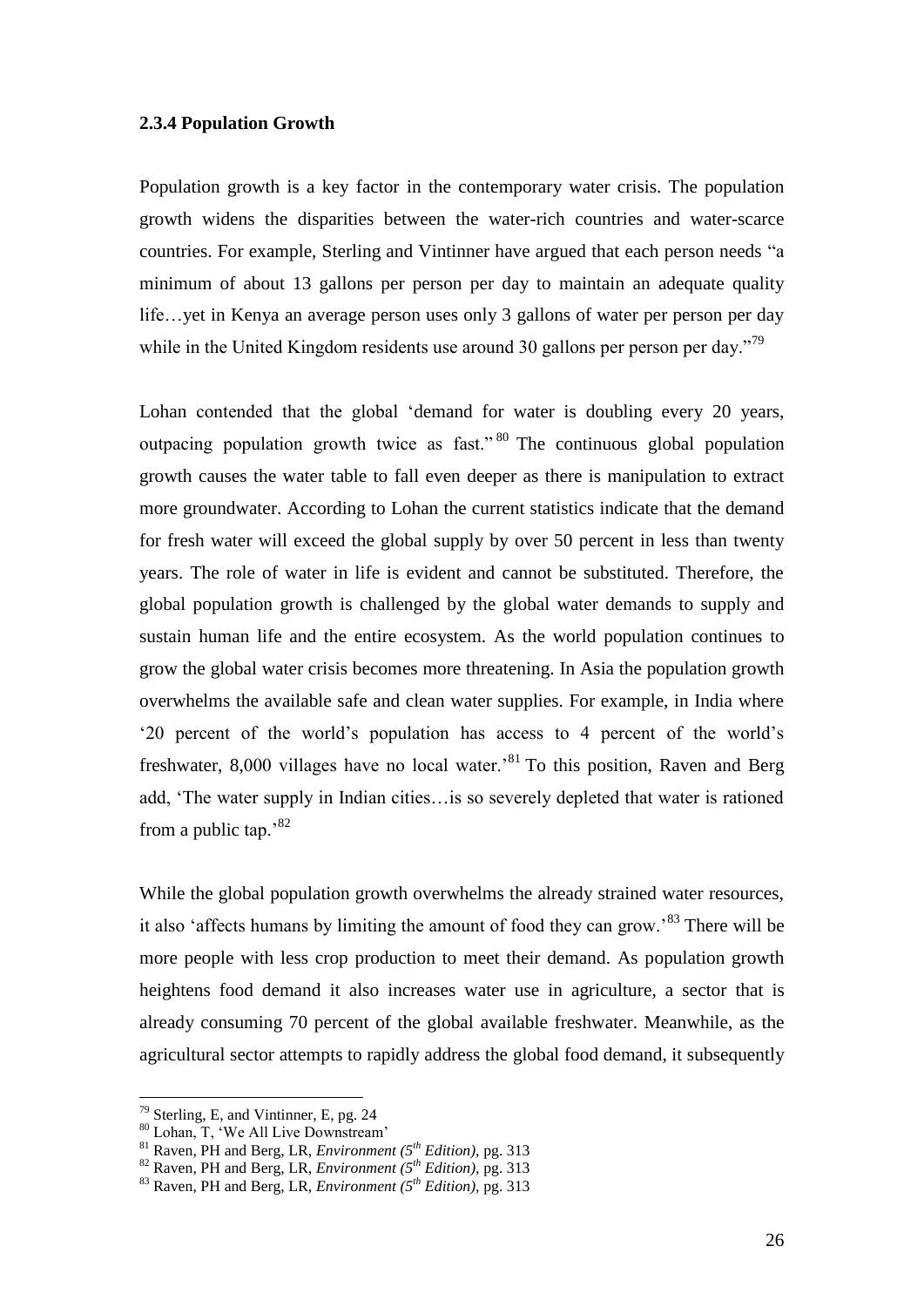resorts to the use of chemical fertilizers, pesticides and concentrated animal feeds for livestock. Leslie argues that given that some of the petroleum chemical fertilizers are either over applied or the plants cannot absorb all the nitrogen in them, "they either run off the land or seep through the soil into water sources...<sup>84</sup> He continues to argue that at global level "poultry…and cattle factory farms spill millions of gallons of manure and other waste into water ways.<sup>85</sup> Through these processes, agriculture becomes involved in contributing to the global water crisis. Additionally, the UNDP warns that that the amount of water used for irrigation may be doubled by the year 2025 should the current status of demand persist.

## **2.3.5 Damming the Rivers**

 $\overline{a}$ 

There are multiple reasons often advanced in favour of the construction of dams, including domestic and industrial water supply, hydroelectric power generation, irrigation, and tourism. Interestingly, these seem to be good reasons, yet they have not considered the environmental effects of dam construction projects. Diverting of river waters to supply dams is one of the major courses of water scarcity especially for the down stream dwellers.

Leslie warns that despite the dependency on dams by some for their livelihoods, there is enough evidence that dams do more bad than the anticipated goodness. For example, Juliet Abuiin has pointed out that "nothing is more destructive of riverine and riparian species like a dam. It traps sediments and nutrients, alters a river"s temperature and chemistry and upsets the geological process of erosion and deposition that sculpt the surrounding land...<sup>86</sup> In the light of this argument, it is evident that dams bring with them temporary relief to the challenges of the livelihoods of people while leaving permanent environmental damage and misery. Three Gorges, one of the largest dams in the world, found in China, has a reservoir of 600 km, and one of the highest running operations costs ranging between US\$25 billion and US\$40 billion. With the construction of this dam at least 1.6 million people were displaced while

<sup>&</sup>lt;sup>84</sup> Hauter, W, 'Agriculture's Big Thirst: How to Change the Way We Grow our Food,' pg. 76

<sup>&</sup>lt;sup>85</sup> Hauter, W, 'Agriculture's Big Thirst: How to Change the Way We Grow our Food,' pg. 76<sup>85</sup>

<sup>86</sup> Abuiin, J, 2005. *Damming Rivers – Costs and Benefits: A Case Study of the Proposed Bujagali* 

*Power in Uganda,* Rural Development Media Communications: Uganda, 6 – 9 September 2005, pg. 2.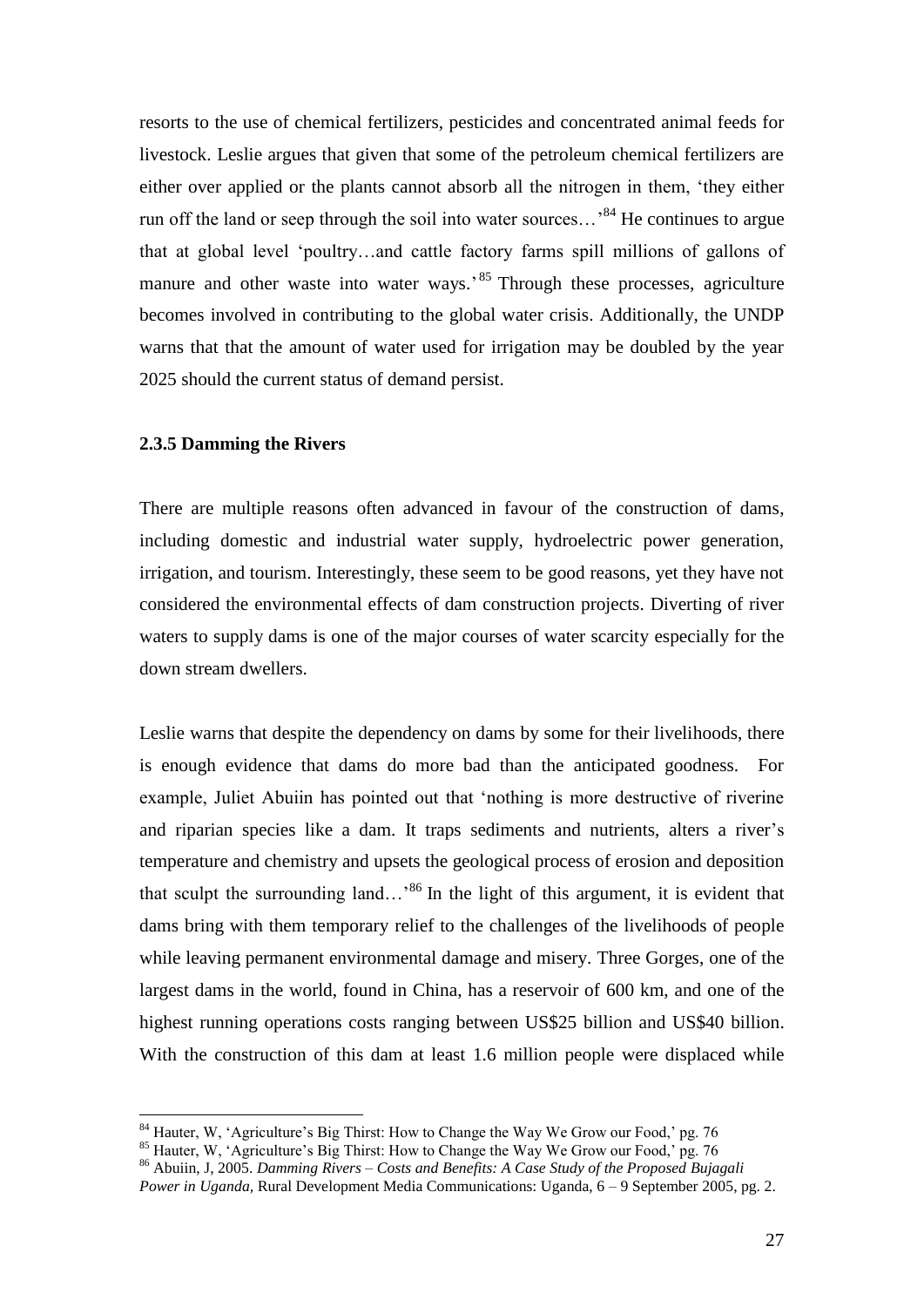many communities, about 13 cities, 140 towns and 1350 villages) suffered flooding due to the same river. 87

Advocates of dam building projects argue that dams are a response to water shortages and are the only way to supply water through untapped water resources. They seldom talk about the impact of dams in the communities. For example, Leslie observed that the downstream impact of a dam is visible in how it "disrupts water and sediment flow; reduces biodiversity; causes…lower crop production, and decreased fish population."<sup>88</sup> In Botswana, for example, the construction of Dikgatlhong Dam, the largest dam in the country, led to the "people of Polometsi and Matopi having to be relocated to make way for the project…also necessitated the reburial of 130 remains from both Matopi and Robelela.'<sup>89</sup>

Undoubtedly, the building of dams benefits a few, but these are mostly political bureaucrats, construction consortiums and the financing institutions while environmentally disadvantaging the poor. The construction of dams requires massive amounts of money. For example, in Uganda, the proposed dam to be built on the River Nile 8 kilometres down stream of Kiira is estimated to cost US\$ 530million and is to be funded by the Government of Uganda. Civil Society organisations in Uganda, Environmentalists and the World Bank have been concerned about corruption and the insufficient environmental impact assessment (EIA). Meanwhile the Dikgatlhong Dam in Botswana is estimated to be constructed at a contract price of P1.2 billion. In other words, when constructing dams priority is given to socio-economic returns with less sensitivity to their permanent environmental disfigurement and their long term impact on those who depend on rivers for their livelihoods.

<sup>87</sup> Leslie, J, "The Age of Consequences: A short History of Dams" in Lohan, T*, Water Consciousness: How We All Have to Change to Protect our Most Critical Resource,* 2008. San Francisco: AlterNet Books, pg. 83

<sup>88</sup> Leslie, J, 'The Age of Consequences: A short History of Dams', page 84

<sup>89</sup> <http://www.mmegi.bw/index.php?sid=1&aid=11&dir=2008/February/Monday4> : Accessed 02 September 2009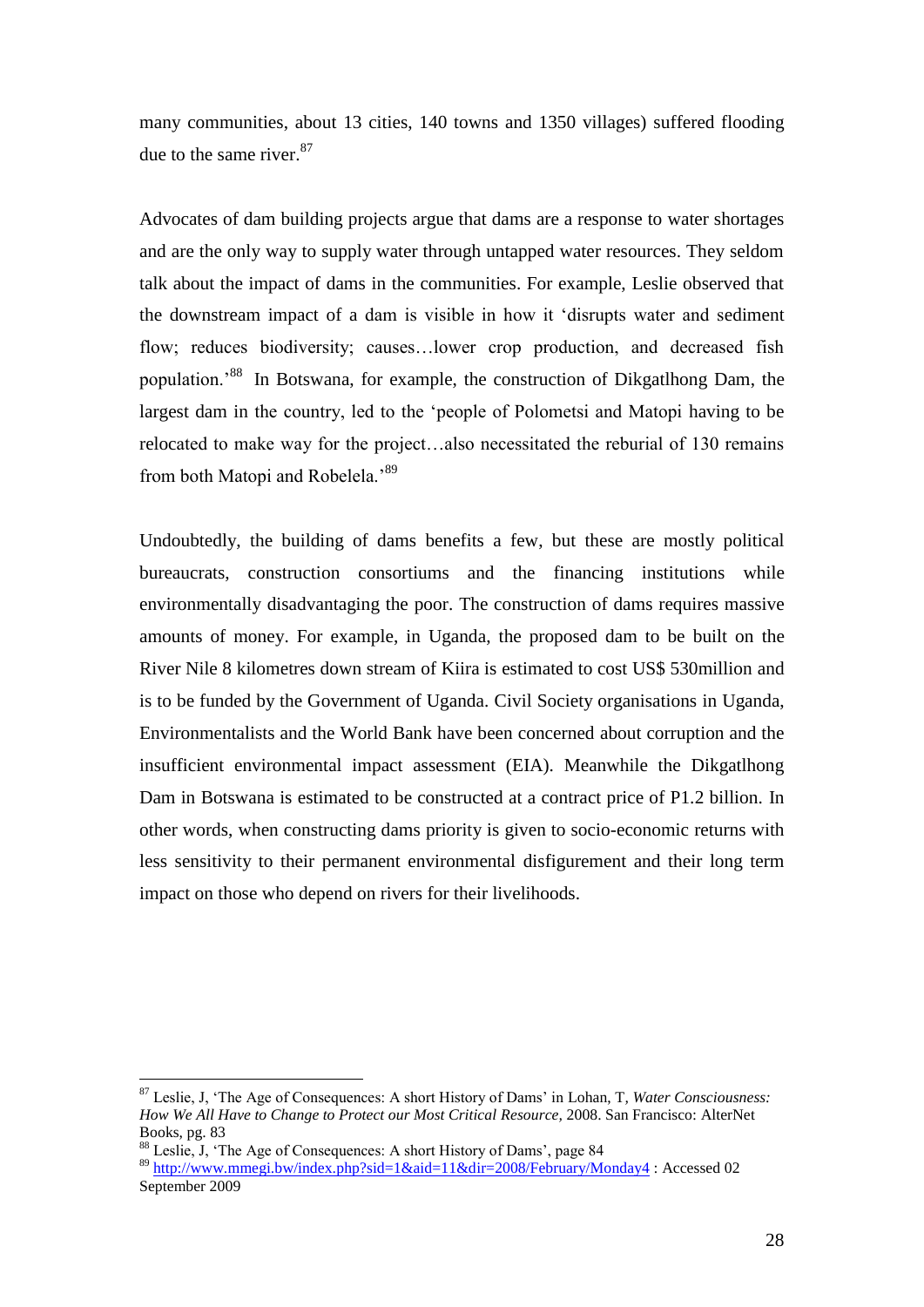## **2.4 Conclusion**

 $\overline{a}$ 

The first United Nations conference on water held in 1977 in Mar del Plata, Argentina drew the attention of the world leaders to 'the scale of the problems concerning access to water of sufficient quantity and quality, and of the risks associated with the growing shortages and degradation of supply.<sup>90</sup> Since then the water crisis has been a priority on global political agendas. At all levels the significance of the problems of optimizing the use of freshwater resources in the future, the need to reverse the current trends of over-consumption, pollution, and the rising threats from drought and floods are key issue of discussions. The success against the water crisis is a necessity for the survival of generations to come.

This chapter dealt with the global water crisis and discussed some key factors that drive this crisis on a global scale. This chapter has prepared the ground for the next chapter that focuses on the Botswana water crisis situation.

<sup>90</sup> Petrella, R, 2001. *The Water Manifesto: Arguments for a World Water Contract*, London: ZED Books, pg. 22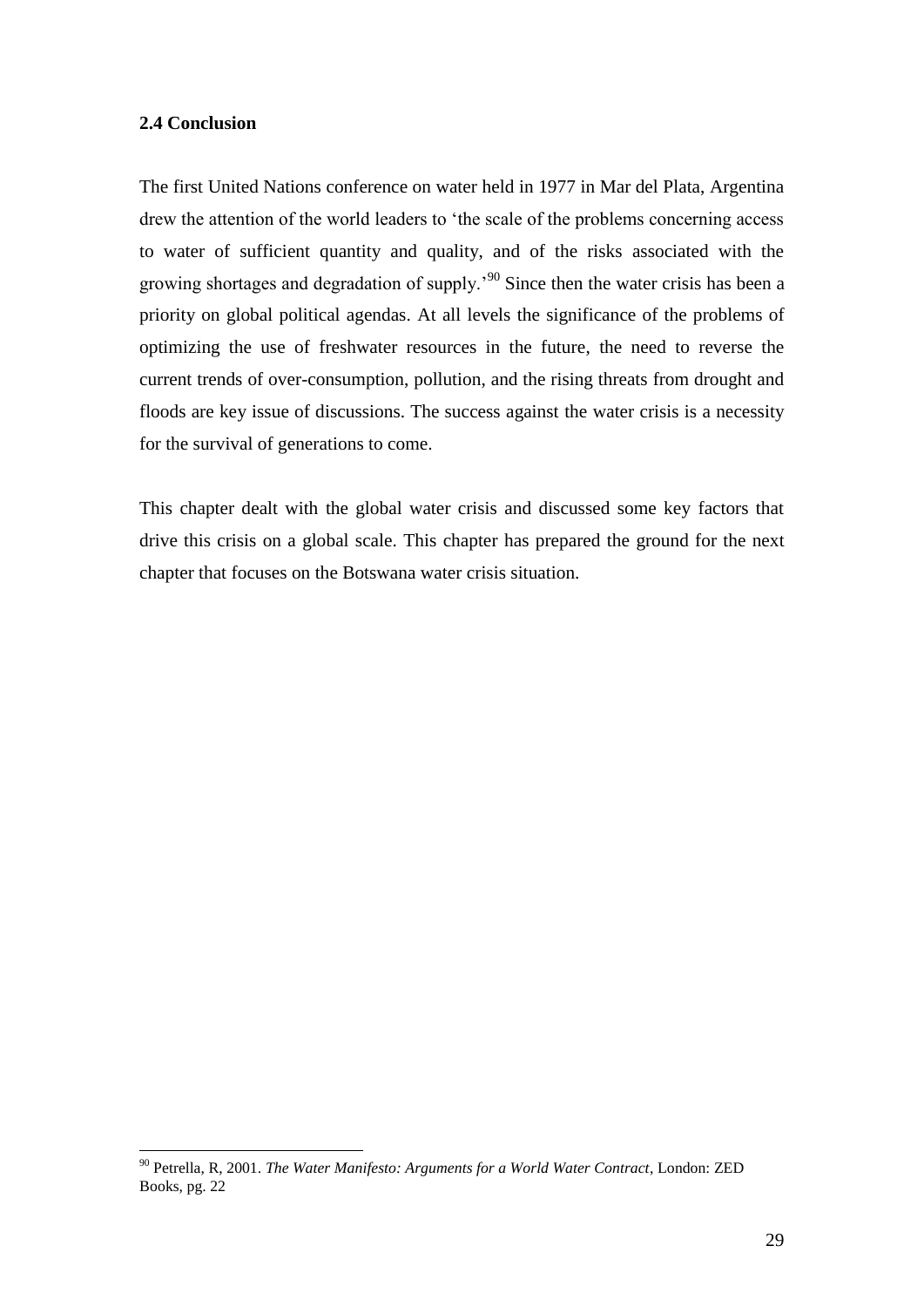#### **Chapter Three**

## **The Water Crisis in Botswana: The Situation and Impact**

## **3.1 Introduction**

In 1966, Botswana obtained political independence from Britain. Since then, Botswana has grown from being amongst the poorest countries in the world into being the middle income country it is today with a considerable increase in per capita income. Owing to its liberal economic policies, the country has enjoyed rapid economic growth and the provision of basic services to the population. However, economic and population growth has also led to a growth in demand for basic services especially potable water. With low rainfall and high evaporation rates and low conversion of rainfall to runoff, Botswana continues to experience high water demand that imposes stress on already strained water resources. Meanwhile, sustainable development requires a reliable quantity and quality of water and as such a water stressed country like Botswana may risk its ground water resources being depleted through "mining" of water resources.

The water crisis situation of Botswana is worsened by recurrent periods of drought. For this reason, rain –  $pula$  – is one of the celebrated 'divine gifts' in the country, as we noted in chapter one. This chapter will provide a brief introduction to Botswana and discuss key features of the water scarcity in Botswana and how it impacts on Batswana and their livelihood.

## **3.2 Botswana: Geographical Location**

Botswana is a land locked country situated at the centre of southern Africa and shares boarders with South Africa, Namibia, Zimbabwe and Zambia. Botswana covers 582,000 square kilometres extending 1,100 kilometres from the north to the south and 960 kilometres from the east to the west. The climatic condition of Botswana is described as a dry where most of the country is arid or semi arid. The landscape of Botswana is "predominantly flat to gently rolling tableland. There are two dominant physiographic features in Botswana being the Kalahari Desert in the West of the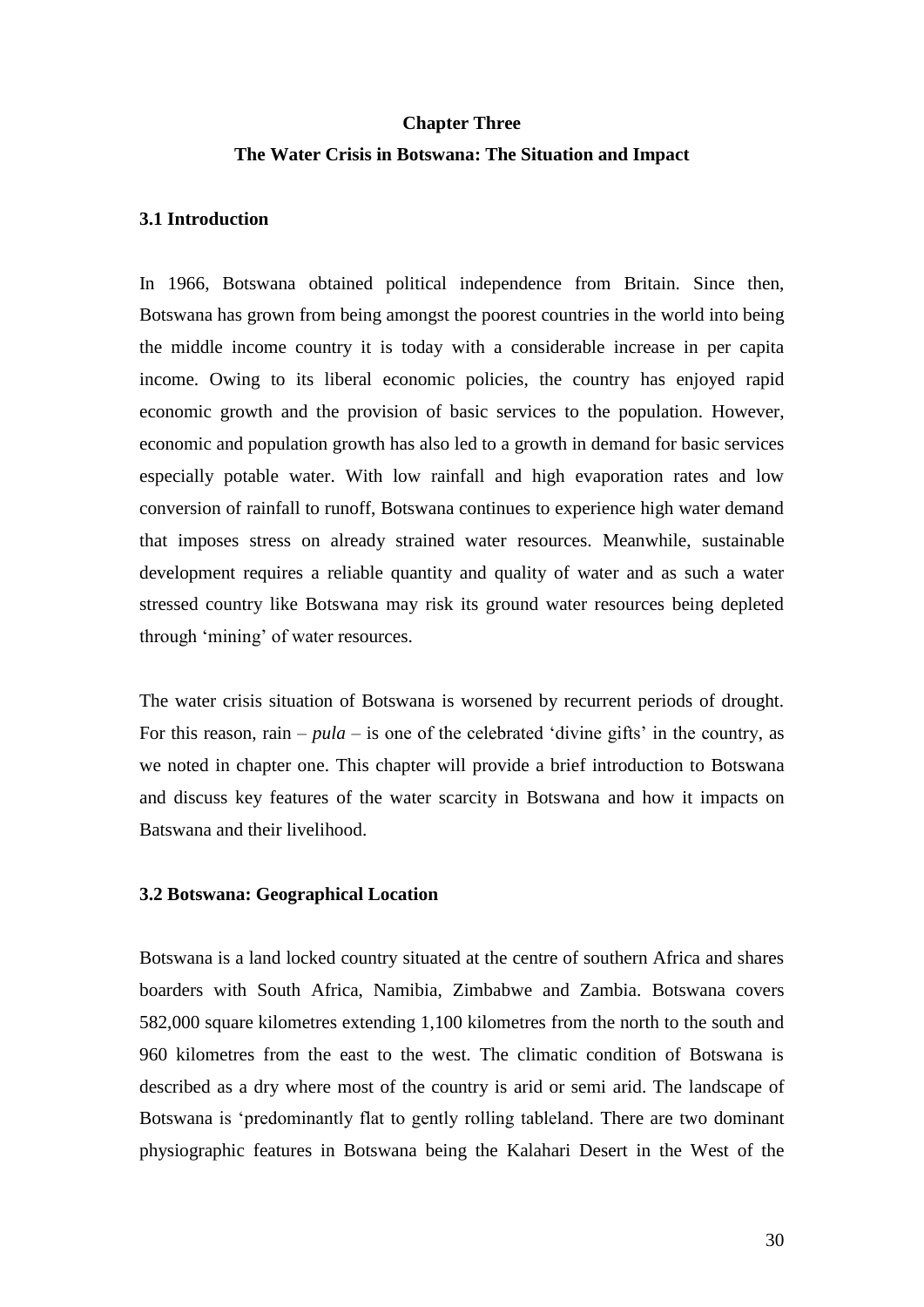country and the Okavango Delta in the North West. The Kalahari Desert in the West covers over two thirds of the total area of the country.<sup>91</sup>

Freshwater resources are limited if not totally deficient in the western part of the country. Originally the name was **'Kgalagadi'** and was later changed by the British colonizers from "*Kgalagadi*" to the popular *'Kalahari.'* The name is composed of two words, "*kgala'* and *'-gadi.' 'Kgala'* meaning "to evaporate" while *'-gadi'* is a suffix that states "greatness or mighty." Therefore, joined together, the two words make the name 'Kgalagadi' that means 'the 'Mighty Evaporation.' The name 'Kgalagadi' is indicative of the high level of water scarcity in the region. Meanwhile, in the northwestern part of the country there is the Okavango Delta, the largest inland delta in the world covering '15,000 square kilometres of lush verdant wetland.<sup>'92</sup> The Okavango River, flows into Botswana "from Angola and soaks in the sands…forming channels and islands that comprise the Okavango Delta.<sup>93</sup> Brough asserts that the Okavango Delta together with the river system of the country contains 95 percent of all the surface water in Botswana. With vast areas of open water, green wetlands and abundant wildlife, the Okavango Delta brings the beauty of nature to this part of the country. The eastern part of the country consists of loamy-clay soils with "the predominant landscape as savannah grasslands and woodlands.<sup>94</sup>

# **3.3 Climate Condition of Botswana**

 $\overline{a}$ 

Botswana has low and highly unreliable rainfall. The average annual rainfall is about "416mm per annum ranging from 250mm in the extreme southwest to 650mm in the north.<sup>'95</sup> It is observed that 90 percent of the rainfall in Botswana occurs during summer between the months of December and February while the months of November to April are often hot and humid. Due to erratic arid climatic conditions the annual evaporation rate exceeds the low annual rainfalls. "Afternoon showers and

<sup>91</sup> Butt, A, *A comparative case study of the politics and policy development of sustainable water resources: Southern and Eastern Africa.* Madison, USA. Pg. 1

<sup>92</sup> Brough, A, 1997. *Botswana: How to Make the Most of your Visit,* London: New Holland, pg 107.

<sup>93</sup> Swany, D, 1995. *Zimbabwe, Botswana and Namibia,* Lonely Planet: Hawthorn, Australia, pg. 405. <sup>94</sup> Water Profile of Botswana: [http://www.eoearth.org/article/Water\\_profile\\_of\\_Botswana](http://www.eoearth.org/article/Water_profile_of_Botswana) :accessed; 27 April 2009

<sup>&</sup>lt;sup>95</sup> Water Profile of Botswana: [http://www.eoearth.org/article/Water\\_profile\\_of\\_Botswana](http://www.eoearth.org/article/Water_profile_of_Botswana) :accessed; 27 April 2009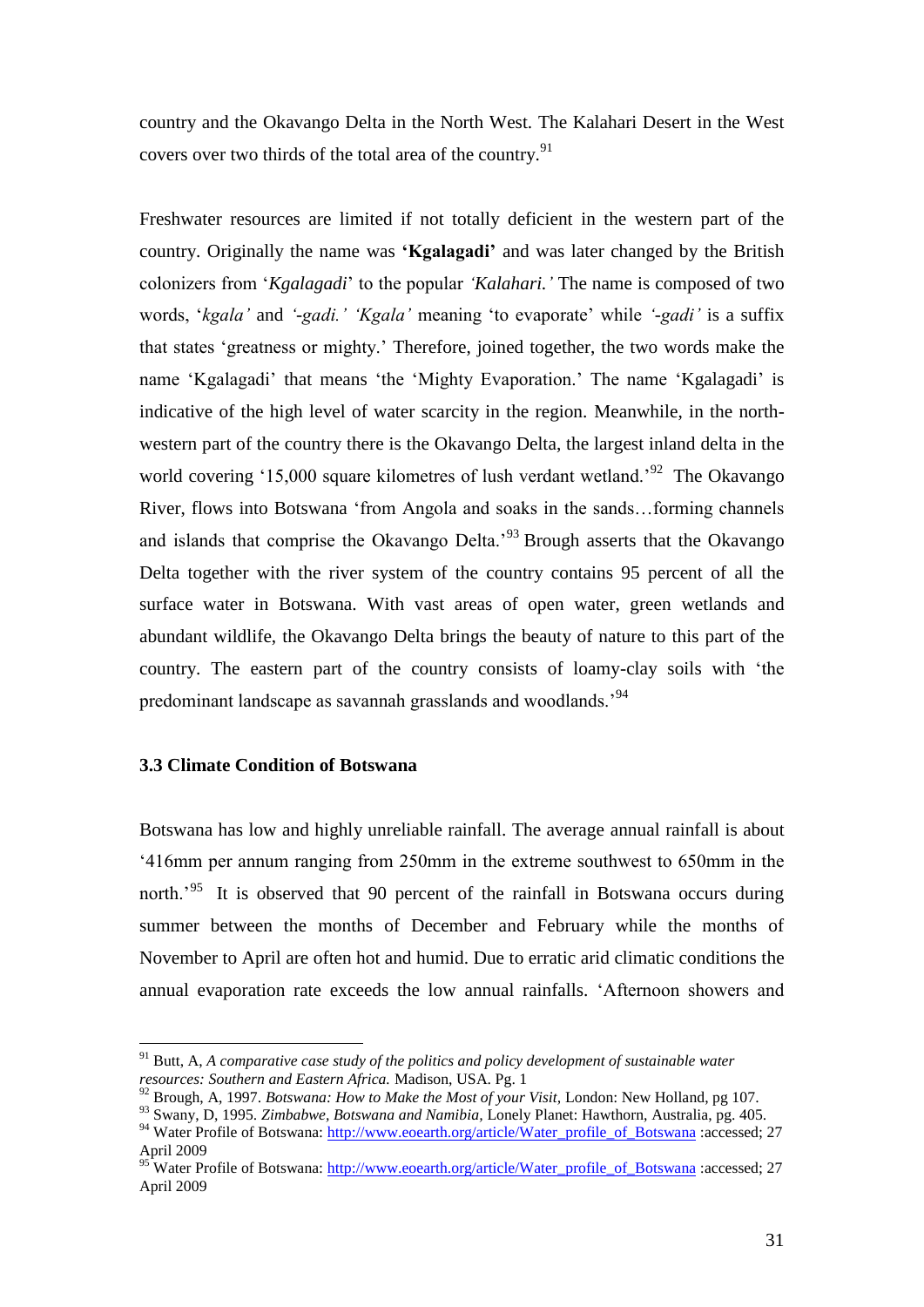thunderstorm… while the days are often warm and sunny and nights are cool to bitterly cold.<sup>'96</sup> Botswana often experiences light drizzle or heavy and torrential rains. Mostly, the common rainfall in Botswana is the convectional type, which occurs in unstable conditions and is caused by a rapid rise of air masses due to high temperature, rapid cooling at high altitude and subsequent condensation leading to rainfall. However, at times the country has the experience of other types such as orographic and depressional types of rainfalls. This therefore accounts for the experience of extremes in temperature and weather conditions.

### **3.4 Key issues of the water crisis in Botswana**

In relation to key factors to the water crisis, Toteng has argued that the water scarcity in Botswana is a function of both the biophysical and anthropogenic constraints. Although it has been taken lightly that the situation is as a result of the geographical features, in his argument, Toteng maintains that humanity plays an immense role in this scenario. Human constraints includes for example, over-pumping of ground water as well as pollution of surface and ground water from agricultural waste and human settlements, and lack of water conservation such as rain-water harvesting. In view of this argument, where the key issues are categorized into two, the biophysical issues of water crisis in Botswana would include, Climate: As an arid to semi arid country, Botswana experiences poor and unreliable rainfall; Geography: Botswana is predominantly flat therefore mostly unsuitable for reservoirs; Rivers; In Botswana there are few perennial rivers and all are trans-boundary. Given these factors, Toteng contends that "although not much can be done to alter the biophysical environmental conditions that causes water scarcity in Botswana, much can be done to change human constraints. $197$  We turn now to look at aspects of the water crisis.

#### **3.4.1 Population Growth**

 $\overline{a}$ 

Botswana is a scarcely populated country whose human population has steadily increased over the years. The population almost doubled between the 1981 and 2001

<sup>96</sup> Swany, D. *Zimbabwe, Botswana and Namibia,* pg. 405.

<sup>&</sup>lt;sup>97</sup> Toteng, EN, 2008. 'The Effects of the Water Management Framework and the Role of Domestic

Consumers on Urban Water Conservation in Botswana" in *Water International,* Vol. 33, No. 4, pg. 478.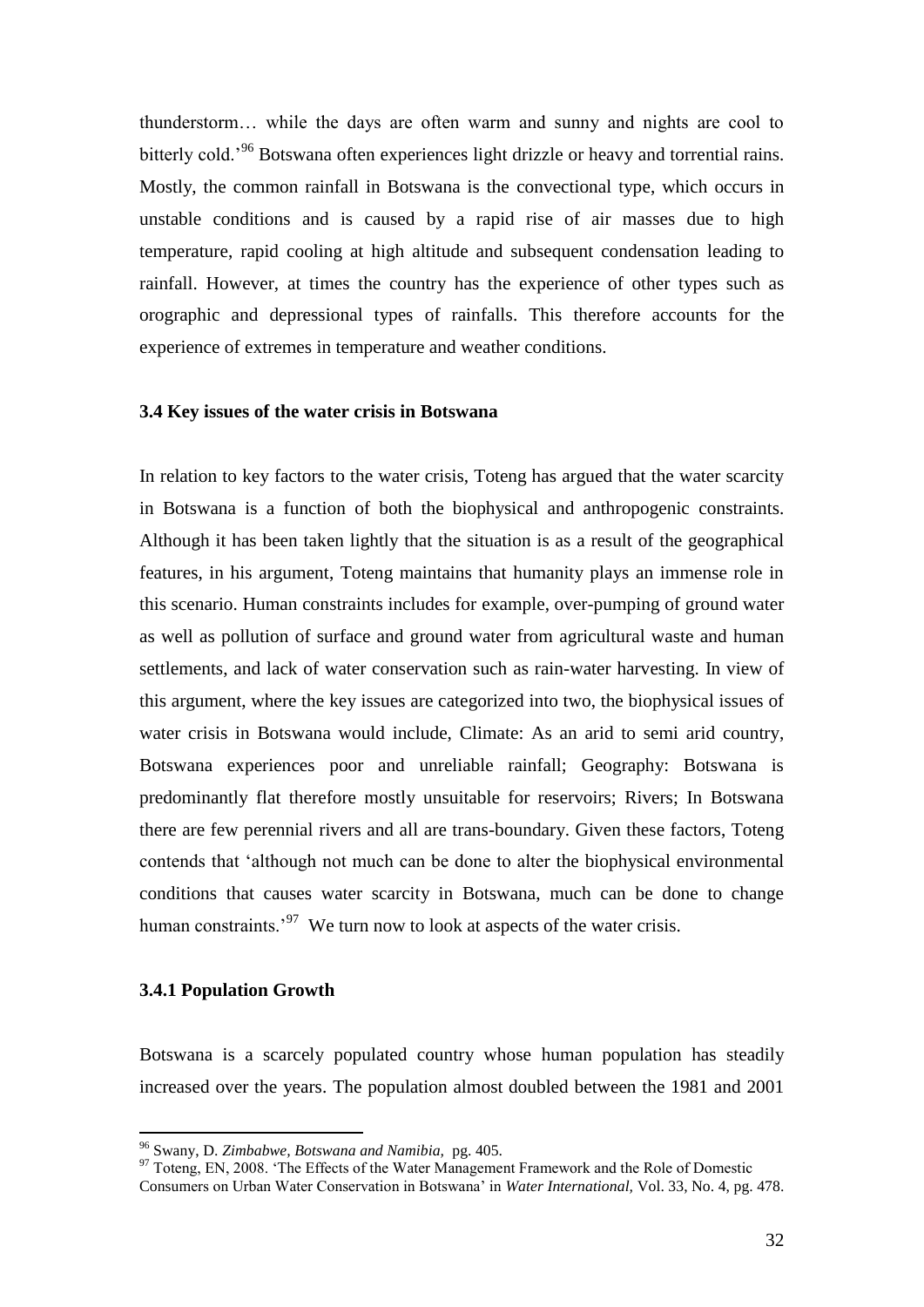period when it increased from 941,027 to 1,680,863. Human population growth has intensified the use of natural resources, especially the limited water resources in Botswana. For this reason, the need and use of an integrated policy that manages and monitors the relationship of the growing population with the water resources is key. In fact, the third International Conference on Population and Development held in Cairo in September 1994 "highlighted the seriousness of unchecked population growth with a world population of 6 billion increasing by about 100 million people a year.<sup>98</sup> This concern is applicable to the context of Botswana fifteen years later.

Thomas Malthus argued as long back as 1798 that "human population would inevitably increase faster than agricultural production." He further contended that "whereas population increased exponentially, the quantity of natural resources were fixed.<sup>'99</sup> Although his argument has been condemned by critics as conceptually flawed and unnecessarily pessimistic, it remains a source of direction for the case of Botswana where the population growth continues to stress the limited water resources in the country. In fact, even though the population density of Botswana is low, in consideration of fragile water resources, it can be argued that it is relatively high. Van Buran argues that the 2001 population census indicated that between 1991 and 2001 the Botswana population "grew by an average of 2.4 percent per year…where 52 percent of the population lived in the urban area.<sup> $100$ </sup> Furthermore, the majority of the population live along the eastern part compared to the western part of the country due to reliable water resources that attracts agriculture and industrial activities which are sources of job creation. The major setback with this type of population settlement is that the more human activities are in a limited space of land, the more stress will be imposed on the already severely strained water resources.

Recently, Botswana"s Minister of Mineral, Energy and Water Resources (MMEWR), Ponatshego Kedikilwe was addressing the National Water Resources Management Conference held in Gaborone Botswana and he alluded to the effects of population growth by stating that "the reality is… as the population continues to grow and water

<sup>98</sup> Wilson, GA and Bryant, R.L, 1997. *Environmental Management: New Directions for the Twenty-First Century,* London: UCL Press, pg. 40.

<sup>99</sup> Wilson, GA and Bryant, R.L, 1997. *Environmental Management,* pg. 40.

<sup>100</sup> Van Buran, L, 2009. "Botswana: Economy" in *Europa Regional Survey of the World: Africa South of the Sahara 2009 (38th Edition)*, Routledge: London, pg. 111.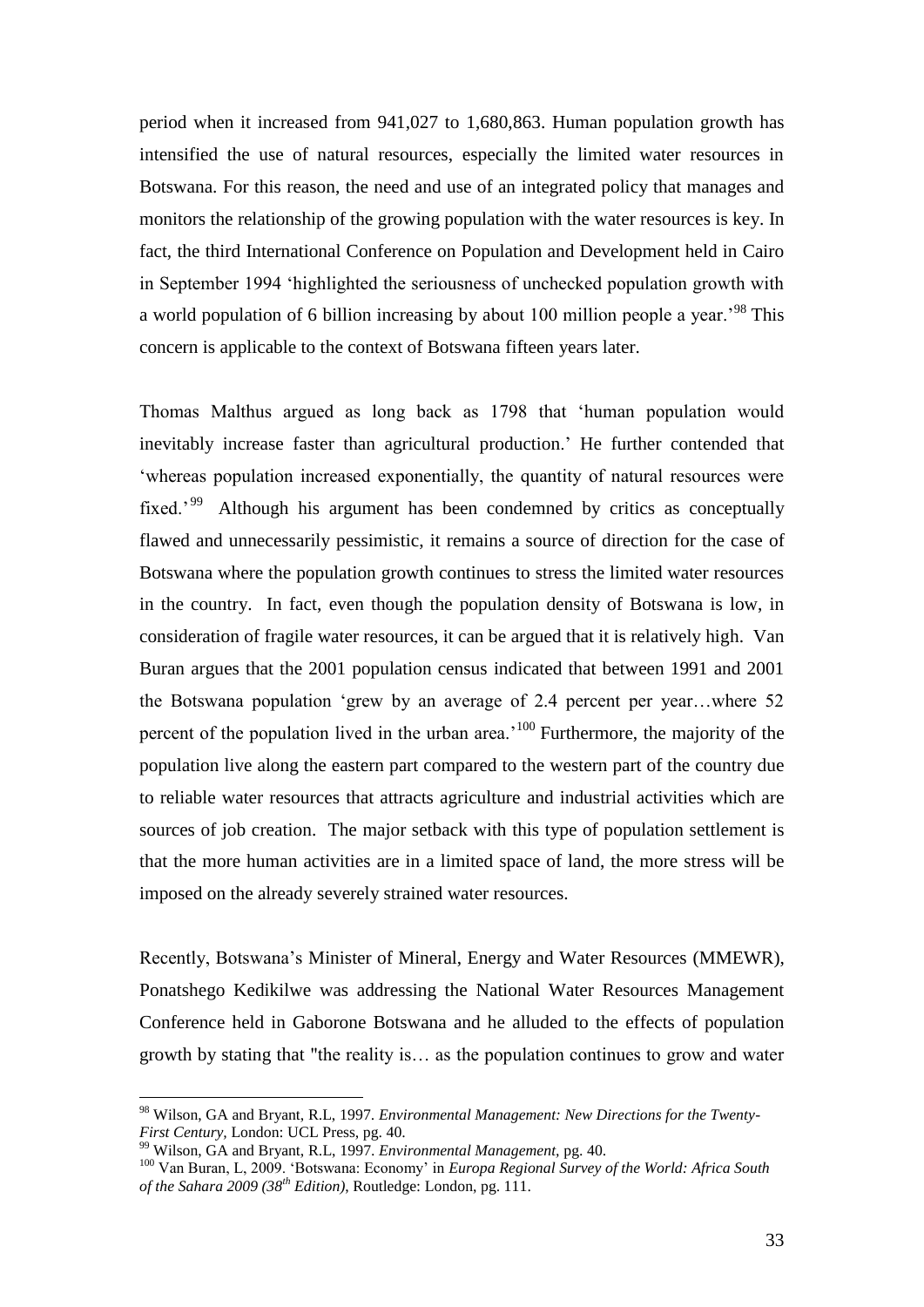demands increase rather exponentially and as societies become more urbanized, solutions become more and more complex."<sup>101</sup>

| <b>Indicators</b> | 1971    | 1981    | 1991      | 2001      | 2011      | 2021      |
|-------------------|---------|---------|-----------|-----------|-----------|-----------|
|                   | 574,094 | 941,027 | 1,326,796 | 1,680,863 | 1,826,022 | 2,326,022 |
| <b>Population</b> |         |         |           |           |           |           |
| Population        |         |         |           |           |           |           |
| growth %          | 3.1     | 4.1     | 3.5       | 2.5       | 1.29      | 1.29      |

| Table 1: Population and Population Growth Rate in Botswana |  |
|------------------------------------------------------------|--|
|------------------------------------------------------------|--|

*Source:* Botswana Central Statistics Office

*Note:* 1971 to 2001 are census population figures while 2011 and 2021 are projections.

# **3. 4.2. Drought in Botswana**

 $\overline{a}$ 

Botswana has been experiencing drought since the time of pre political independence. To this far, the severest drought in the history of Botswana was experienced in a period spanning six years, 1981-1986. This experience of drought was worsened by insufficient rainfalls and high levels of water scarcity in the country experiences throughout the years. The word "drought" originates from the Anglo-Saxon word *'drugoth'* which means dry ground. It is "a climatological condition of sharply lower than normal levels of rainfall in a region over a significant period of time often resulting in losses of agricultural crops, livestock, and increased pressure on human institutions.<sup>' 102</sup> According to Toteng, in Botswana 'drought is recurrent, and it adversely affects rainfall availability, water and pollution of surface and ground water. $103$ 

<sup>&</sup>lt;sup>101</sup> [http://www.mmegi.bw/index.php?sid=1&aid=5&dir=2008/July/Wednesday30,](http://www.mmegi.bw/index.php?sid=1&aid=5&dir=2008/July/Wednesday30) accessed 14 May 2009

<sup>&</sup>lt;sup>102</sup> Siegle, J, 1990. *Botswana's Approach to Drought: How Disaster Relief can be Developmental,* (Unpublished Master of Science thesis), Department of Agricultural Economics, Michigan State University: USA, pg. 2.

<sup>&</sup>lt;sup>103</sup> Toteng, EN, 2008. 'The Effects of the Water Management...' in *Water International*, Vol. 33, No. 4, pg. 478.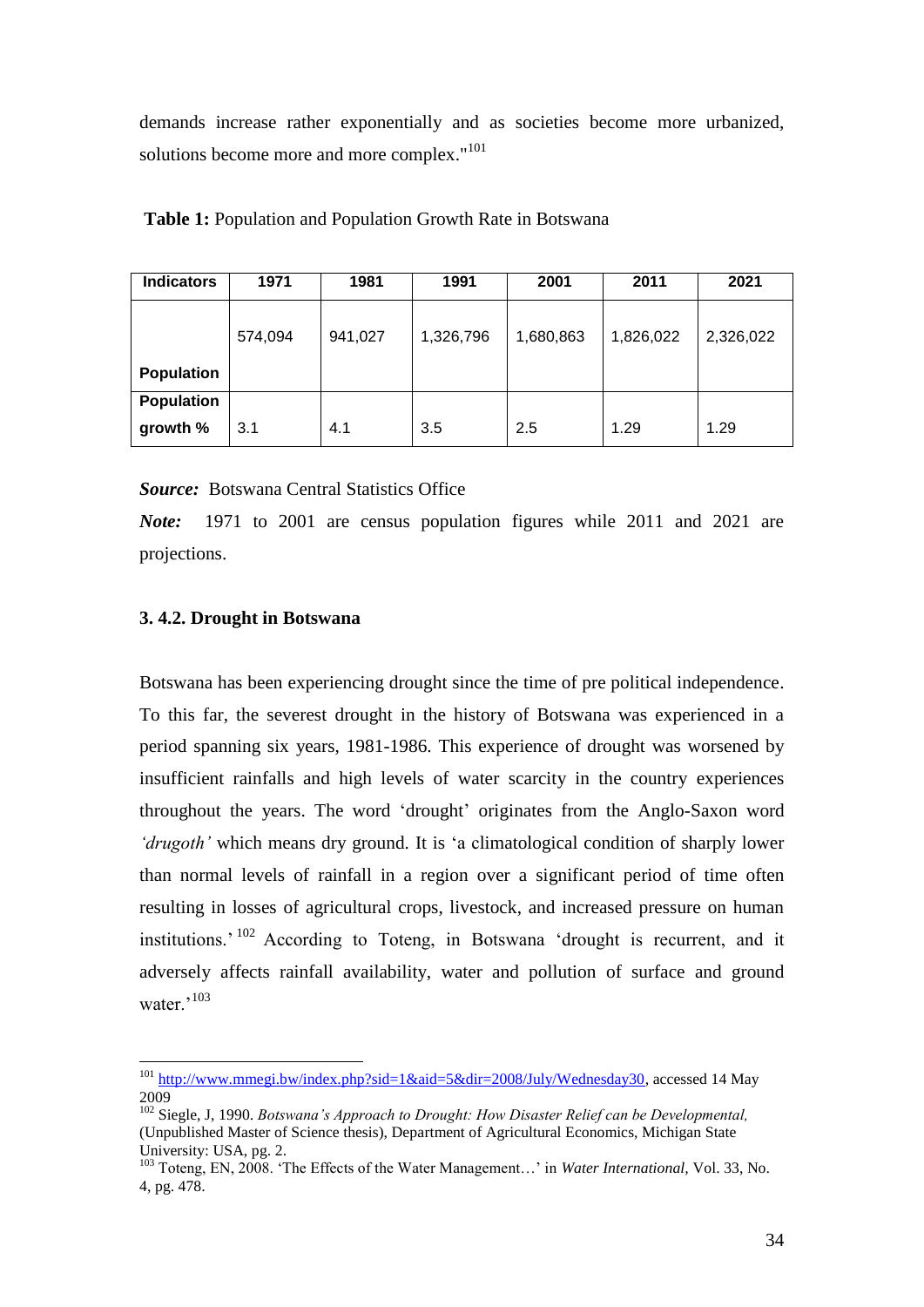## **3. 4.2.1 Effects of Drought in Botswana**

Unreliable rainfalls bring national experience of drought that causes high animal mortality and crop failures during the ploughing season. These drought conditions leads to the incurrence of high drought related expenses by the State where short term drought relief initiatives will be implemented thus diverting resources especially financial, from other long term national development projects. Drought relief programmes such as supplementary feeding both at government schools and clinics protects the poor from suffering from malnutrition.

Farming in Botswana largely relies on rainfall and much less on irrigation. For this reason, drought affects both subsistence farming and livestock keeping farmers upon which their livelihoods depend. During the longest drought of 1981 - 1986 "in the eastern region where most crop production and cattle rearing occur, rainfall was from  $25 - 60\%$  below normal in 1983 and early 1984.<sup>'104</sup> He further states that at the time, "losses were concentrated among smaller herds whose owners rely on communal watering holes…The value of lost crop production was P6.2 million in 1983 and in the same year, the loss from drought for livestock and crops alone was P34 million.'<sup>105</sup>

In his journal article entitled "Understanding the disjunction between urban planning and water planning and management in Botswana", Toteng argues that "the recurrent drought phenomenon in Botswana contributes to urbanization, because it contributes to the decline of rural subsistence agriculture...'<sup>106</sup> Drought deprive subsistence agricultural farmers their love for farming while escalating the rate of rural - urban migration. Many individuals who relocate to urban areas in search for better means of livelihoods often loose their agricultural assets such as land and livestock. For those who remain behind, mostly women, often travel long distances in search for safe

<sup>104</sup> Siegle, J, 1990. *Botswana's Approach to Drought: How Disaster Relief can be Developmental,*  (Unpublished Master of Science thesis), Department of Agricultural Economics, Michigan State University: USA, pg. 69.

<sup>105</sup> Siegle, J, 1990. *Botswana's Approach to Drought: How Disaster Relief can be Developmental,*  (Unpublished Master of Science thesis), Department of Agricultural Economics, Michigan State University: USA, pg. 70.

<sup>&</sup>lt;sup>106</sup> Toteng, EN, 2002. 'Understanding the Disjunction Between Urban Planning and Water Planning and Management in Botswana" in *International Development Planning Review, 24 (3),* pg. 273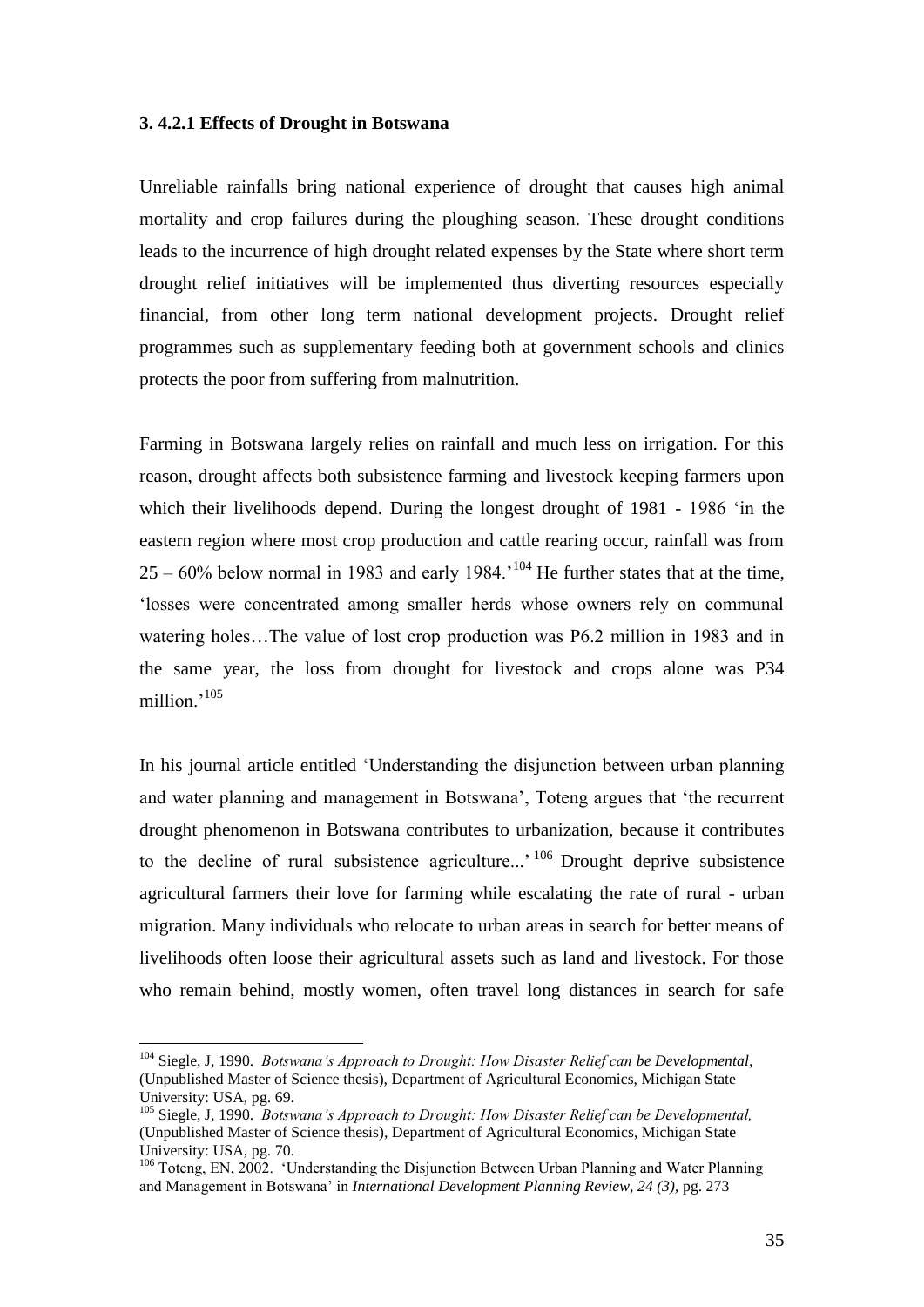water. From this standpoint, drought has the potential to turn the vulnerable members of the society into the majority of the population within a short time because;

It not only alters daily and seasonal earnings but destroys the future remunerative capacity of individuals and families. As the drought season advances many more people pass into the most vulnerable category through loss of employment or selling off of cattle and other assets in order to survive.<sup>107</sup>

Drought causes famine. Famine is a condition that occurs as a result of undernourishment and often leads to severe loss of weight, dehydration and other such related illnesses. It can be underscored that famine occurs as a result of a breakdown in institutions affecting the supply or demand of food. It is mostly associated with drought and as a result, poorer crop harvest and high animal mortality rate. During the period of drought, food demand goes high giving rise to food prices in the market. Siegle argues that "consequently, when large numbers of people suddenly loose their food entitlement due to sharp rise in food prices…the conditions are ripe for famine.'<sup>108</sup>

## **3. 4.2.2. The role of State water supply institutions during drought in Botswana**

The role of water supply to citizenry is a responsibility of different government water sectors including the public enterprise Water Utilities Cooperation. During the drought period in Botswana, the District Councils (DCs) assist farmers in the very remote areas by supplying drinking water for their livestock. While others may depend on privately owned boreholes where they pay an agreed fee, those who cannot afford them usually depend on open community dams which are also used for drinking by animals and therefore, they are health hazardous. The urban areas are constantly water supplied by the Water Utilities Cooperation (WUC) while the major villages such as Kanye, Molepolole, Maun and Serowe are supplied by the Department of Water Affairs (DWA). The DWA hands over the water supply of the remote areas of the major villages to the Water Unit Department (WUD), a

<sup>107</sup> Jacques, G, "Drought in Botswana: Intervention as Fact and Paradigm" in *Pula: Botswana Journal of African Studies,* 1991, 9 (1), pg. 33-60, pg. 34.

<sup>&</sup>lt;sup>108</sup>Siegle, J, 1990. *Botswana's Approach to Drought: How Disaster Relief can be Developmental,* (Unpublished Master of Science thesis), Department of Agricultural Economics, Michigan State University: USA, pg. 3.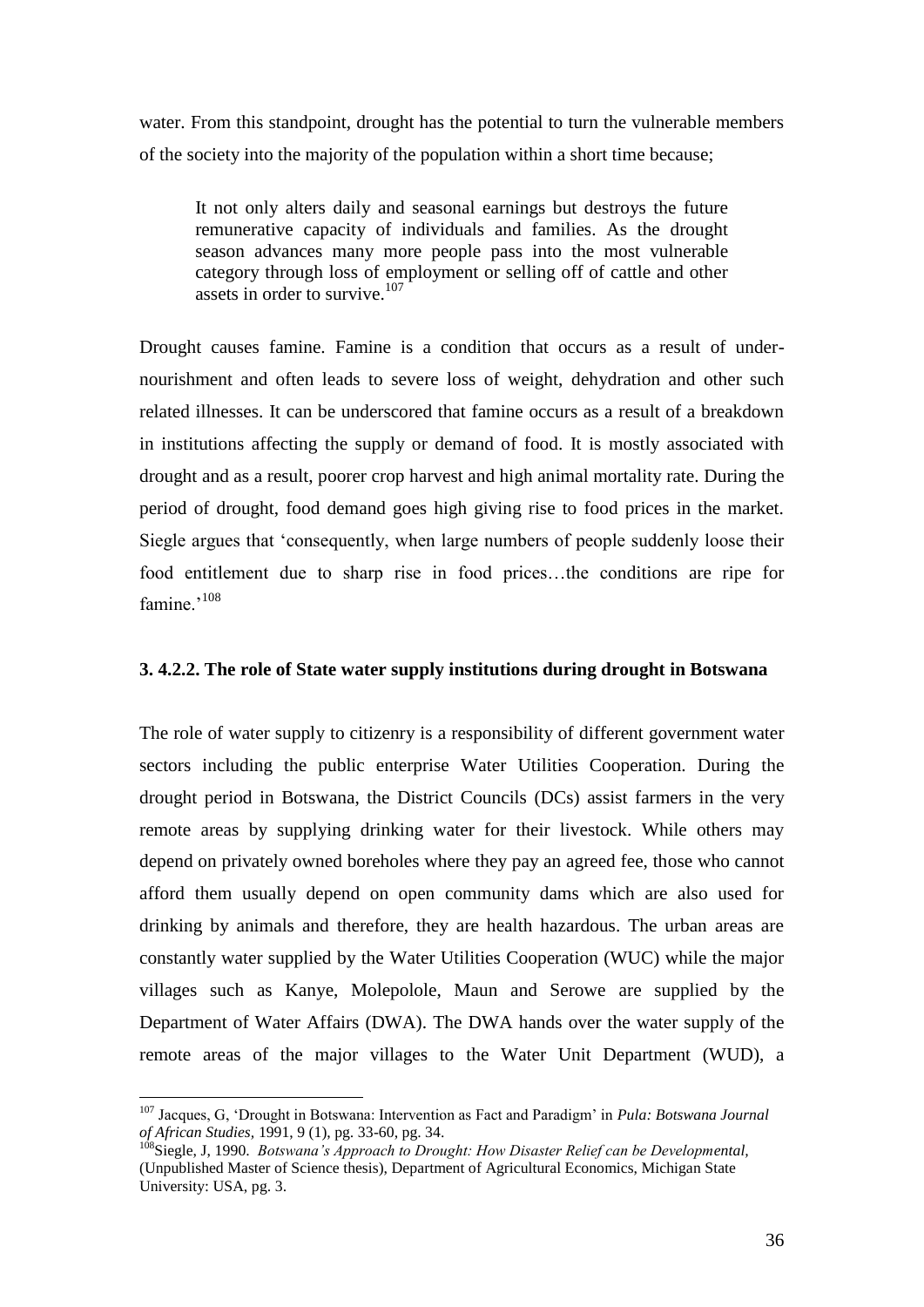department in the DCs. In order to address the rainfall scarcity and water scarcity in the rural areas, the DCs have initiatives that include storage tanks built at schools and clinics, rainwater harvesting, drilling of boreholes and community standpipes.

Community leadership is also involved in ways that could assist in the conservation of water and drought alleviation initiatives. For example, in Moshupa, a Southern District Council village, certain restrictive measures were imposed in order to respond to the 1991/92 drought. The imposed restrictions were;

…on consumption; keep the boreholes in repair…and use several water browsers for interim shortages. The DWA is also encouraging schools to retain pit latrines rather than to install flush toilets even in large villages.<sup>109</sup>

Recently, there was severe drought in 2004 that led to a decline in water levels at Gaborone dam, a dam that serves the areas of Gaborone city and surrounding areas. Water levels in this dam declined to as low as 17%. As a result, the WUC was compelled to impose water restrictions on non essential uses in the Greater Gaborone Area as a way of reducing water demand by at least 25%.

# **3.4.3 Urbanization in Botswana**

 $\overline{a}$ 

From a global perspective there are many different ways of viewing urbanized areas. The most popular view of urbanization is from the economic, social, and cultural features. Seldom is the view of urbanization from ecological perspective despite the fact that the urban activities are enabled by the ecological capacity of any given urban area.

Botswana has been experiencing rapid urbanization growth since the early 1980s. According to the 1981 population census, only 18, 2 percent of the total population lived in the urban areas. Twenty years later, in 2001, the population of the urban areas had more than doubled with 52.1 percent of the total population now living in the

<sup>109</sup> Jacques, G, "Drought in Botswana: Intervention as Fact and Paradigm" in *Pula: Botswana Journal of African Studies,* 1991, 9 (1), pg. 33-60, pg. 49.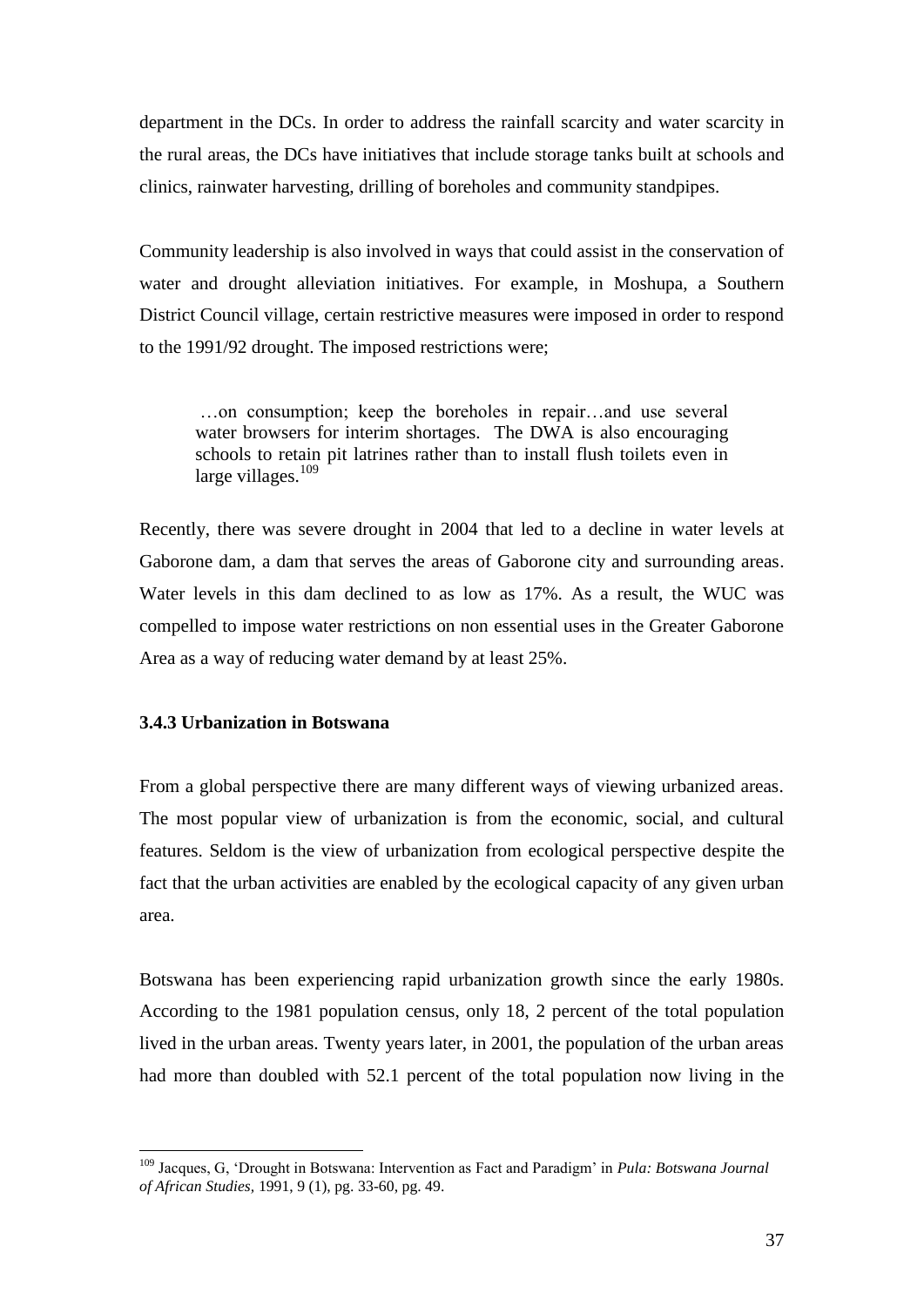urban areas of the country.<sup>110</sup> Mostly this growth rate of urbanization is often related to unemployment levels in the rural areas. According to Toteng, "in Botswana, urban planning is a major state activity that shapes urban development, but it does not give much consideration to water planning…This is despite the crucial role played by water in national and urban development...<sup>111</sup> Elsewhere, Toteng argued that 'the major impact of urban growth is that there has been a disproportionate pressure placed on the country's limited water resource by urban settlement...'<sup>112</sup> Urbanization imposes severe pressure on water resources since the rate of urban population growth in Botswana is outpacing the available social and economic facilities linked directly to the limited resources of water within these urban areas. The process of rural-urban migration is central in the way Botswana experienced urbanization. The effects of water crisis in urban areas are deeply felt not only by individuals but also by the State given that "water is hardly given serious attention in urban planning processes in Botswana<sup>,113</sup>

Acute shortage of accommodation in urban areas has led some individuals to unlawfully construct informal settlements in vacant spaces on the outskirts of the cities and towns. Such informal settlements have a considerable bearing on water and sanitation provision "since public or official private water and sanitation providers may be forbidden by law from operating in such settlements.<sup>114</sup> From these informal and sometimes illegal settlements, these people find alternative means of having water for their households even through illegal means of diverting water supply pipelines. Sometimes, women and children often bear the responsibility of ferrying the water from distant points. Regretfully, some children are even withdrawn from schools to assist their mothers with the fetching of water.

<sup>110</sup> In Botswana, some major villages surrounding urban areas are considered as semi-urban because among other reasons, they have enjoyed industrial growth. Further, because of their proximity to towns and cities, they also provide residence to commuters who could not find accommodation in cities and towns. For this reason, population growth in these areas is fast.

<sup>&</sup>lt;sup>111</sup> Toteng, EN, 2002. 'Understanding the Disjunction Between Urban Planning and Water Planning and Management in Botswana" in *International Development Planning Review, 24 (3),* pg. 288. <sup>112</sup> Toteng, EN, 2004. 'The Private Sector, Urban Water Conservation and Developing Countries: A

Stakeholder Theory-Driven Perspective From Botswana" in *South African Geographical Journal, 86 (2), pg. 113 – 121.*

<sup>113</sup> Toteng, EN, "Understanding the Disjunction Between Urban Planning and Water Planning and Management in Botswana" in *International Development Planning Review,* 2002. 24 (3), pg. 273. <sup>114</sup> UN-HABITAT, *Water and Sanitation in the World's Cities: Local Action for Global Goals,* pg. 104.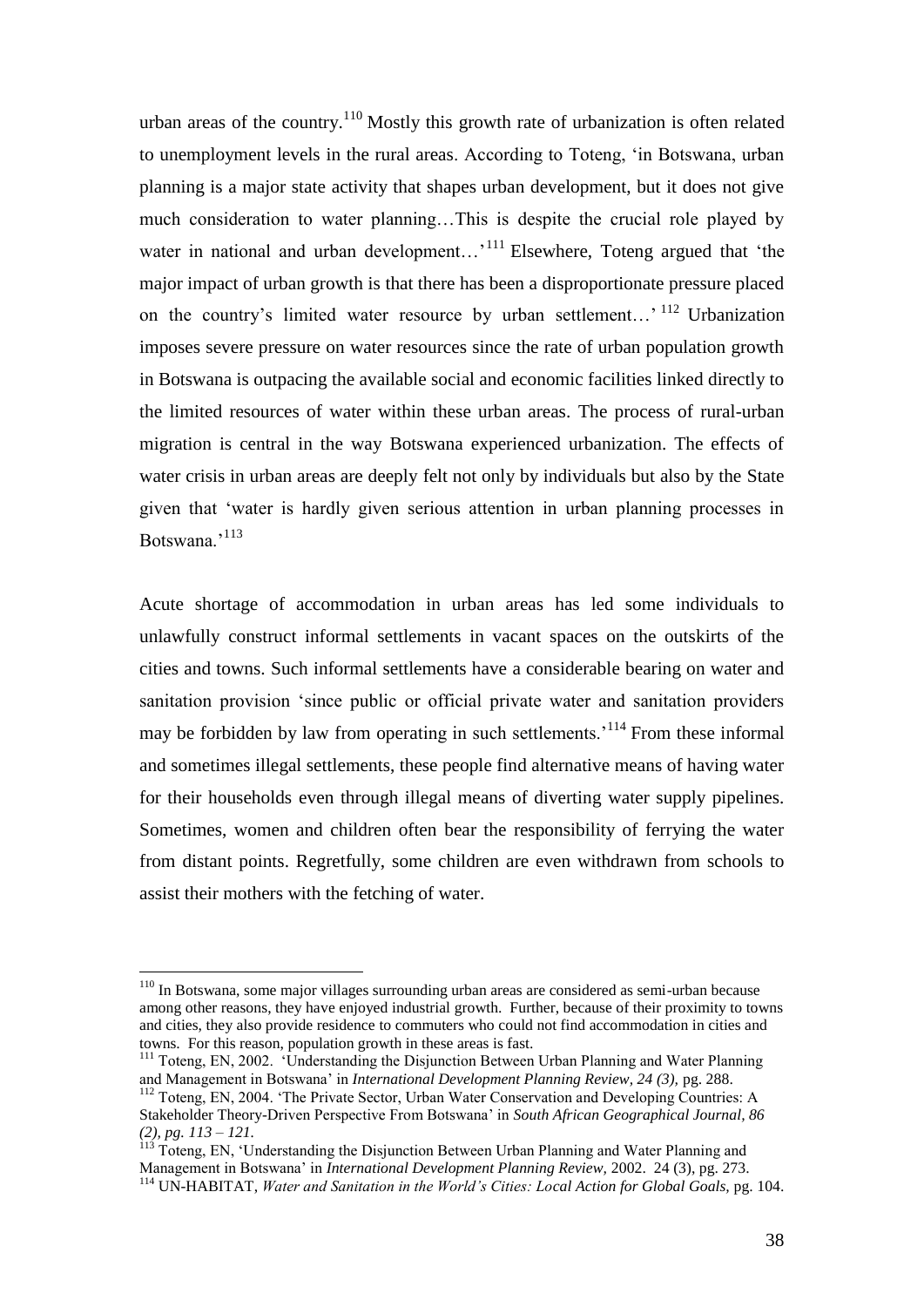### **3.5. The impact of the water crisis on the people of Botswana.**

As a result of the water crisis, different sectors and spheres of life are affected in Botswana. We have just dealt with the key issues of the water crisis in Botswana; we will now consider some of the key themes of the impact of the water crisis on the Batswana

### **3.5.1. Limited accessibility to potable water**

The water crisis has serious effects on household economies and individual health and well-being. According to the 2006 HDR, "across the developing world the daily struggle to access water is a constant drain on the human, financial and physical assets of poor households, regardless of whether the country or locality in which they live is water scarce.<sup>'115</sup> For example, people in *Tsolamosese<sup>116</sup>* in Gaborone in Botswana, suffer the high cost of water payments in terms of travel and accessibility while those in *Phakalane Estate <sup>117</sup>* have access to water at the twist of the tap enough for household use and to fill the swimming pool. Water scarcity in Botswana affects the poorer communities the most as their access to clean and safe water is limited by their economic viability. The quality and quantity of water is compromised as they can not afford to pay high tariffs of water. The former president of Botswana Mr Festus Mogae was reported to have told the World Water Forum conference in Kyoto that although he supported the privatization of water, "this should not limit access water to the very poor."<sup>118</sup>

The 2006 HDR has argued that the water crisis is above all a crisis for the poor. In qualifying this point, the report argues, "the perverse principle that applies across much of the developing world is that the poorest people not only get access to less water, and to less clean water, but they also pay some of the world"s highest

<sup>&</sup>lt;sup>115</sup> 2006 HDR, pg. 80

<sup>&</sup>lt;sup>116</sup> Tsolamosese is an urban settlement on the outskirts of southern Gaborone. There is no adequate water infrastructure in this area and therefore no proer City Council water source . These conditions, makes people to rely on alternative supplies of water. Recently, the Ministry of housing embarked on demolishing their structure referring to them as *Bo-Maipahela (Settlers in how).*

<sup>&</sup>lt;sup>117</sup> *Phakalane Estate* is a privately owned upbeat suburb in Gaborone.

<sup>&</sup>lt;sup>118</sup> <http://queensu.ca/msp/pages/In-The-News/2003/Mar/15.htm> :accessed: 23 July 2009.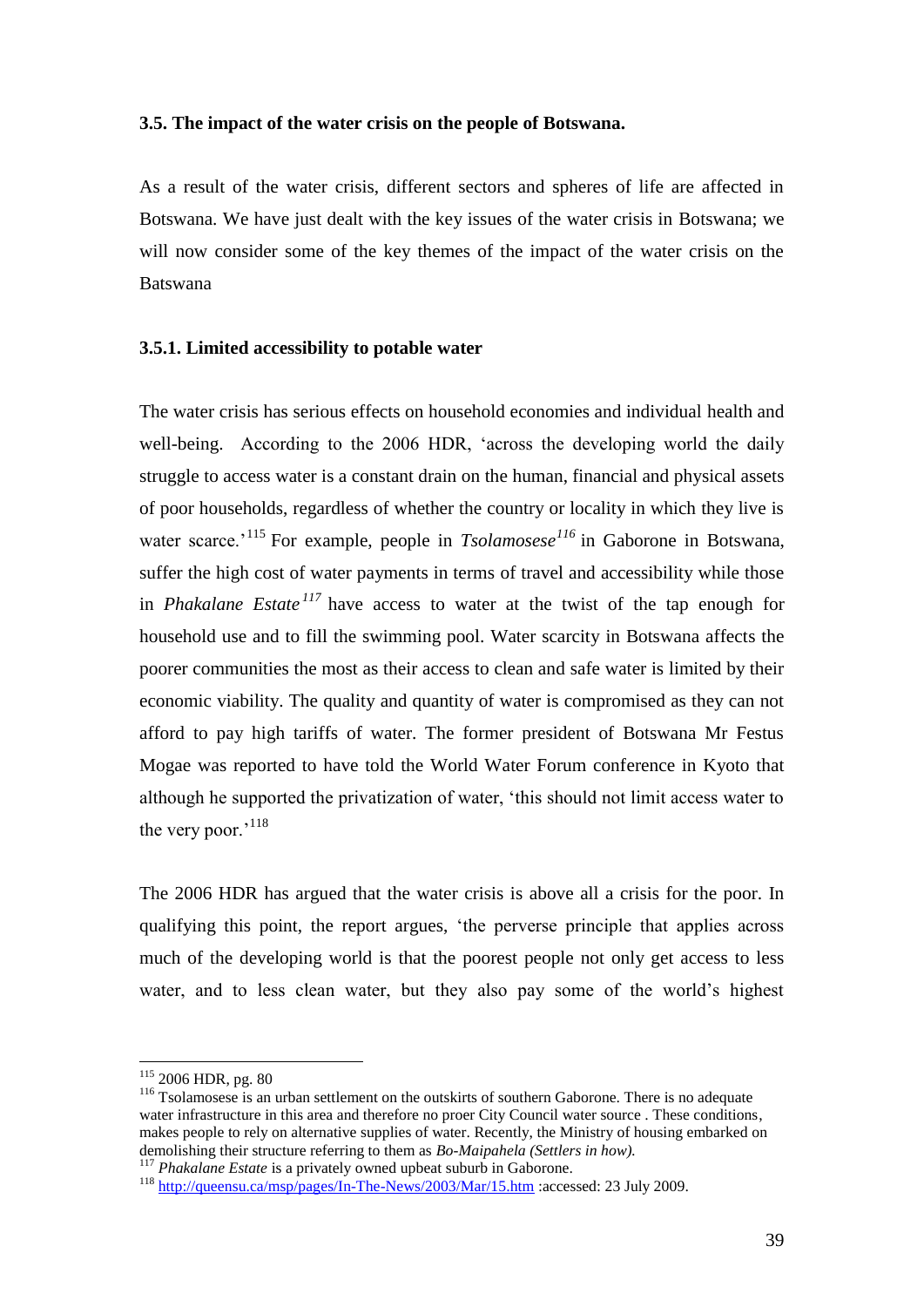prices.<sup>119</sup> In this regard the poor, especially women, travel long distances to get access to clean water, which impacts upon them not only financially but also health wise. When they do get access to water, they often store it in big metal drums for future use. After a while the rust puts their health and that of their families at risk. This reminds us of the gender aspect of the water crisis, for as Wallace and Cole have alluded, "women are defined as essential providers and users of water. They are expected to play multiple roles in the provision of water, sanitation, improved health...because they are effective instruments in water provision.<sup>120</sup>

## **3.5.2. Delayed Socio-Economic and Sustainable Development**

Water is among the major resources needed for socio economic and sustainable development. While we argue that water is life, we can also argue that water is development because without a reliable supply of water it is not possible to develop industries. Socio-economic developments of any country are highly dependent on the quantity and quality of the available water. According to the report of the United Nations and World Water Assessment Programme entitled Water: A shared Responsibility, The UN World Water Report No. 2, "poor quality water and unsustainable supplies limit national economic development and…livelihood conditions.'<sup>121</sup>

Recently, the Member of Parliament for Tati East, Botswana, Mr Guma Moyo has decried the inconsiderate consumption of water and highlighted that unless there is a change of attitude on water consumption, sustainable development could be adversely affected. At the ground breaking ceremony for the construction and commissioning of Dikgatlhong dam in Botswana, the Member of Parliament is reported to have said, "the consensus is that the growing water scarcity and misuse of freshwater pose serious threats to sustainable development.<sup> $122$ </sup> Water is a social, development, and environmental good without which it is not possible to advance socio economic

<sup>&</sup>lt;sup>119</sup> 2006 HDR, pg. 7

<sup>&</sup>lt;sup>120</sup> Wallace, T and Coles, A, 2005. 'Water, Gender and Development: An Introduction' in *Gender*, *Water and Development*, Berg: Oxford, pg 8.

<sup>&</sup>lt;sup>121</sup> UN-Water/WWAP, 2006. Water: A Shared Responsibility; The UN World Water Development Report 2, United Nations: Geneva, pg. 13.

<sup>&</sup>lt;sup>122</sup> <http://www.mmegi.bw/index.php?sid=1&aid=11&dir=2008/February/Monday4> : Accessed 02 September 2009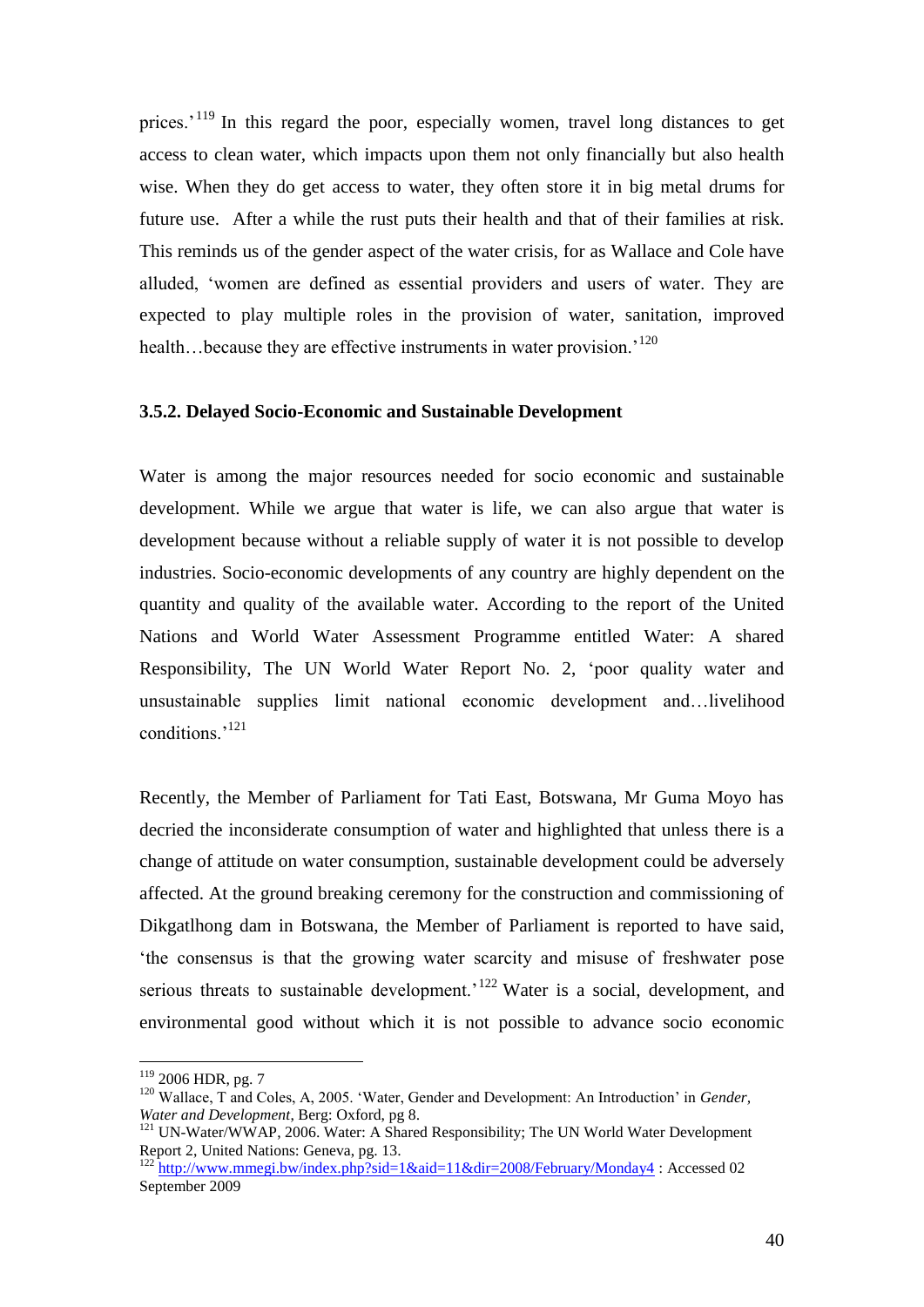developments. The growth of world economies in both developed and developing countries evolve around the quality and quantity of available water. In Botswana, where diamonds are central to the economic growth of the country, the scarcity of water in the country is a serious threat to the viability of diamond mines. This has led the mine management to be concerned at how the water scarcity could hamper economic development and progress of the country. For this reason when speaking at a preparatory meeting for, a conference whose key objective was to promote technology to reduce the use of new water by mines, Blackie Marole, Managing Director of Debswana a (subsidiary of DeBeers Mining Company), said "we are acutely aware of water scarcity in this country and that if we do not reduce our requirement for this precious resource, we may run out of water before we run out of diamonds...<sup>,123</sup>

## **3.5.3. Increased water tariffs**

 $\overline{a}$ 

Financial challenges in the water services are an experience of both the supplier and the consumer. In South Africa "access to water is increasingly determined by the consumer tariffs that seek to cover full cost of the service." This is a situation whereby water tariffs are arguably high not as a result of high consumptive behaviour but due to water service provider"s choice of recovering costs incurred in the provision of water. This scenario is most likely to be the case in Botswana in the near future especially that the water services are being transferred from public service (the Department of Water Affairs (DWA)) to the Water Utilities Cooperation (WUC) which is a public enterprise. As a public enterprise, 'WUC operates on a commercial basis.<sup>'124</sup> Therefore, it is inevitable that under commercial principles, services go with tariffs and where the consumer defaults payment they are likely to be disconnected. Disconnection follows the full cost recovery system that commercial institutions (water suppliers included) have adopted.

According to Toteng, Botswana does not have either an integrated water resources conservation policy or water demand management policy. Tariffs are the common

<sup>123</sup> [http://www.mmegi.bw/index.php?sid=4&aid=13&dir=2007/September/Thursday20:](http://www.mmegi.bw/index.php?sid=4&aid=13&dir=2007/September/Thursday20) Accessed 18 September 2009

<sup>124</sup> Toteng, EN, 2008. "The Effects of the Water Management…" in *Water International,* pg. 481.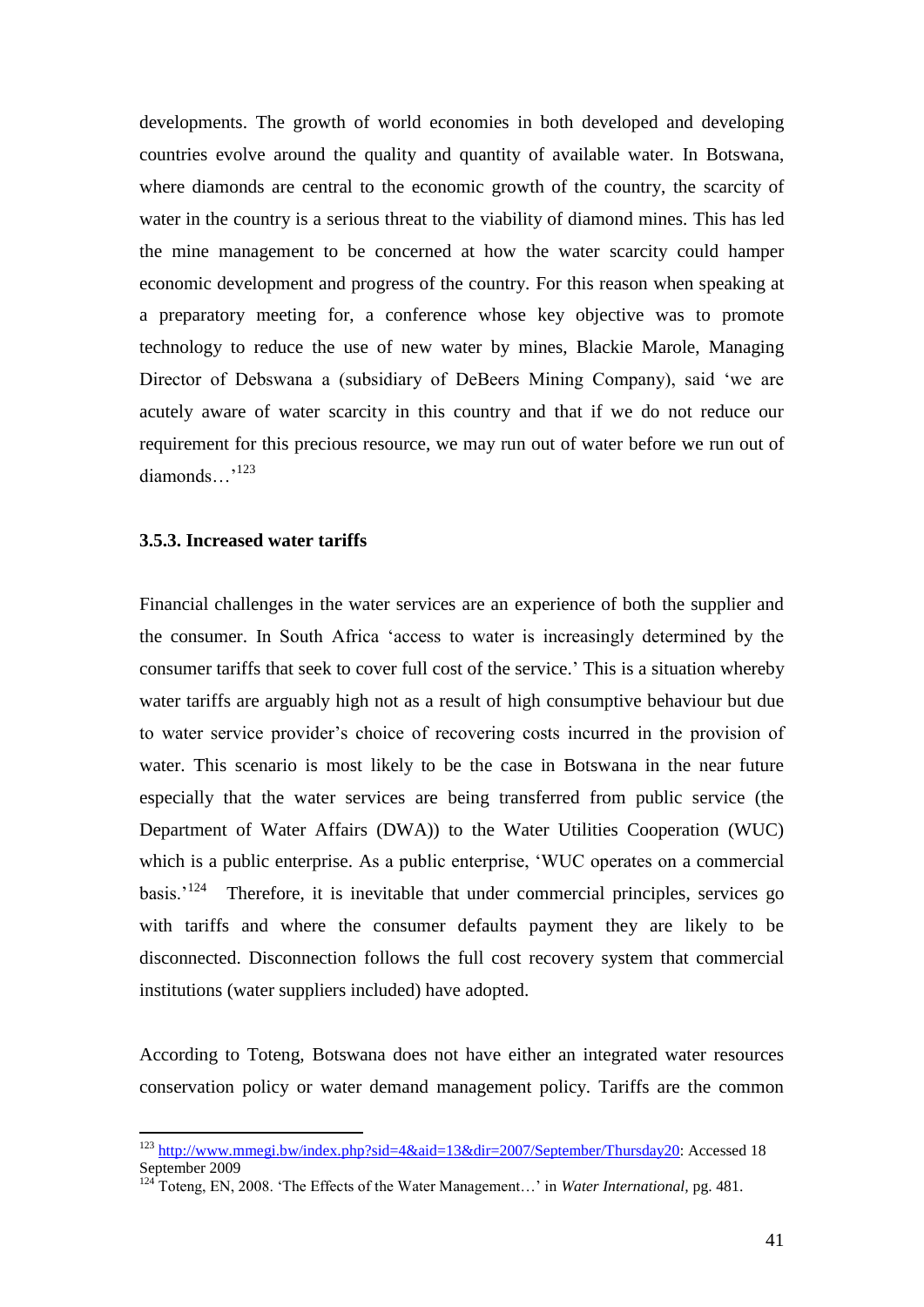measures in place to instill conservation among the consumers. With the demand of water going high as a result of insufficient rains the prices are bound to increase. In Botswana, water pricing is based on "equity, efficiency and affordability. Equity is about ensuring that all citizens have access to water to cover at-least their basic needs.<sup>125</sup> This may be compromised as drought continues to impact on the water resources and indeed on the poor. The 2006 HDR highlights this in arguing that,

Water tariffs shape the access to water for the poor households. Most governments regulate tariffs to achieve a range of equity and efficiency objectives. They are designed to provide water that is affordable to households and to generate enough revenues to cover part or all of these costs of delivery.<sup>126</sup>

The above is inclusive of Botswana, but more should be done to guard against the situation where the poor are often the ones who pay more for water, as further argued by the 2006 HDR. Meanwhile consumers need to be informed that unsparing consumption of water may have negative financial bearing on the government budget. This results in the Government incurring high expenditures in water development projects such as physical infrastructure thereby deferring other national planned activities. For example, huge sums of money were spent on the North South Carrier Water Projects (NSCWP) Phase I and II to improve the accessibility of water to the citizens who reside in the southern part of the country.<sup>127</sup> Currently, NSCWP Phase II entails the construction of Dikgathong Dam whose estimated cost is P2 billion. Although this expenditure symbolises the commitment of the government to serving its own people with this valuable resource, due to this scarcity money often has to be diverted from such developments as health and education. In light of this predicament, elsewhere, other governments have resolved to fully privatise the water sector.

<sup>125</sup> Ministry of Finance and Development Planning, 1991. *National Development Plan 7: 1991 -1997,*  Gaborone: Botswana Government,

<sup>126</sup> 2006 HDR, pg. 84

<sup>&</sup>lt;sup>127</sup> NSCWP was a result of the Government of Botswana to to supply reliable water supply for Gaborone city and the surrounding areas and the major village en-route to the year 2025. NSWCP was commissioned in 2002 by the GOB on the policy to promote conjunctive schemes. The concept of wellfields provides for good management meaning when the water levels in Letsibogo are high, wellfields are switched off to groundwater levels to recover. This government initiative is a water supply project that uses both surface and groundwater. The NSCWP starts from Letsibogo Dam in Mmadinare (Northern part of Botswana) and links major well-fields to Gaborone through large pipeline of over 400km.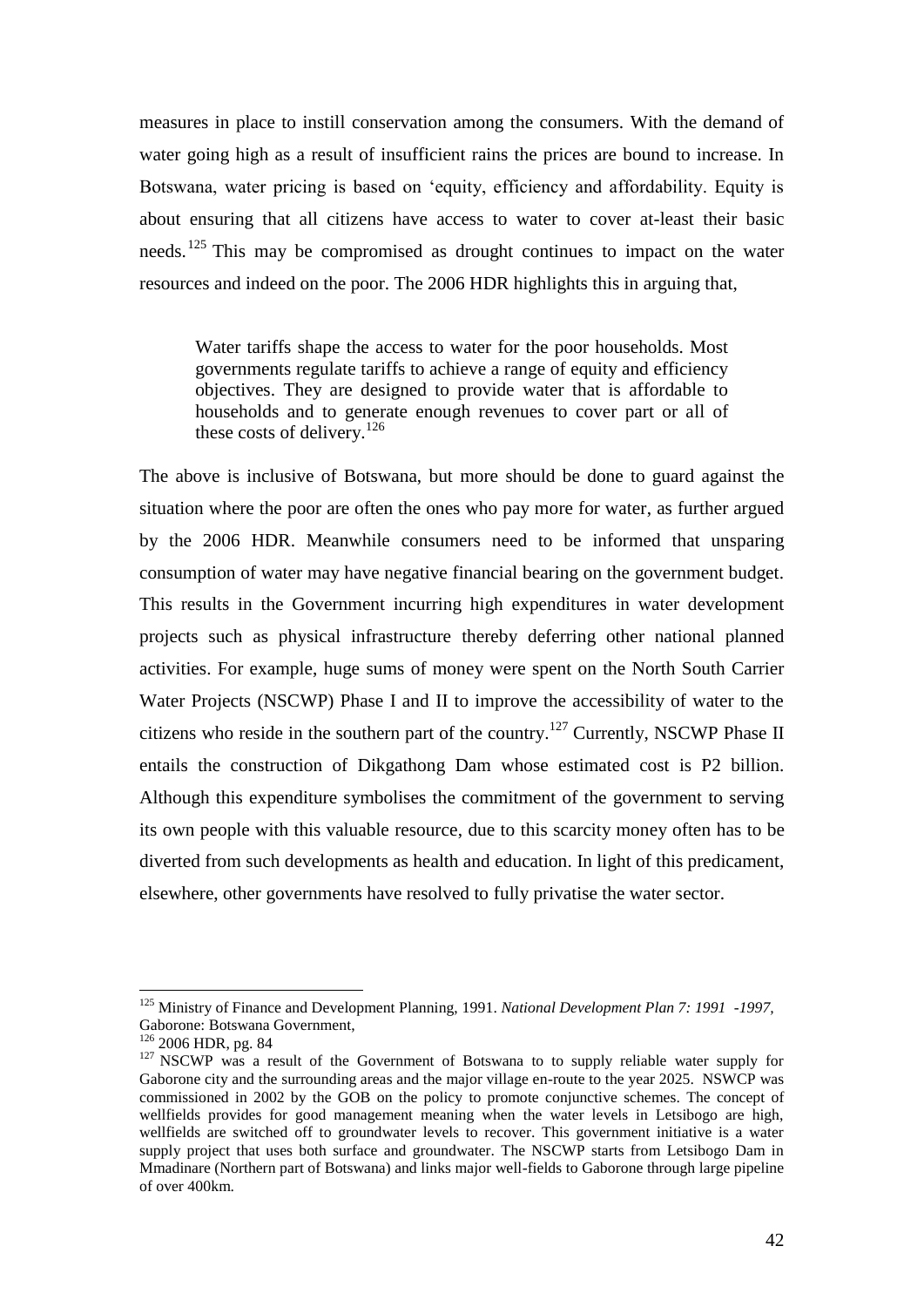# **3.6 Conclusion**

This chapter provided an overview of the water situation in Botswana. It discussed the key factors that contribute to the water scarcity of the country. Although the key issues discussed are not exhaustive, they are however, among the major themes of water scarcity within the country. The question that we face now concerns how the church will respond to this human and ecological crisis. We turn to this in chapter four.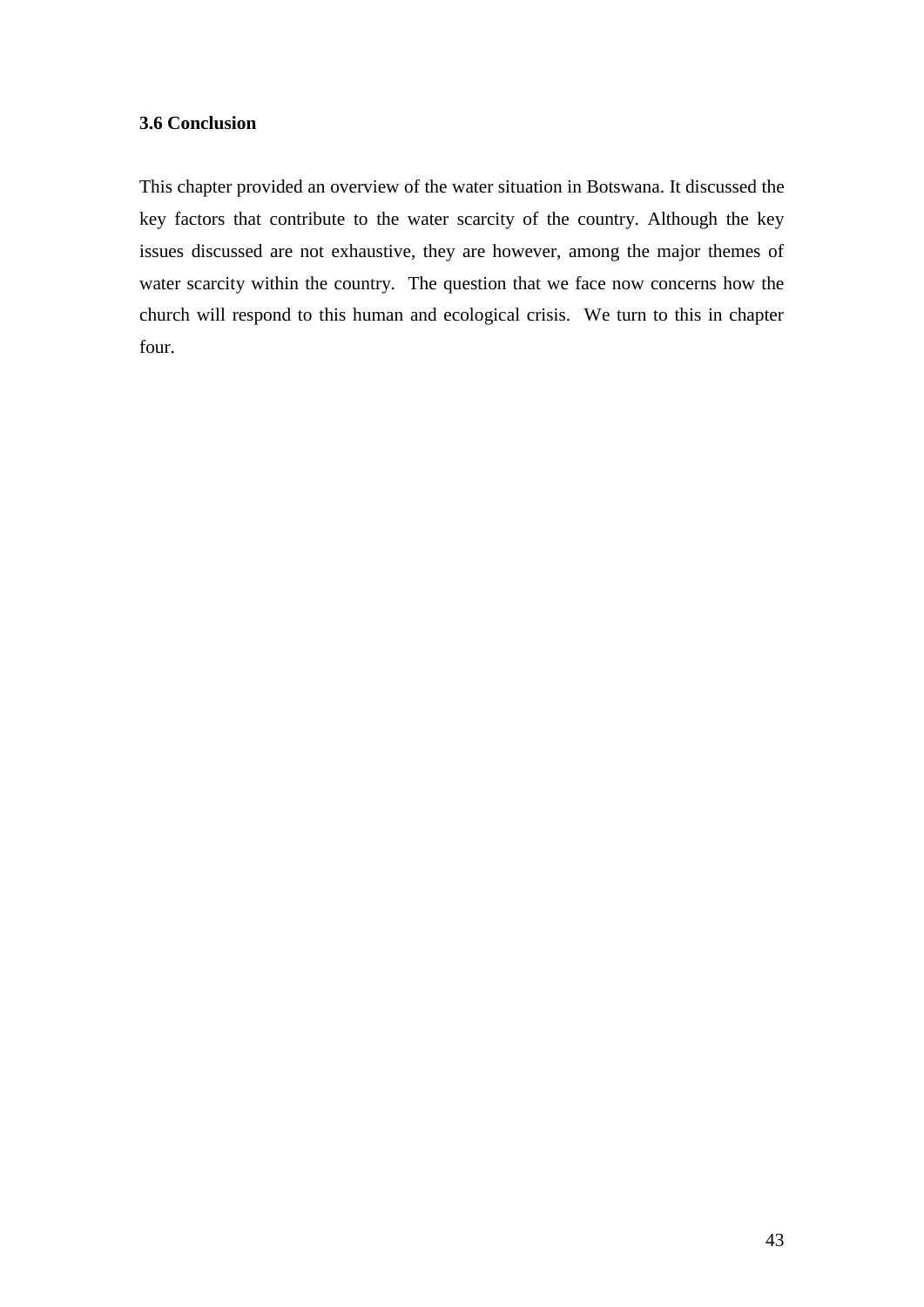#### **Chapter Four**

## **The UCCSA Social Teaching**

## **4.1 Introduction**

 $\overline{a}$ 

The potentially disastrous consequences of global ecological crisis demands of the Christian church that it re-examines the marginalization of the ecological concerns in the light of the fundamental truth claims of the Christian gospel. $128$ 

In chapter one, we laid out the theological method that we are using, which is drawn from liberation theology. In chapter two and three we undertook our socio-analytic mediation as we sought to understand the global water crisis, and how it impacts upon Botswana. We are now ready to undertake our hermeneutical mediation. Although there are many ways that we could do this, we however, have chosen to do this from within the theological tradition of the United Congregational Church of Southern Africa, which has a strong legacy and presence in Botswana.

From the mid years of the twentieth century, and especially after 1948, those churches and missions located in the Congregational tradition were among the systems of church organization who were opposed to the policy of separate development adopted by the Nationalist party in South Africa as a system of governance. In 1967 when the three strands of Congregationalism in Southern Africa united, this vision continued under the banner of the new church, the United Congregational Church of Southern Africa, (UCCSA). The UCCSA does not have a clearly articulated body of teaching which one could call its social teaching. Nevertheless, the UCCSA always fiercely and directly condemned apartheid as sinful and unjust during its meetings. Today, in post apartheid South-(ern) Africa, the minutes and recordings of the UCCSA meetings between 1974 and 1987 can provide a resource for dialogical engagement with the Church and the world. I will argue that it is from these sources that the UCCSA social teaching emerges and that today they can become part of the informed discussions that will create a wise theological response to what is now a global predicament, the water crisis with special focus on Botswana.

<sup>128</sup> Field, D, "Confessing Christ in the Context of Ecological Degradation" in *The Journal of Theology for Southern Africa,* July 1997, Volume 98, pg. 32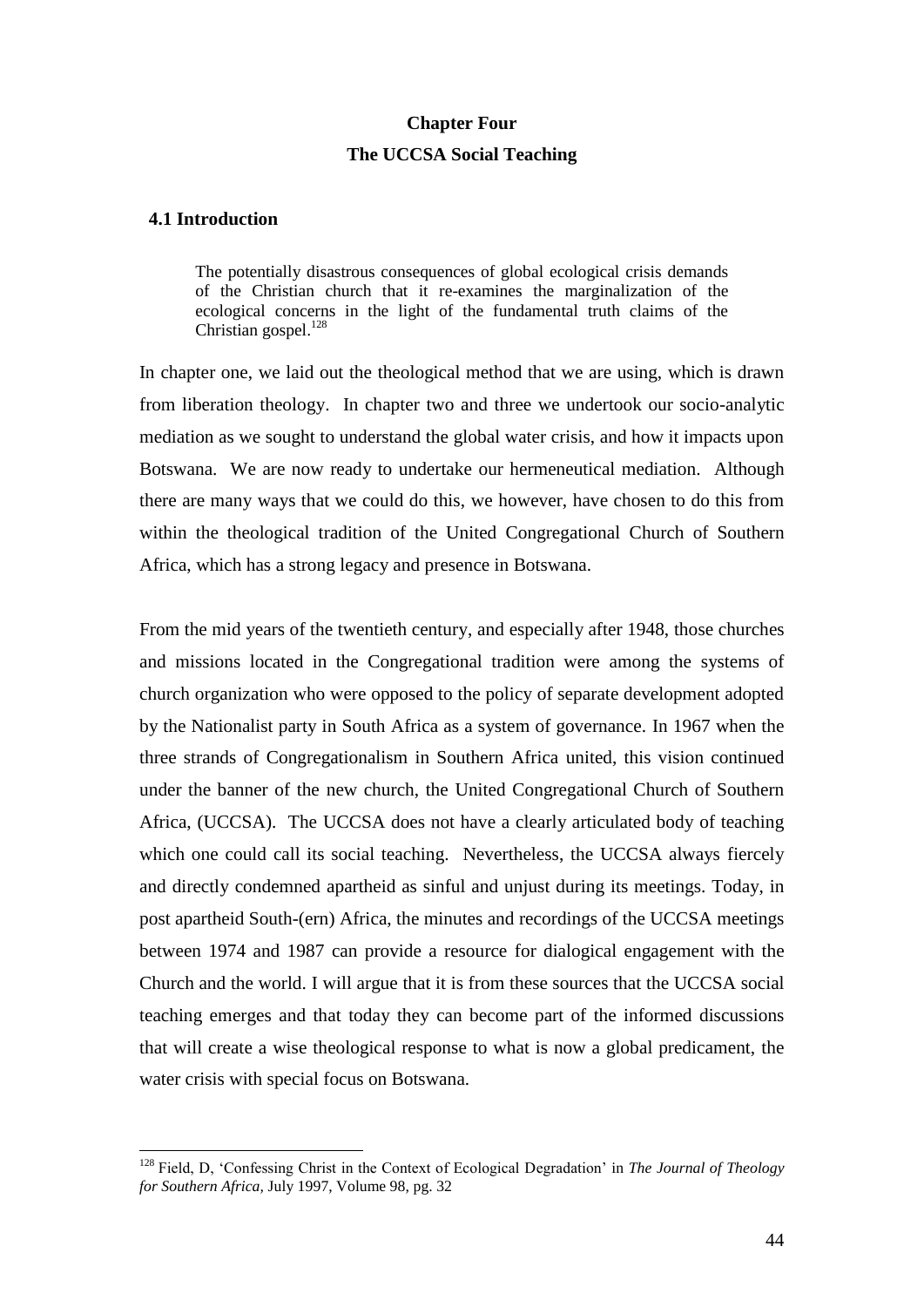In view of the above, this chapter will give an overview of congregationalism in Southern Africa leading towards the formation of the UCCSA. Having accomplished that, the chapter will focus on the social teaching of the UCCSA and how it is useful in the current ecological crisis.

## **4.2 Congregationalism in Southern Africa**

 $\overline{a}$ 

Congregationalism  $129$  came to Southern Africa through the arrival of the LMS missionaries led by Dr Johannes van der Kemp in 1799. As an ecumenical Society, the LMS mission was "not to send Presbyterianism, Independency, Episcopacy, or any other form of Church order…but the Glorious Gospel of the Blessed Lord to the heathens.'<sup>130</sup>

The second strand of Congregationalism, the American Board for Commissioners for Foreign Mission (ABCFM) was formed in 1810 in the USA. The ABCFM arrived in Durban, Natal, South Africa at the invitation of the LMS in 1836. While in Natal, the ABCFM was more committed to becoming a church than being a mission; this commitment was realised when the ABCFM was constituted as the Bantu Congregational Church (BCC) in 1960.

The third strand of Congregationalism although not a missionary movement, but rather a settler movement was the Congregational Union of South Africa (CUSA). According to de Gruchy, "English settlers, traders, miners, soldiers and teachers – arrived in both Natal and Cape colonies<sup>'131</sup> among whom were Congregationalists who worked to establish congregational fellowship that led to the formation of CUSA in 1877.

<sup>&</sup>lt;sup>129</sup> Congregationalism is a product of the Puritan movement. The Puritans desired to 'ensure that English church life – liturgy, vestments, discipline and government was according to the pure word of God.<sup>,129</sup> This was a the time when the established Church paid allegiance to the Queen of England, a situation that prompted the Congregationalists to maintain that "Christ alone is King and Head of the Church…and that a true church is independent of any kind of external control."<sup>129</sup> These events led to the English Reformation, from which congregationalism came into being as a form of the orthodox dissent against the doctrines and practices within the Church of England especially the subjection to parliamentary control.

<sup>130</sup> Briggs, DR, and Wing, J, 1980. *The Harvest and the Hope: The Story of Congregationalism in Southern Africa.* Craft Press: Pretoria, pg. 13.

<sup>&</sup>lt;sup>131</sup> de Gruchy, S, 'Dissenting Calvinism: Reflections on the Congregational witness in South Africa as part of the wider Reformation traditions" in *Theologia Viatorum*, pg. 168.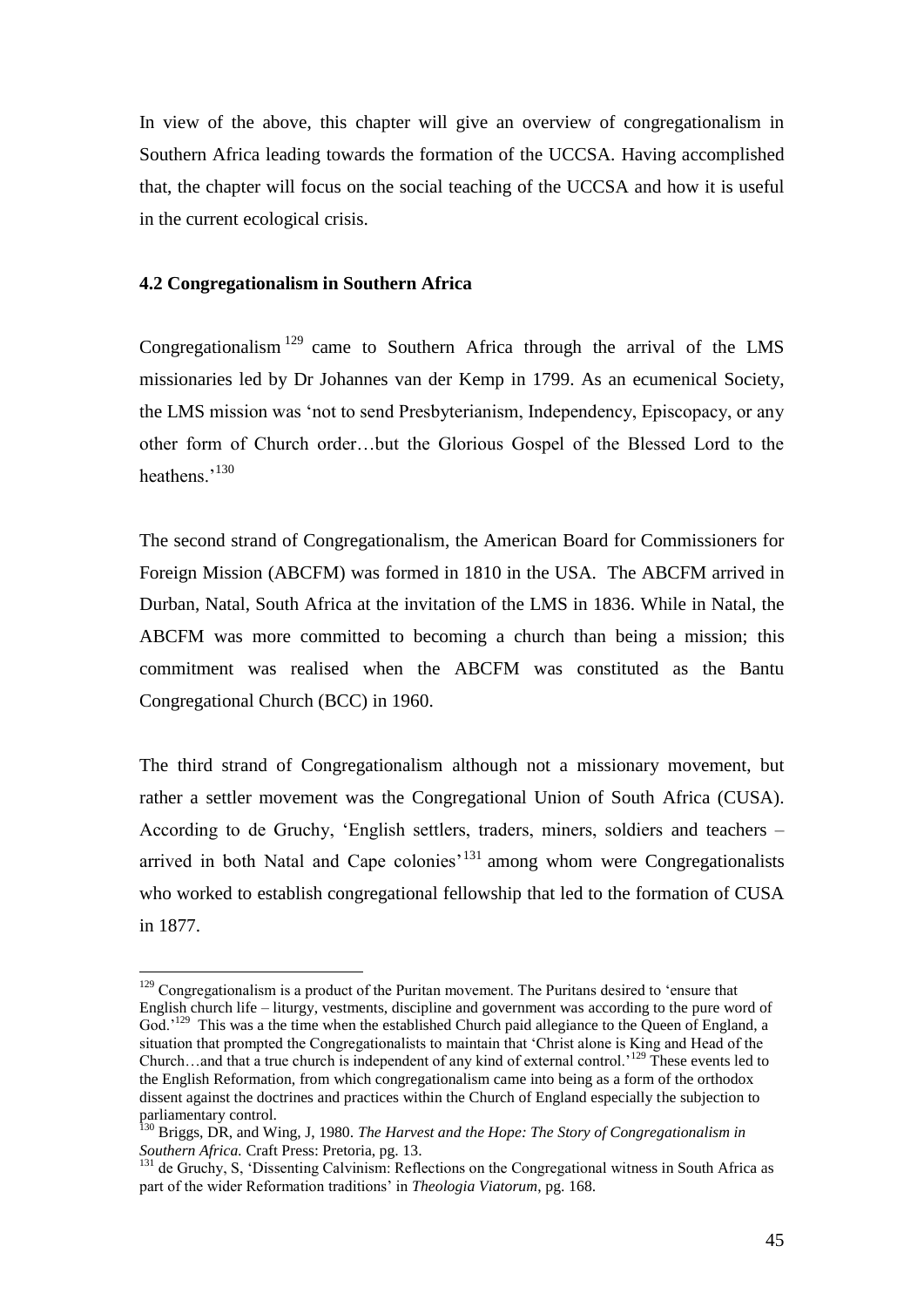The three strands of Congregationalism (LMS, BCC and CUSA) operated independently from each other although their members worked together to the extent of constructing the first united church in 1937, the Witwatersrand Congregational Church.<sup>132</sup> In 1959 the CUSA Council suggested that discussions be initiated that might lead to the ultimate union of the three bodies in southern Africa."<sup>133</sup> In 1960 the BCC and LMS Assemblies resolved that the merging consultations could be commenced on the basis of the memorandum drawn up by CUSA. Each body appointed seven members to their first informal consultative meeting held in May 1961. After seven years of consultation, a consensus to unite was reached in 1967. The inaugural Assembly was held in Durban on October 3, 1967.<sup>134</sup> As a result of the work of its predecessor bodies, the UCCSA was established in five southern African countries; Botswana, Mozambique, Namibia, South Africa and Zimbabwe.

# **4.3 Reverend Joseph Wing: The First Secretary of the UCCSA**

Joseph Wing was born in London on the 9 January 1923. In 1949, Wing got engaged to Marjorie and they married in May 1951 a year after his ordination. Joe, as he was affectionately known, was dedicated to the missionary service of the LMS at his ordination. According to Steve de Gruchy, Wing"s plan was to go to China, but had to be assigned to Africa as the mission in China was closed in 1950. Upon arrival in South Africa, Wing worked in Taung until 1959 when they had to relocate to Johannesburg in the midst of urban diversity and political instability. While in Johannesburg he "became pastorally and administratively involved in uniting the three strands of Congregationalism in Southern Africa" leading to the birth of UCCSA in 1967. <sup>135</sup> At the inaugural Assembly of the new UCCSA in Durban, Wing was appointed the UCCSA Secretary, $136$  the responsibility he held until his retirement in 1987 at the age of sixty five. Among other duties and responsibilities, Wing was

<sup>&</sup>lt;sup>132</sup> de Villiers, P. 1999 'Unity: The formation of the United Congregational Church' in de Gruchy S (ed.), *Changing Frontiers: The Missionary Story of the UCCSA*. Pula Press: Gaborone, pg. 151.

<sup>&</sup>lt;sup>133</sup> The Harvest and the Hope, pg 281.

<sup>&</sup>lt;sup>134</sup> From this Assembly, Rev Joseph Wing and Rev Ken Main were elected the first Secretary and Chairperson of the UCCSA respectively.

<sup>135</sup> de Gruchy, S. *A Remarkable Life: The Story of Joseph Wing*: pg. 1

<sup>&</sup>lt;sup>136</sup> Wing was appointed Secretary and not General Secretary as he is commonly referred to. The position of the General Secretary only started when the role of Secretary was divided in General Secretary and Administrative Secretary. See footnotes on de Gruchy, S. *A Remarkable Life: The Story of Joseph Wing*: pg. 1.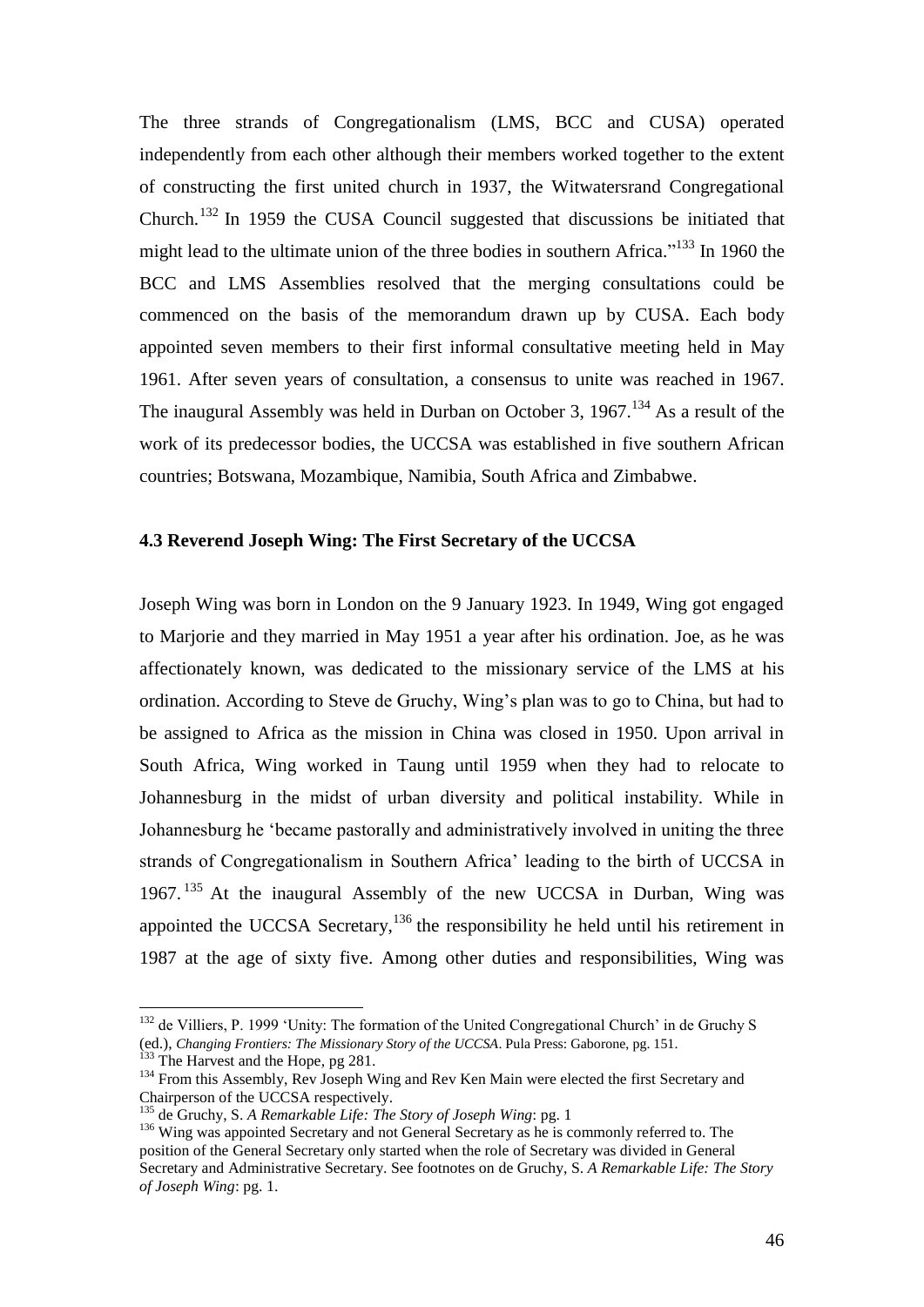appointed the Convenor of the Church and Society Department of the Denomination from 1974, the position he held until his retirement in  $1987$ <sup>137</sup> Upon his retirement, he was approached to be the President of Federal Theological Seminary (Fedsem) which was based in Pietermaritzburg, the role he held until he went back to serve Batlhaping at the Kuruman Moffat Mission station until he passed on in 1992.

He was one of the last of a long line of distinguished representative of LMS to serve in Southern Africa. Against this overview, the role and contributions of Reverend Joseph Wing remain a legacy that the UCCSA continues to cherish.

## **4.4 The UCCSA Church and Society Department**

As the injustice of apartheid continued to increase the UCCSA considered establishing a department that will focus on theological engagement with issues of socio-injustices at the time. According to Rutherford KC, the need to meet and fulfil mutual help, information and inspiration prompted the establishment of Church and Society as a faculty through which the Church responded to social and political issues and their impact on the people of God.<sup>138</sup> The primary task of this department was to guide the Church in its prophetic role and to assist it to maintain a critical distance toward the political order of the day in order not to compromise the church"s theological articulation.

Given the opportunity to formulate the role of Church and Society Department, the 1975 Assembly delegates put down the following as part of their recommendations that the Assembly largely considered and formed the basis of the role of Church and Society Department;

The Church should continue to work for justice through the courageous exercising of its prophetic role in society. Further, the Church should do whatever is necessary to counter racism, discrimination and the unfair distribution of resources while at the same time it engages in exposing injustice… The Church and Society Department

<sup>&</sup>lt;sup>137</sup> De Gruchy, S, 2005. 'A Remarkable Life: The Story of Joseph Wing' in Degruchy, S and van Der Water, D. (eds.), *Spirit Undaunted: The Life and Legacy of Joseph Wing,* Cluster Publications: Pietermaritzburg, pg. 60.

<sup>&</sup>lt;sup>138</sup> UCCSA, 1972 Church and Society Report, pg. 29.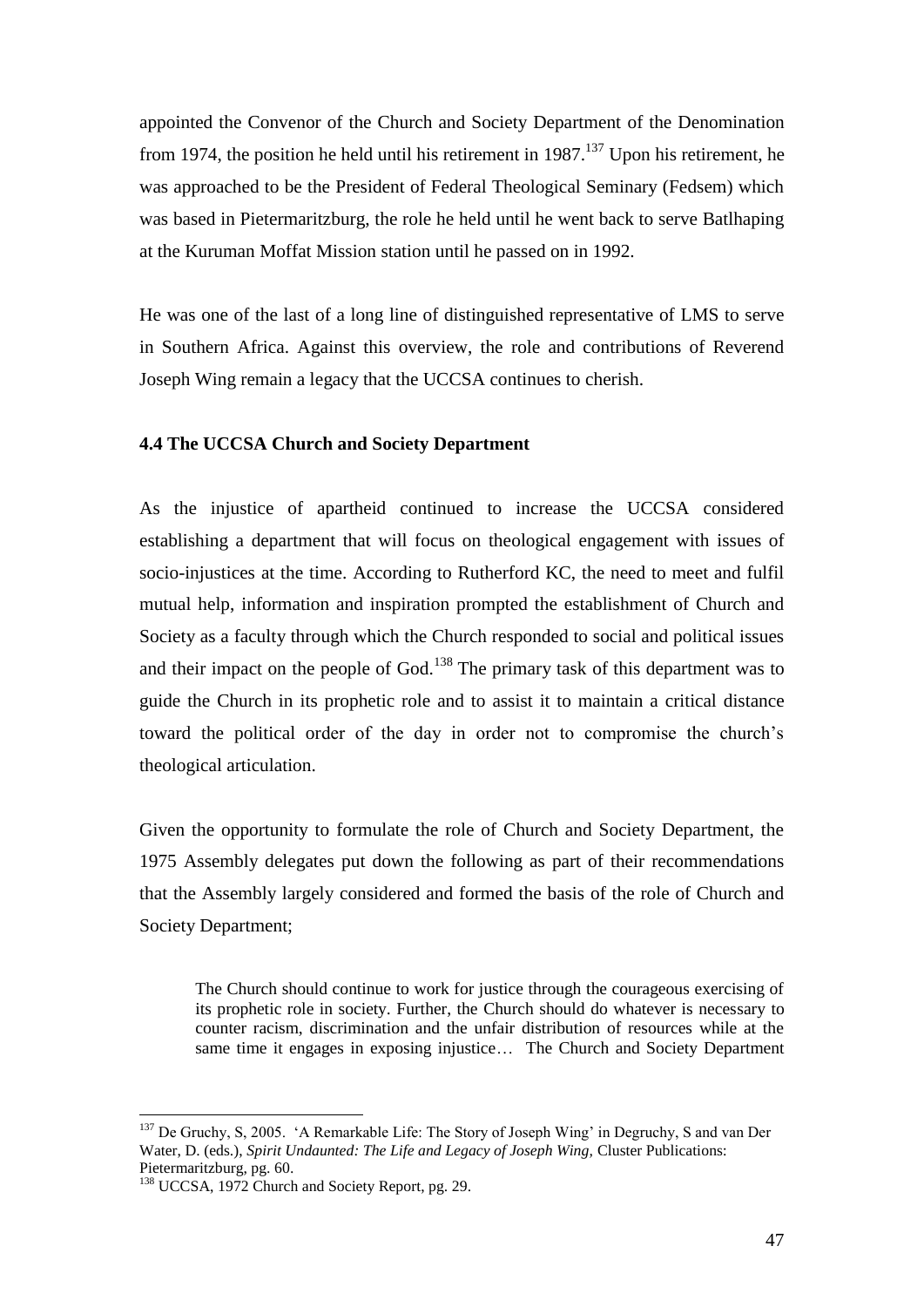should come up with an educational programme on issues of social justice in order to sharpen Christian conscience.<sup>139</sup>

Meanwhile, Wing had already argued that;

The department recognises that in a plural society like our own, Christian attitudes and norms will often conflict with group attitudes and norms…What seems prophetic and true to the Department may seem unnecessary and unpatriotic to some members of the Church and vacillating and compromising to others. A Church and Society Department cannot claim a monopoly of Christian truth. It must, however, by its very nature assume a prophetic role in relation to social issues and speak and act in a manner which is consonant with its understanding of the Biblical concepts of justice and reconciliation as they relate to our society as a whole, and in order to be true to its prophetic mission the Church must always assert the rights of conscience against all human authority.<sup>140</sup>

Through this department the UCCSA was persuaded to "reject the puppet parliaments of apartheid…with all its acts and instruments as being theologically unacceptable, socially disruptive, economically unsound and politically unjust.<sup>141</sup> This Department served both the UCCSA and the society through raising awareness, teaching, reflecting and acting on matters of social justice. From the annual reports of this Department we have come to discover the key theological themes as the ones upon which the UCCSA social teaching is grounded.

# **4.5 The Social Teaching of the UCCSA**

Congregationalism is founded on dialogue and the right to dissent. These principles are not only basic to our Churchmanship – they are also a motivation of our social concern and social action.<sup>142</sup>

At a time when it was formed, the UCCSA was delicately poised on the edge of all conflicts that confronts the modern world. "It is part of the "First World" and also of the "Third World". It was a time of a "racially segregated South Africa, a Black democracy in Botswana, a Communist dominated Mozambique and the emerging states of Zimbabwe and Namibia.<sup>143</sup> During this time most African countries were encountering political struggle for liberation while others were on transit from

<sup>&</sup>lt;sup>139</sup> UCCSA 1975 Church and Society Report, pg. 2.

<sup>&</sup>lt;sup>140</sup> 1985 Church and Society Report to the Assembly, No. 30

<sup>&</sup>lt;sup>141</sup> UCCSA, 1983 Church and Society Report, pg. 5

<sup>&</sup>lt;sup>142</sup> 1978 UCCSA Assembly Report, pg. 3.

<sup>&</sup>lt;sup>143</sup> CHURCHSOC May 1979.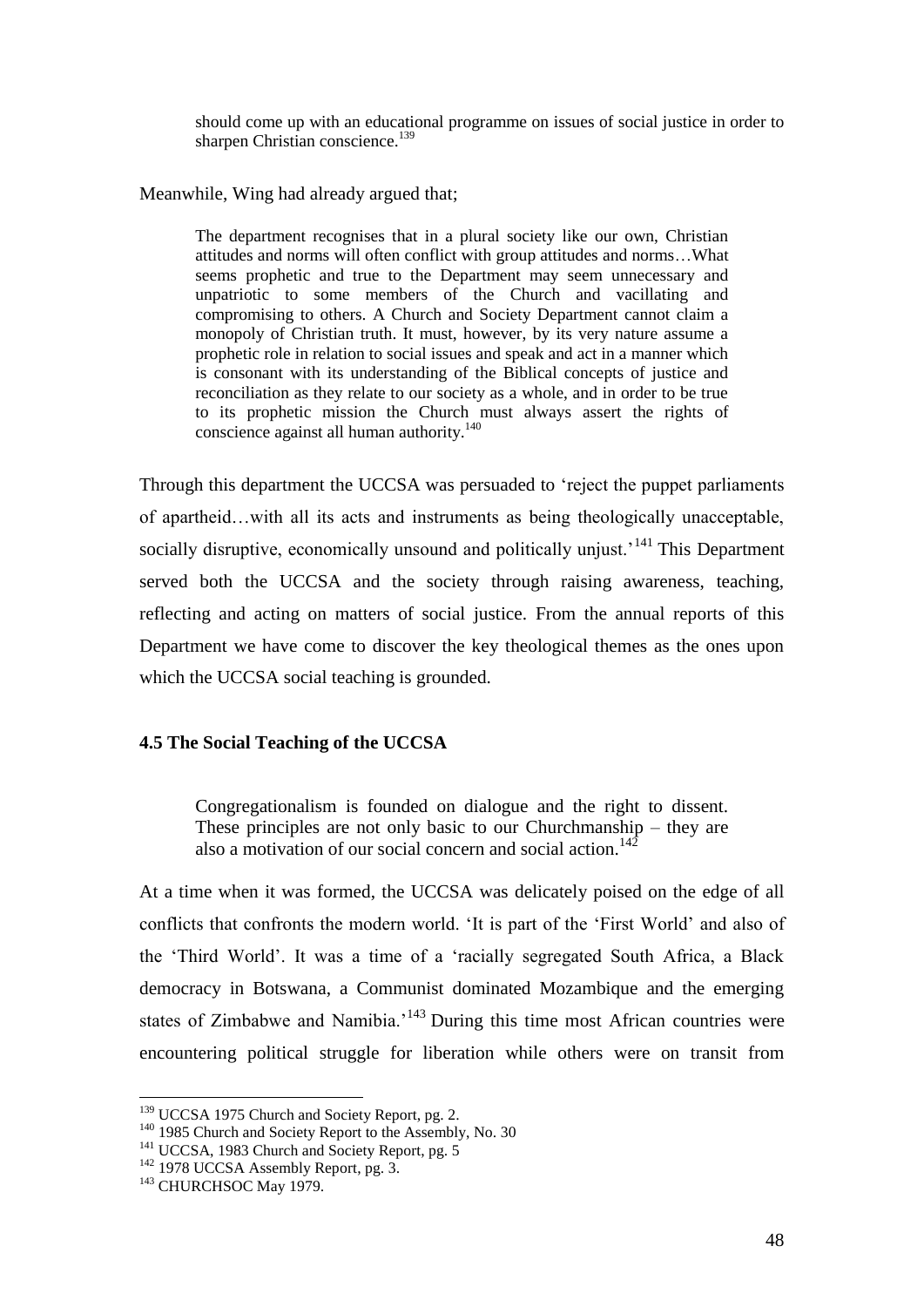colonialism to independence. In southern Africa, these political developments were a challenge to the "infant" church of whose Secretary, Reverend Wing was persuaded to observe that "there is no easy answer to the question: What does the Lord require of the Church in southern Africa today?<sup> $144$ </sup> However, the church managed to transform these challenges into opportunities that assisted it to focus on how it dealt with social realities that transcended borders and necessitated the need for social teaching on which the moral fabric of the society would be grounded and the consciousness of individuals guided.

With apartheid on its agenda, the UCCSA Assemblies and Executive meetings provided ground for the formation of the social teaching of the UCCSA. Des van der Water and Steve de Gruchy, both ordained Ministers of the UCCSA, elaborates this by in arguing that, "every year the Assembly of the UCCSA, its Executive committee and its Secretariat spent hours discussing the apartheid policy and seeking ways…to overcome its effects<sup>, 145</sup>

# **4.5.1 Understanding the significance of the social teaching of the church**

The UCCSA was conscious of the reality "that its social action and its concern for social ethics are a valid form of its ministry, complimentary, not alternative, to its ministry exercised at a personal level...of Christians.<sup>146</sup>

In light of the above, the social teachings should be understood as a set of principles that provide social wisdom for human relationship with others, gives social wisdom about culture, structures and institutions that influence the way of life of humanity. On the basis of its social teaching, the Church is expected to make sound theological responses towards issues of national concern guided by its social teaching. . The social teaching provides guidance and influence on members of the church and how they can cope with challenges and situations at individual and collective levels.

<sup>&</sup>lt;sup>144</sup> 1978 UCCSA Assembly Report, pg. 12.

<sup>&</sup>lt;sup>145</sup> Van der Water, D, and de Gruchy, S, 1999. 'Submission to the Truth and Reconciliation Committee of South Africa, October 1997" in de Gruchy, S (ed.), *Changing Frontiers: The Mission Story of the UCCSA,* Gaborone: Pula Press, pg. 232.

<sup>&</sup>lt;sup>146</sup> Wing, J, 1977. Church and Society interim Report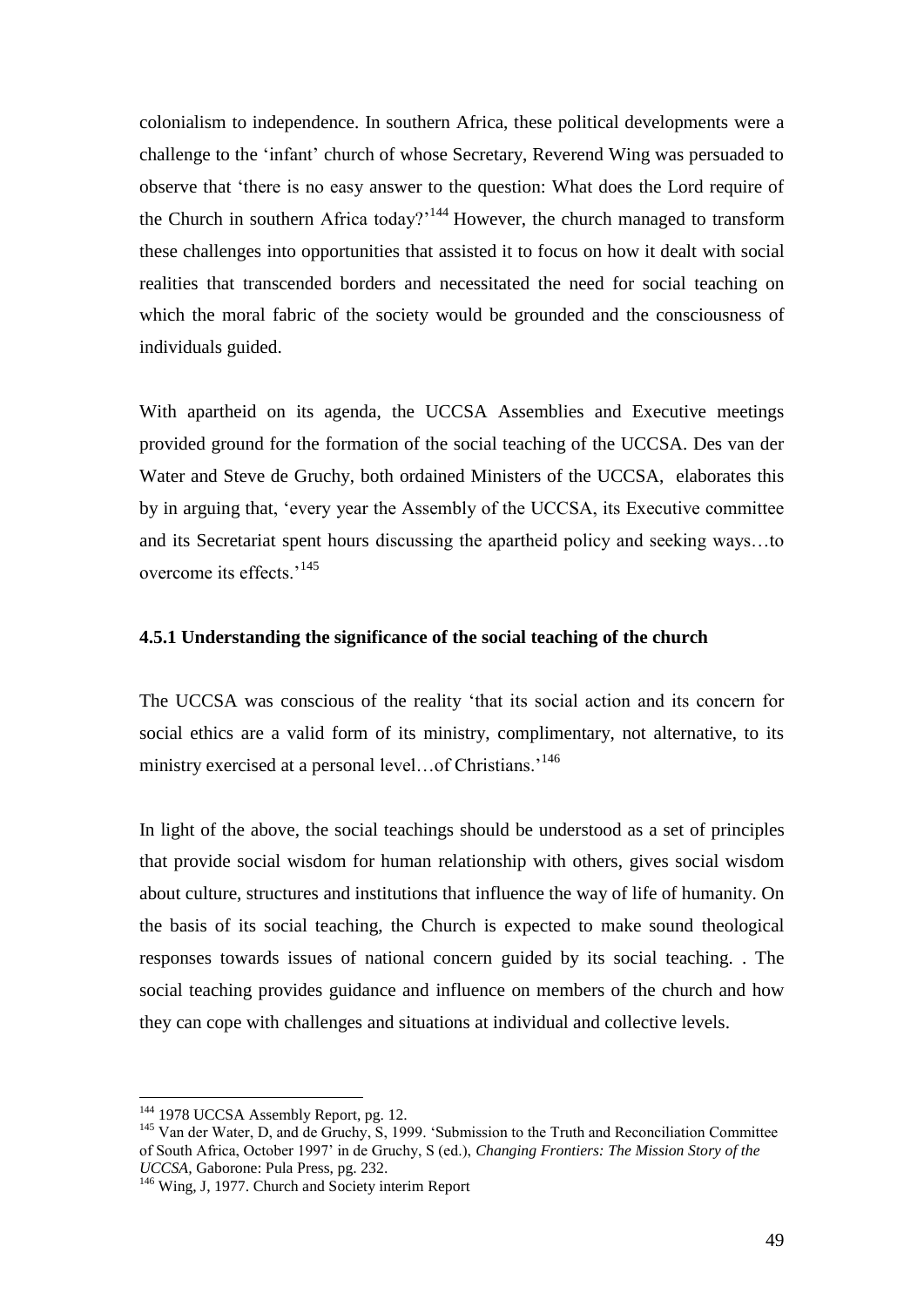The UCCSA believes that, from its inception in the New Testament, the Church has been set in a social order which has been dominated by the policy of the State, and the confession of Jesus Christ as Lord has brought it into conflict with the laws and social structures of the society. In this regard the church has been entirely dependent on the social wisdom of the Gospel. At its 1978 Assembly, the UCCSA resolved to appoint a taskforce that would, in the light of the Scripture, prepare an in-depth study of the role of the church in a society marred with socio-political challenges. The reason being that the church should address "…itself with greater integrity to the complexities and conflicts which motivate the desire for liberation and the establishment of a just social order…"<sup>147</sup>

## **4.6 Key themes of the UCCSA Social Teaching**

In reading and reflecting on the Church and Society reports of the UCCSA between 1974 and 1987, a period when Joseph Wing was the Secretary not only of the UCCSA but also of the Church and Society Department, it became clear that there are five key ethical and theological principles that the UCCSA Assembly and Executive often dealt with. These key themes can therefore represent the UCCSA"s social teaching and they are: (i) Human Dignity and Respect; (ii) Justice and Equality; (iii) the Value of Life; (iv) Sound use of Earth Resources; and (v) Unity in Church and Society. We will examine each one in turn.

## **4.6.1 Human Dignity and Respect**

The UCCSA believes that every person is created in the image of God (Genesis 1: 26 – 27) and that all individuals deserve the dignity and respect bestowed on them from the time of creation. At its 1974 UCCSA Executive Committee meeting, observed that "human rights are derived from the freedom that God conferred upon man *(sic)* at creation, anything which threatens or limits that freedom obscures man"s (sic) dignity and potential.<sup>'148</sup> In view of this conviction of the UCCSA, when dealing with the principle of human dignity and respect the point of departure is that being created in

 $147$  Memorandum for Consultation on Human Relations, pg. 2.

<sup>&</sup>lt;sup>148</sup>UCCSA Executive Committee, 1974. Minutes of the proceedings, Johannesburg.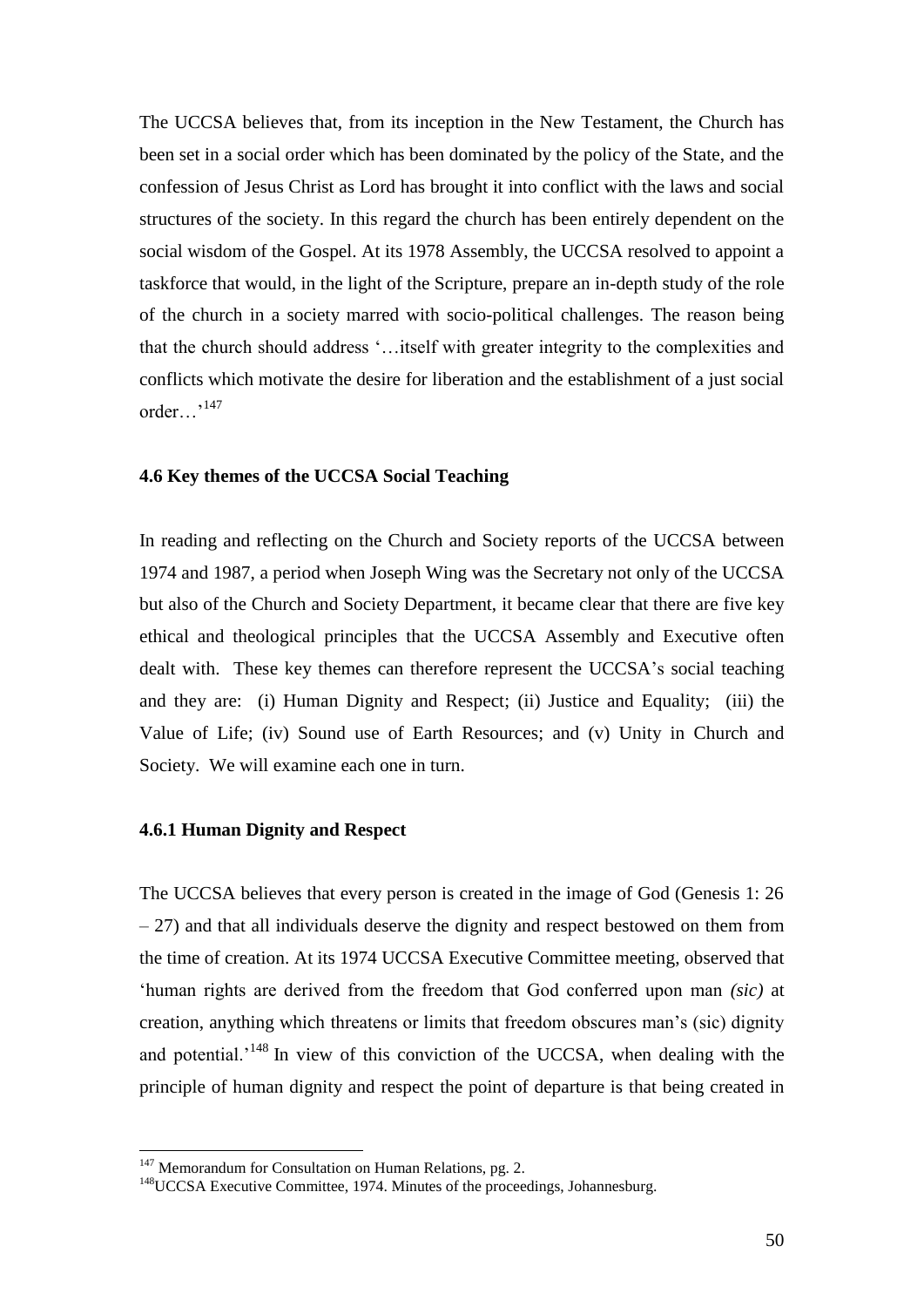the image of God is the grounding of every human being"s worth for dignity and the right to respect and to be respected.

According to the CHURCHSOC No. 23,  $^{149}$  Dr John Philip, one of the LMS missionaries<sup>150</sup>, "believed that man *(sic)* possess the eternal human dignity which God has conferred upon him *(sic)* by His own divine action in creation and redemption.<sup>151</sup> The UCCSA articulates this legacy of its faith and holds the view that human dignity and respect "is not licence: it is exercised under the authority of the morals of God which also constitutes the basis of justice in a society.<sup>152</sup> This principle is not based on what humanity has earned or endeavours to achieve but rather on the primacy of God's creation.

In view of the position held by the UCCSA with regard to the principle of human dignity and respect, Wing, in the 1978 Report to the UCCSA Assembly charged that "the policy of separate development is an attempt to take away the pride and dignity of the Black people as it measured human dignity through the whiteness of the skin...<sup>'153</sup> He further argued that "this Church re-iterates the conviction enunciated by its Assembly…that Black Consciousness upholds the dignity of Blackness and the refusal to be depersonalised by White attitudes and policies which reduce Black humanity and dignity to a minimum.<sup>'154</sup> Such dehumanising approach to socio political issues not only dehumanised the Black people but also dehumanised the advocates of the same policy that separated people on the basis of their race.

By reducing human dignity to a minimum, the proponents of the apartheid policy showed lack of respect for humanity and undermined the concept of "ubuntu;" this is the notion that holds the view that *you are because I am and therefore we are.* The

<sup>&</sup>lt;sup>149</sup> CHURCHSOC is a fact sheet that used to be published by the UCCSA and issued by the Church and Society Department of the UCCSA.

<sup>&</sup>lt;sup>150</sup> Dr John Philip was strongly opposed to the slave trade industry and called for its abolition. As a result, he became unpopular with some sectors of the population in South Africa during his time and was charged with being more a politician than being a missionary. As a result, he was told to confine himself to spiritual matters and to stop meddling in politics. To this charge he replied 'If a Minister is guilty of dereliction of his duty in advocating the cause of the oppressed or in relieving the necessities of the destitute, I plead guilty of the charge" (CHURCHSOC May 1979).

<sup>&</sup>lt;sup>151</sup> UCCSA, CHURCHSOC No. 23,

<sup>&</sup>lt;sup>152</sup> Report to the UCCSA Assembly, 1974

<sup>&</sup>lt;sup>153</sup> Report to the UCCSA Assembly, 1978.

<sup>&</sup>lt;sup>154</sup> Report to the UCCSA Assembly, 1978.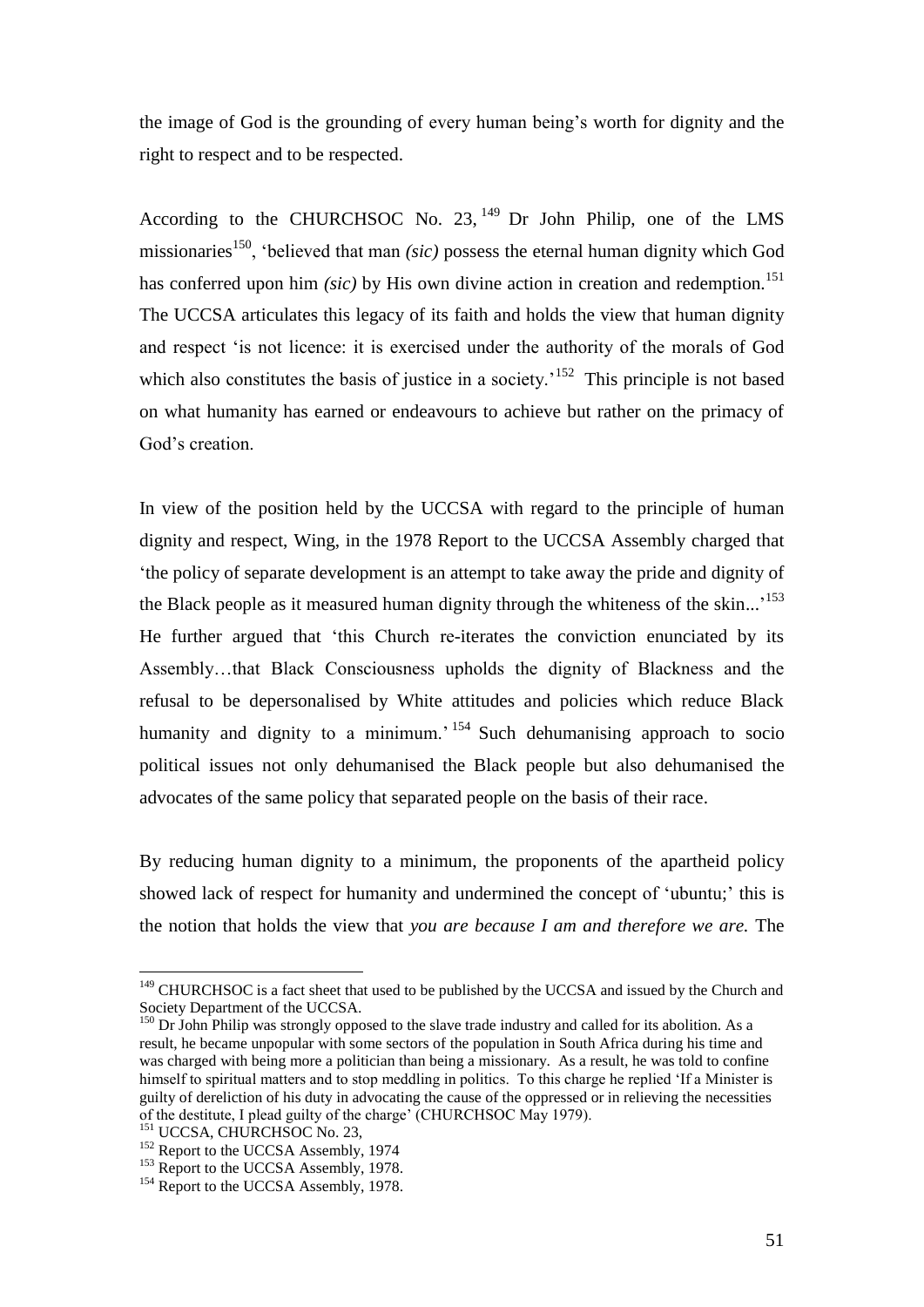UCCSA was formed within an African society where this notion of "ubuntu" is upheld and with the belief that one has to give respect in order to gain it. This approach follows a notion of an interdependent society, the same concept upon which congregationalism in southern Africa was grounded. Unlike the apartheid system that demonstrated lack of human dignity and respect, the UCCSA advocated for individual and collective human dignity "which far from being a threat to the security of the State, could result in the highest welfare of the whole…nation.<sup>155</sup>

## **4.6.2 Justice and Equality**

The *Koinonia Declaration*<sup>156</sup> which the UCCSA endorsed affirms that;

We believe that God is a God of justice, and that His justice is a principle implanted in the hearts and the lives of His children. We believe that God should be obeyed by practising His justice in all spheres of life...We believe that Christian love as defined by God's law supplies the norm for practising justice. This means having the opportunity of doing unto others what one would have them do unto oneself. We believe that justice embraces inter alia, equity…<sup>157</sup>

According to CHURCHSOC No. 23 the church has a responsibility to drive the attainment of the above articulated statement of faith. It is in this regard that the injustice that was going on in South Africa led the UCCSA to note that "the church is a community of suffering and prophetic witness…the place where desperate persons find their humanity and their Redeemer.<sup>158</sup> The political system in South Africa brought about a crisis amongst the people of South Africa that required "positive action from the church…in terms of the needs of the people affected by the crisis.<sup>159</sup> Certainly, among the affected who experienced hardships were the poor and the oppressed hence the UCCSA held the view that as for the church, "suffering and prophetic witness will become clear when we rediscover what it means to identify with the poor, the voiceless and the wretched of the earth For God has a bias in favour

<sup>&</sup>lt;sup>155</sup> Report to the UCCSA Assembly, 1974.

<sup>&</sup>lt;sup>156</sup> The KOINONIA DECLARATION was issued in November 1977 by a concerned group of Calvinists. This Declaration begins with the "Divine Imperative" to love one"s neighbor as oneself and applies it equally to the Church and Society, recognizing that Calvin not only said "ecclesia simper reformanda" but also "societas simper reformanda."

<sup>&</sup>lt;sup>157</sup> The KOINONIA DECLARATION Article 4

<sup>&</sup>lt;sup>158</sup> UCCSA, CHURCHSOC No. 23, pg. 2.

<sup>&</sup>lt;sup>159</sup> Report of the Church and Society Department to the 1985 UCCSA Executive, pg. 3.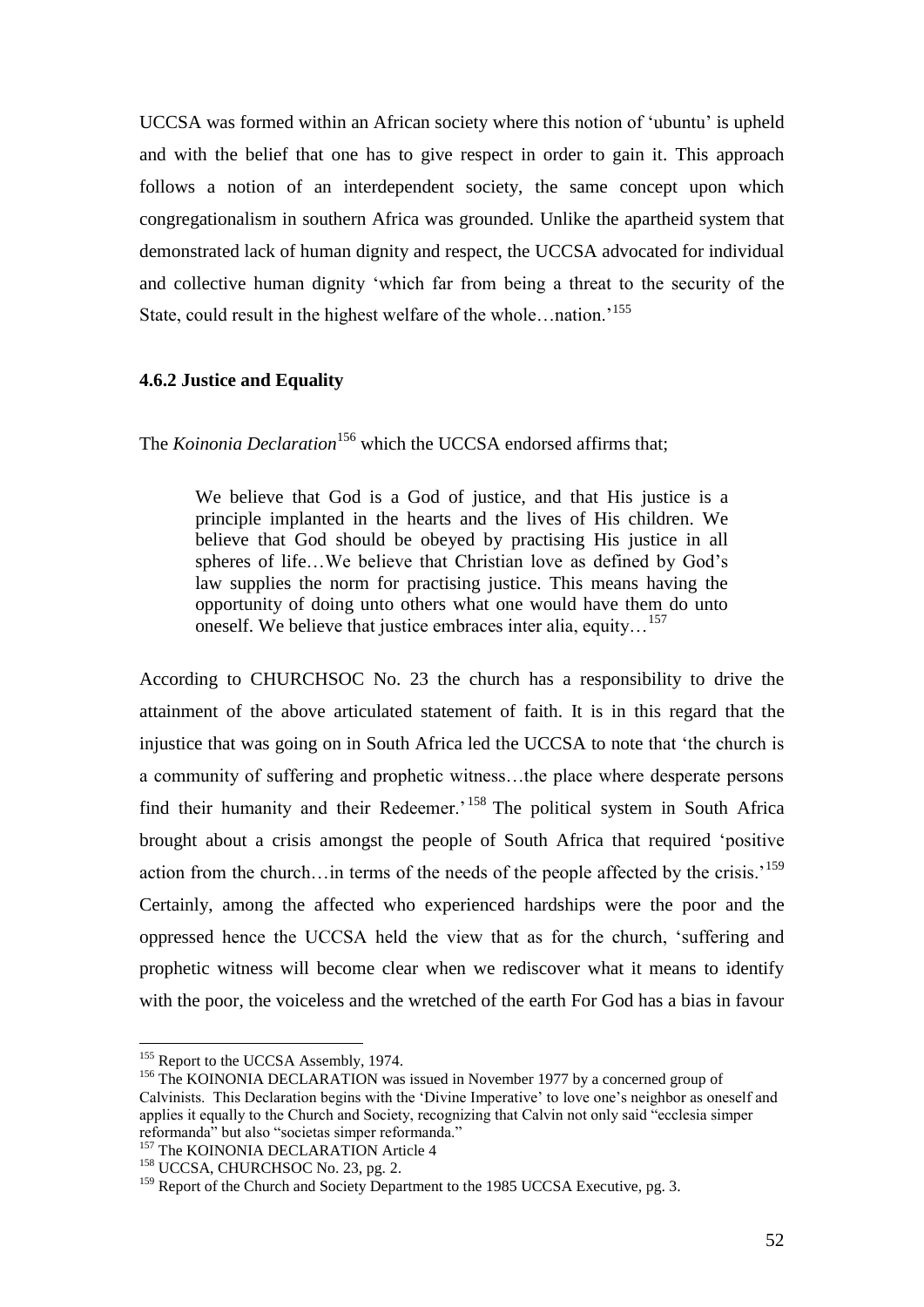of the poor; the ministry of Jesus gave great importance to the poor.<sup>'160</sup>. Against this backdrop it was reasonable for the church to identify with the poor and be prophetic towards their liberation. For this reason Wing argued prophetically that "the Church which is the Body of Christ in the world, must also side with the oppressed. For if it does not, then, it has a crisis of integrity…"<sup>161</sup>

Another sphere of justice that was central to the UCCSA was detention and banning without trials of "some of the best leaders in South Africa, who would have a contribution to make in the present crisis.<sup> $162$ </sup> The UCCSA had described detentions and banning without trials a "a monster which deprives people of their freedom without recourse to law.<sup>163</sup> In this light the UCCSA maintained that 'where the rule of law is not operative, the justice which God requires of us cannot be fully practised."<sup>164</sup> As the government continued to ignore the church and silence those who spoke against its way of governance, the UCCSA, at its 1982 Assembly, re-stated its argument that "raids on Church offices as well as on the homes of highly respected Churchmen…are to be deplored as an inept and reprehensible method of obtaining information from Churches…We have repeatedly stated that churches have nothing to hide and that we are not ashamed of our activities in the pursuit of justice and the defence of human rights.<sup>'165</sup> Although the pleas of the church that 'there is no justification for people being banned or detained without being charged in a competent court of law" the UCCSA maintained that "man is innocent until proven guilty by a competent court of law.'<sup>166</sup>

With regard to social justice, the UCCSA maintained that the Christian faith must be involved in the reality of the society of which the church is part. The 1980 Church and Society report to Assembly argued that;

The UCCSA has based its concern for social justice on Biblical teaching…that God has never been indifferent to the conditions of

<sup>&</sup>lt;sup>160</sup> UCCSA, CHURCHSOC No. 23, pg. 2.

<sup>161</sup> Wing, J. 1986. Comment on the Kairos Document. In van der Water, *The Legacy Of A Prophetic Moment, pg. 251.*

<sup>&</sup>lt;sup>162</sup> Report to the UCCSA Assembly, 1978.

<sup>&</sup>lt;sup>163</sup> 1976 Report to the UCCSA Assembly.

<sup>&</sup>lt;sup>164</sup> 1976 Report to the UCCSA Assembly.

<sup>&</sup>lt;sup>165</sup> 1982 Report to the UCCSA Assembly.

<sup>&</sup>lt;sup>166</sup> 1982 Report to the UCCSA Assembly.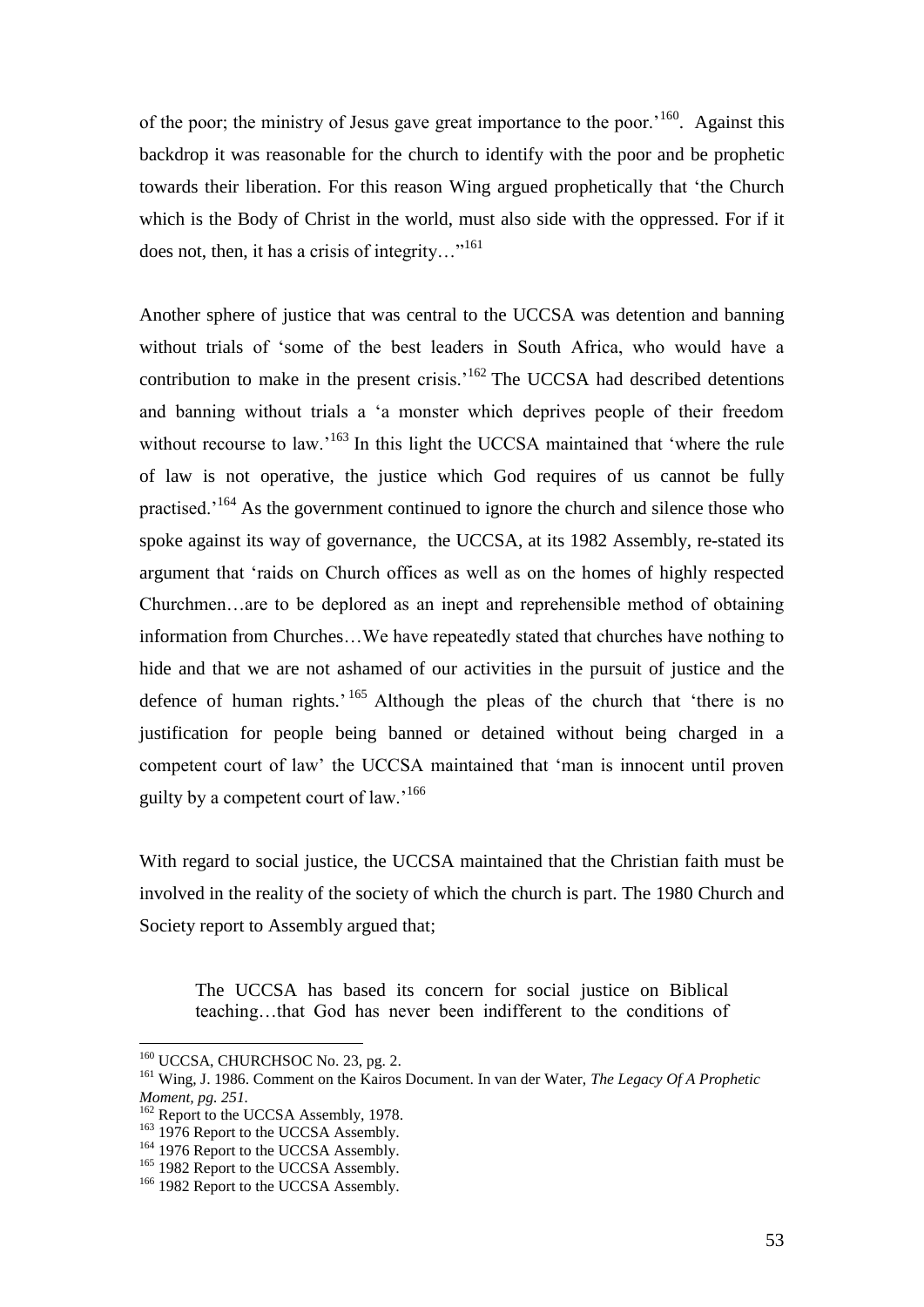injustice to which the poor and the oppressed are subjected. This Department is of the opinion that the Church…must respond in love and justice to the challenge of poverty and oppression. This means that the church must come closer to the poor and the oppressed; it is not enough to be a church "for the poor", God is calling us to a Church "with the poor."<sup>167</sup>

From this position, it emerges that the principle of justice characterised the reports of the UCCSA since justice emanates from God and as Martin Luther King, Junior, articulated: 'injustice anywhere is a threat to justice everywhere.'<sup>168</sup> Therefore, the UCCSA maintained that democratic governance will not be achieved without a fundamental commitment to the principles of justice by the government of the day.

The struggle for justice also encapsulated the search for equality. As *The Message to the People of South Africa* articulated, "the first Christians, both Jews and Gentiles, discovered that God was creating a new community in which differences of race, nation, culture, language and tradition no longer had power to separate man from man (*sic)..*. <sup>169</sup> The commitment of the Church to the basic ideal of equal treatment stood out as the hallmark for perseverance in the struggle against apartheid.

For this reason, we recall that the UCCSA at its 1978 Assembly, as a way of reaffirming its commitment to rapid and peaceful change, instituted a taskforce to prepare a study on "Human Relations in Southern Africa in light of the Scriptures." The taskforce articulated that "the church must be the spokesperson for justice for the oppressed. This involves addressing itself to the oppressed and the oppressor, and awakening them to the possibility of fuller life.<sup> $170$ </sup>

# **4.6.3 Sound Use of the Earth Resources**

The 1975 Church and Society report to Assembly stated that;

<sup>&</sup>lt;sup>167</sup> Report to the UCCSA Assembly, 1982.

<sup>&</sup>lt;sup>168</sup>Phillips, D. 1999. *Martin Luther King Junior on Leadership*, New York: Warmer Bucks, pg. 105. <sup>169</sup> "A Message to the People of South Africa," is the work of Theological Commission of the South African Council Churches and was published in 1968. Individual Christians were invited to sign the document as an expression of their Christian commitment. The Message was given as a basis for study and action. It heightened protests and oppositions by the ecumenical bodies against the apartheid government of South Africa at the time.

 $170$  Memorandum for Consultation on Human Relations, paragraph 16, pg. 7.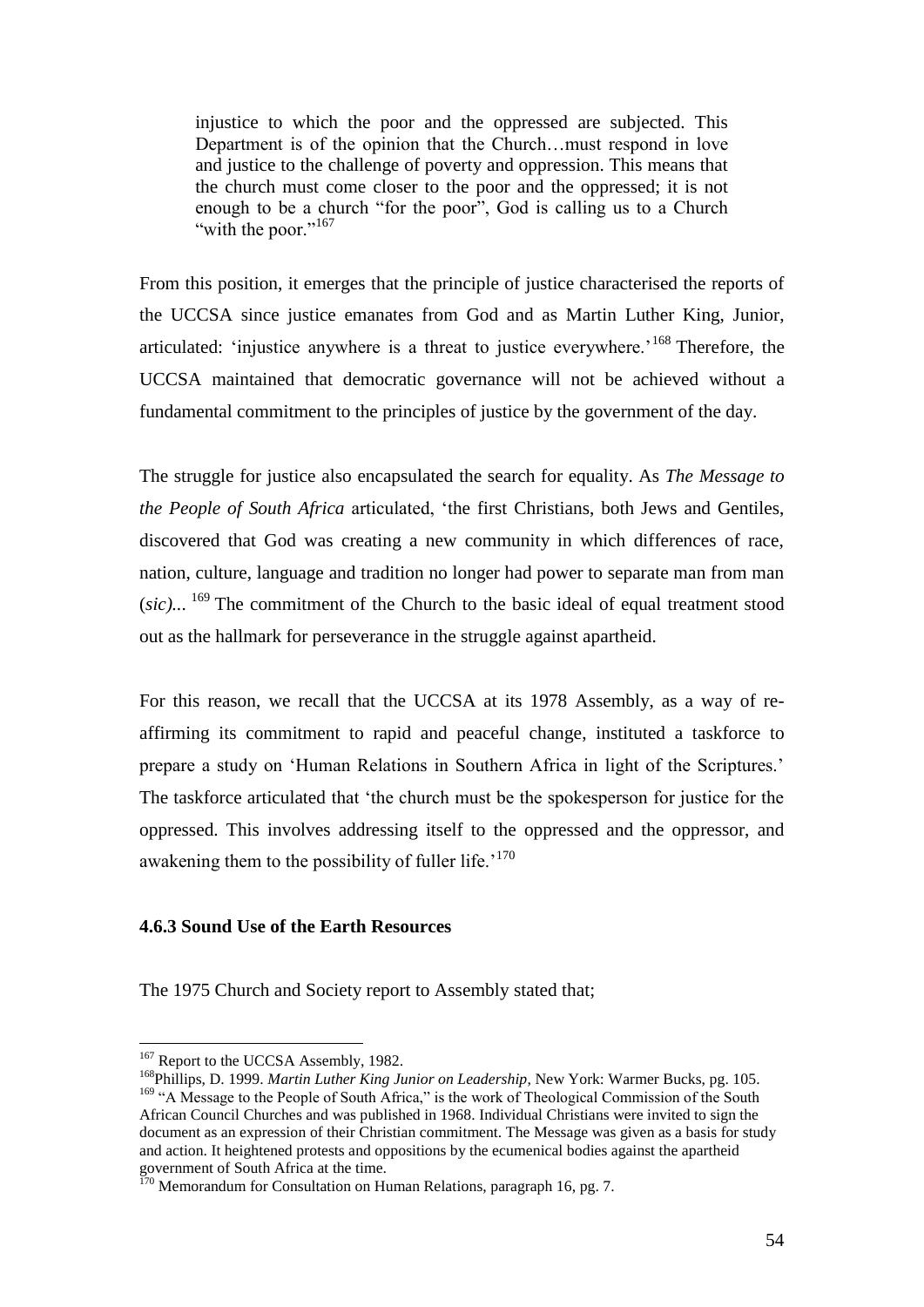It is clear that the congestion of cities, the destruction of living creatures, the plunder of fuel and minerals and the erosion of soil hold out frightening possibilities for the future unless we are prepared to curb excess, manage on less and use the earth resources to promote the health of all and not just the wealth of a few.<sup>171</sup>

According to the 1974 Assembly report of the Church and Society department the UCCSA has always "believed and proclaimed that "the earth is of the Lord and the fullness thereof."<sup>172</sup> Generally, it came clear that the UCCSA understands this articulation as laying emphasis on the fact that all humanity has been given the responsibility of stewardship over creation. It is for this reason that in 1984 the UCCSA Assembly was drawn to the realization our ecological duty is "a responsibility for the conservation of all life and we cannot allow the wanton destruction of the environment that is going on around us' whose consequences threatens both the quality of human life and the conservation of the God's creation.<sup>173</sup> In view of this conviction, the UCCSA noted with concern that "some Christians have proceeded to use what God has placed in the world for the good of all as if they had an exclusive right to it.<sup> $174$ </sup> From this viewpoint the UCCSA articulated that humanity should develop a positive attitude towards the use of the earth resources. This was emphasised by the 1974 Assembly where Wing argued that, "the prodigal use of the basic resources that God has placed in the world together with the tendency to pollute the environment...were attitudes that called for Christian responsibility.<sup>175</sup>

Following the 1974 Assembly, the UCCSA articulated the message of using the earth resources with care. The said message stimulated the discussions on the earth resources under the slogan, *Saving, Sparing and Sharing* in 1975. <sup>176</sup> The message under this theme was to encourage humanity to be prepared to "curb excess and manage on less as they use the earth resources for the health of all as opposed to the wealth of a few.<sup>177</sup> Later, in 1985, the *Saving, Sparing and Sharing* campaign was followed by a resolution that directed the Church and Society Department "to prepare

 $171$  1975 Report to the Assembly, pg. 38.

 $172$  1974 Report to the Assembly, pg. 29.

 $173$  1984 Report to the Assembly, pg. 19.

 $174$  1974 Report to the Assembly, pg. 29.

 $175$  1974 Report to the Assembly, pg. 30.

<sup>&</sup>lt;sup>176</sup> 1976 Report to the Assembly.

 $177$ 1976 Report to the Assembly.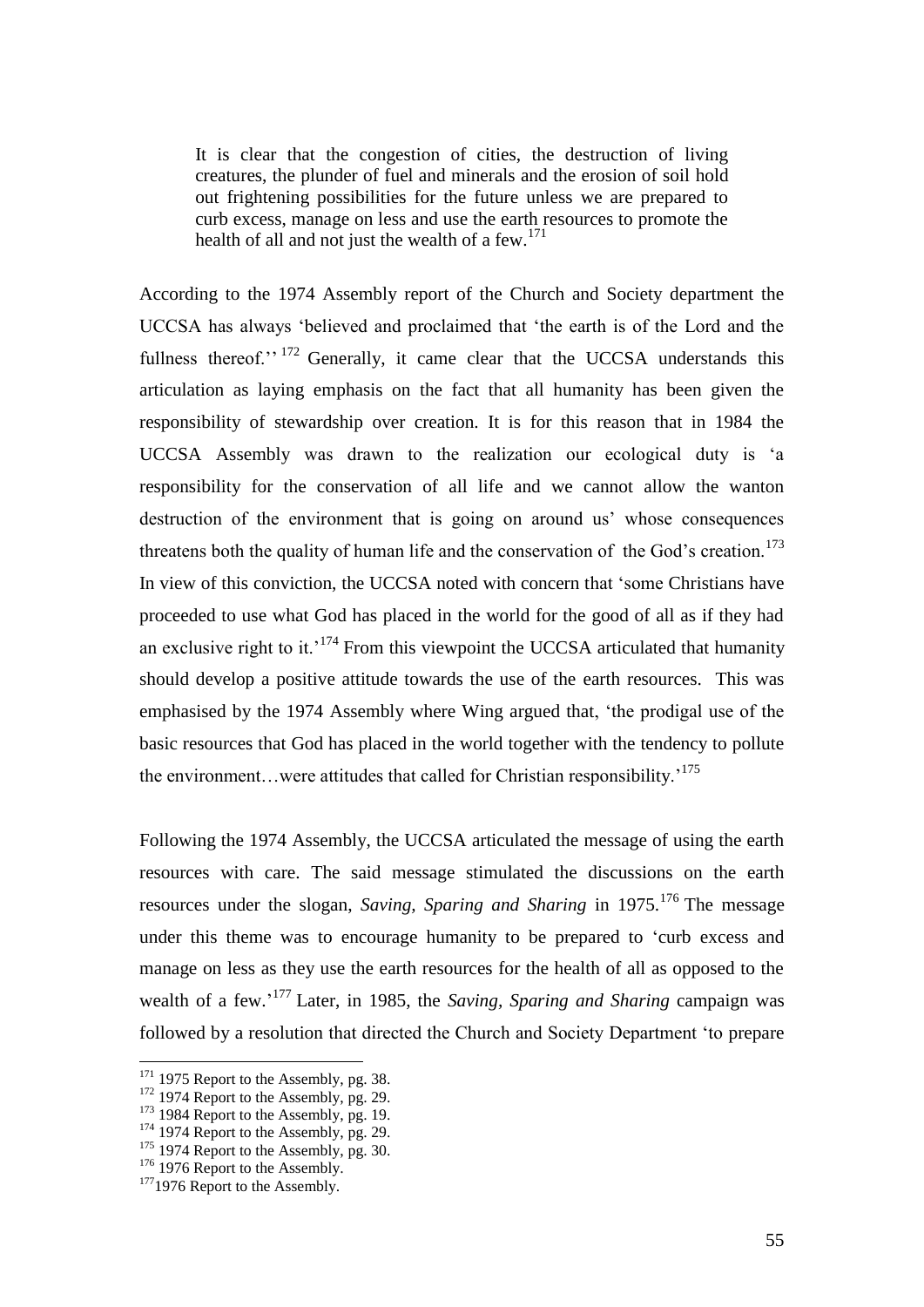relevant background material on the conservation of the environment and to make appropriate arrangements for the observance of Conservation Sunday.<sup>2178</sup>

Further, during the same 1985 Assembly, it was resolved that "one Sunday in Spring each year should be observed as the "Conservation Sunday…the second Sunday in September is being suggested...'<sup>179</sup> These developments were undergirded by the knowledge and belief that 'the earth is the Lord's and all that is in it' and therefore humanity should desist from any measures of exploitation but rather be mindful that they have a duty of 'responsible Christian stewardship.<sup>180</sup> It was for this reason that Wing brought to the attention of the Assembly the fact that the ecological crisis does not have a ready answer but rather that members should study and support the initiatives of the Church and Society Department.<sup>181</sup>

## **4.6.4 Unity and Inclusion**

At the 1978 UCCSA Assembly, there was tension that threatened unity within the church amongst members and therefore, since the church is a member of the society, the society was to be affected. For this reason Wing charged that;

Our unity within the UCCSA was not achieved without effort, and is therefore very precious. The fact that our unity has not been broken…is little short of a miracle. These have been years of rapid social change and the external pressures and the internal tensions have been considerable; there is a sense a sense in which they have "made us" when they could have "broken us".<sup>182</sup>

Informed by its historic unity of the three strands of congregationalism, the UCCSA continues to promote the notion of unity both ecumenically and in society. From the time of its formation, there was great social disconnection of individuals from others based on race, a concept that was driven by the political order of apartheid governance. The UCCSA, conscious of its social responsibility "to reflect the unity...of God's people in its own life and work' continued to reject and condemn

<sup>&</sup>lt;sup>178</sup> 1985 Report to the Assembly.

<sup>&</sup>lt;sup>179</sup> 1985 Report to the Assembly.

<sup>&</sup>lt;sup>180</sup> 1975 Report to the Assembly.

<sup>&</sup>lt;sup>181</sup> 1975 Report to the Assembly.

<sup>&</sup>lt;sup>182</sup> UCCSA 1978 Report to the Assembly.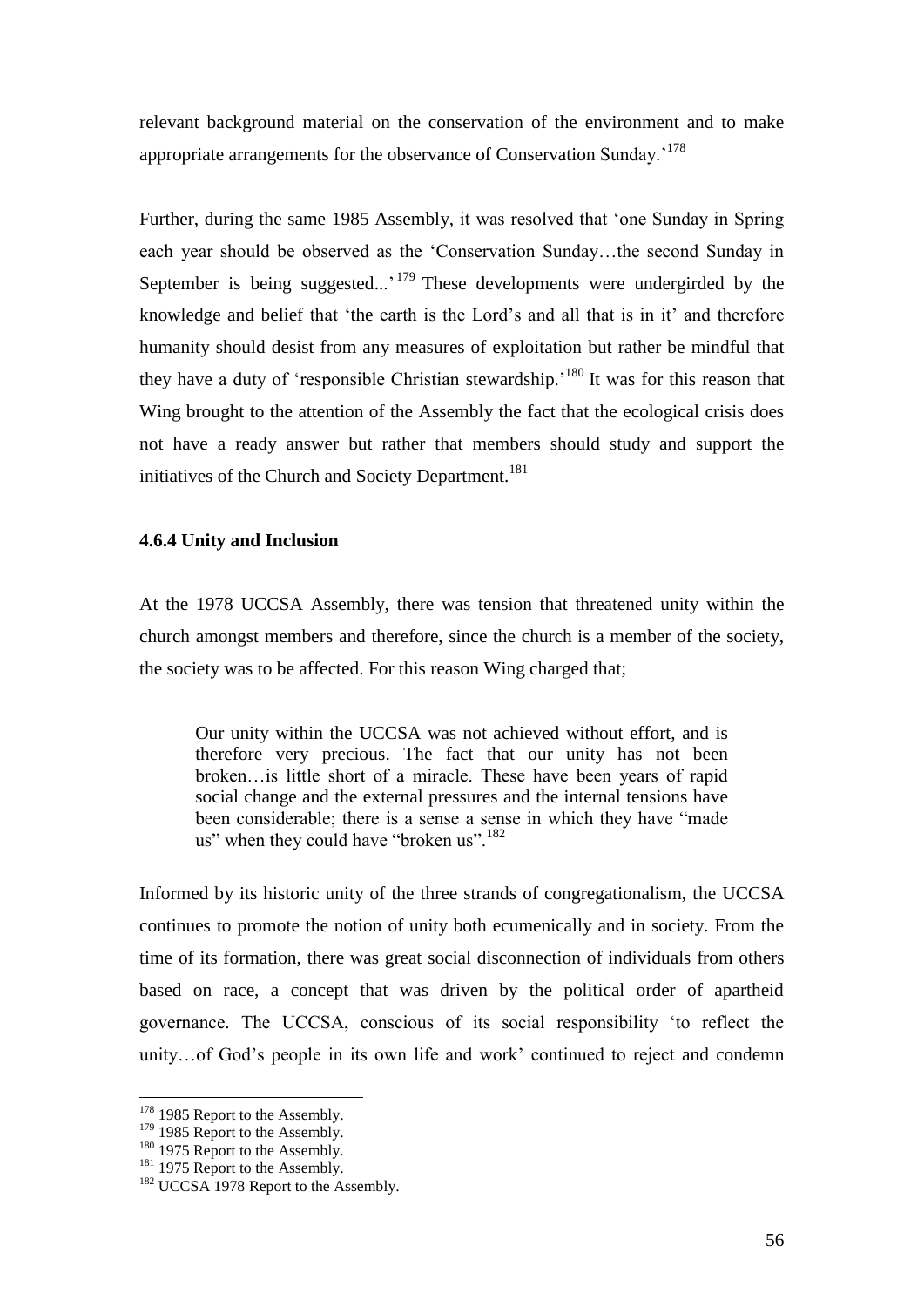apartheid as evil and vowed to stand as an institution that "may offer to the world the pattern of an alternative society.<sup>183</sup>

United with other institutions of the Reformational conviction, the Calvinists, the UCCSA, in 1977, was a signatory to the *Koinonia Declaration* and took full association with it thereby allowing it to be circulated for studies at all levels of its structures. At its 1978 Assembly, the UCCSA hailed the *Koinonia Declaration* as "one of the most positive responses to the crisis in human relations in South Africa." The report continued, the Koinonia Declaration "calls for practical and political action in society based on Biblical and Reformed Theology."<sup>184</sup> From this Declaration the notion of peace is comes clearly from Article 5 where it articulates;

We believe that the Body of Christ is one, and this unity includes rich diversity. This principle should be acknowledged and actualised by members of the Body in all spheres of society…We dissociate ourselves from all forms of extreme Black and White national consciousness which identify the gospel with the history or group interests of any one group excluding all other groups…

In the contemporary post apartheid and colonial era, the UCCSA is still committed to upholding the principle of unity in both the Church and society. In the face of its wealth of diversity and existence at a time of political oppression in South Africa, the UCCSA appreciates that total agreement on all issues at all time is not practically possible.<sup>185</sup> It is for this reason that following the 1979 UCCSA Executive Committee meeting, the UCCSA upheld the view that "conflicting convictions can co-exist in tension within the UCCSA, and that the point of tension may be the point of growth.<sup>186</sup>

# **4.6.5 The Value of Life**

 $\overline{a}$ 

The Memorandum for Consultation on Human Relations opens with an affirming statement; "Assembly affirms Jesus Christ as the Lord of all life…It believes that the

<sup>&</sup>lt;sup>183</sup> UCCSA, CHURCHSOC No. 23, pg. 3.

<sup>&</sup>lt;sup>184</sup> UCCSA 1978 Report to the Assembly.

<sup>&</sup>lt;sup>185</sup> CHURCHSOC No. 23, May 1979.

<sup>&</sup>lt;sup>186</sup> 1979 Minutes of the UCCSA Executive Committee.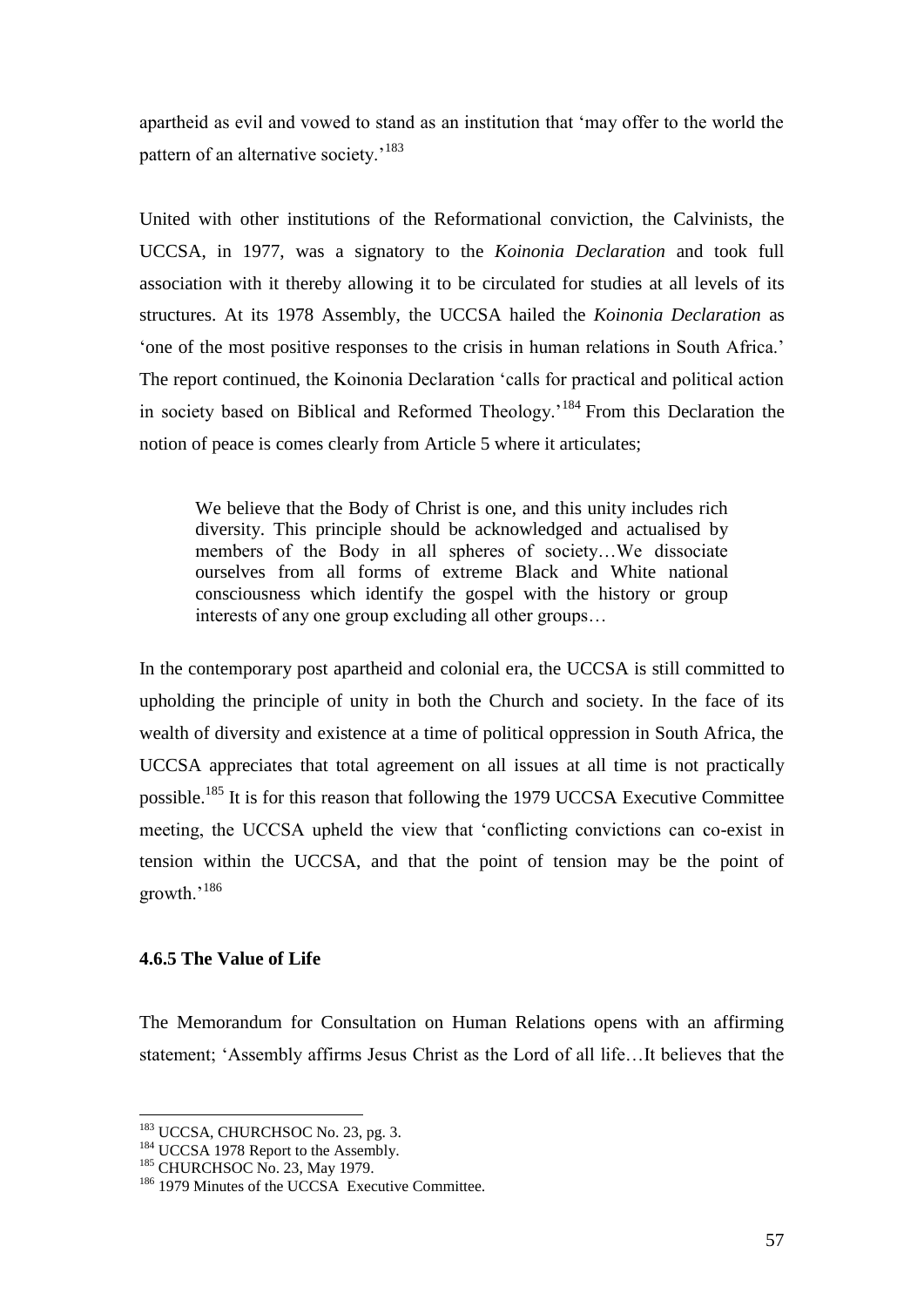Church is set in the world to be a sign of the Kingdom of  $God...$ <sup>187</sup> At the time, not only South Africa but also some UCCSA constituent countries such as Botswana, had legalized death penalty. However, the political landscape in South Africa at the time used it grossly against those who differed with the system of governance, particularly the Blacks. For example, "South Africa was said to be having the highest rate of judicial killing in the world" so much that during the year 1972/73, "55 people were hanged in South Africa most of whom were Blacks.<sup>188</sup> This was against the 1970 resolution of the South African Council of Churches, where the UCCSA is a member, that "the conference of the Southern African Council of Churches notes the formation of the Society for the Abolition of the Death Penalty in South Africa...<sup>'189</sup>

For this reason, the UCCSA maintained that our Lord"s law of love that abrogates the law of vengeance should influence our thinking on the subject of capital punishment. In this regard, Wing recalled the words of Brian Johanson who argued that "the idea that retribution is the most essential element in punishment is a barbaric concept.<sup> $190$ </sup> This is substantiated by the view that the UCCSA articulated at the 1975 Assembly that "from the Christian point of view, punishment is certainly not retributive, for in the sight of God none of us could bear the consequences of his deeds and thoughts and survive.<sup>'191</sup> Hence, the church conceded that punishment should be remedial and rehabilitative rather than being retributive. Against this argument the UCCSA stated that "capital punishment imposed by the State is an illogical way of testifying to the sanctity of life. It teaches the society to be callous.<sup>' 192</sup> Hence Karl Barth is remembered for his words, "by punishing murder with death we are attacking that which we purport to defend, the sanctity of life.<sup> $193$ </sup>Admittedly, capital punishment was a challenge to the church hence the UCCSA sought an ecumenical approach to the subject.

 $187$  Memorandum for Consultation on Human Relations, pg. 2.

<sup>&</sup>lt;sup>188</sup> 1975 UCCSA report to the Assembly.

<sup>&</sup>lt;sup>189</sup> 1970 UCCSA report to the Assembly.

<sup>&</sup>lt;sup>190</sup> 1975 UCCSA report to the Assembly.

 $191$  1975 UCCSA report to the Assembly.

 $192$  1975 UCCSA report to the Assembly.

<sup>&</sup>lt;sup>193</sup> 1975 UCCSA report to the Assembly.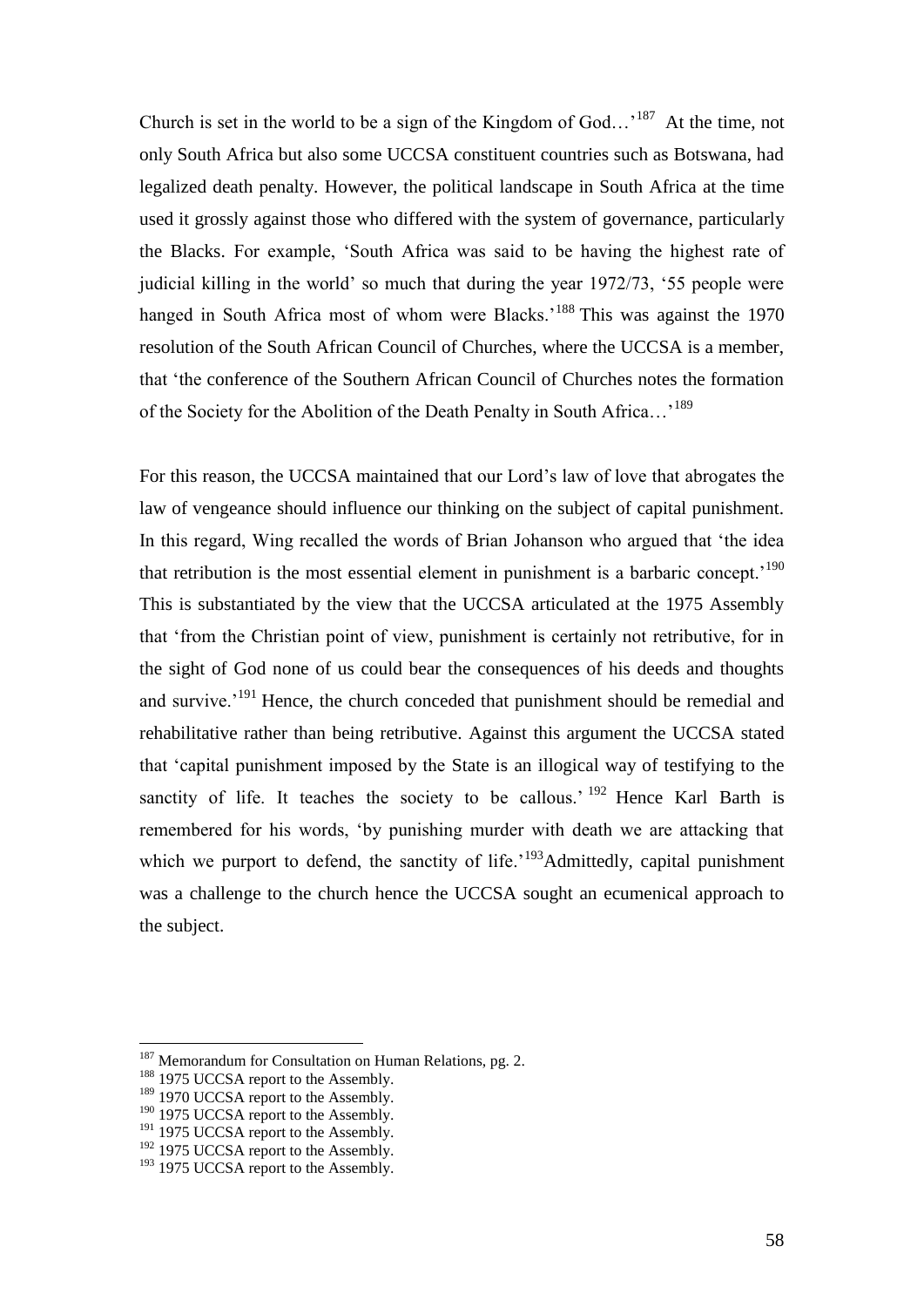## **4.7 Engaging the Social Teaching Themes with the Water Crisis**

Although the UCCSA does not have a policy on the water crisis, we however appreciate that due to its consciousness of the global ecological crisis, the UCCSA was able to call upon its Synods and Regions to focus on saving the earth. This, according to de Gruchy and van der Water, was "long before any significant public or ecclesial concern with ecological matters.<sup>194</sup> This assertion is evidenced by the 1974 Assembly warning by the Secretary, Rev Wing, "that the natural resource of the earth may be limited." At the same Assembly he continued to argue that "…the use of the world"s resources at the present rate of consumption will exhaust them by the year 2042.<sup>'195</sup> Following these concerns and warnings the UCCSA resolved at its 1985 Assembly to have an annual Conservation Sunday.

## **4.7.1. Human Dignity and Respect and the water crisis**

In the contemporary society where social challenges include water crisis, "congregationalism continues to express deep social concern with advocacy for the principle of human dignity' and respect.<sup>196</sup> It is in light of this understanding that we will apply this principle to our post apartheid era that is now marred with the ecological crisis, particularly water crisis, a key aspect of this study.

Human dignity and respect should take precedence in the distribution and management of water as a scarce resource. When it comes to the management and distribution of natural resources such as water, it is common that some members of the society are often excluded on the basis of social reasons such as their economic status. The poor and the marginalised often fall victims of this exclusion. According to the 2006 HDR "exclusion from clean water and basic sanitation destroys more life than any war…"<sup>197</sup> This exclusion does not recognise the 2006 Human Development Report (HDR) argument that "access to water is not just a fundamental human right...it also gives substance to other human rights...'<sup>198</sup>

<sup>&</sup>lt;sup>194</sup> De Gruchy, S, 2005. 'A Remarkable Life: The Story of Joseph Wing' \pg. 65.

<sup>&</sup>lt;sup>195</sup> The UCCSA 1974 Report to the Assembly.

<sup>&</sup>lt;sup>196</sup> Report to the UCCSA Assembly, 1980.

<sup>197</sup> 2006 HDR, Beyond *Scarcity,* pg. 27.

<sup>198</sup> 2006 HDR, *Beyond Scarcity,* pg. 27.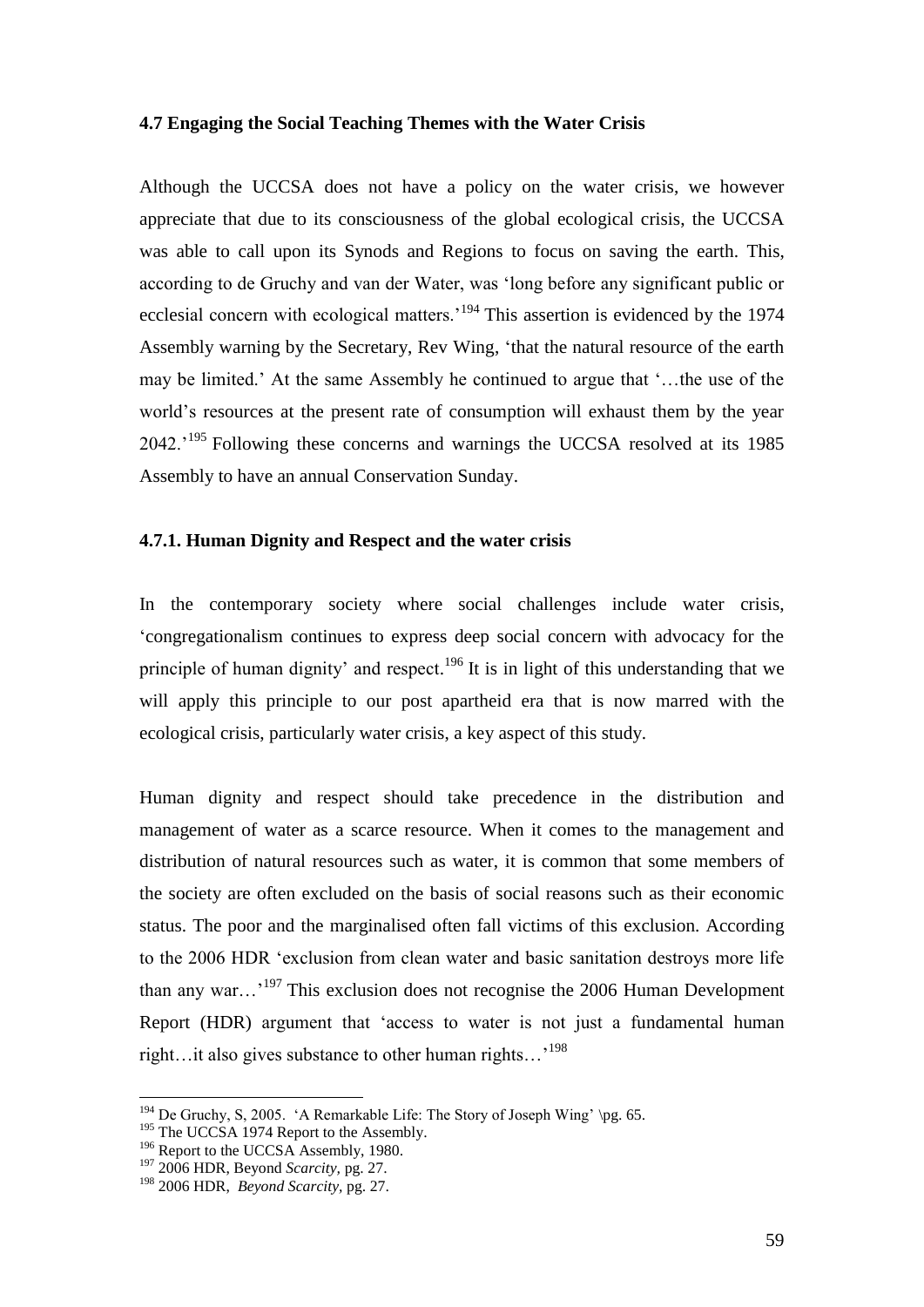Further, a relationship that exists between water and human dignity cannot be underemphasised. This strong link is articulated with regard to sanitation by the 2006 HDR where it states that;

Access to safe, hygienic and private sanitation facilities is one of the strongest indicators of human dignity. For millions of women across the world inadequate access is a source of shame, physical discomfort and insecurity…The loss of dignity associated with a lack of privacy in sanitation helps to explain why women attach more importance than men to sanitary provision.<sup>199</sup>

It is in this regard that we maintain the position by the UCCSA that human dignity and respect can assist in maintaining the highest welfare of the nation where people are viewed and respected as created in the image of God. Each individual is worth respect given that all are created in the image of God (Genesis 1: 26 27). Against this argument we maintain that the church is called to make this principle of human dignity as apparent as possible in this era of water crisis as it was during the history of apartheid. At no cost should water be used to dehumanise individuals or deny them their personal human dignity and respect. In accordance with this viewpoint David Hallman's argument is relevant to Batswana, where he states that 'we must approach the natural world with much greater humility.'200

## **4.7.2 Justice and Equality in view of the water crisis**

Today, in the struggle for a healthy and sustainable ecosystem, a healthy biodiversity, management and equitable distribution of water and the natural resources, the principle of justice and equality is paramount. The principle of justice and equality calls for a just society where there is equal opportunity in the distribution of resources. Blank argued that "when every person is recognised as a full member of the household, then the community has a responsibility to provide each individual with a full set of opportunities. $1201$ 

<sup>199</sup> 2006 HDR, *Beyond Scarcity,* pg. 48.

<sup>200</sup> Hallman, D, 2000, *Spiritual Values for Earth Community*. Geneva: WCC Publications, pg. 50.

<sup>201</sup> Blank, RM, 1992. *DO JUSTICE: Linking Christian Faith and Modern Economic Life*, Cleveland: United Church Press, pg. 48.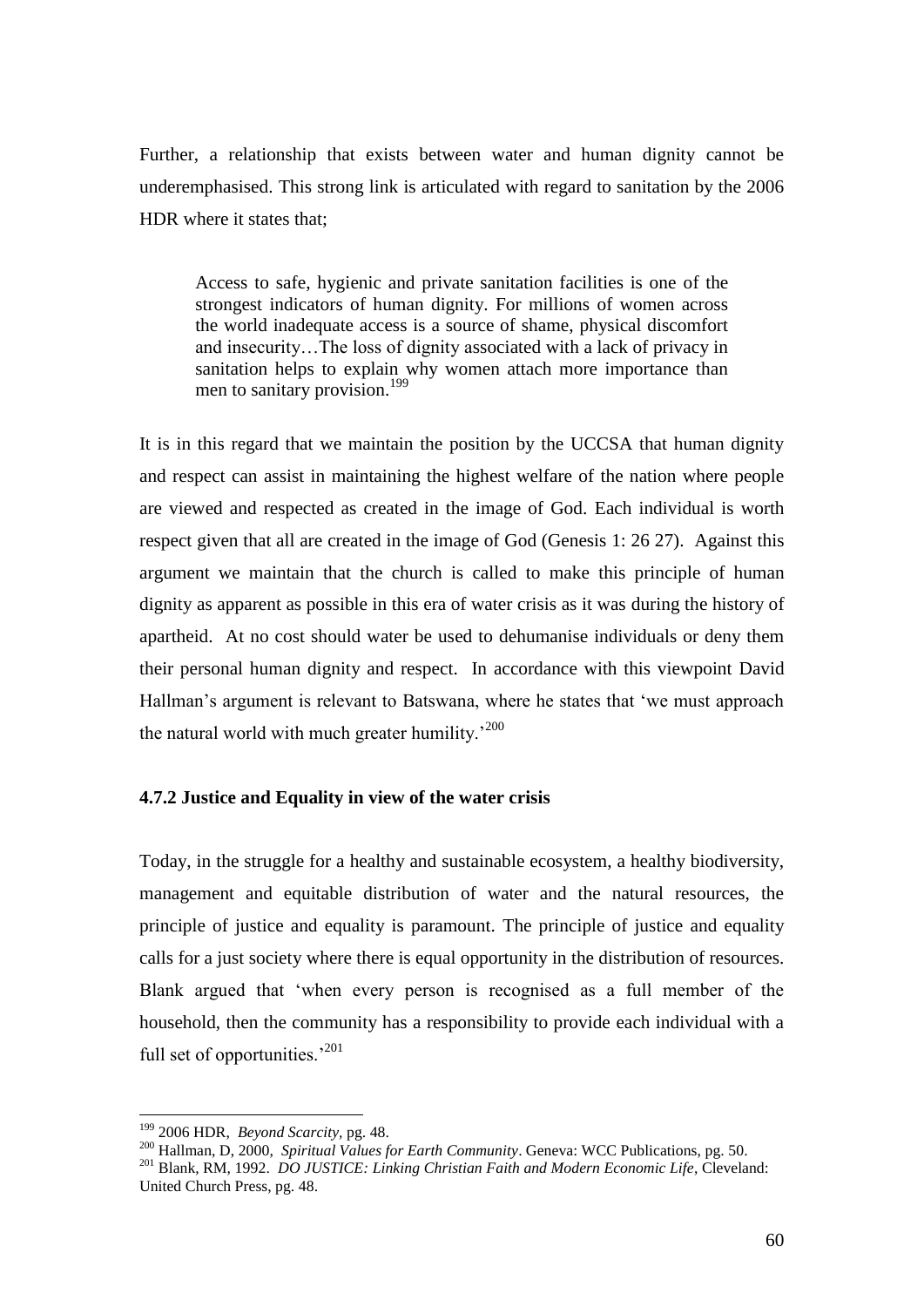The social teaching of the church unreservedly condemns any system that limits access to resources to a certain group of people. In fact, the Botswana national"s vision, Vision 2016, states that "no citizen of Botswana must feel or be seen to be disadvantaged as a result of gender, age, religion or creed, colour, national or ethnic origin, location, language, or political opinions.<sup> $202$ </sup> According to the Christian scriptures in Galatians 3: 26; "There is neither Jew or Greek, slave nor free, male nor female, for you are all one in Christ Jesus." From this scripture we can see the notion of justice and equality a full support. In Botswana, most households in both the rural and the urban areas have access to a stand pipe in their yard hence water is readily available at the twist of the tap. During rainy season, God gives rain to all in equal sharing regardless of their status. Leonardo Boff is quoted in Hallman where he argued for a "new socio-environmental ethic to challenge those systems that exploit the poor majority in order to maintain privilege for the wealthy minority and simultaneously to confront those systems that exploit the natural world for short term gains.'203

The principle of justice and equality stand to confront the current phenomenon of water privatization. Private companies are pushing the Governments to move from public water supply to privatization. Among other reasons advanced in favour for privatization is that the service provision will be more efficient. While there may be an element of truth in this assertion, it comes with cost to maximize profit. The UN-2006 HDR contends that "many households lack the capacity to meet cost recovery charges on a commercial basis…Poor people…are already paying far more than they can afford to pay to meet their basic water needs in water markets that reinforce their poverty.<sup> $204$ </sup> This trend will heighten inequality in the water provision with the poor being disconnected owing to high prices. Therefore, if this principle can take precedence in water issues, then water scarcity can be successfully counteracted.

 $202$  Botswana Government, Vision 2016: A Framework for a Long Term Vision for Botswana, Gaborone: Government Printers, pg. 22.

<sup>203</sup> Hallman, D, 2000, *Spiritual Values for Earth Community*. Geneva: WCC Publications, pg. 74.

<sup>204</sup> 2006 HDR, *Beyond Scarcity,* pg. 51.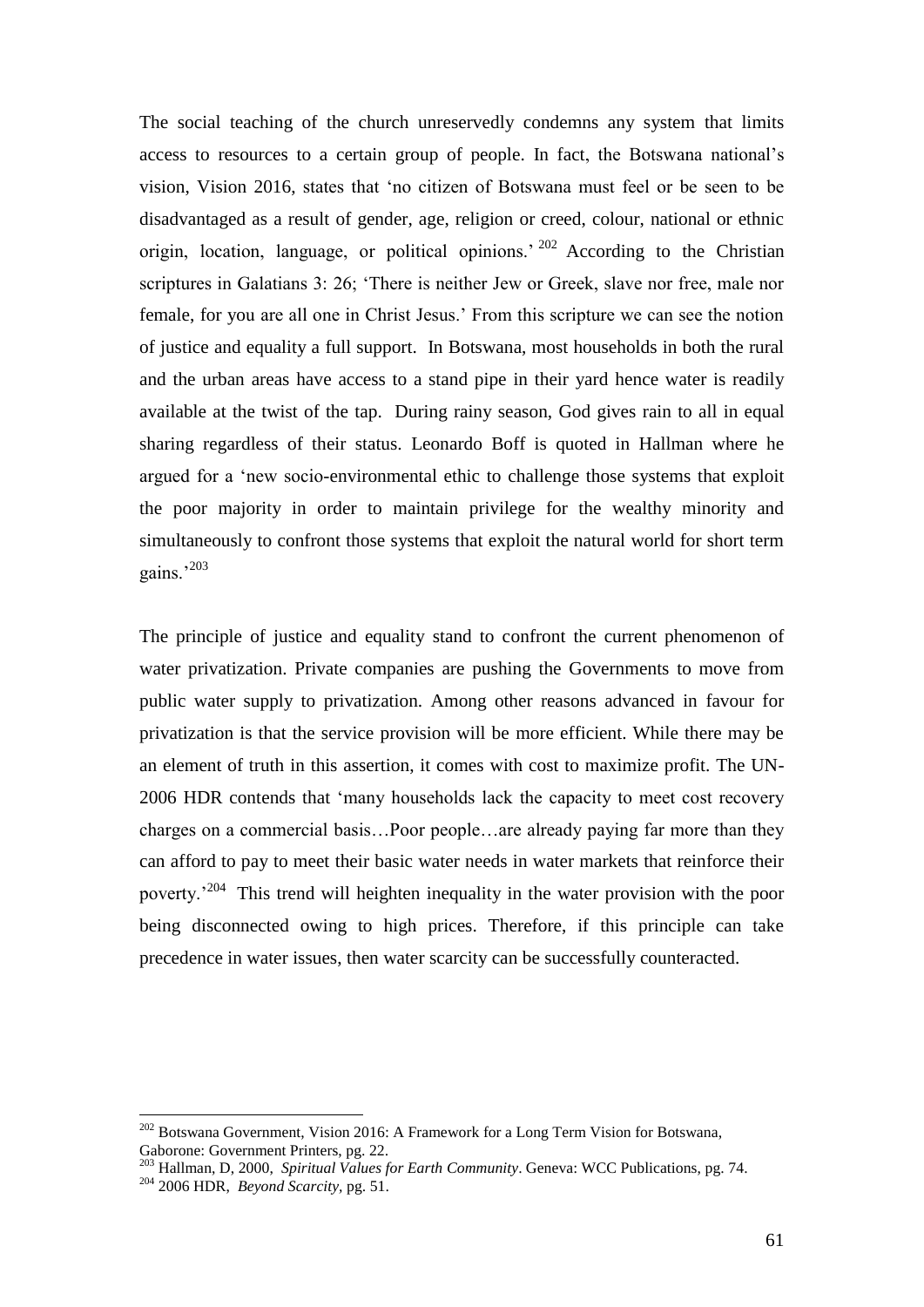#### **4.7.3 Sound uses of the earth resources and the water crisis**

The wider creation of God has an integrity that the Church and indeed the entire community should work to protect, sensitively use and fully conserve the limited natural resources such as water. Individuals and institutions have an obligation to conserve and preserve water. Despite this obligation, it is clear that humanity continues to consume water unsparingly just as is the case with other natural resources. For example, in his 1974 report to the Assembly Wing asserted that, "the petrol crisis reminded us of the fact that the natural resources of the earth may not be unlimited. Our prodigal uses of the basic resources which God has placed in the world together with the tendency to pollute the atmosphere and thus destroy our own environment are trends which call for the exercise of Christian responsibility.<sup>205</sup>

Samuel Rayan, SJ warns that "the earth and the things it holds are not to be taken for granted, nor to be treated as dead, nor used as if they had no identity and truth of their own.<sup>206</sup> He argues that human beings ought to acknowledge and recognise them for they have their own identity and therefore they should be treated with respect. If not, he warns, 'against every disrespect shown the earth would rebel...'<sup>207</sup> Indeed, the "rebelling" of the earth is evidenced today in the global water crisis challenge that threatens life in general. Water and its source should not be destroyed but rather they should be treated with reverence.

The UCCSA has been conscious of the environment as a gift from God and as a resource that all Christians should take it upon themselves to care for.<sup>208</sup> As years passed, Wing proposed that UCCSA should have a Nature Conservation Sunday. In his 1984 report to Assembly, Wing maintained that "we have a responsibility for the conservation of all life…we cannot allow a wanton destruction of environment…as such course of action threatens, not only the quality of human life but the conservation of God"s creation." Human life and development will be halted if the continued destruction of the environment especially the water resources is not curbed. If water

<sup>&</sup>lt;sup>205</sup> UCCSA 1974 Report to the Assembly.

<sup>206</sup> Samuel Rayan, SJ, 1995, *The Earth is the Lord's in* Hallman, DG (ed.), "Ecotheology: Voices from South and North,' Geneva: WCC Publication, pg. 136.

<sup>207</sup> Samuel Rayan, SJ, 1995, *The Earth is the Lord's, pg. 136.*

<sup>&</sup>lt;sup>208</sup> UCCSA 1974 Report to the Assembly.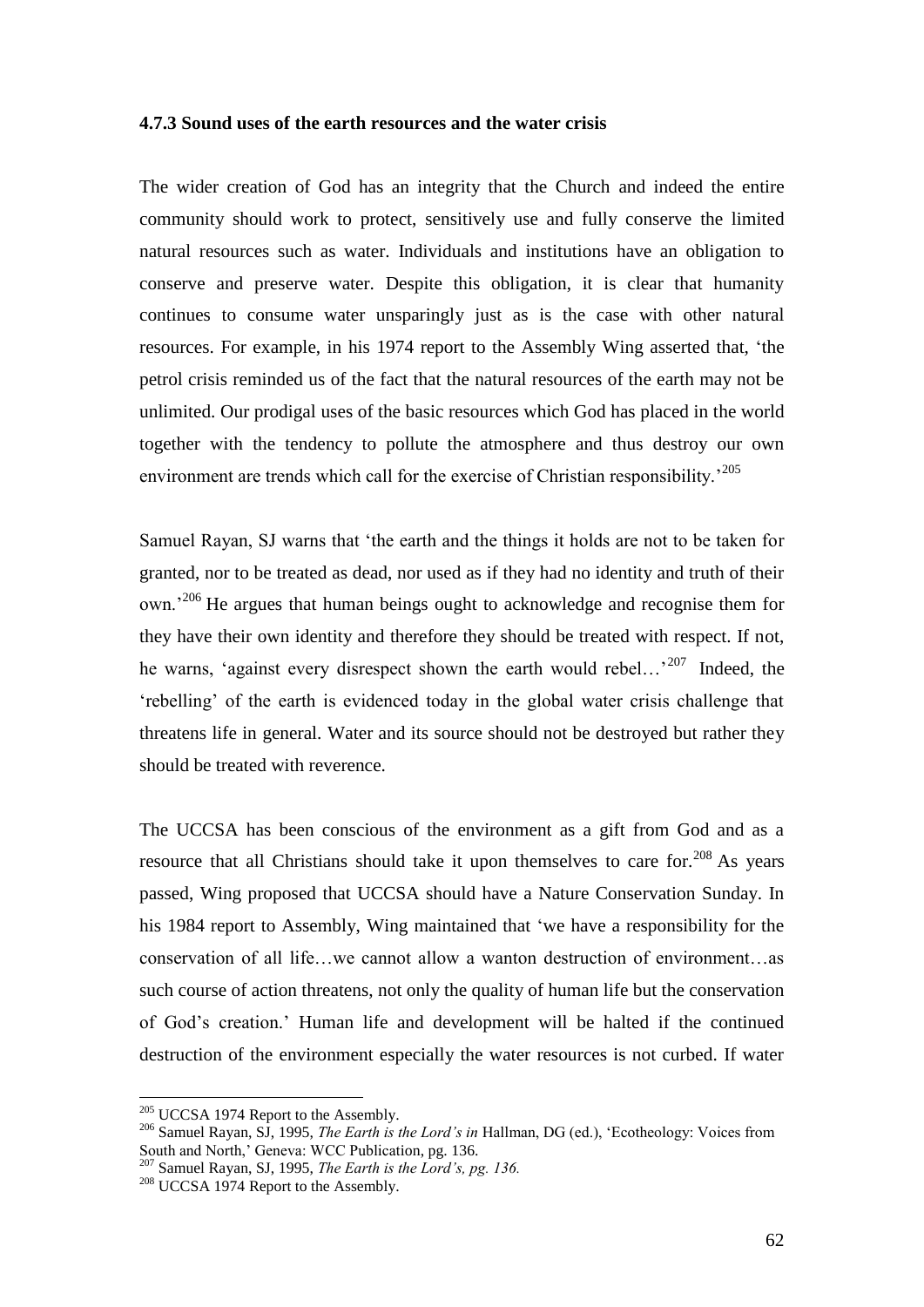resources are properly cared for and the available water efficiently utilized then, human health will greatly improve since; "human health is inextricably linked to a range of water related conditions: safe drinking water, adequate sanitation…and healthy freshwater ecosystem.'209

#### **4. 7.4 Unity, Inclusion and the Water crisis**

We have seen above that the UCCSA has always committed itself to the principle of unity and inclusion so much that its work and response towards social issues "may offer to the world the pattern of an alternative society.<sup>210</sup> It is on the basis of this strife for unity that we apply the UCCSA principle of Unity to the contemporary water crisis in Botswana. At this level we will consider how the principle of unity can influence the role that the community could play under the context of water crisis and rain scarce country such as Botswana.

Unity is a fundamental principle in the life of any socially progressive nation that persuades people not be comfortable with having more while others have less or nothing at all. For the Church, as an institution, it will be of primary value to attain a full cooperation between men and women. The struggle for ecological justice and protection of scarce water resources should bring to the attention of male and female human beings that in the struggle for justice and the integrity of creation, they need each other equally. More often than not, the truth of unity is often accepted in theory and less in practice. In order to achieve fully the notion of unity, the church should therefore speak against the injustice where human beings place themselves over the rest of non-human creatures. For example, the Church, as a social institution utilized its principle of unity and made significant progress in the fight and non violent resistance of the apartheid system of governance in South Africa.<sup>211</sup> There is need for a united approach in dealing with a crisis. From this social teaching of the church societies can learn that a united nation through its institutions, could fundamentally achieve a restoration for the wounded earth. Peter Leigh proposes a community based restoration as an approach that could actively engage local communities in ecological

 $^{209}$  UN-Water/WWAP/2006/3, Water: A Shared Responsibility, pg. 18.

<sup>210</sup> UCCSA, CHURCHSOC No. 23, pg. 3.

<sup>&</sup>lt;sup>211</sup> 1984 UCCSA Report to Assembly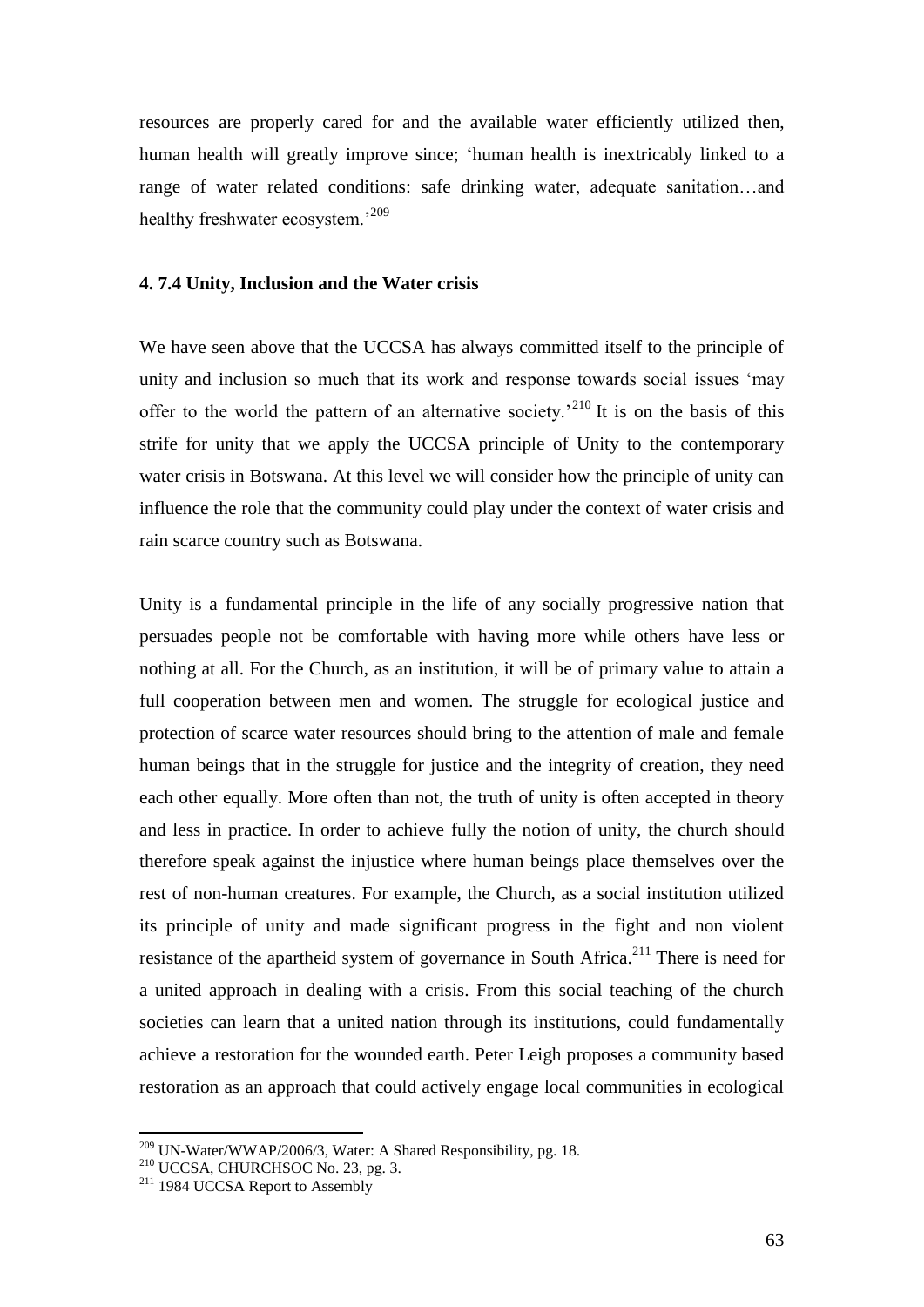restoration. He contends that this is a process through which "humanity reconnects with the environment, often in meaningful ways, to heal a segment of an impaired earth<sup>3212</sup>

Unity can cultivate among communities a culture of sharing the available water and water resources as a way of enhancing life and building relationships. The United Nations Educational, Scientific and Cultural Organization (UNESCO) argues that "sharing water is essential to meeting the goals of equity, efficiency and environmental integrity and answering the more complex questions" such as water security.<sup>213</sup>

## **4.7.5 The Value of Life and the Water crisis**

As it has already been argued, water is the cradle of all life. The UCCSA testified in favour of the sanctity of life during the struggle against apartheid.<sup>214</sup> The church argued that capital punishment does not act as a deterrent for crime. This principle should be applied to the sanctity of the environmental life particularly, to the life of water resources and the meagre rains that Botswana often receives.

JH Cones argued that **'**People who fight against white racism but fail to connect it to the degradation of the earth are anti ecological – whether they know it or not. People who struggle against environmental degradation but do not incorporate in it a disciplined and sustained fight against white supremacy are racists – whether they know it or not… The fight for justice cannot be segregated but must be integrated with the fight for life in all forms<sup> $215$ </sup> The UCCSA fought against racism while at the same time being aware of the environmental crisis sought to institute a Sunday to observe nature"s life. It can be argued that this was a struggle for life not only human life but also the sanctity of the environmental life.

 $^{212}$ Leigh, P, 2005: The ecological crisis, the human condition and community-based restoration as an instrument for its cure. *Ethics in Science and Environmental Politics,* 3-15, pg. 6. <sup>213</sup> UN-Water/WWAP/2006/3, Water: A Shared Responsibility, pg. 373.

<sup>&</sup>lt;sup>214</sup> 1975 UCCSA report to the Assembly.

<sup>215</sup> Cone, JH, 2001. "Whose Earth Is It, Anyway?" in Hessel, D, and Rasmussen, L, (eds.), *Earth Habitat: Eco-Injustice and the Church's Response,* Minneapolis: Augsburg Fortress, pg. 23.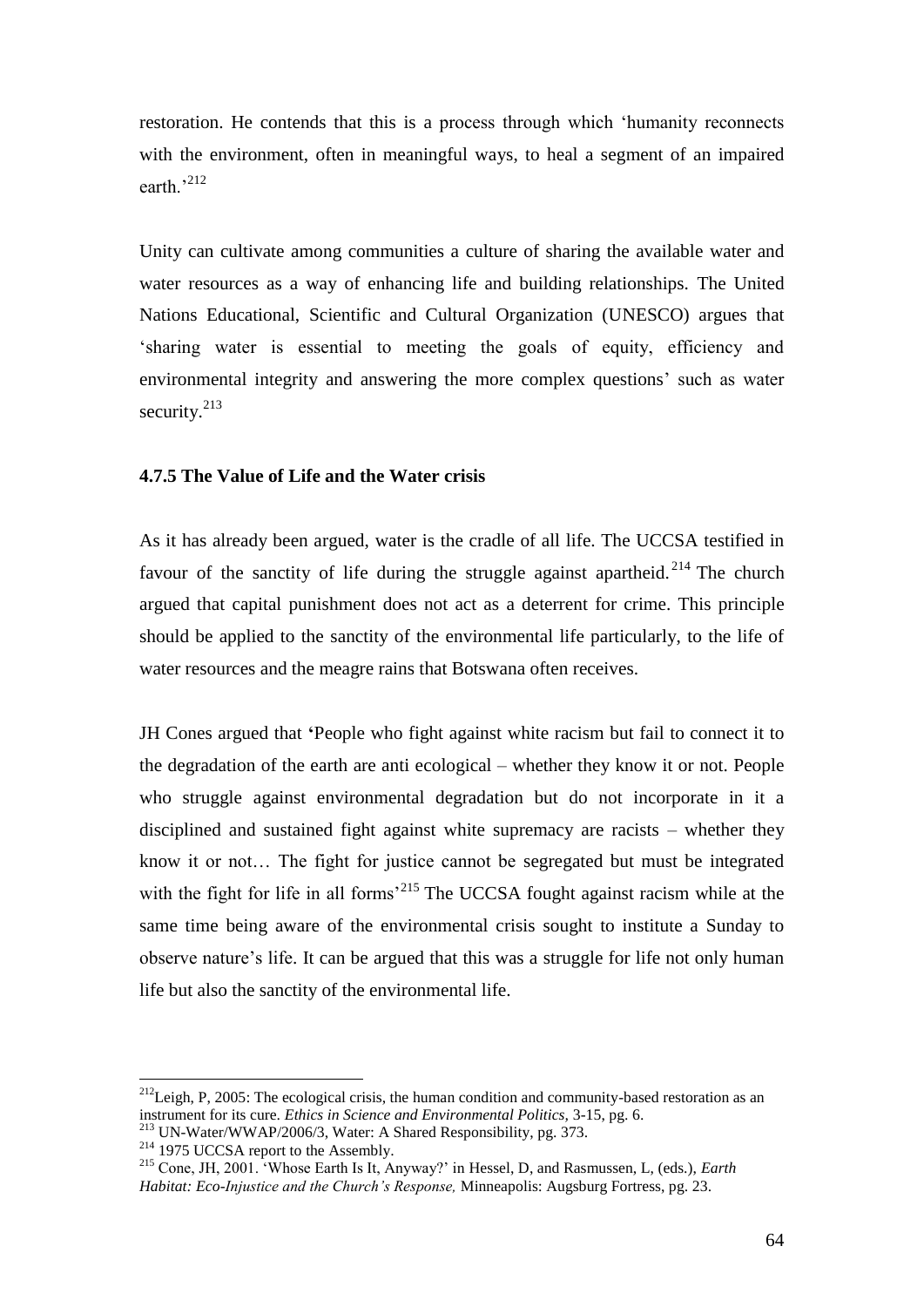Both water and life are gifts from God and humanity has responsibility to care and protect them. Although all forms of life have common status as creature of God and entirely dependent o water, however, humanity has "capacities for personal relationships and moral responsibility that are uniquely in God's image.<sup>216</sup>

## **4.8 Conclusion**

 $\overline{a}$ 

In this chapter, we have discussed key themes of the UCCSA social teaching. From the social teaching, it is evident that the UCCSA was largely concerned about the way humanity was being dehumanized by the political system of the time. As a social institution, the church used these key themes to establish a set of moral and ethical groundings that facilitates dialogue between the church and the society that faces varied social, moral and ethical challenges. We have argued that these key themes provide a solid theological basis for the UCCSA to be able to respond to the water crisis in Botswana. The following chapter will go further to advance a practical Christian response to the water crisis in Botswana.

<sup>&</sup>lt;sup>216</sup> Barbour, IG, 2000. 'Scientific and Religious Perspective on Sustainability' in Hessel, DT and Ruether, RR, *Christianity and Ecology: Seeking the Well-Being of Earth and Humans*, Havard University Press: Oxford, pg. 391.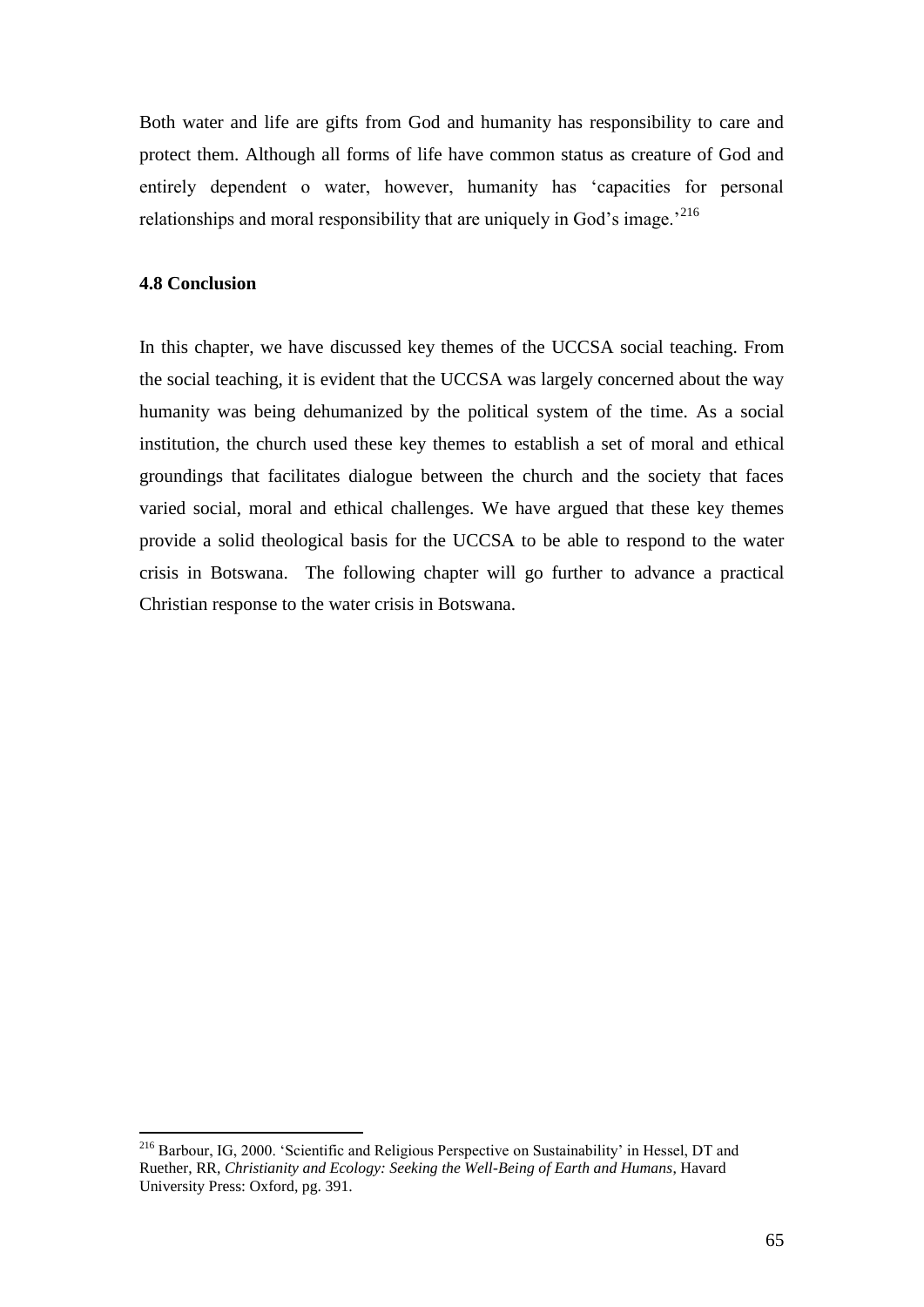# **Chapter 5 Response to the Water crisis in Botswana**

## **5.1 Introduction**

 $\overline{a}$ 

In chapter one, we laid out our theological framework. In chapters two and three we provided the social-analytical mediation, and in chapter four we have engaged with the theological tradition for the UCCSA as our hermeneutical mediation. We have seen how the social teaching of the UCCSA has something important to say about the water crisis. Now we need to move to the next step of our method which is to propose practical action. We suggest that there are two aspects to this practical action. The first is the need to develop a contextual theology in the face of the water crisis, and the second is a set of practical steps that can be taken.

## **5.2 A Contextual theology of water with focus on** *Pula* **in Botswana**

As a first step towards "practical mediation" we are convinced that the church in Botswana should articulate a contextual response towards the alleviation of the water crisis. The church should demonstrate the meaning of being a Christian in a country challenged with serious water scarcity and insufficient rainfall; a country whose people view and understand the coming of rain a symbol of life blessings and economic prosperity.

In this regard, Steve de Gruchy"s definition in his article entitled "A Christian Engagement with the Sustainable Livelihoods Framework" fits our context. He argued that being a "Christian means to participate in the *Missio Dei*…This means to bear witness to the work of God in partnership with others – both within and outside the Christian church - to make our communities, our society and our world a place that is closer to God's vision of *shalom*.<sup>217</sup> Shalom has to do with abundant life as Jesus articulated in John 10: 10. From this viewpoint, we argue that "abundant life cannot be enjoyed where fresh and safe water is deficient. Shalom means enjoying relationship

 $2^{17}$  De Gruchy, S, 'A Christian Engagement with the Sustainable Livelihoods Framework' in *Missonalia,* April 2005, 33, (1), 55-72, pg. 56.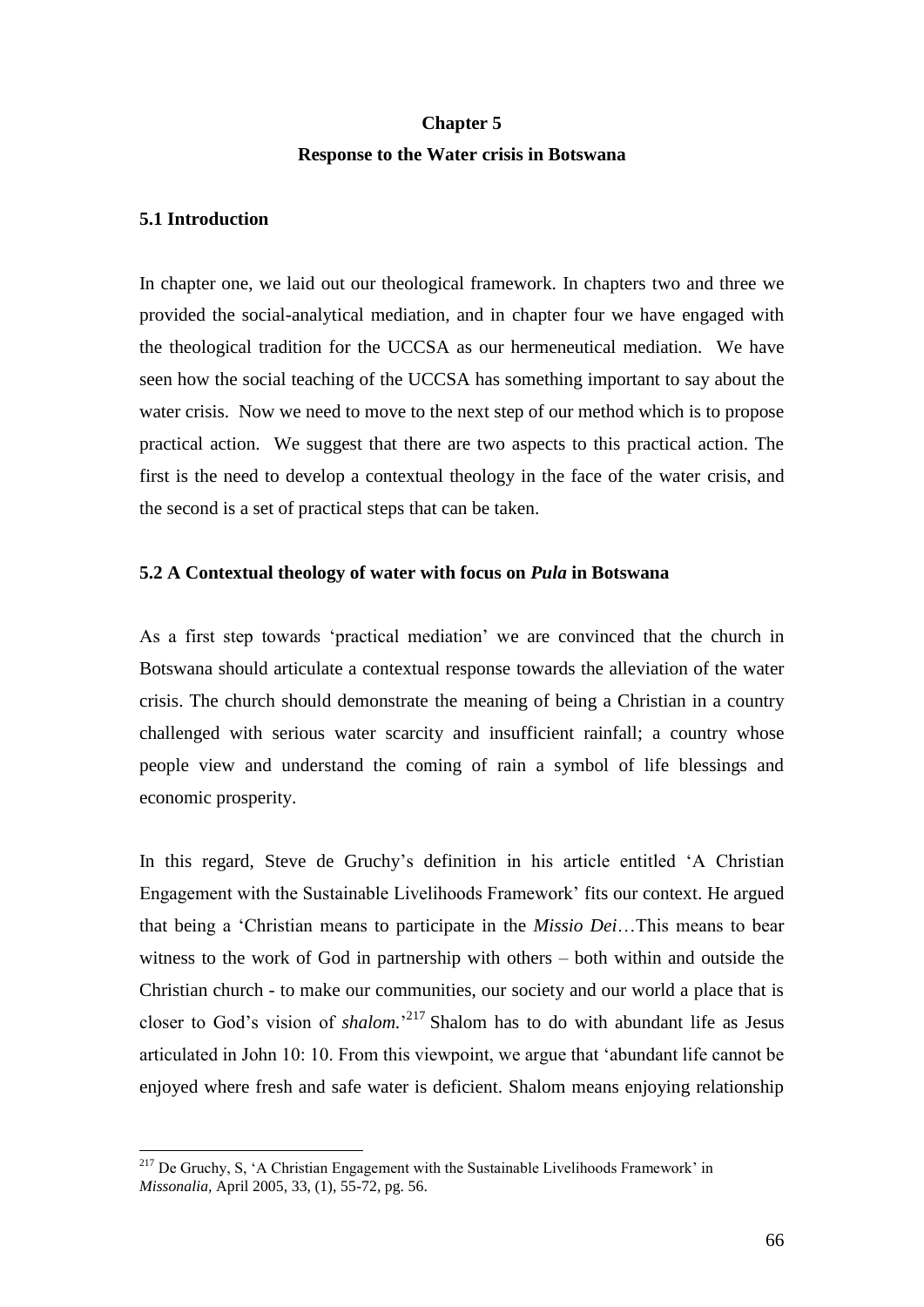with God, other humankind and nature. In order for this relationship to be fruitful, humankind ought to understand that water is the condition of all life.

#### **5.2.1 Oikos and Pula**

While we will use the UCCSA social teaching to propose the theological response towards the water crisis in Botswana, we will further engage with the Oikos theology in searching for a contextual response to the water crisis focusing on Pula in Botswana. As Hessel puts it, "an ecologically reformed church inhabits the Earth lovingly as home or *Oikos*, 'house of the earth.'<sup>218</sup> Oikos is the root word to the two English words "ecology" and "economy". According to Leonardo Boff, the word ecology originates from the Greek word *'Oikos-logos'* where "*Oikos'* means home and *'logos'* means study. Simply, ecology means "the study of the conditions and relations that make up the house..."<sup>219</sup> The *Oikos Journey: A Theological Reflection on the Economic Crisis in South Africa,<sup>220</sup>* argues that if we are able to think of the *Oikos-logos* as the concern about the environment and the *Oikos-nomos* as the rules for the household, then we are in a position to engage with both God's environment and economics. From this perspective we hold the opinion that the Oikos-theology "provides us with a better understanding of the relationship between the natural resources (the ecology) and the access to and distribution of these resources  $(economics).^{221}$ 

The household metaphor carefully seeks to establish a harmonious co-existence between humankind and the entire ecosystem where the economic needs of the former respect the limitations of the latter. In this co-existence, humankind finds it unjust to exploit the ecosystem such as water resources for economic needs. Humankind depends on water for life and economic progress hence they hold nature in an esteemed and caring relationship. In his unpublished doctoral thesis, A.E. Warmback

<sup>&</sup>lt;sup>218</sup> Hessel, D, 2001. 'The Church Ecologically Reformed' in Hessel, D, and Rasmussen (eds.), *Earth Habitat: Eco-Injustice and the Church Response*, Minneapolis: Fortress Press, pg. 192.

<sup>219</sup> Boff, L, 1995. *Ecology and Liberation: A New Paradigm,* New York: Orbis Books, pg. 9.

<sup>&</sup>lt;sup>220</sup> The Oikos Journey is a popular document within the South African Churches that came about as a result of the theologians and many other resource persons in KwaZulu Natal who were concerned with the economic system in post-apartheid South Africa. Refer to this document for more information on the relations of the economy and the environment.

<sup>221</sup> Warmback, AE, 2005. *Constructing an Oikotheology*, pg. 251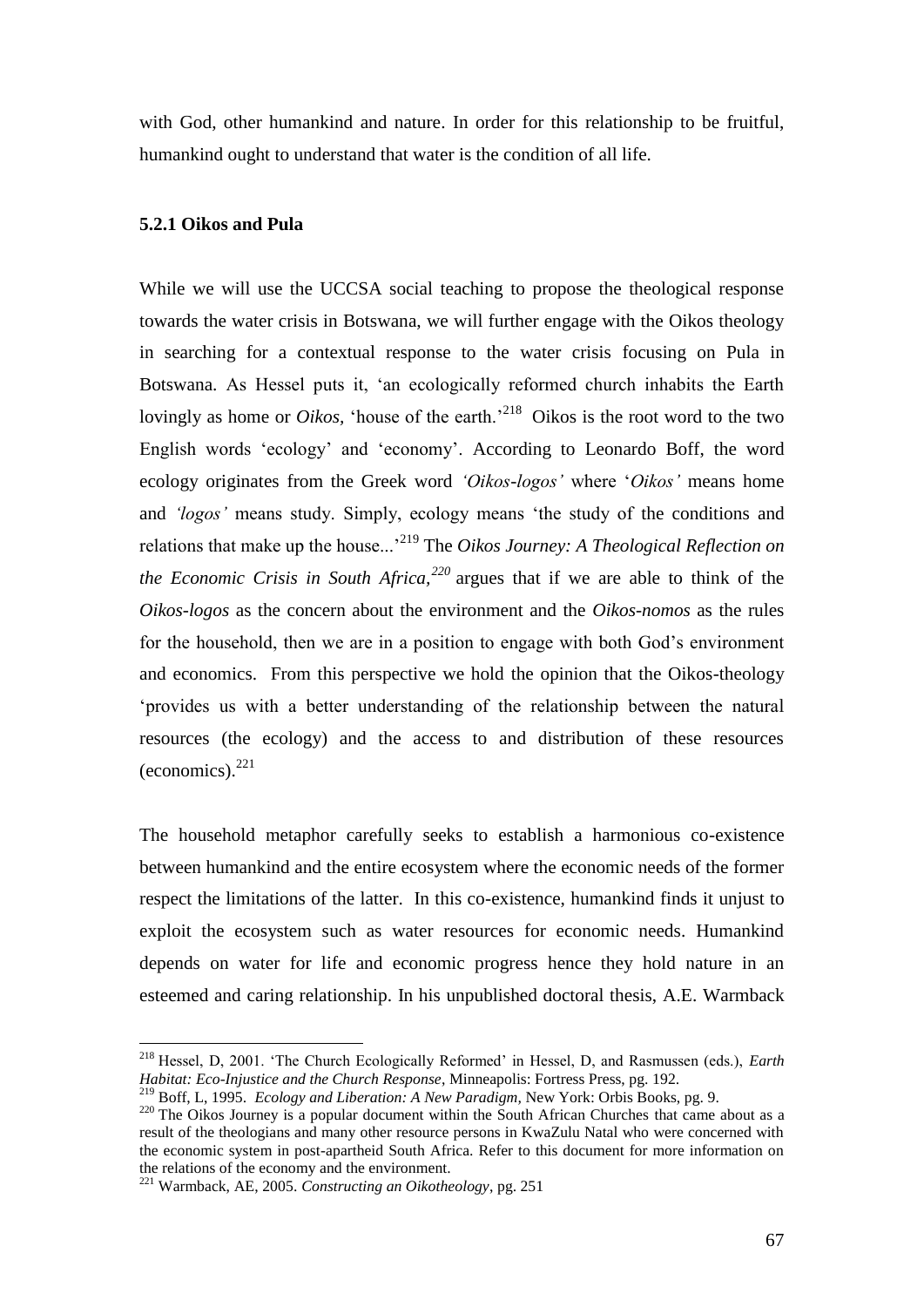observed that "it is helpful to have an understanding that incorporates human beings, for it helps to understand that the well being of human beings is closely connected to the well being of the rest of the nature.<sup> $222$ </sup> The relations between humankind and the created world show that none is superior to the other.

In the Botswana situation, I would argue that we need to contextualise this to develop a Theology of Pula. Here we are reminded of what we said in chapter one. We have argued that Pula holds an economic value (*Oikos-nomos*) in the socio-economic life of Batswana. An introduction of the new currency in Botswana named Pula in 1976 was a signal that as a young independent State, Botswana will have to depend on "Pula" for developing and growing the economy of the country. All the currency denominations carry the national coat of arms that bears symbols representative of the three major sectors of the economic growth in Botswana being; agriculture, industry and tourism. As a sign that the three sectors of the economy depends on water, the word Pula has been sealed at the bottom of the coat of arms.

Like the Oikos, with its concern about the economics, in the context of Botswana, the church stand to appreciate Pula as unifying factor for the country in the interest of justice yet that can be abused in the greediness of some. At this level Pula, as an economic instrument is a subject of economic justice. For this reason, the need to develop a contextual theology of *pula* will assist the church to link pula with God thereby qualifying the involvement of the church in the issues of justice and socioeconomics of the country. Among others these issues include the management and distribution of water resources particularly relating them to the poor.

Further, a similar trend arises where the Oikos is concerned about the environment (*Oikos-logos*), and Pula is concerned about the environmental well being and the livelihoods of Batswana who are traditionally crop and livestock farmers. During the highly scarce rainy season, Batswana often refer to the land as 'wearing khakhi' meaning that it is dry and therefore livelihoods are at risk. Elsewhere, this is linked to what Steve de Gruchy referred to as the "Olive Agenda." Batswana believe that life is

<sup>222</sup> Warmback, AE, 2005. *Constructing an OIKOTHEOLOGY: The Environment, Poverty and the Church in South Africa unpublished thesis),* School of Religion and Theology, University of KwaZulu Natal, Pietermaritzburg, pg. 13.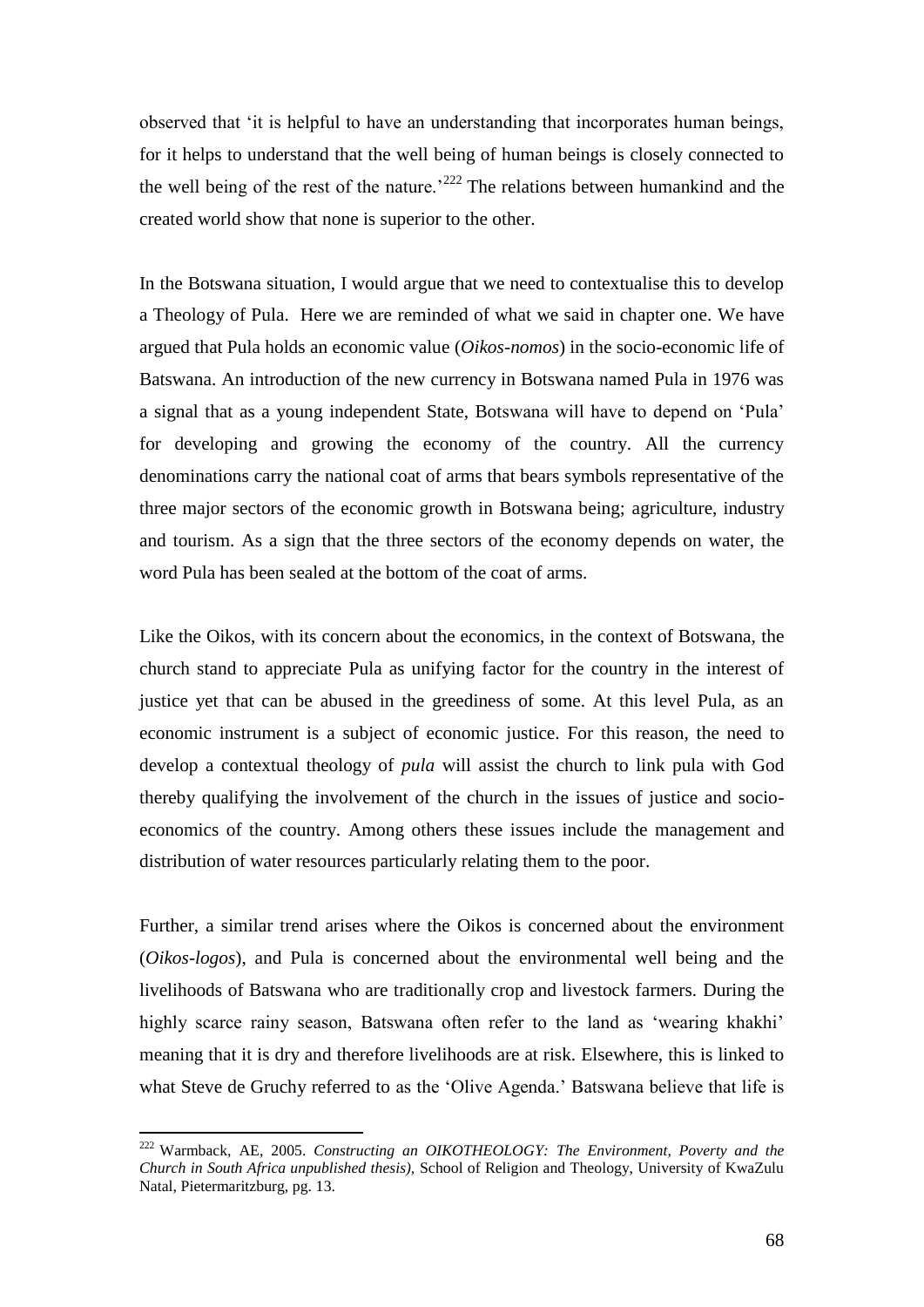at prime when there is sufficient rain and the land scape of the country is green; green from the crops in the farms as well as green with enough vegetation to supply grazing and water for livestock and wildlife.

As a community blessing (*Oikumene*), pula enhances the spirit of unity and sharing. Within the traditional farming setup, Batswana come together to share ideas on farming or exchange of farming resources such as machinery (tractors), ploughs and seeds. This spirit is continued after harvest season when individuals and communities gather to share harvest at their *kgotla* (traditional gathering place where the chief is the chairperson) to celebrate *dikgafela (*traditional festivals after a good harvest where a portion of harvest is taken to the tribal grain storage for re-distribution during drought period). The concept of harvest festival is adopted by the UCCSA Botswana as an annual event on the church calendar. Among livestock farmers, there is sharing and exchange of bulls for breeding purposes. This pattern of community living and sharing is often extended to support for one another as communities during challenging times such as death through donations of food. In this way, the contextual theology of Pula provides a platform from where the church can articulate the notion of national unity and communal living as a way of dealing with social challenges.

To further engage with this area of the study, we will consider some key theological reasons why the UCCSA in Botswana should be involved with the water crisis issues of the country.

#### **5.2.2 Water – God's Gift for all life**

God is the creator of all life. With water, God was able to create life. The creation story begins with 'the Spirit of God moving over the face of the waters.<sup>223</sup> One of the key principles in understanding how God gives the gift of water is through rain. A traditional Botswana setting holds the same understanding as that of a Hebrew worldview where "hell was under ground, we lived on the ground and God lived in the heavens.<sup>224</sup> From this understanding, since rain falls from heaven on the ground and caused life to flourish, it is a great symbol of God"s gift of water to life. The church

<sup>&</sup>lt;sup>223</sup> Genesis 1: 2, (Revised Standard Version)

<sup>&</sup>lt;sup>224</sup> De Gruchy, S, 'Water of Life: God's Special Gift' in Council for World Mission, *Inside Out*, pg. 22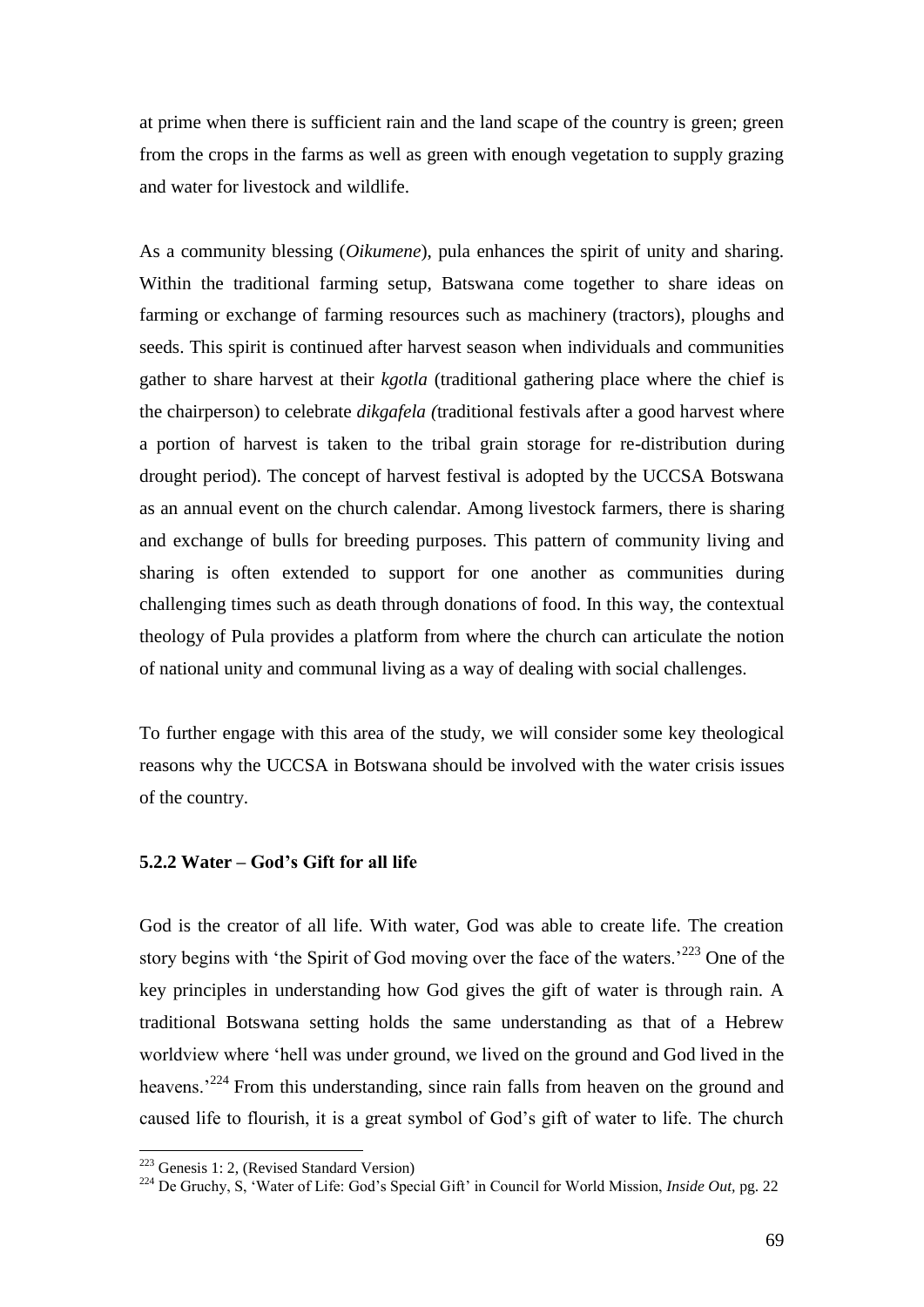should protect the gift and its resources, water and water resources, because they are always a reminder of the Giver. In this way, it is right for the Church to be concerned some individuals do not share in this gift due to the abuse and overconsumption to which water is subjected. It is being subject to the market for profit where it will benefit a few to the detriment of the poor. Human and non human life is threatened by the continued decrease in the supply of water as a result of poor water demand management leading to unfair distribution of available safe water while loosing huge amounts of water; deforestation that has interrupted the hydrological circle; climate change; as well as poor industrial and domestic waste management that often leads to the pollution of water resources. It is in this regard that Christians should consider the universe as the body of God while water is the blood of the earth. In thinking this way of water, the universe and God, the church will be empowered to always remember that water is a divine gift that must be revered because of its relationship with the Giver. While respect for water is a respect towards the giver, God, it is further crucial for it bestows such dignity on the Spirit of God that was on the water before the creation.

#### **5.2.3 Stewardship for Water**

Under the conditions of water scarcity that confront Botswana, the church should respond theologically by empowering its members and the communities about stewardship of water. Stewardship is the principle that considers the most efficient, equitable and sustainable use of water. It is one of the primary concepts of the Christian ethics. Motivated by the Christian ethics, stewardship recognises that water is a gift from God and must be used with utmost dignity. Anthropocentric consumption and the will to dominate the water resources (as in the rest of created order) have strengthened the paradigm that humankind is superior to other creatures and the purpose of the rest of creation is to contribute to human economic progress. The false claim that humankind has a divine right to dominate nature and the unrepentant human attitude towards the use and consumption of natural resources continues to foster the water crisis in Botswana. It is therefore, of great significance to appreciate that sound stewardship of water and water resources goes beyond the two resources to the beneficiaries of the resources. That is, a good steward of water resources is a good steward of the life that will benefit from that resource. It is in this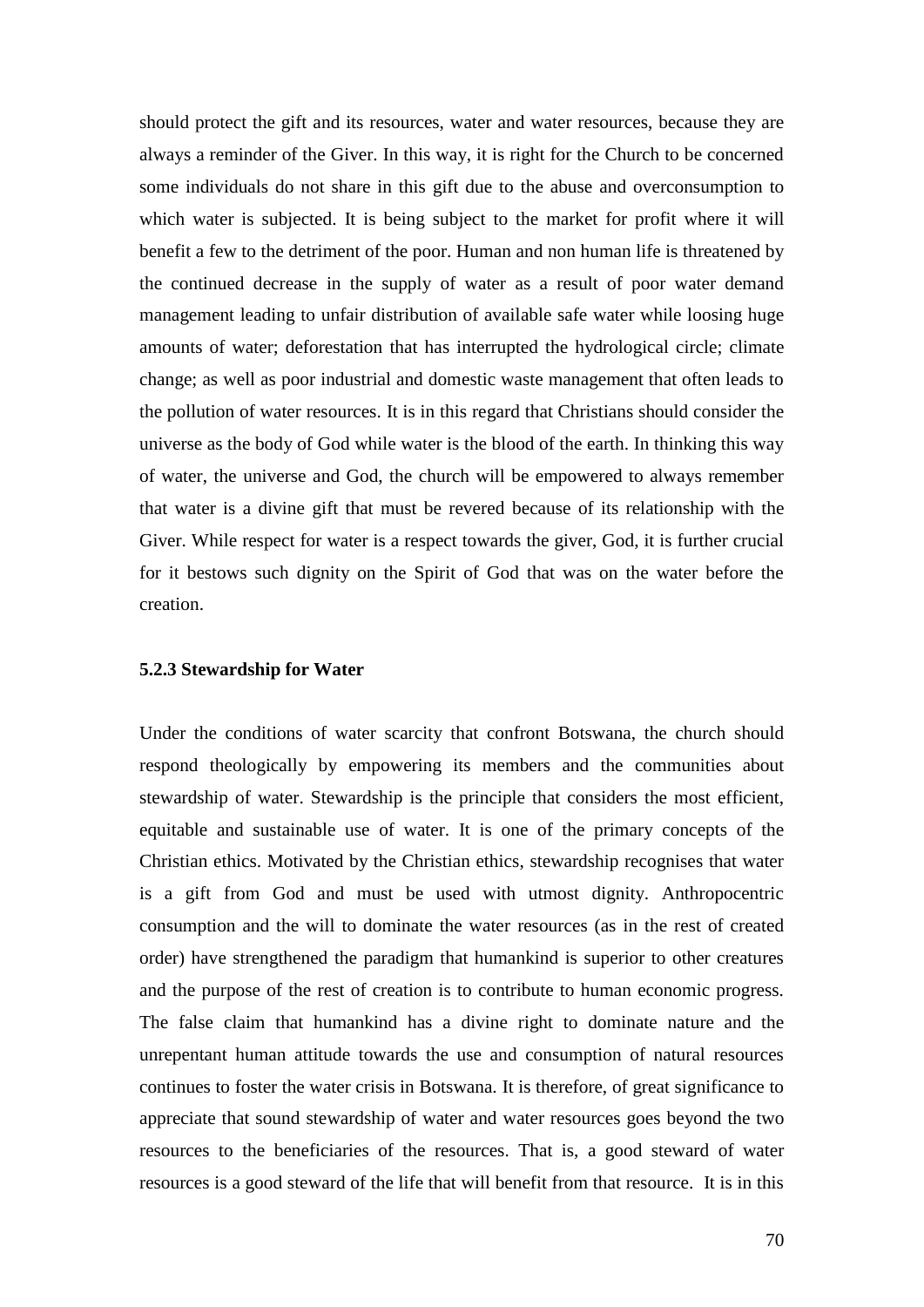light that Christians must re commit to the re-reading of the scripture and reevaluation of traditions. Hopefully, a contemporary re-reading of the scripture may lead to a 'rediscovery of a different understanding of what God's intention may be for how we humans relate with the rest of the created order.<sup>225</sup>

The circumstances to which water and water resources are subjected as detailed above, threatens human life. For this reason, the Church is called to a ministry of stewardship, that is a ministry of caring. As we care for the water resources, we acknowledge that they are not ours but God"s and that water can still exist without 'us' whereas we could never exist without water. Stewardship provides a fresh understanding of our relations with water and a major shift from the common domination phenomenon over water resources by the few non poor. The church is called to use ensure that water is consumed in gratitude to the benefit of all life on earth. For those who are having access to water in excess, they should be grateful and use it mindful of those in other parts of the world who live below the universal requirement of water per person per day. When the church takes its rightful pace as stewards of water, it will join its effort with those who are already engaged in speaking against social injustice where water is being privatized, the poor are being disconnected from water supply because they could not afford the bill and water pollution among the rest.

### **5.2.4 Water and Gender based domination**

Janet Henshall Momsen argues that gender is "the socially constructed attributes to being a woman and a man, of being masculine and feminine. These attributes are not naturally or biologically given or determined by birth, but are acquired by culture and traditions in our society." <sup>226</sup> Haddad asserted that gender as a social construct "identifies the relationship between the sexes in terms of power relations played out in social institutions such as the family, religion, culture, and education.<sup>227</sup> Of these attributes of gender, power is deeply entrenched in the relationship of men and women where the former is subjected to oppression, subordination and denial to full

<sup>225</sup> Hallman, D, *Spiritual Values for Earth Community,* pg. 50.

<sup>226</sup>Momsen, JH, 2004, *Gender and Development,* London: Routledge, pg. 2.

<sup>&</sup>lt;sup>227</sup> Haddad, B. "Gender, Development, and Faith: The Church and Women's Struggle to Survive" in *Missionalia*, November 2003,. 31, ( 3).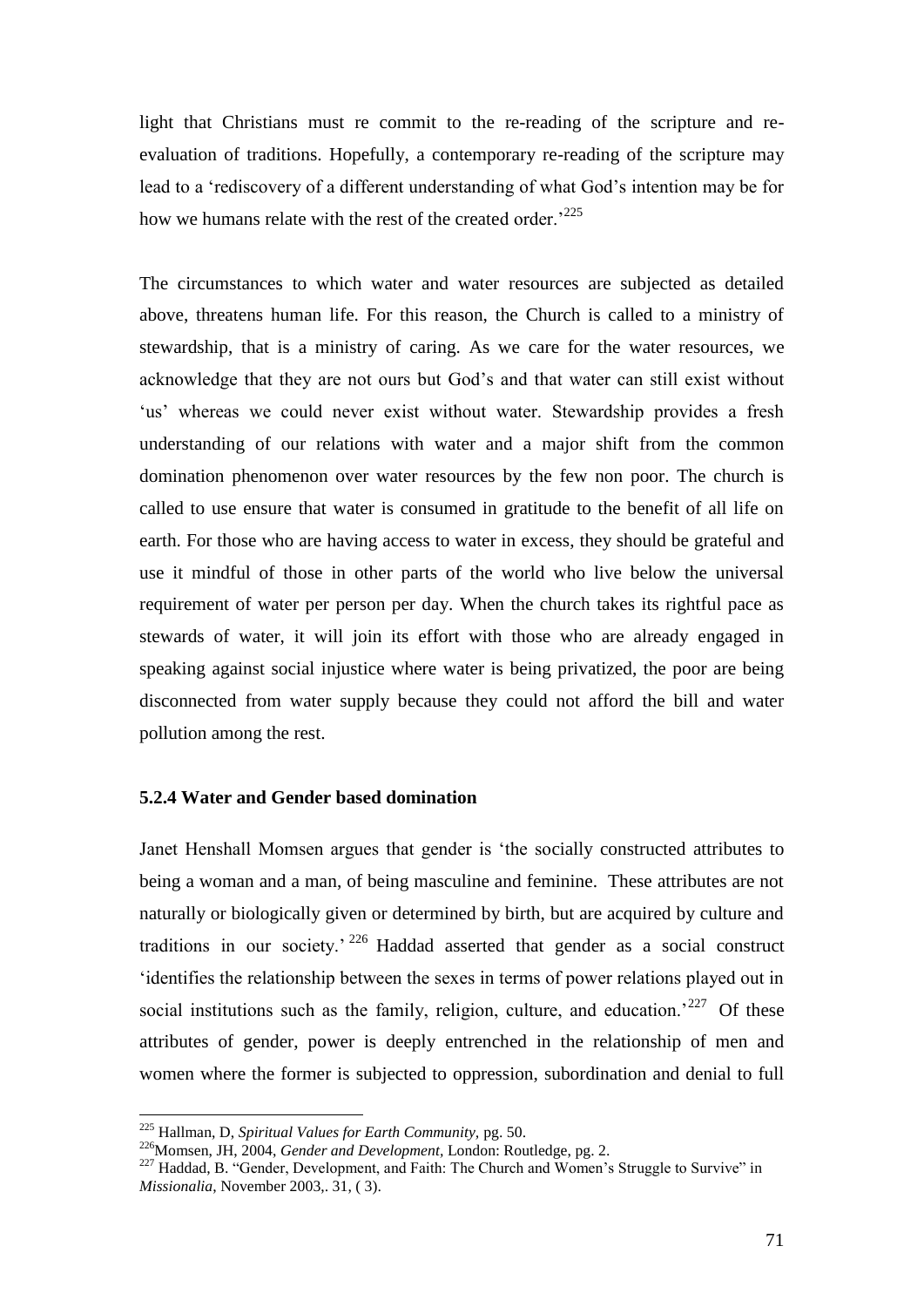contributions to socio-economic development issues. Mainly, some men in positions of power have promoted patriarchal culture as they tend to benefit from it.

Women often carry the burden of poor water supplies as they have to walk long distances in search of safe water for their families where it is scarce. Sadly, at times they are rendered powerless over this water they work hard to bring home. The condition that 1.1 billion people in the world do not have access to safe and clean water, and only 50 percent of the world"s population has access to piped water; "the figures are 4 percent for Africa, 12 percent for South Asia and 8 percent for South-East Asia<sup>228</sup> lay conducive grounds for women to be subjected to travelling long distances in search for drinking water. Search for safe drinking water is a duty which is more time consuming leaving little time for other household chores such as childcare, cooking and cleaning in situations where male domination of women is viewed as "being natural…and therefore inevitable and not even to be discussed in issues of justice.<sup> $229$ </sup> Not only are women providers for domestic consumption, also "they... play multiple roles in the provision of water, sanitation, improved health, and increased productivity' at national level.<sup>230</sup> However, they are sidelined in the policy making institutions and when considered, they are pulled back by policies that tie "women tightly to the socially ascribed gender roles they play in relation to water in most poverty context.<sup>231</sup>

Therefore the Church is bound by its strive for justice to participate in water issues and to make a response declaring that all are create equal in the image of God. The church recognises the full dignity of women in both the church and society and it is this recognition that could lead to the liberation of women from the heavy duty of being sole providers and mangers of water.

 $228$  Wallace, T, and Coles, A, 2005. 'Water, Gender and Development: An Introduction' in Wallace, T, and Coles, A, *Gender, Water and Development,* Oxford: Berg, pg. 2.

<sup>229</sup> Okin, SM, *Justice, Gender and the Family,* 1989. United State of America: Basic Books, pg. 7.

 $230$  Wallace, T, and Coles, A, 2005, pg. 8.

 $231$  Wallace, T, and Coles, A, 2005, pg. 9.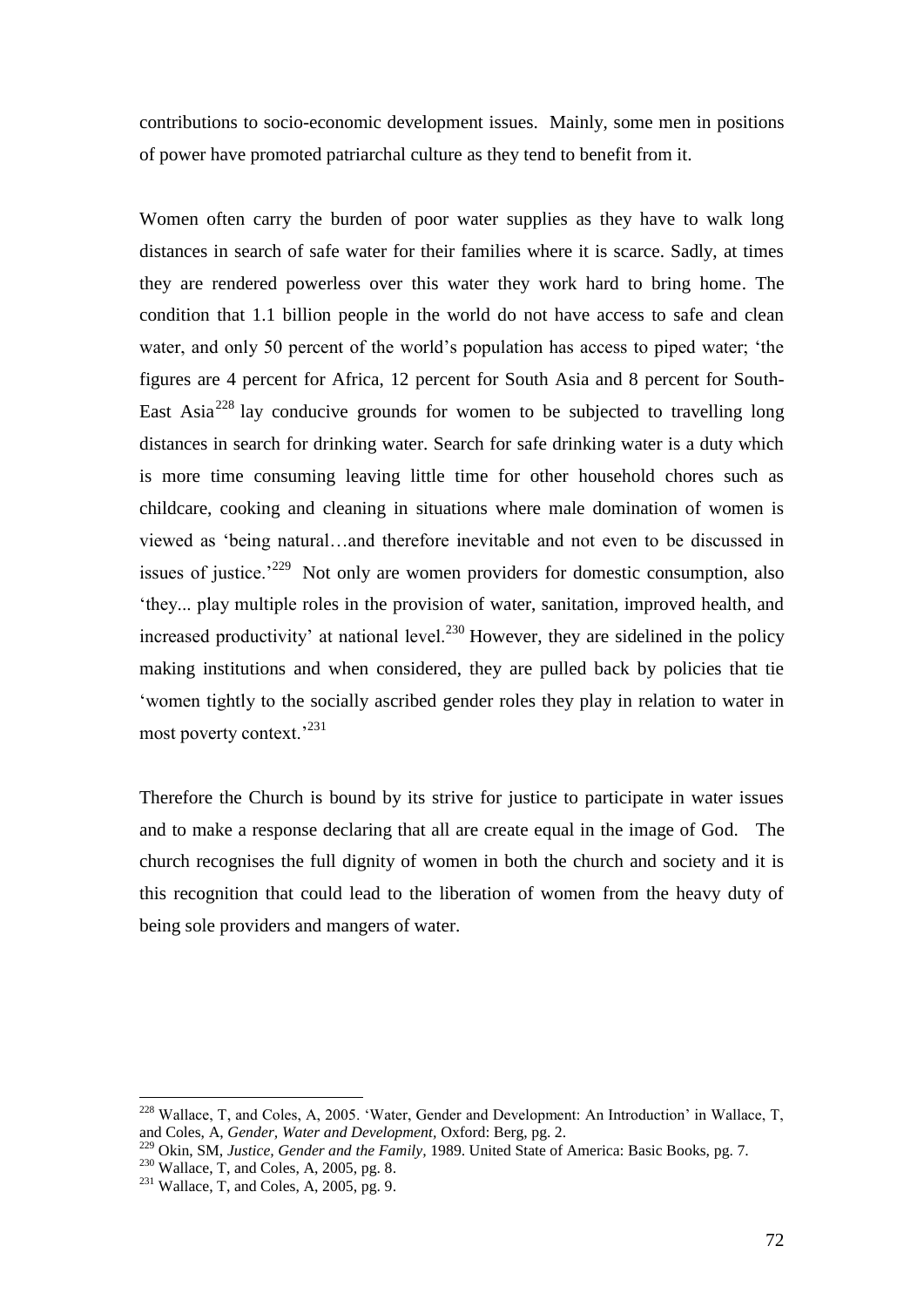#### **5.2.5 Water ethic with focus on** *Pula*

The UCCSA is a covenant church. Historically, Congregational forebears accepted that a group of Christians are a church. As a way of ensuring that members identify with this notion, there was a collective adoption of Robert Browne's definition of the local church as "a company of Christians which by a willing covenant made with their God, are under the government of  $God...^{232}$  From Browne's definition, the local church is "governed" by the rules of God.

The UCCSA Botswana as a household of God, concerned with the growing insufficiency of water and scarcity of rain in the country, should propose a water ethic and an ethic of *pula* for Botswana.<sup>233</sup> We have seen that a Theology of Pula can be developed to give meaning to the social engagement of the church with the water crisis. Out of this can develop a water ethic that symbolises that individuals and communities are of the need for their behavioural change towards their unsparing consumptive measures.. When there are concerns about the health of the water resources it is an indication that individuals understand that water management has gone awry because "we are trying to meet insatiable demands by continuously expanding a supply that has limits both ecological and economic.<sup> $234$ </sup> The basic principle for a water ethic carries the same mechanism, just as in any other ethic; 'social approbation for the right actions: social disapproval for the wrong action.<sup>235</sup>

The UCCSA-Botswana exists at a time when human life is being threatened by the societal disconnection from the life giving qualities of water. Many individuals have water at the twist of their taps thus they think little of water beyond the point of contact. Postel asserts that "we have lost a sense of respect for the wild river, for the complex workings of a wetland, for the intricate web of life that water supports.<sup> $236$ </sup> The tendency of a wasteful consumption in a society which is challenged by the crisis of water contributes to the high tariffs of water as way of placing high value to water

<sup>&</sup>lt;sup>232</sup> Briggs, R, The Covenant Church, pg. 18.

<sup>&</sup>lt;sup>233</sup> In this context, members of the household include water users at domestic, agricultural and industrial levels. Furthermore, it includes all individuals and institutions.

<sup>234</sup> Postel, S, *The Last Oasis, pg.* 183.

<sup>235</sup> Leopold, A, 2006. "The Land Ethic" in White, JE, *Contemporary Moral Problems (eighth edition),*  Belmont: Thompson Wadsworth, pg. 429.

<sup>236</sup> Postel, S, *The Last Oasis, pg.* 184.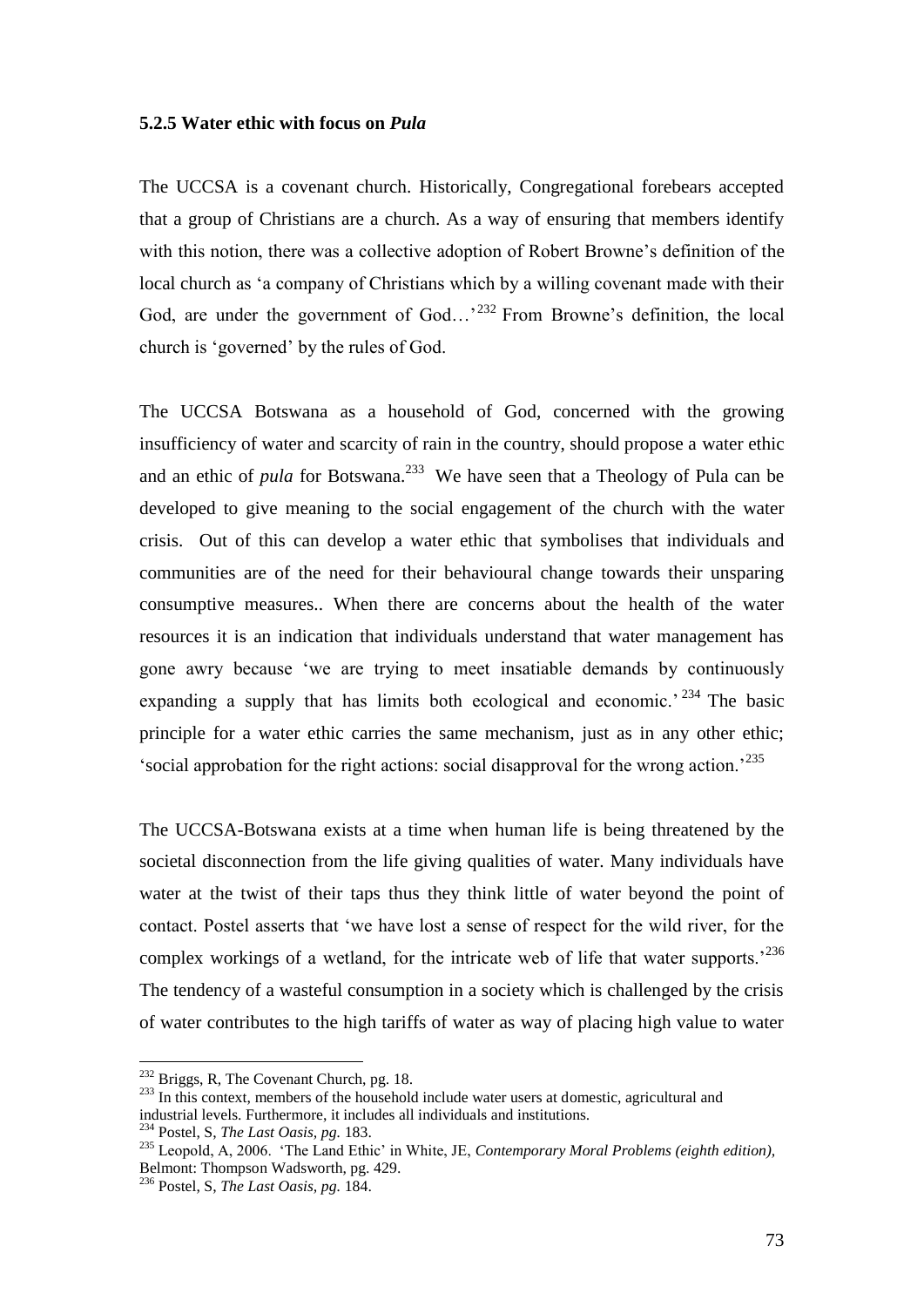and to reduce wasteful and unproductive consumption. It is under these circumstances that the UCCSA-Botswana ought to realise that Botswana needs "a set of guidelines and responsibilities that stops us from chipping away at natural systems until nothing is left of their life sustaining functions...<sup>237</sup> This would be the practical outworking of a theology of Pula.

At this level, the social teaching of the UCCSA can be augmented with a water ethic. This water ethic will help water consumers in Botswana to protect water resources and conserve water as well as establishing new ways of utilizing rain water. This will renew humankind – water relations, create a shift towards a holistic approach that perceives people and water as related parts of a greater whole. Fundamentally, the value of life to which the social teaching draws our attention will be upheld. Hopefully, this water ethic will lead us to see that "it is not only right and good but necessary that all living things get enough water before some gets more than enough."<sup>238</sup>

The current statistics highlighting that 1.1 billion people living without access to safe and clean water while over 2.5 billion people in the world lack both access to proper sewage, access to clean water and sanitation propels us to draw from the notion of justice in the social teaching. It is ethically immoral that the lives of multitudes are at risk globally while huge sums of money are spent on huge military budgets. For example, Postel highlighted that it was estimated that it would take \$36 billion per year which is equals to 4 percent of the world"s military expenditure, to bring to humanity clean drinking water and access to safe sanitation. Humankind ought to live and depend on less and sharing what is surplus. In striving for just living the church would have to seek collaborative approaches with institutions and Non Governmental Organizations who advocate for conservation, efficiency and reuse of water.

<sup>237</sup> Postel, S, *The Last Oasis, pg.* 185.

<sup>238</sup> Postel, S, 2008. "Why We Need A Water Ethic" in *Water Consciousness: How we all have to Change to Protect our Most Critical Resource,* San Francisco: AlterNet Books, pg. 190.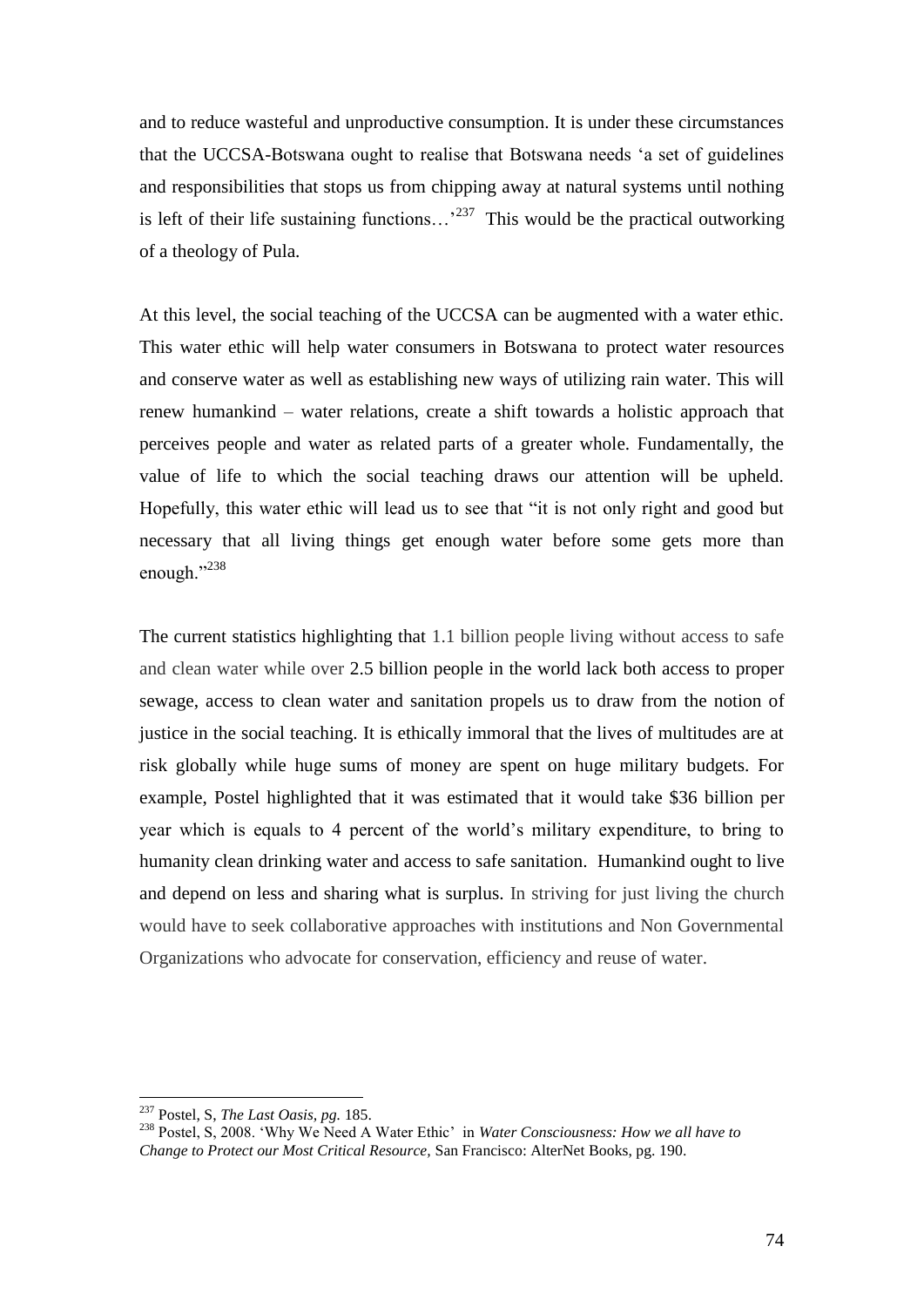# **5.3 How the UCCSA Botswana can practically live the ethic of Pula in the context of Botswana?**

Despite the persistent and disturbing water crisis in Botswana and the theological obligation to care for the entire creation of God, the church (UCCSA Botswana) has no practical response to the situation. Perhaps, as a social institution, it has either perceived itself existing only to proclaim the Gospel or it has failed to recognise and use its power and to diligently carry out its social responsibility. This failure has led to the perception that the State is about ensuring safe water reticulation in the country while the church is about prayer. While it may be so, it is however regrettable that the Church has not yet located itself as a full partner with the State and other NGOs in establishing mechanisms that minimize the effects of the water crisis on the poor. The situation is hardly improving thus "many governments, the United Nations and…environmentalist groups have recognised the gravity of this situation, and general awareness is growing of the urgent need to halt or drastically slow it down.<sup>239</sup> Sowunmi makes a stern challenge concerning the need to respond to the degradation of the natural resources;

The time has come for all those who wish to contribute to the renewal and conservation of the environment to initiate or intensify practical measures to achieve this goal through a change of direction in the relationship with the rest of the created world. $240$ 

#### **5.3.1 Establishment of Environmental Office**

In the past, the UCCSA identified reasons that led to the formation of the Church and Society Department. Among the reasons the Department was established was to guide the Church in keeping a prophetic position and in the formulation of theological responses towards socio-economic and socio-political developments as a result of the apartheid government at the time. Rutherford indicated that the need to meet and fulfil mutual help, information and inspiration prompted the establishment of Church and

<sup>239</sup> Sowunmi, MA, 1995. "Giver of Life – "Sustain Your Creation" in Hallman, DG (ed.), *Ecotheology: Voices from South and North,* WCC Publication: Switzerland, pg. 149.

 $240$  Sowunmi, MA, 1995. 'Giver of Life, pg. 149.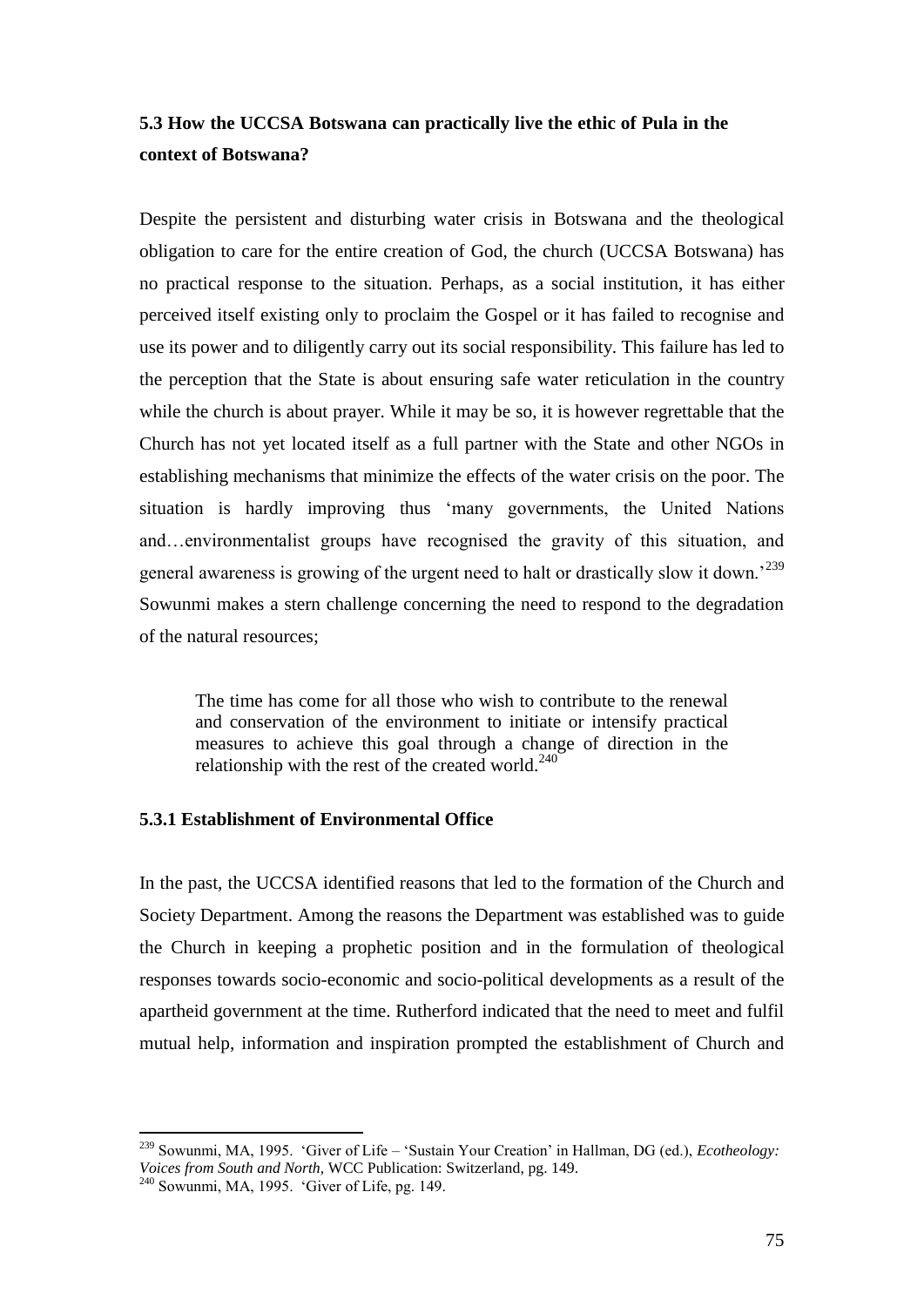Society as a faculty through which the Church responded to social and political issues and their impact on the people of God.<sup>241</sup>

With its history and current role in the socio political development in the country, the UCCSA Botswana continues to be involved in the national activities of the country such as participating on national events like World Environment day. However, this participation is often associated only with leading in prayers or in the closing benediction. Certainly lack of environmental conservation programmes by the church denies it full impact on its role of saving our God given natural resources such as water resources and conservation of rain water. The UCCSA-Botswana seem to have fallen into Hessel's observation in stating that 'congregations typically conduct religion business as usual with little time for the shared human vocation of earth keeping (Genesis 2: 15).<sup>242</sup>

Therefore, a new focus and vision on water and water related issues should be encapsulated within the programmes of the UCCSA-Botswana as a matter of urgency. The establishment of the Environmental Office could guide and assist the UCCSA Botswana in rolling out such programmes and focus on water issues such as water demands, water and sanitation, rapid urbanization among others. This office could renew the "theologically grounded human claim that human beings have a divinely mandated duty to care for the created order and be good stewards of our collective inheritance.<sup> $243$ </sup> In this way Batswana would be called to treating natural resources especially water resources with dignity and respect. With the continuing deterioration of the climate, Botswana is getting hotter and therefore drier and therefore the Church should lead in the nurturing and treasuring of the created order.

## **5.3.2 Revive Conservation Sunday**

 $\overline{a}$ 

At the 1984 UCCSA Assembly, Church and Society Department drew the attention of the Assembly delegates to the need for the conservation of the environment. It was observed that,

 $241$  UCCSA, 1972 Church and Society Report, pg. 29

<sup>&</sup>lt;sup>242</sup> Hessel, D, 2001. 'The Church Ecologically Reformed' in Hessel, D, and Rasmussen (eds.), pg. 186.

<sup>243</sup> Boston, J, *Holding Humanity to Account for the future state of the planet,* (Department of

Accounting and Information Studies) University of Wellington, USA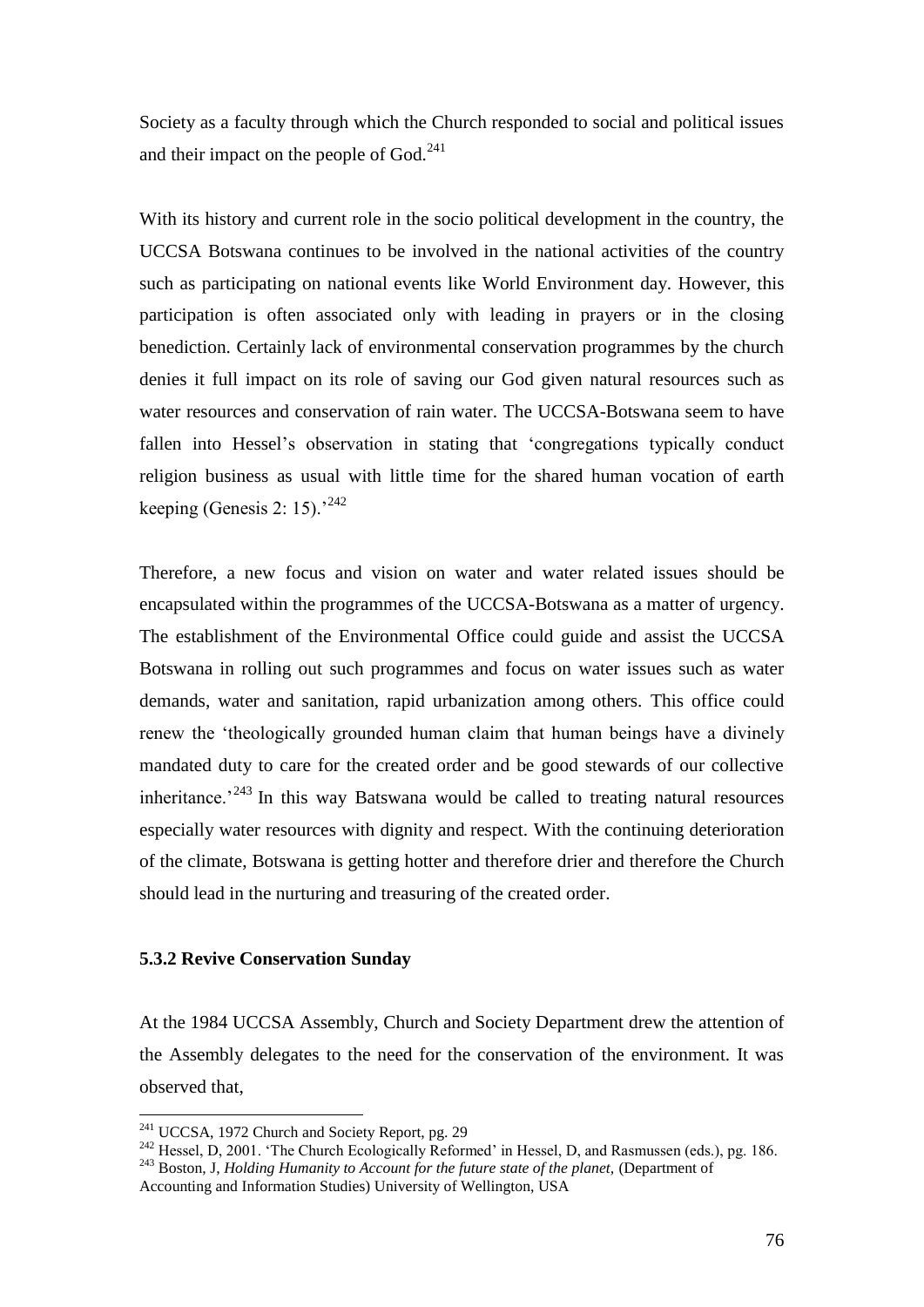We have a responsibility for the conservation of all life and we cannot allow the wanton destruction of the environment which is going on all around us. The consequences of such a course of action threaten not only the quality of human life, but the conservation of God"s creation. $244$ 

Following the above strongly worded statement, it seems the Department successfully persuaded the church to realise that environmental conservation "is almost as vital a matter as a just social order because it also has serious consequences for our future life together...<sup>245</sup> With this strong persuasion, the 1985 Assembly had to resolve that the Church should observe Conservation Sunday on the second Sunday of September each year.

This 1985 Assembly resolution was to establish a Conservation Sunday in all the UCCSA churches. A fundamental presupposition was that humanity does not own the creation, but rather that God entrusted humanity with creation for their own consumption and that they sustain and protect it for the future generations. If the church can rise to the challenge and revive the Conservation Sunday, it would have presented the current generation with an opportunity to save natural resources for use by the next generations. It may come with a new name such as Water Conservation Sunday, but the legacy is still there. If we go by De Gruchy"s viewpoint that *Oikos nomos* is about God"s rule that "ensures that the earth sustains human life and that human life respects the sustaining power of the earth,<sup> $246$ </sup> then the restoration of Conservation Sunday can provide an annual platform where the general membership of the UCCSA liturgically commit themselves to protecting water resources and the general stock of natural capital to which there is no substitute. The UCCSA has structures such as Women and Youth Fellowships, Mission Council and others, through which the vision, mission and vision of the Conservation Sunday can spread beyond the Church.

<sup>&</sup>lt;sup>244</sup> Report of the Church and Society to the 1984 Assembly

<sup>&</sup>lt;sup>245</sup> Report of the Church and Society to the 1985Assembly

<sup>&</sup>lt;sup>246</sup> De Gruchy, S, Address to Diakonia, pg. 7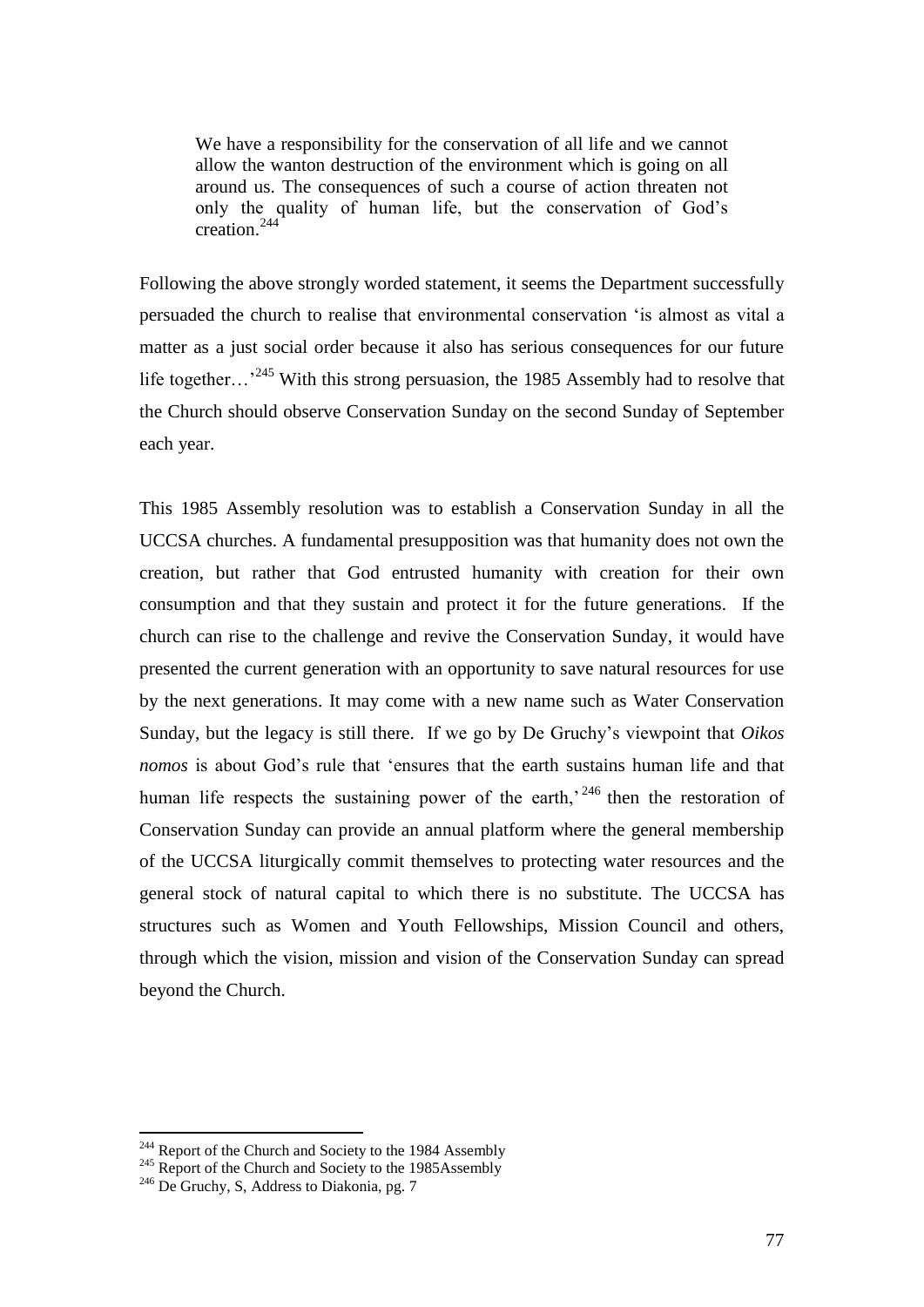#### **5.3.3 Rain water harvesting (RWH)**

The semi arid to arid climate conditions of Botswana presents a formidable challenge to both crop and livestock farmers. Meagre and unreliable rainfall of Botswana that ranges between 250mm to 650mm per annum often frustrates well laid farming plans. Basically, this is an annual threat to survival for all lives, both humankind and the ecosystem. Therefore, for Batswana, especially the poor and farmers, conservation and efficient water usage are of primary significance. Low rainfalls in the country rapidly stress the water supply sources most of which are ground water. In her paper entitled "Rain Water Harvesting for Rural Water Supply" Kamutati cites the Department of Water Affairs 2000 Monitoring Report where it was pointed that "80 percent of Botswana inhabitants receive their water from underground sources.<sup>247</sup> These conditions fully constrain the efforts of the Botswana government to make water accessible to all citizens. Further, low rainfalls exacerbate the problems of food security and schemes linked to it such as government initiatives like drought relief. For example, in 2007 the former president of Botswana Mr Festus Mogae, in his statement of drought declaration lamented that;

The total area planted, under both communal and commercial sub sectors is approximately 72000 hectares, which is only 22 percent of the total cultivable land. Total cereal production is estimated at 31000 tonnes, comprising about 92 percent from the commercial sub sector and 8 percent from the communal subsector. This production will meet only about 10 percent of the estimated national requirement of 322 245 metric tonnes for major cereal (sorghum, millet, maize and wheat). $^{248}$ 

What is rainwater harvesting? RWH is the state where rain water is collected for use "through collection and storage, either in soil or in man-made dams, tanks or containers bridging dry spells and droughts.<sup> $249$ </sup> It is not a new technology in Botswana although it has for a long time suffered insufficient promotion. Rainwater can be harvested in different technologies. Barron of Stockholm Environment Institute presents two ways of RWH namely; *in situ* and the *ex situ.* It is argued that "*in situ* 

<sup>247</sup> Kamutati, A, *Rain Water Harvesting for Rural Water Supply*, (undated), Gaborone: Botswana Technology Centre.

<sup>&</sup>lt;sup>248</sup> Botswana Government, *Poverty and Food Security, Monitoring Bulletin 2, June 2007, Gaborone:* Ministry of Finance and Development Planning, pg. 1.

<sup>249</sup> Stockholm Environmental Institute, 2009. *Rainwater Harvesting: A Lifeline for Human Well-Being,*  Stockholm: UNEP, pg. 1.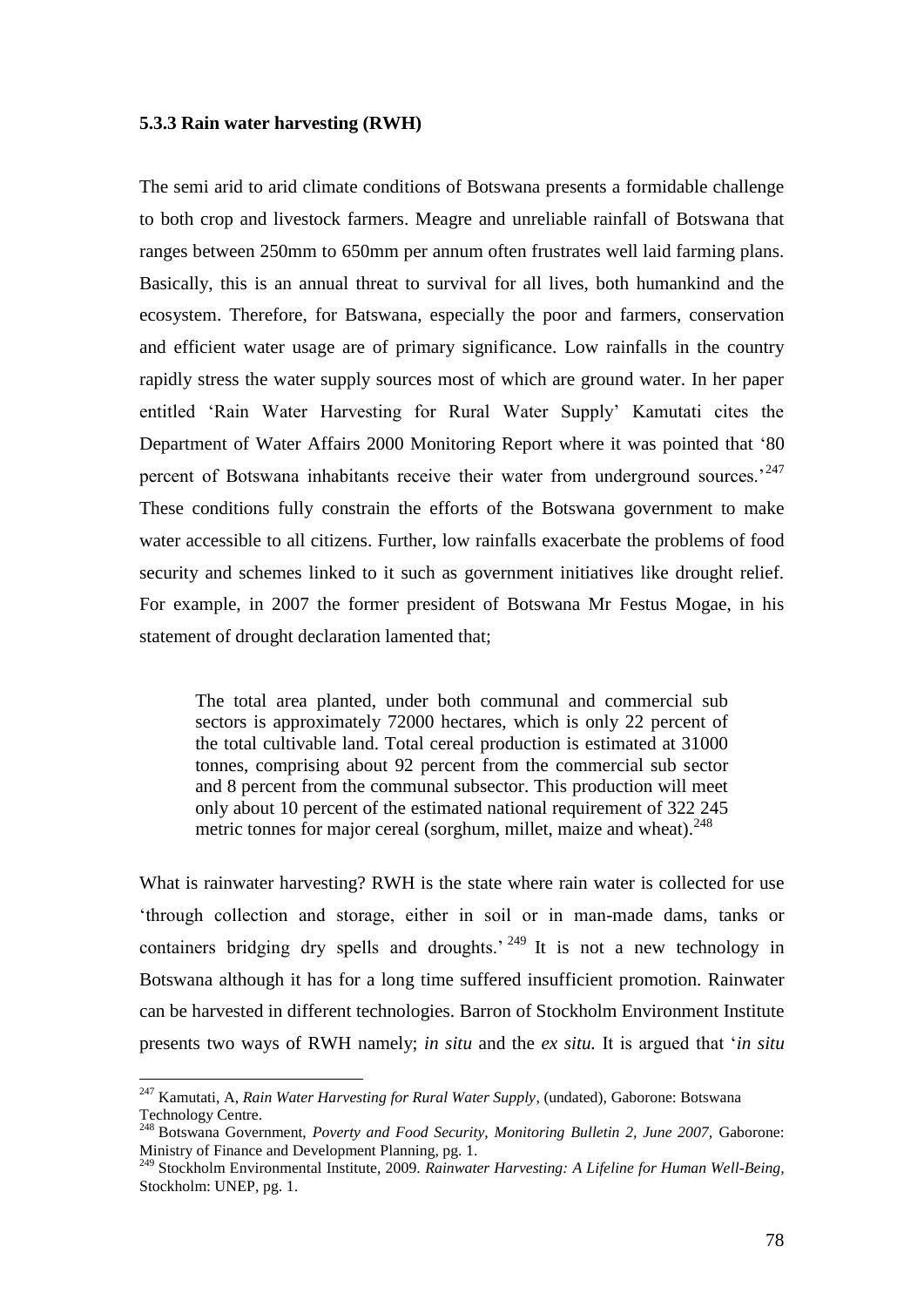rainwater harvesting technologies are soil management strategies that enhance rainfall infiltration and reduce surface runoff.<sup> $250$ </sup> These include, terracing pitting and ploughing across the slopes especially where farmers often suffer crop failure due to loss of rain water and soil erosion. Indeed it may be difficult to control outtake of water as 'moisture storage for crop uptake is  $5 - 60$  days.<sup>251</sup> *In situ* type is good to recharge the soil water for crops.

The second type of RWH technology is *ex situ* systems whose "rainwater harvesting systems capture areas external to the point of water storage.<sup> $252$ </sup> Most common used facilities include rooftops, road catchments, rock catchments and pavements and with these techniques water is normally easy to store. Storages include wells, man-made dams, ponds and cisterns. Usually, it is easy to extract water from these storages for different uses.

As the water demands in Botswana escalate and the government is constrained, rainwater harvesting emerges to be an alternative that has not been fully promoted. For this reason, the belief of the church in the fullness of life as articulated by Jesus Christ in John 10: 10 coupled with its social teaching principle of the value of life, should propel the UCCSA Botswana to explore rainwater harvesting as an alternative approach of enhancing life, countering drought and combating the increasing water demand.

The church (UCCSA- Botswana) with its large following, many of whom, in the rural areas, are farmers, can be a resource centre where people are taught and access information on rainwater harvesting mechanisms. In some areas where water has to fetched from a community standpipe, women and children especially girls, often face the injustice of walking long distances to fetch it. Therefore, where rainwater is used to improve domestic water supply, this will set women and children from this demanding duty and daunting task they often find themselves faced with. In most

<sup>&</sup>lt;sup>250</sup> Barron, J, 2009. 'The Water Component of Ecosystem Services and in Human Well-Being Development Targets" in Stockholm Environmental Institute*, Rainwater Harvesting: A Lifeline for Human Well-Being* Stockholm: UNEP, pg. 10.

<sup>&</sup>lt;sup>251</sup> Barron, J, 'The Water Component of Ecosystem Services and in Human Well-Being Development Targets' pg. 10.

<sup>&</sup>lt;sup>252</sup> Barron, J, 'The Water Component of Ecosystem Services and in Human Well-Being Development Targets' pg. 10.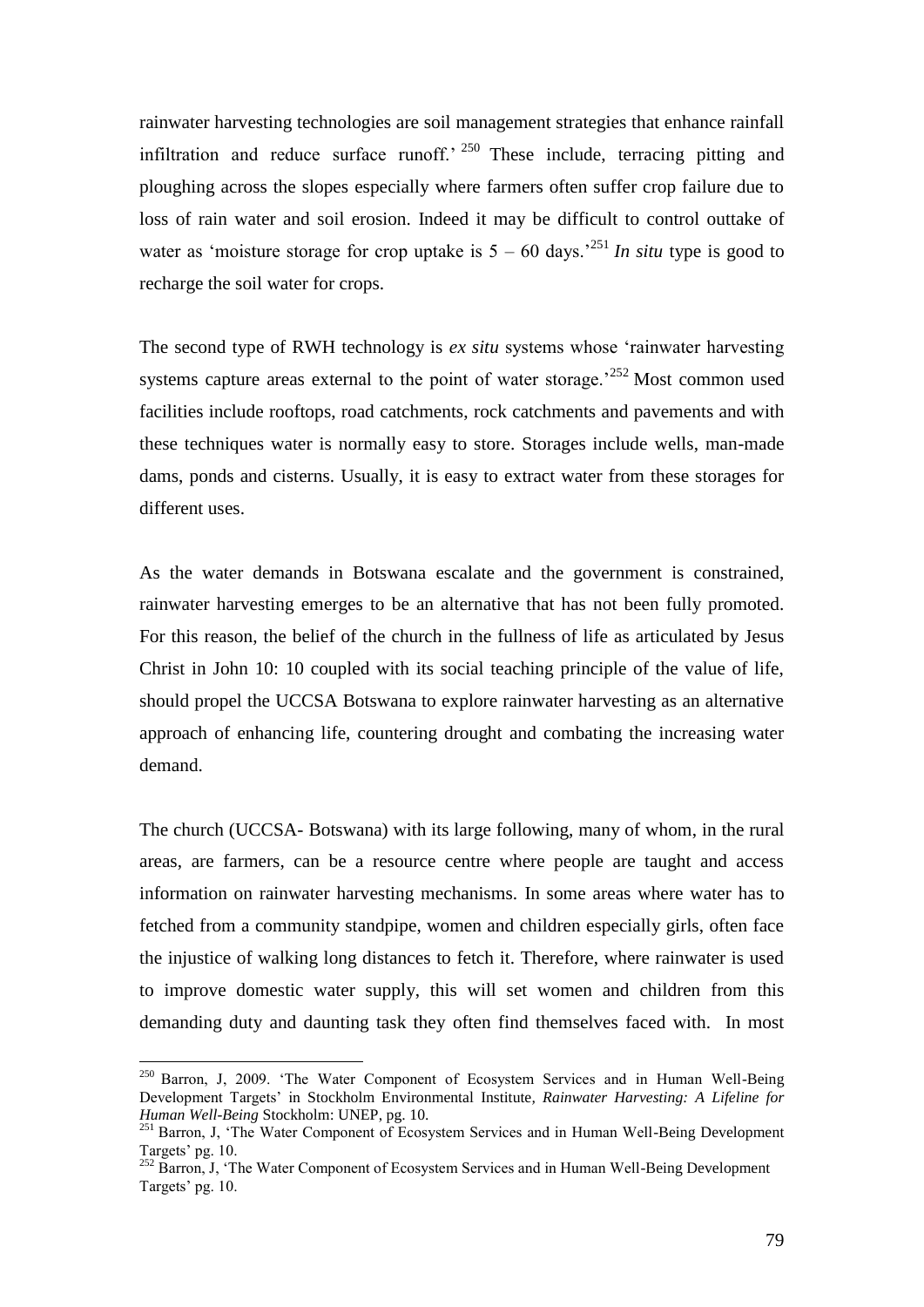areas, the church (UCCSA Botswana) has large buildings where tanks can be mounted on their side or even constructed in order to utilize rooftop collections. This collection could be distributed among the poor in times of needs or be used for vegetable gardens which in turn will be used to supply the need in the community. This approach can also be explored by community members as a way of sustainable livelihood strategy.

Generally, the government of Botswana uses water tariffs as a way of water conservation especially in the industrial sector. Toteng highlighted that "the state in Botswana…has the power and legitimacy to set the policy framework within which private companies…could draw guidance for their action. It is conceivable that if there was a clear…government policy on water conservation to encourage companies to conserve water, they would do so.<sup>253</sup> The church can work in association with industries to use rainwater harvesting measures to save water and save money. RWH projects could be interesting in renewing the lives of many and giving them hope through the challenges of life especially regarding food security and well-being. Such projects will increase water availability and improved sanitation. The notion of justice and respect for human life could be upheld where water is sufficiently within the reach of the community.

#### **5.3.4 Recycle and Reuse Wastewater**

As Botswana continues to suffer the escalation of the surface water supply and the depletion of ground water sources, the alternative to treating waste water as resource to be used productively also grows rapidly. According to Kgathi and Masamba "reuse of wastewater is one of the options for integrated water resources management (IWRM) practised...in Botswana.<sup>254</sup> Postel contends that 'water pure enough to drink serves many functions that do not require such high quality-including irrigating crops and lawns...and flushing human waste into a sewer.<sup>255</sup> The viewpoint of Postel

<sup>&</sup>lt;sup>253</sup> Toteng, EN, 2004. 'The Private Sector, Urban Water Conservation and Developing Countries: A Stakeholder Theory-Driven Perspective From Botswana" in *South African Geographical Journal, 86 (2), pg. 113 – 121,* pg. 119*.*

<sup>254</sup> Kgathi, DL and Masamba, WRL, *Re-Use of Wastewater at the Selebi Phikwe Copper-Nickel Mine, Botswana,* (undated), Harry Oppenheimer Okavango Research Centre, Maun: University of Botswana, pg. 1.

<sup>255</sup> Postel, S, *The Last Oasis, pg.* 127.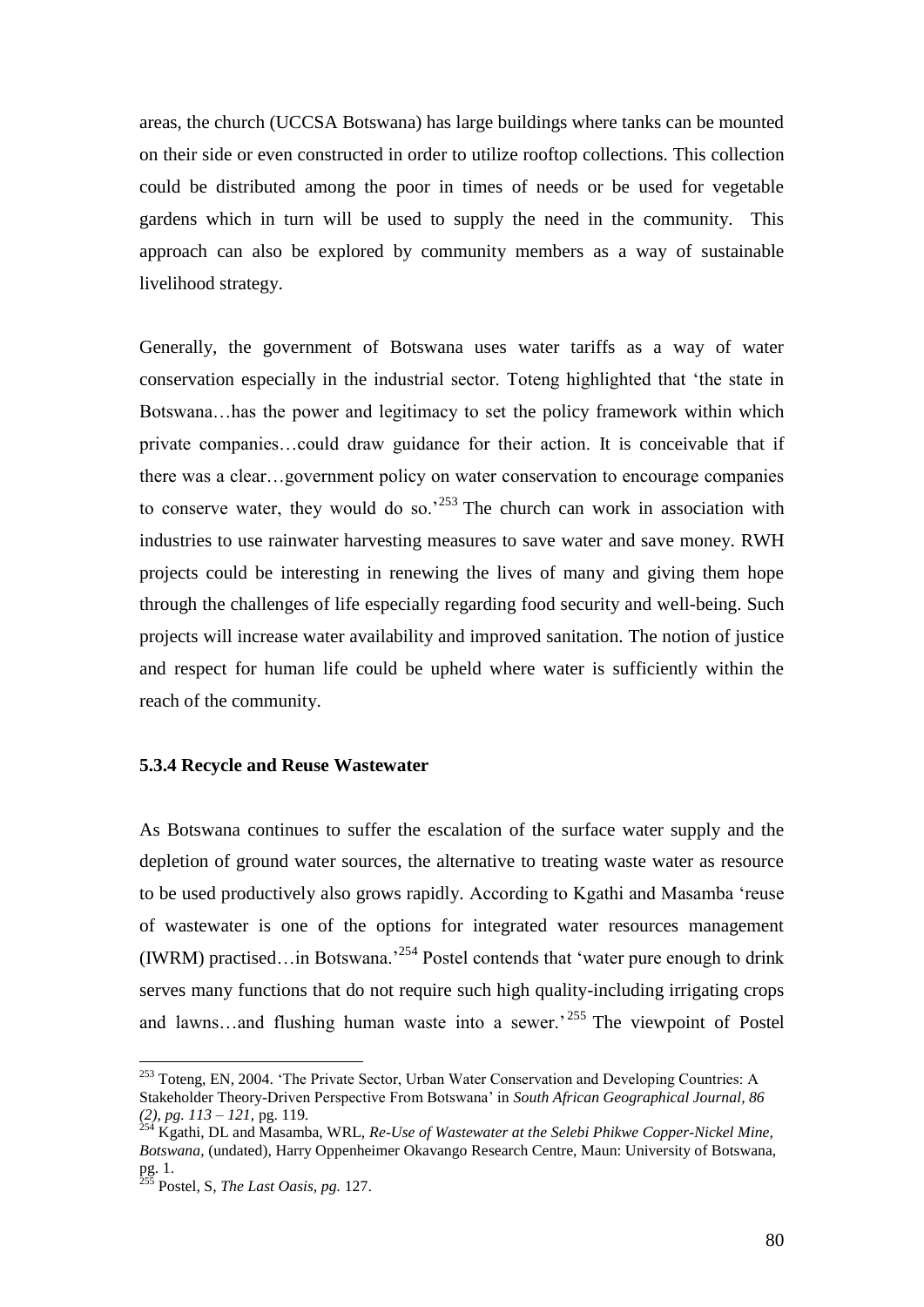carries more weight in a water stressed country like Botswana. Currently, the Botswana government has started a programme that moves away from on-site sanitation, (that is, where individual households used on site sanitation system), to waterborne sewerages for all in major areas, cities, towns and villages. Undoubtedly, this development will further stress the already stressed water resources in Botswana. Indeed, as development and population grows especially in the urban areas, the volumes of wastewater are bound to also increase drastically.

Recycling of wastewater is different from re-use of wastewater although the two are often used synonymously. Re-cycling refers to the treatment of the wastewater in order to allow it to retain its original quality before re-distributing it for further use. The concept of re-use, however, refers to the "using of wastewater before it undergoes any major purification in order to revert its quality to the original form.<sup>256</sup> However, recycling and reusing of wastewater is a likely alternative. From the *Oikos*  perspective, recycle and re-use are both concerned about the ecology and the economics. For example, when used in crops, trees, fodder feeds and vegetable gardens, waste water which is often seen to be rich in soil nutrients, will ecologically strengthen the soil and relief the use of safe drinking water for crop watering. Economically, less will be spent on the purchase of chemical fertilizers. Postel notes that "farmers …spend heavily on chemical fertilizers to give their crops nitrogen, phosphorus and potassium that domestic wastewater contains in large amounts.<sup>257</sup>

The UCCSA social teaching principle on sound use of natural resources, will certainly promote the notion of recycling and re-using wastewater. However, the church should engage in capacity building (public teaching) on ways to use recycled or reuse of wastewater. This is emphasised by Toteng who while accepting that recycling and reusing water is a way of conservation, draws our attention to the sector of the population who do not trust either recycling or reuse of wastewater. In his study conducted around Gaborone, "91.5 percent stated that recycled wastewater should be

<sup>256</sup> Kgathi, DL and Masamba, WRL, *Re-Use of Wastewater at the Selebi Phikwe Copper-Nickel Mine, Botswana,* (undated), Harry Oppenheimer Okavango Research Centre, Maun: University of Botswana, pg. 4.

<sup>257</sup> Postel, S, *The Last Oasis, pg.* 127.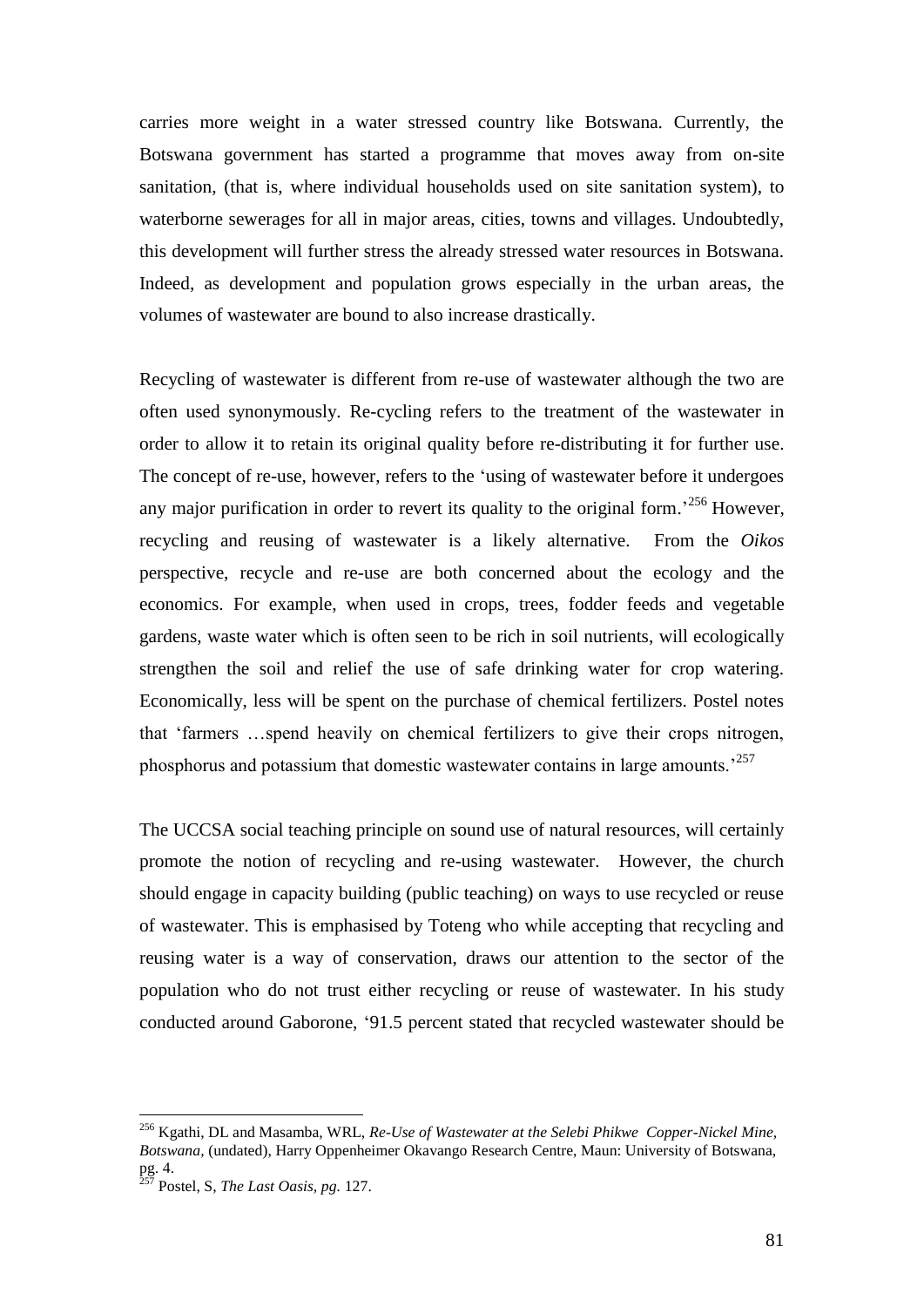used for other things' while '58 per cent felt wastewater should not be reused because it is dirty.'<sup>258</sup>

## **5.4 Conclusion**

 $\overline{a}$ 

In this chapter, we have looked at how in the midst of water crisis and meagre rainfall, the church (UCCSA) in Botswana can respond to the water crisis. The first task is to develop a local, contextual theology of Pula. Then there are a number of practical steps that can be taken to put this theology into practice in the form of an ethics of Pula. We have noted these to include; establishing an Environmental Office by the church, a revival of an annual Conservation Sunday, rain water harvesting and Recycling and reuse of waste water.

<sup>258</sup> Toteng, EN, 2008. "The Effects of the Water Management…" in *Water International,* Vol. 33, No. 4, pg. 482.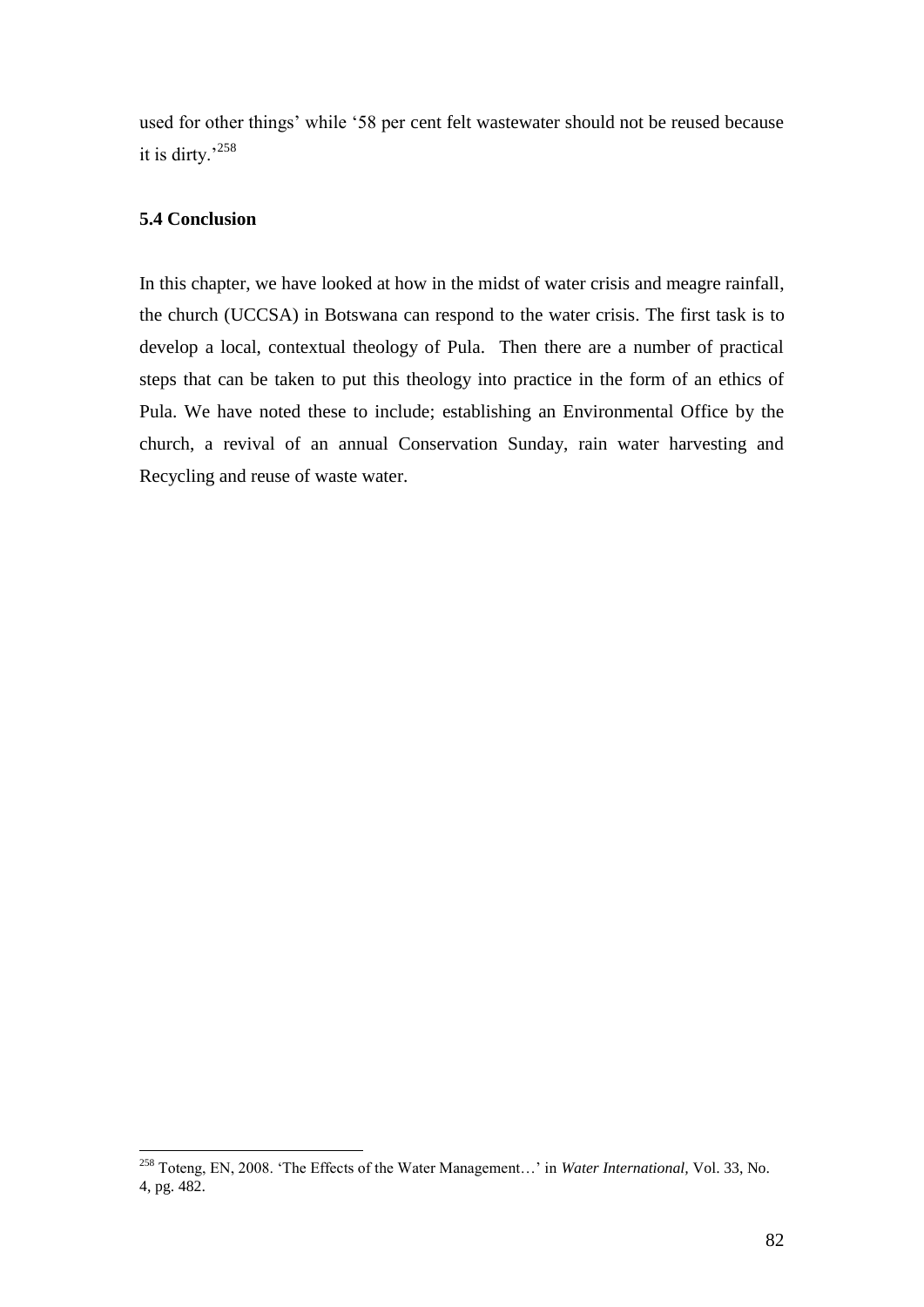#### **Chapter 6**

### **Conclusion**

#### **6.1 Introduction**

In this chapter, we conclude by summarizing the whole study through providing an overview of all the chapters. After this summation, we will consider some of the possible areas for future study that have been realised through the process of the study.

#### **6.2 Summary of the study**

In this study, we have dealt with the water crisis situation in Botswana. We have considered that while Botswana is economically doing well, the country is severely challenged by the water crisis. Drought is a common phenomenon in the country with scarce annual rainfall. These climate conditions have contributed to the general belief and hope for rain in the future in Botswana. Hope for rain in the country is evidenced by the use of "pula" (rain) as a national symbol. Pula in Botswana, is used in different national symbols among them; the currency, one of the strongest in Africa, the national flag – represented by the colour blue which symbolises peace and water; engraved in the coat of arms – and as a sign of life for all citizens through industry, agriculture and natural resources. While appreciating the efforts of the government of Botswana in addressing the water situation, this study pursued the way in which the UCCSA-Botswana could theologically contribute to the water crisis in the country.

The key research question of the study; "What should the theological response of the UCCSA be to the water crisis in Botswana" has motivated the realization that the church has a theological obligation to make a sound theological response to the current water crisis that faces Botswana. With its objectives of showing the local scenario of the water crisis and the position that the church can take to respond, the study used the UCCSA social teaching as its theological framework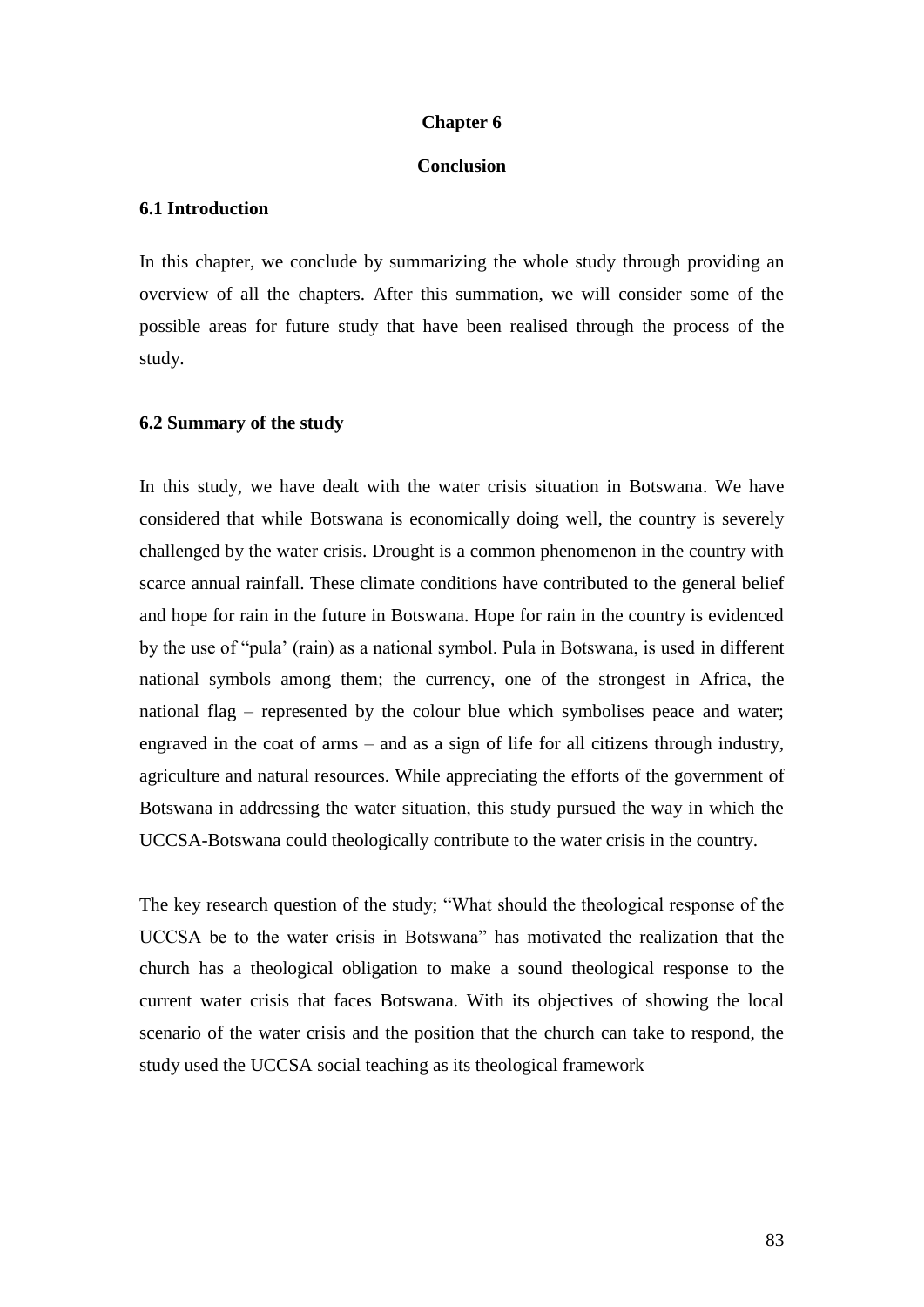#### **6.3 Summary of chapters**

In seeking to address the key research question of this study alluded to above, chapter one introduced the study by providing the background and overview of the global environmental crisis with its historical overview. Also, the chapter articulated the motivation towards this study by outlining the reasons that led to the choosing of this topic for research. Chapter one further provides an introduction of Botswana as well as showing the significance of rain in Botswana for Batswana. In chapter two, we focused on a broader overview of the global water crisis. Among the key global water crisis issues that we discussed were; water privatization, urbanization, population growth, water and sanitation as well as damming of the rivers. Among the reasons to focus on the global water crisis in this chapter was to learn the approaches used to address key issues of concern, locally and globally.

In chapter three the focus is on the status and impact of the water crisis in Botswana. In order to achieve this focus, the chapter firstly introduced Botswana covering geographical and environmental features and their significance to the country. With this background to Botswana, the chapter discussed key features of the water scarcity in Botswana and showing the impact of such water scarcity on Batswana and their livelihood.

Chapter four of this study consists of the key component to the research, the UCCSA social teaching. In this chapter, we first addressed an overview of congregationalism in Southern Africa that subsequently led towards the formation of the UCCSA in October 1967. In this chapter we also provided an introduction to Reverend Joseph Wing, the first Secretary of the UCCSA. Also, we provided an overview of the Church and Society Department of the UCCSA. The chapter appreciates the fact that since its formation, the apartheid policies in South Africa affected neighbouring countries especially the constituent countries of the UCCSA whose meetings often sought to engage with the South African Government. The chapter shows that, from the minutes and reports of the UCCSA stored in archives lay five key theological themes from which the social teaching of the church is grounded. Upon this social teaching, the theological response of the church to the water crisis in Botswana has been articulated by this study.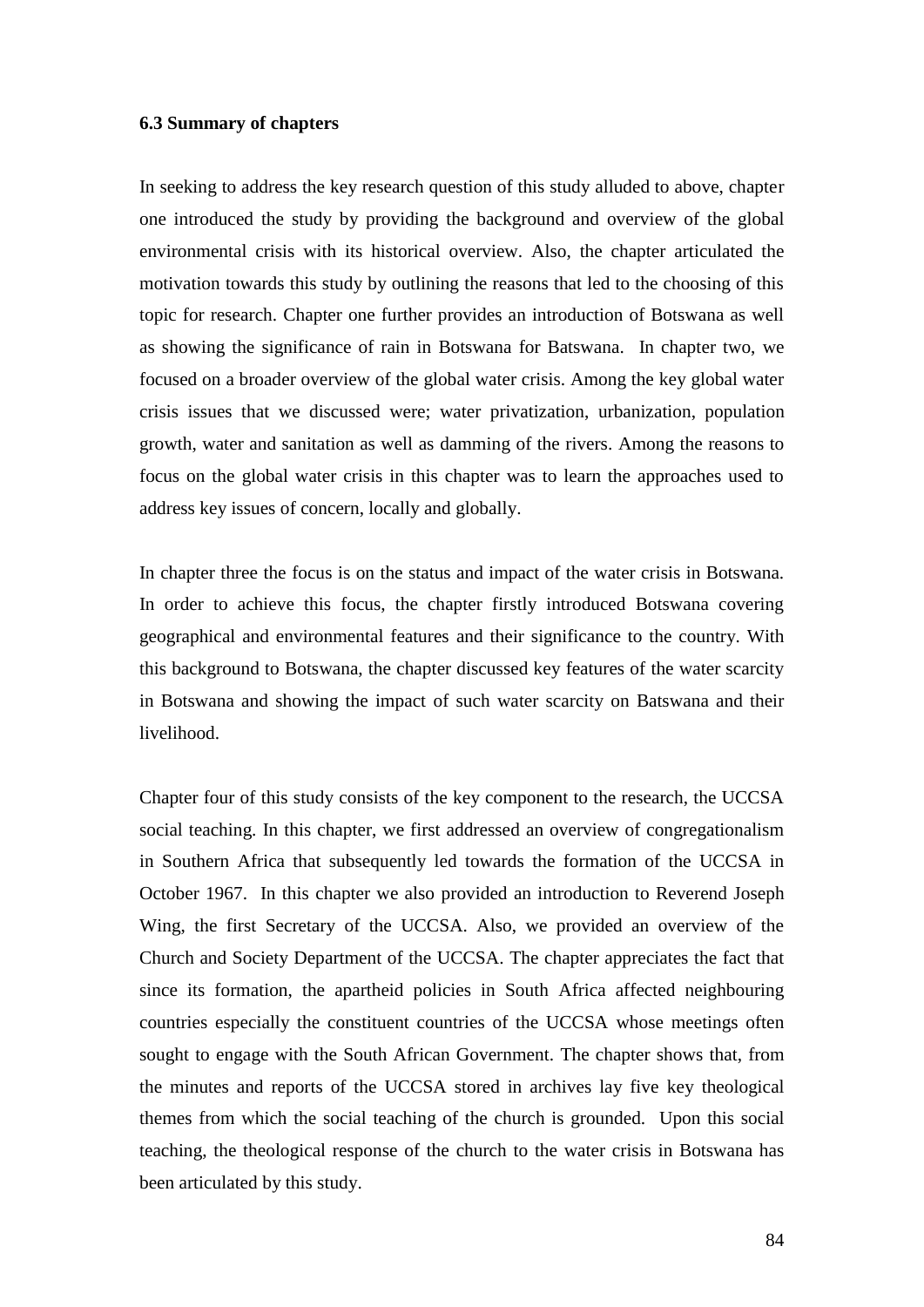In chapter five, we discussed ways through which the church could respond using its social teaching broadened by the oikos theology. Two sets of responses are discussed in this chapter being; The Theological response; under this response the chapter proposed the development of a Theology of Pula. Secondly, the chapter established five practical ways that the church can consider as theological responses informed by its social teaching and the theology of Pula.

Therefore, informed by the results of this study as seen in both chapter four and five, I would argue that the church has a theological obligation to respond to the water crisis in Botswana. The social teaching of the church that this study has been able to discover from the reports of the Church and Society Department reports in the archives of the church, is an important theological tool that would guide how the church engages and responds to social issues such as in the case of the water crisis and meagre rainfalls in Botswana. The contextual theology of Pula raises more theological themes with regard to the current water situation in Botswana such as the economy, the ecology and the communal living. Out of the theology of pula, the church will meet what was stated by the UCCSA at its Assembly that congregationalism should provide an alternative way of living with scarce water resources. For this reason, I am of the view that the study has achieved its objectives in showing that there is a water crisis in Botswana and the UCCSA has not been engaged in any effort to make a theological response; The church has a social teaching that could be used to respond to this situation; and the social teaching of the UCCSA has been used to articulate a theological response to the water crisis in Botswana.

## **7 Conclusion**

The water crisis is a serious issue that that threatens the interdependence existing between humankind and the biosphere. The faith of the church is that water is a gift to humanity from God. The church as a household of God should find itself as divinely mandated to protect natural resources such as water, which are being over-consumed and abused. The church as a social institution has the privilege of many voluntary followers whom it can engage to articulate the message interrelationship between ecology and economic progress for humankind.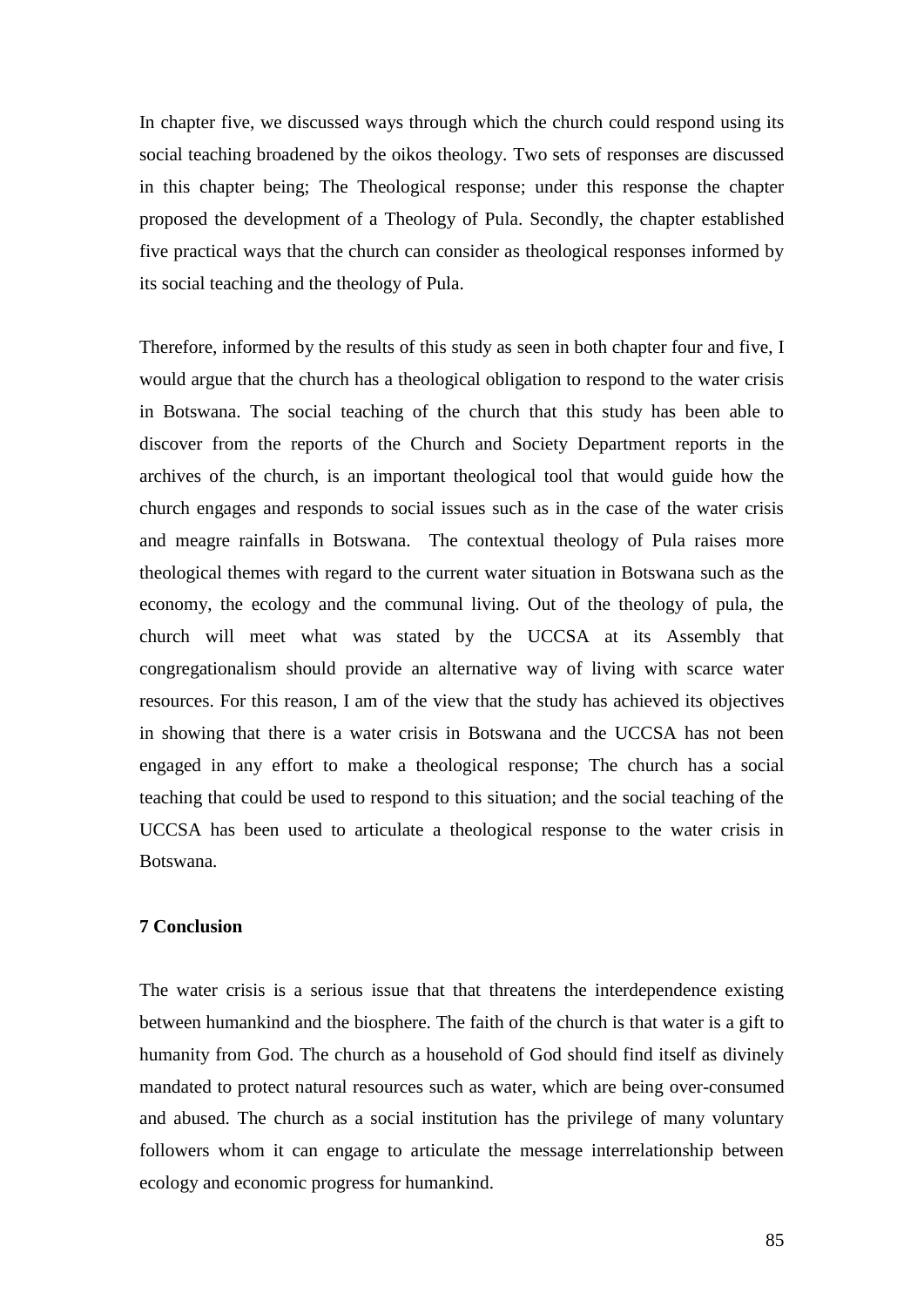#### **Bibliography**

- Abram, KC, 1994. "A Theological Response to the Ecological Crisis" in DG, Hallman, (ed.), *ECOTHEOLOGY: VOICES FROM THE SOUTH AND NORTH,* Geneva: WCC publications.
- Amanze, JN, 2007. 'From Denominational Pluralism to Church Unity' in Nkomazana, F, and Lanner, L, (eds.), *Aspects of the History of the Church in Botswana*, Pietermaritzburg: Cluster Publication.
- Barbour, IG, 2000. 'Scientific and Religious Perspective on Sustainability' in Hessel, DT and Ruether, RR, *Christianity and Ecology: Seeking the Well-Being of Earth and Humans*, Havard University Press: Oxford.
- Barron, J, 2009. "The Water Component of Ecosystem Services and in-Human Well-Being Development Targets" in Stockholm Environmental Institute*, Rainwater Harvesting: A Lifeline for Human Well-Being* Stockholm: UNEP.
- Blank, RM, 1992. *DO JUSTICE: Linking Christian Faith and Modern Economic Life*, Cleveland: United Church Press.
- Boff, L, 1995. *Ecology and Liberation: A New Paradigm,* New York: Orbis Books.
- Bosch, DJ, 1997. *Transforming Missions: Paradigm Shifts in Theology of Mission,*  New York: Orbis Books
- Botswana Government, Department of Environmental Affairs, July 2006. Water Accounts Botswana (1992 – 2003), Gaborone: Government Publishing.
- Botswana Government, *Poverty and Food Security, Monitoring Bulletin 2, June 2007,*  Gaborone: Ministry of Finance and Development Planning.
- Botswana Government, Vision 2016: A Framework for a Long Term Vision for Botswana, Gaborone: Government Printers.
- Briggs, DR. 1980. *Jesus is Lord in Church and World: Studies in the nature of Congregationalism,* Johannesburg: UCCSA.
- Briggs, DR, and Wing, J, 1980. *The Harvest and the Hope: The Story of Congregationalism in Southern Africa.* Craft Press: Pretoria.
- Brough, A, 1997. *Botswana: How to Make the Most of your Visit,* London: New Holland.
- Cone, JH, 2001. "Whose Earth Is It, Anyway?" in Hessel, D, and Rasmussen, L, (eds.), *Earth Habitat: Eco-Injustice and the Church's Response,* Minneapolis: Augsburg Fortress.
- Chandran, JR, 1994. "Ecology: A Theological Response" in Nehring, A, *Ecology: A Theological Response,* Madras: Gurukul Lutheran Theological College.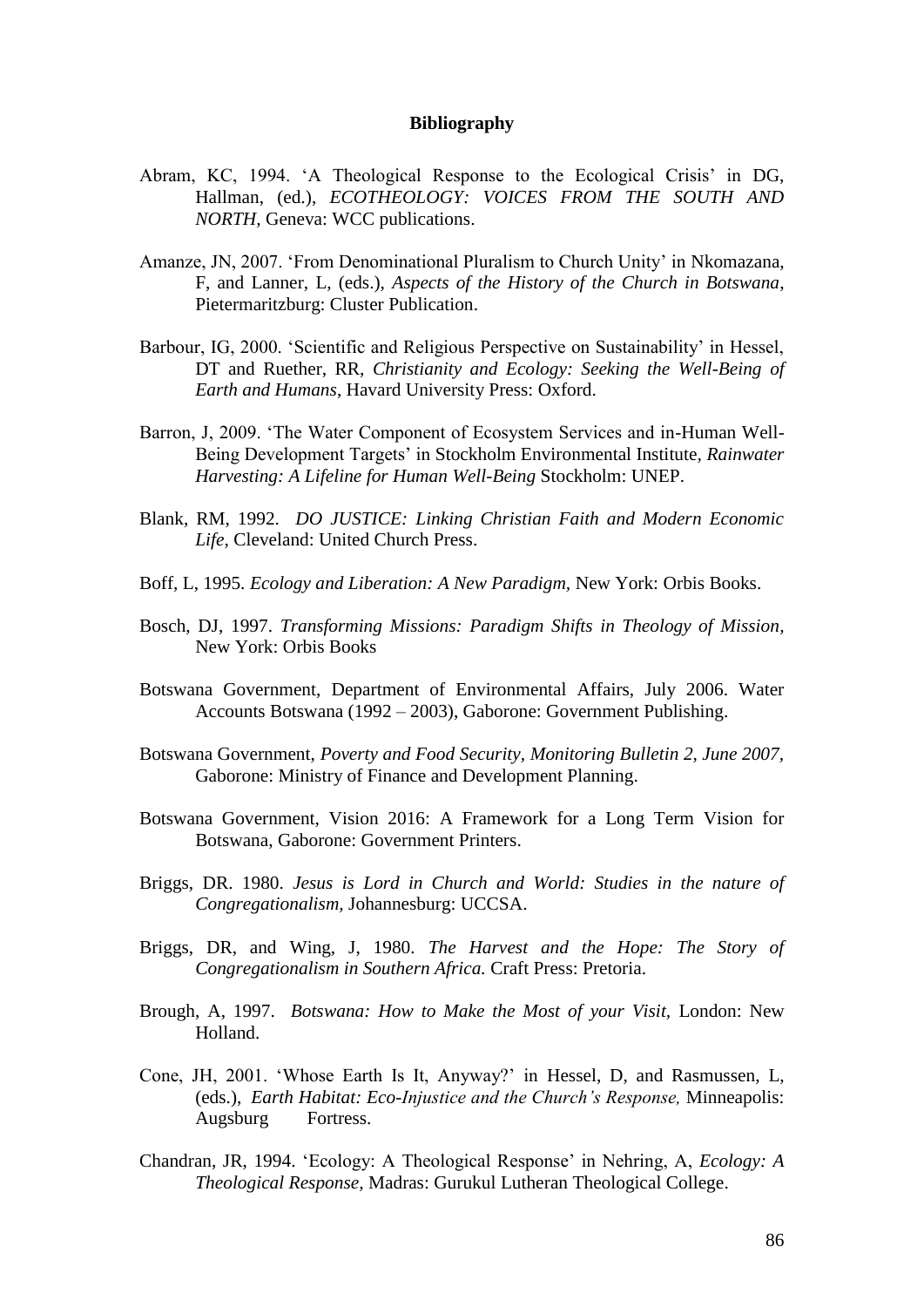- De Gruchy, S, 2005. 'A remarkable Life: The story of Joseph Wing' in de Gruchy S, and van der Water, D, *Spirit Undaunted: The life and legacy of Joseph Wing,*  Pietermaritzburg: Cluster Publishers
- de Villiers, P. 1999. "Unity: The formation of the United Congregational Church" in de Gruchy S (ed.), *Changing Frontiers: The Missionary Story of the UCCSA*. Pula Press: Gaborone.
- Dube, M.W, 2007. ""God Never Opened the Bible to Me": Women Church Leaders in Botswana" in Nkomazana, F, and Lanner, L, (eds.), *Aspects of the History of the Church in Botswana*, Pietermaritzburg: Cluster Publication.
- Hessel, D, 2001. 'The Church Ecologically Reformed' in Hessel, D, and Rasmussen (eds.), *Earth Habitat: Eco-Injustice and the Church Response*, Minneapolis: Fortress Press.
- Hallman, DG, 2000. *Spiritual Values For Earth Community,* Switzerland: WCC Publication.
- Hassan, FA, 2004. *Water and Ethics: A Historical Perspective,* United Nations Educational, Scientific and Curriculum Organization: Paris.
- Jones, D, 1999, On from Kolobeng: "From LMS to UCCSA in Botswana", in de Gruchy S (ed.), *Changing Frontiers: The Missionary Story of the UCCSA*. Pula Press: Gaborone.
- Kellman, S, 1993. "Moral Domains, Economic Instrumentalism, and the Roots of Environmental Values" in Gillroy, JM (ed.), *Environmental Risks, Environmental Values, and Political Choices: Beyond Efficiency Trade-offs in Public Policy Analysis,* San Francisco: Westview Press.
- Leigh, P, 2005: The ecological crisis, the human condition and community-based restoration as an instrument for its cure. *Ethics in Science and Environmental Politics,*
- Leopold, A, 2006. "The Land Ethic" in White, JE, *Contemporary Moral Problems (eighth edition),* Belmont: Thompson Wadsworth.
- Leslie, J, 2008. 'The Age of Consequences: A short History of Dams' in Lohan, T, *Water Consciousness: How We All Have to Change to Protect our Most Critical Resource,* San Francisco: AlterNet Books.
- Lohan, T, 2008. "We All Live Downstream" in Lohan, T *Water Consciousness: How we all have to Change to Protect our Most Critical Resource,* San Francisco: AlterNet Books.
- McFague, S, 2000. 'An Ecological Christology: Does Christianity Have It?' in Hessel, DT and Radford Ruether, R, (eds.), *Christianity and Ecology: Seeking the Well-Being of Earth and Humans,* Massachusetts: Cambridge.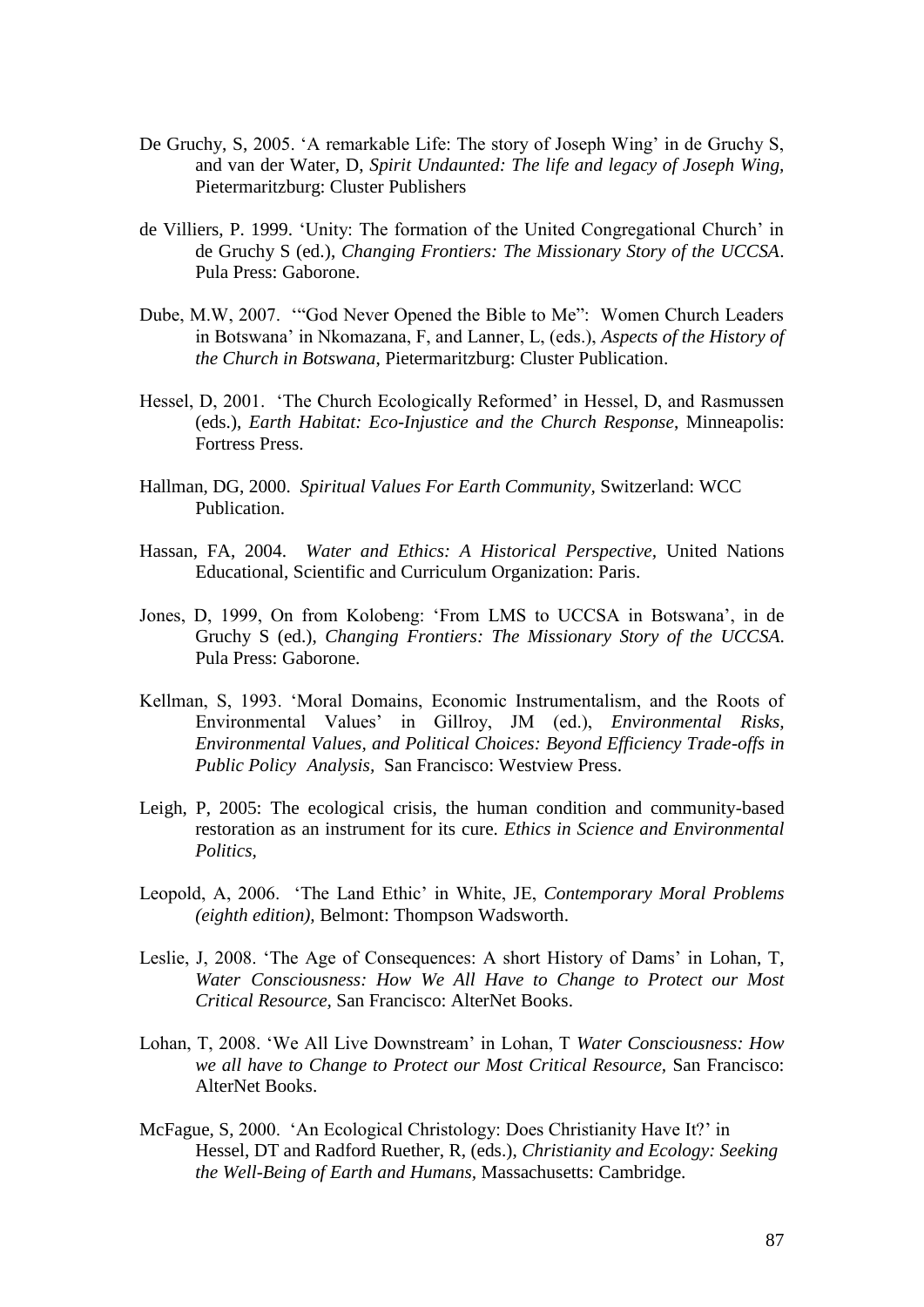- MacNichol, SN, "Reclaiming, Revisioning, Recreating in Theo-Ecological Discourse" in *Theology of Earth Community: A Field Guide,* 1996. New York: Orbis Books.
- Masire, QJK, 2006. *Very Brave or Very Foolish: Memoirs of an African Democrat,* Gaborone: Macmillan.
- McDonald, DA, and Ruiters, G, 2005. "Theorizing Water Privatization in Southern Africa" in McDonald, A and Ruiters, G, (eds.) *The Age of Commodity: Water Privatization in Southern Africa*, United Kingdom: Earth-scan.
- Megivern, JJ, 1997. *The Death Penalty: An Historical and Theological Survey,* New Jersey: Paulist Press.
- Momsem, JH, 2004. *Gender and Development,* London: Routledge.
- Okin, SM, *Justice, Gender and the Family,* 1989. United State of America: Basic Books.
- Okullu, J.H, 1978. "Church-State Relations: The African Situation" in WCC, *Church and State: Opening a New Ecumenical Discussions,* Geneva: WCC.
- Petrella, R, 2001. *The Water Manifesto: Arguments for a World Water Contract,*  London: ZED BOOKS.
- Phillips, D. 1999. *Martin Luther King Junior on Leadership*, New York: Warmer Bucks.
- Postel, S, 1992. *The Last Oasis: Facing Water Scarcity,* Earthscan Publication: London.
- Postel, S, 2008. "Why We Need A Water Ethic" in *Water Consciousness: How we all have to Change to Protect our Most Critical Resource,* San Francisco: AlterNet Books.
- Radford Ruether, Rosemary, 2000. "Conclusion: Eco-Justice at the Centre of the Church"s Mission" in Hessel, DT and Radford Ruether, R, (eds.), *Christianity and Ecology: Seeking the Well-Being of Earth and Humans,* Massachusetts: Cambridge.
- Rasmussen, L, 2001. Eco-Justice: 'Church and Community Together' in Hessel, D, and Rasmussen, L, (eds.), *Earth Habitat: Eco-Injustice and the Church's Response,* Minneapolis: Augusburg Fortress.
- Raven, PH and Berg, LR, 2005. *Environment (5th Edition),* Hermitage Publishing Services: USA.
- Samuel Rayan, SJ, 1995, 'The Earth is the Lord's' in Hallman, DG (ed.), *Ecotheology: Voices from South and North*, Geneva: WCC Publication.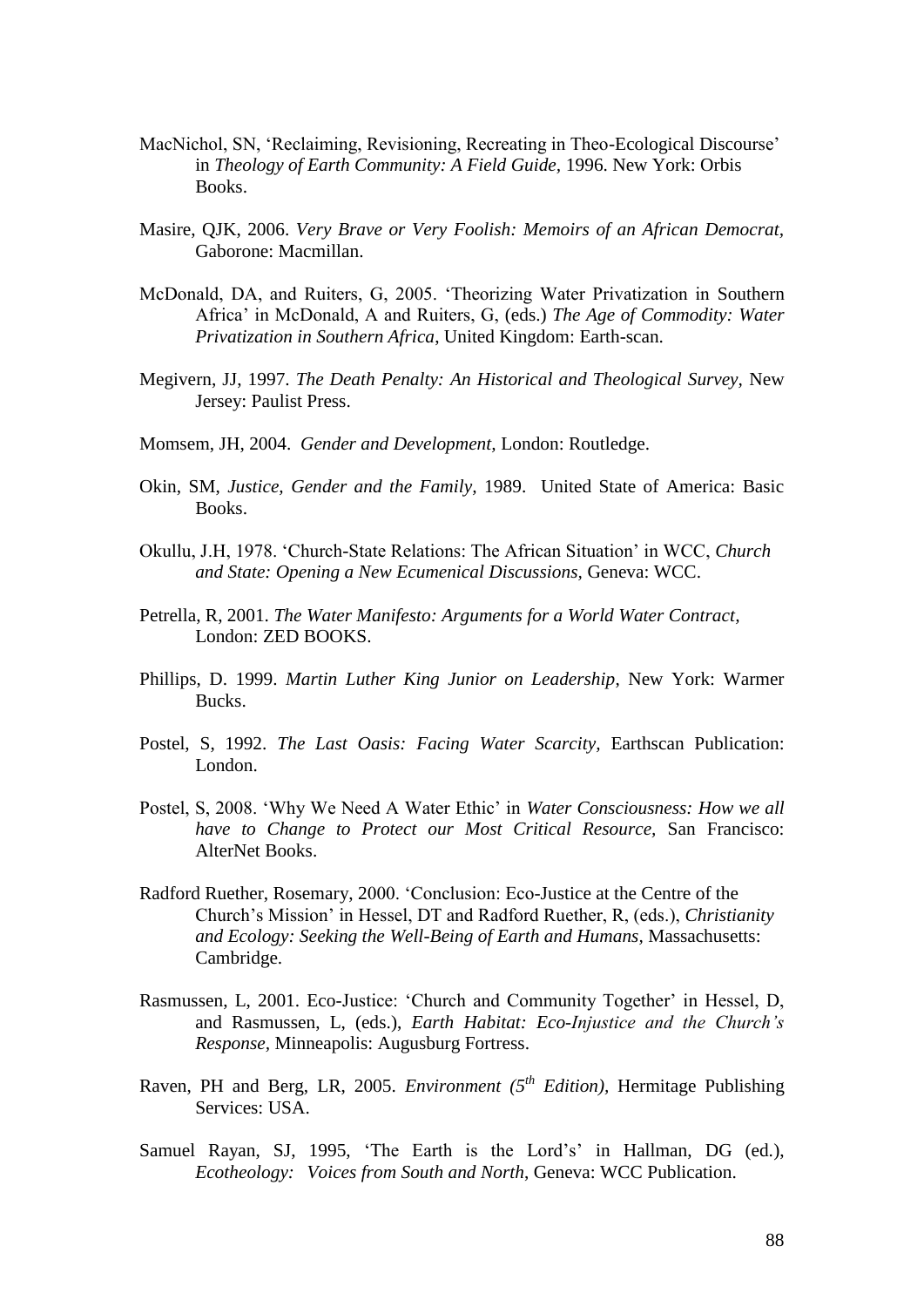- Siegle, J, 1990. *Botswana's Approach to Drought: How Disaster Relief can be Developmental,* (Unpublished Master of Science thesis), Department of Agricultural Economics, Michigan State University: USA
- Southern African Development Community, 2005. *Regional Water Policy,* Gaborone: SADCC.
- Sowunmi, MA, 1995. "Giver of Life "Sustain Your Creation" in Hallman, DG (ed.), *Ecotheology: Voices from South and North,* WCC Publication: Switzerland
- Sterling, E, and Vintinner, E, 2008. 'How Much is Left? An Overview of the Crisis,' in Lohan, T*, Water Consciousness: How We All Have to Change to Protect our Most Critical Resource,* San Francisco: AlterNet Books.
- Stockholm Environmental Institute, 2009. *Rainwater Harvesting: A Lifeline for Human Well-Being,* Stockholm: UNEP.
- Strang, V, 2005. "Taking the Waters: Cosmology, Gender, and Material Culture in the Appropriation of Water Resource" in Coles, A, and Wallace T (eds.), *Gender, Water and Development*, Berg: New York.
- Swany, D, 1995. *Zimbabwe, Botswana and Namibia,* Hawthorn, Australia: Lonely Planet.
- Swart, I, 2006. *The Church and the Development Debate: Perspective on the Fourth Generation Approach,* Stellenbosch: Sun Press.
- Sowunmi, MA, 1995. "Giver of Life "Sustain Your Creation" in Hallman, DG (ed.), *Ecotheology: Voices from South and North,* WCC Publication: Switzerland

UN 2006 - Human Development Report, 2006. *Beyond Scarcity: Power, Poverty and the Global Water Crisis,* New York: Palgrave Macmillan.

- UN-HABITAT, 2003. *Water and Sanitation in the World's Cities: Local Action for Global Goals,* London: Earthscan.
- UN-Water/WWAP, 2006. Water: A Shared Responsibility; The UN World Water Development Report 2, United Nations: Geneva
- United Nations, *United Nations Conference on Sustainable Development: Agenda 21,*  Rio de Janerio, June 3 – 14 1992.
- Valentine, T, 1994." Female Headed Households, Private Transfer Entitlements, and Drought Relief in Rural Botswana" in Kalipeni, E, *Population Growth and Environmental Degradation in Southern Africa,* London: Lynne Reinner Publishers.
- Wallace, T, and Coles, A, 2005. "Water, Gender and Development: An Introduction" in Wallace, T, and Coles, A, *Gender, Water and Development,* Oxford: Berg.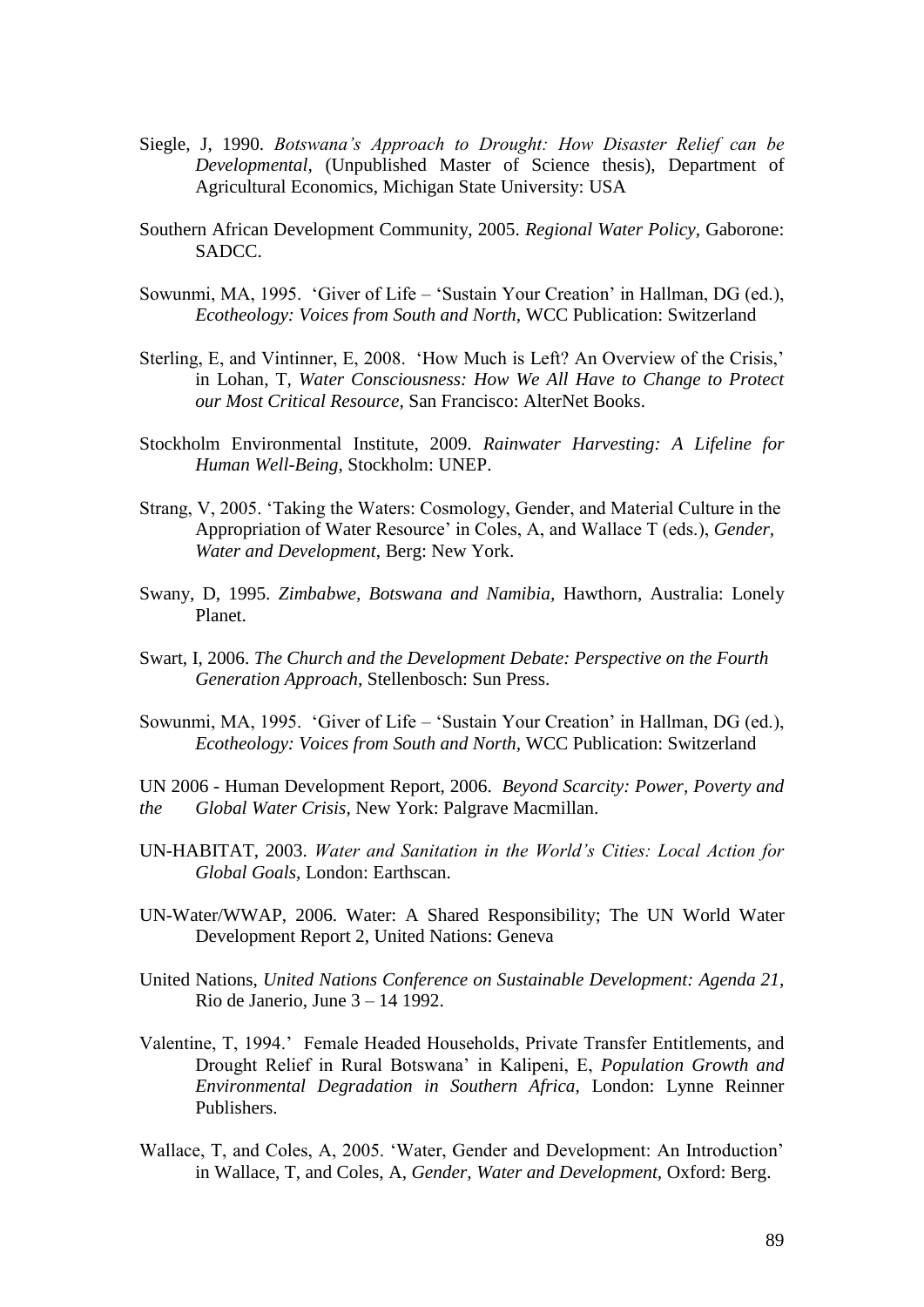- Wilson, G.A and Bryant, R.L, 1997. *Environmental Management: New Directions for the Twenty-First Century,* London: UCL Press.
- WHO and UNICEF, 2000. *Global Water Supply and Sanitation Assessment Report,*  Geneva: WHO and UNICEF Collaborative Council.
- Van Buran, L, 2009. "Botswana: Economy" in *Europa Regional Survey of the World: Africa South of the Sahara 2009 (38th Edition)*, Routledge: London.
- Van der Water, D, and de Gruchy, S, 1999. "Submission to the Truth and Reconciliation Committee of South Africa, October 1997' in de Gruchy, S (ed.), *Changing Frontiers: the Mission Story of the UCCSA,* Gaborone: Pula Press.

#### **Journals**

- Ashton PJ, "Avoiding Conflicts over Africa"s Water Resources" in *Ambio*, *JSTOR,*  May 2002, *31, (3),* Sweden: Allen Press.
- Biswas, AK, "Water Management for Major Urban Centres" in *Water Resources Development,* June 2006, 22, ( 2): Routledge: Mexico.
- De Gruchy, JW, *'*Church Unity and Democratic Transformation: Perspectives on Ecclesiology and Ethics in South Africa" in *The Ecumenical Review,* July 1997 Volume 49.
- De Gruchy, S, "Dissenting Calvinism: Reflections on the Congregational witness in South Africa as part of the wider Reformation traditions" in *Theologia Viatorum,* 2004.
- De Gruchy, S, "A Christian Engagement with the Sustainable Livelihoods Framework" in *Missonalia,* April 2005, 33, (1), 55-72.
- De Gruchy, S, 2009. "Kerina as Both Citizen and Christian: Teaching Pastors Why the Gospel Needs the Law in our Public Life" in *Journal of Constructive Theology: Gender, Theology and Religion in Africa,* 2008/2009, (Double Volume), 14, (2), 15, (1), 125 – 138.
- Field, D, "Confessing Christ in the Context of Ecological Degradation" in *The Journal of Theology for Southern Africa,* July 1997, Volume 98.
- Haddad, B. "Gender, Development, and Faith: The Church and Women"s Struggle to Survive" in *Missionalia*, November 2003. 31, (3), pg. 427-450.
- Jacques, G, "Drought in Botswana: Intervention as Fact and Paradigm" in *Pula: Botswana Journal of African Studies,* 1991, 9 (1), pg. 33-60.
- Society for International Development, 'Urbanization and Water' in *Development: Water for People,* December 2008, 51, (1).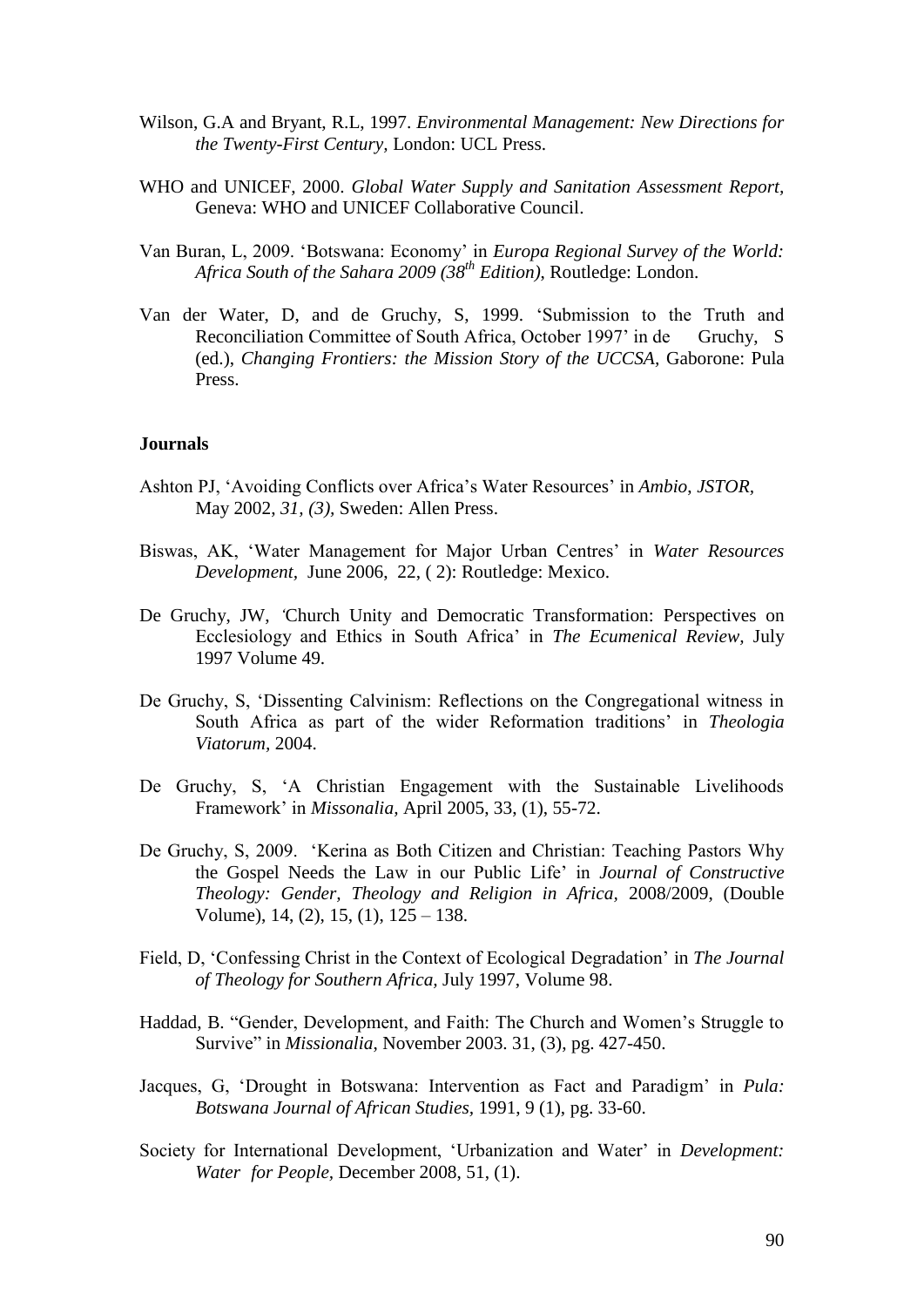- Toteng, EN, "The Effects of the Water Management Framework and the Role of Domestic Consumers on Urban Water Conservation in Botswana" in *Water International,* December 2008, 33, (4), pg. 475-487.
- Toteng, EN, "Understanding the Disjunction Between Urban Planning and Water Planning and Management in Botswana" in *International Development Planning Review,* April 2002, 24 (3), pg. 271 – 298.
- Toteng, EN, "The Private Sector, Urban Water Conservation and Developing Countries: A Stakeholder Theory-Driven Perspective From Botswana" in *South African Geographical Journal,* 2004, 86 (2), pg. 113 – 121.

#### **Unpublished dissertations**

- Seokwang, M, 2007. *The Impact of Urban Expansion and Population Growth on Productivity of Forestlands: Rustenburg Local Municipality (unpublished thesis)*, University of KwaZulu Natal: Pietermaritzburg.
- Warmback, AE, 2005. *Constructing an OIKOTHEOLOGY: The Environment, Poverty and the Church in South Africa (unpublished thesis),* University of KwaZulu Natal: Pietermaritzburg.
- van der Water, D, 1998. *THE LEGACY OF A PROPHETIC MOMENT: A Sociotheological study of the reception and response to the Kairos Document amongst churches, faith-communities and individuals in South Africa and within the international ecumenical community, focusing on the Englishspeaking churches in South Africa with special reference to the United Congregational Church of Southern Africa (unpublished doctoral thesis),*  University of Natal: Pietermaritzburg.

#### **Unpublished Resources**

- Butt, A, (undated) *A comparative case study of the politics and policy development of sustainable water resources: Southern and Eastern Africa.* Madison, USA.
- de Gruchy, S. 2007. *'Theological Reflections on Economics and Environment,'* An address to the South African Council of Churches Triennial National Conference.
- Kamutati, A, *Rain Water Harvesting for Rural Water Supply*, (undated), Gaborone: Botswana Technology Centre.
- Kgathi, DL and Masamba, WRL, *Re-Use of Wastewater at the Selebi Phikwe Copper-Nickel Mine, Botswana,* (undated), Harry Oppenheimer Okavango Research Centre, Maun: University of Botswana.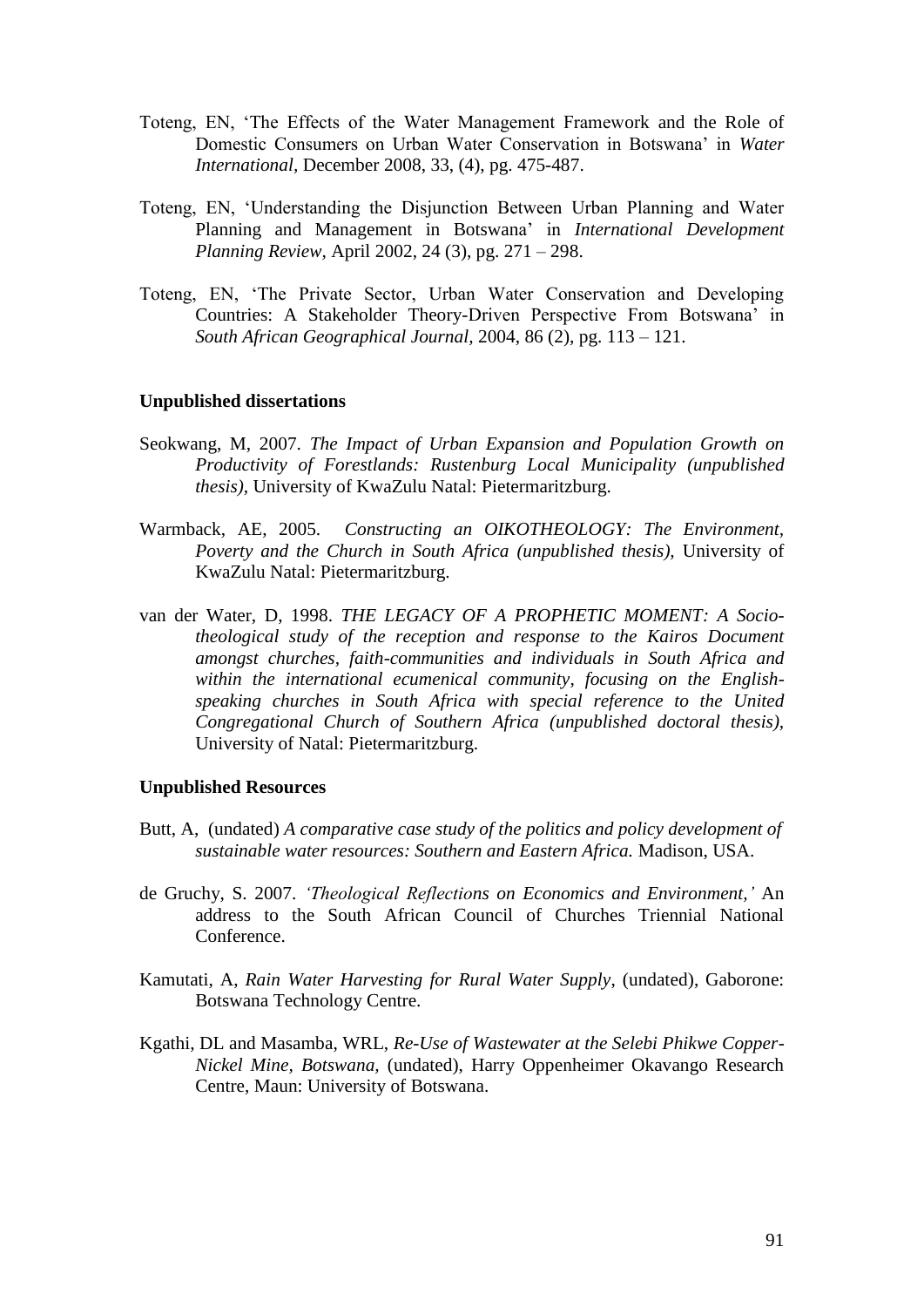## **Internet Resources**

Water Profile of Botswana: http://www.oearth.org/article/Waterprofile of Botswana: Accessed, 27 April 2009.

[http://queensu.ca/msp/pages/In-The-News/2003/Mar/15.htm:](http://queensu.ca/msp/pages/In-The-News/2003/Mar/15.htm) Accessed, 23 July 2009.

<http://www.mmegi.bw/index.php?sid=1&aid=11&dir=2008/February/Monday4> : Accessed 02 September 2009.

[http://www.mmegi.bw/index.php?sid=4&aid=13&dir=2007/September/Thursday20:](http://www.mmegi.bw/index.php?sid=4&aid=13&dir=2007/September/Thursday20) Accessed 18 September 2009

[http://www.mmegi.bw/index.php?sid=1&aid=5&dir=2008/July/Wednesday30:](http://www.mmegi.bw/index.php?sid=1&aid=5&dir=2008/July/Wednesday30) Accessed, 14 May 2009.

#### **Papers and Magazines**

- Abuiin, J. *Damming Rivers – Costs and Benefits: A Case Study of the Proposed Bujagali Power in Uganda,* Rural Development Media Communications: Uganda, 6 – 9 September 2005, pg. 2.
- Boston, J, *Holding Humanity to Account for the future state of the planet,* (Department of Accounting and Information Studies) University of Wellington, USA

Canadian Catholic Organization for Development and Peace, Fall 2003, Toronto:

De Gruchy, S, 'Water of Life: God's Special Gift' in Council for World Mission, *Inside Out Magazine*

## **Archival Resources**

## **Reports<sup>259</sup>**

 $\overline{a}$ 

1974 UCCSA Assembly Report 1975 UCCSA Assembly Report 1976 UCCSA Assembly Report 1977 UCCSA Assembly Report, Church and Society interim Report 1978 UCCSA Assembly Report 1980 UCCSA Assembly Report 1981 UCCSA Assembly Report 1982 UCCSA Assembly Report 1983 UCCSA Assembly Report 1984 UCCSA Assembly Report 1985 UCCSA Assembly Report 1986 UCCSA Assembly Report

<sup>&</sup>lt;sup>259</sup> All the UCCSA Assembly Reports referred to in this thesis are those of the Church and Society Departments unless otherwise stated.